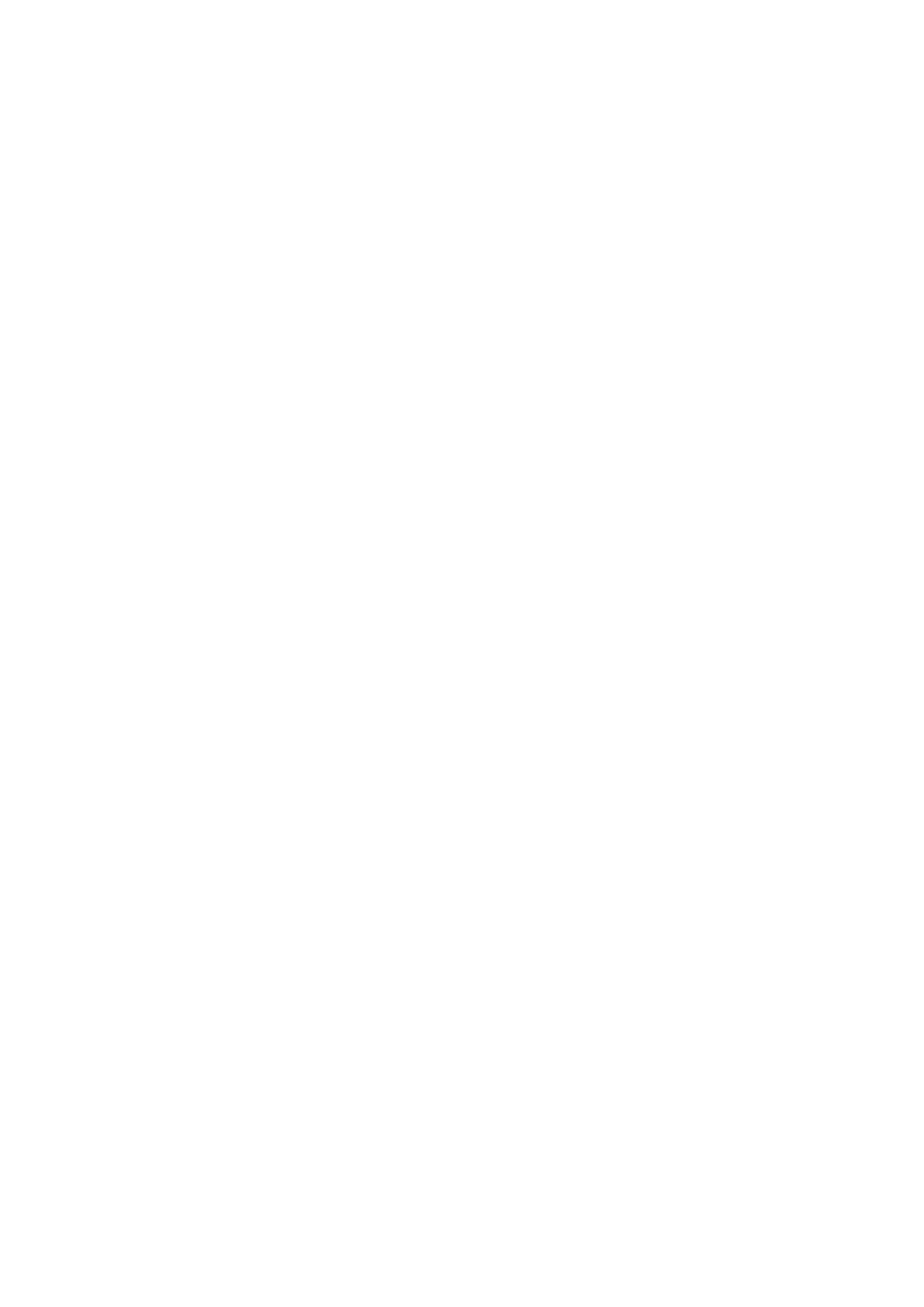## **A WORD TO POTENTIAL INVESTORS**

#### **PROSPECTUS OF THE T. ROWE PRICE FUNDS OEIC**

This document constitutes the prospectus of T. Rowe Price Funds OEIC which is an open-ended investment company incorporated with limited liability and registered in England and Wales under registered number IC001068 (the "OEIC", or the "Company"). The authorised corporate director of the OEIC, T. Rowe Price UK Limited (the "ACD"), is the person responsible for the information contained in this prospectus. To the best of its knowledge and belief (having taken all reasonable care to ensure that such is the case), the information contained herein does not contain any untrue or misleading statement or omit any matters required by the COLL Sourcebook to be included in it. The ACD accepts responsibility accordingly. This prospectus is dated and is valid as at the date appearing on the front cover.

#### **ALL INVESTMENTS INVOLVE RISK**

With these funds, as with most investments, future performance may differ from past performance. There is no guarantee that any fund will meet its objectives or achieve any particular level of performance.

Fund investments are not bank deposits. The value of your investment can go up and down, and you could lose money. No fund in this prospectus is intended as a complete investment plan, nor are all funds appropriate for all investors.

Before investing in any fund, you should read the prospectus and should understand the risks, costs, and terms of investment of that fund. You should also understand how well these characteristics align with your own financial circumstances and tolerance for investment risk. We recommend that every investor consult an investment adviser and a tax adviser before investing.

Note that any differences between portfolio securities currencies, share class currencies, and/or your home currency will expose you to currency risk. In addition, if your home currency is different from the currency in which a fund reports its performance, the performance you experience as an investor could be substantially different from the fund's published performance.

#### **WHO CAN INVEST IN THESE FUNDS**

This prospectus is not an offer or solicitation in any jurisdiction, or to any investor, where such a solicitation is not legally permitted. Distributing this prospectus, offering these shares for sale, or investing in these shares is legal only where the shares are registered for public sale or where sale is not prohibited by local law or regulation. These shares are not registered with the US Securities and Exchange Commission, the US Commodity Futures Trading Commission, or any other US federal or state entity. Therefore, unless the OEIC is satisfied that it would not constitute a violation of US securities laws, these shares are not available to, or for the benefit of, US persons, as defined in "Terms with specific [meanings](#page-70-0)" in this prospectus. For more information on restrictions on share ownership, including whether the ACD considers you to be eligible to invest in the funds or in any particular share class, contact us (see "The [OEIC"](#page-63-0)).

As a potential investor, it is your responsibility to know and follow the laws and regulations that apply to you.

#### **WHICH INFORMATION TO RELY ON**

In deciding whether or not to invest in a fund, you should look at this prospectus, the relevant KIID, the application form and the OEIC's (or the fund's) most recent annual long report. These documents must all be distributed together (along with any more recent half-yearly long reports, if published), and this prospectus is not valid without the other documents. By buying shares in any of these funds, you are considered to have accepted the terms described in these documents.

Together, all these documents contain the only approved information about the funds and the OEIC. The ACD is not liable for any statements or information about the funds or the OEIC that is not contained in these documents. In case of any inconsistency in translations of this prospectus, the English version will prevail.

A number of the terms used in this prospectus are defined in a ["Terms](#page-70-0) with specific [meanings](#page-70-0)" section at the end.

## **CONTENTS**

| A Word to Potential Investors          | 3  |
|----------------------------------------|----|
| <b>Fund Descriptions</b>               | 4  |
| Equity Funds                           |    |
| Asian Opportunities Equity Fund        | 5  |
| China Evolution Equity Fund            | 6  |
| Continental European Equity Fund       | 8  |
| Emerging Markets Discovery Equity Fund | 9  |
| Emerging Markets Equity Fund           | 11 |
| Frontier Markets Equity Fund           | 12 |
| Global Focused Growth Equity Fund      | 13 |
| Global Impact Equity Fund              | 15 |
| Global Natural Resources Equity Fund   | 18 |
| Global Select Equity Fund              | 19 |
| Global Technology Equity Fund          | 20 |
| Global Value Equity Fund               | 22 |
| Japanese Equity Fund                   | 23 |
| Responsible Global Growth Equity Fund  | 24 |
| Responsible UK Equity Fund             | 26 |
| US All-Cap Opportunities Equity Fund   | 28 |
| US Blue Chip Equity Fund               | 30 |

| US Equity Fund                                 | 31 |
|------------------------------------------------|----|
| US Large Cap Growth Equity Fund                | 32 |
| US Large Cap Value Equity Fund                 | 33 |
| US Smaller Companies Equity Fund               | 34 |
| Bond Funds                                     |    |
| Dynamic Global Bond Fund                       | 35 |
| Global Impact Credit Fund                      | 37 |
| <b>GENERAL INFORMATION</b>                     | 40 |
| <b>Risk Descriptions</b>                       | 40 |
| General Investment Policies and Restrictions   | 45 |
| Eligible Markets                               | 52 |
| More about Derivatives and Efficient Portfolio |    |
| Management                                     | 54 |
| Investing in the Funds                         | 56 |
| The OEIC                                       | 64 |
| The ACD                                        | 69 |
| <b>Past Performance</b>                        | 73 |
|                                                |    |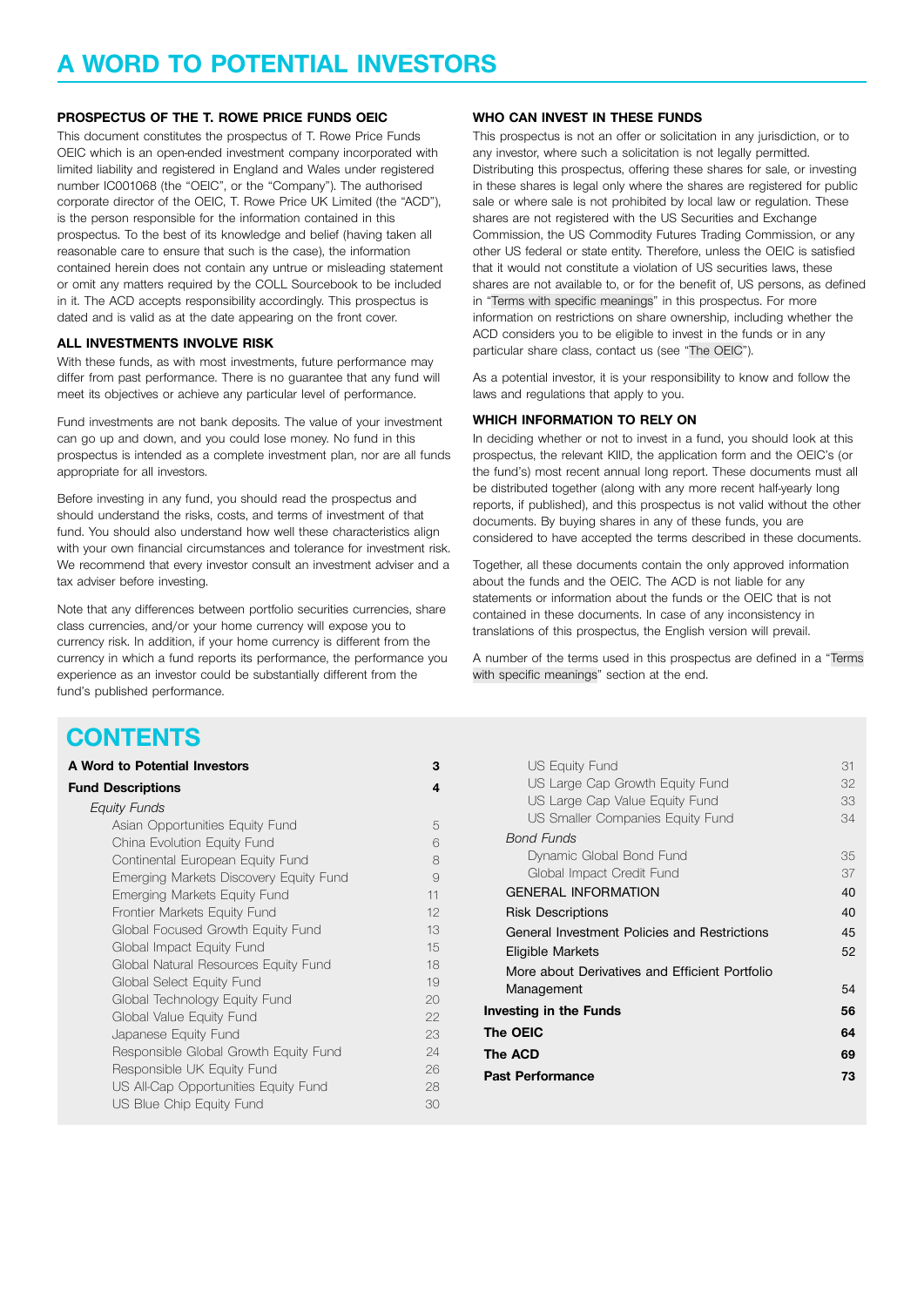## <span id="page-3-0"></span>**FUND DESCRIPTIONS**

### Introduction to the funds

All of the funds are sub-funds of T. Rowe Price Funds OEIC. The OEIC exists to manage its assets for the benefit of those who invest in the funds.

The specific investment objectives and other characteristics of each fund are described in this section. In addition, all funds are subject to the general investment policies and restrictions that appear beginning on page [45](#page-44-0).

The ACD has overall responsibility for the OEIC's investment activities and other operations. The

depositary has been appointed by the OEIC and the ACD as the depositary of the OEIC and has overall responsibility for the custody of its assets. The ACD has delegated some or all of its responsibilities to an investment manager and a number of other service providers. The ACD retains supervisory approval and control over its delegates and closely monitors their performance and costs.

More information about the OEIC, the ACD, the depositary and the other service providers begins on page [64.](#page-63-0)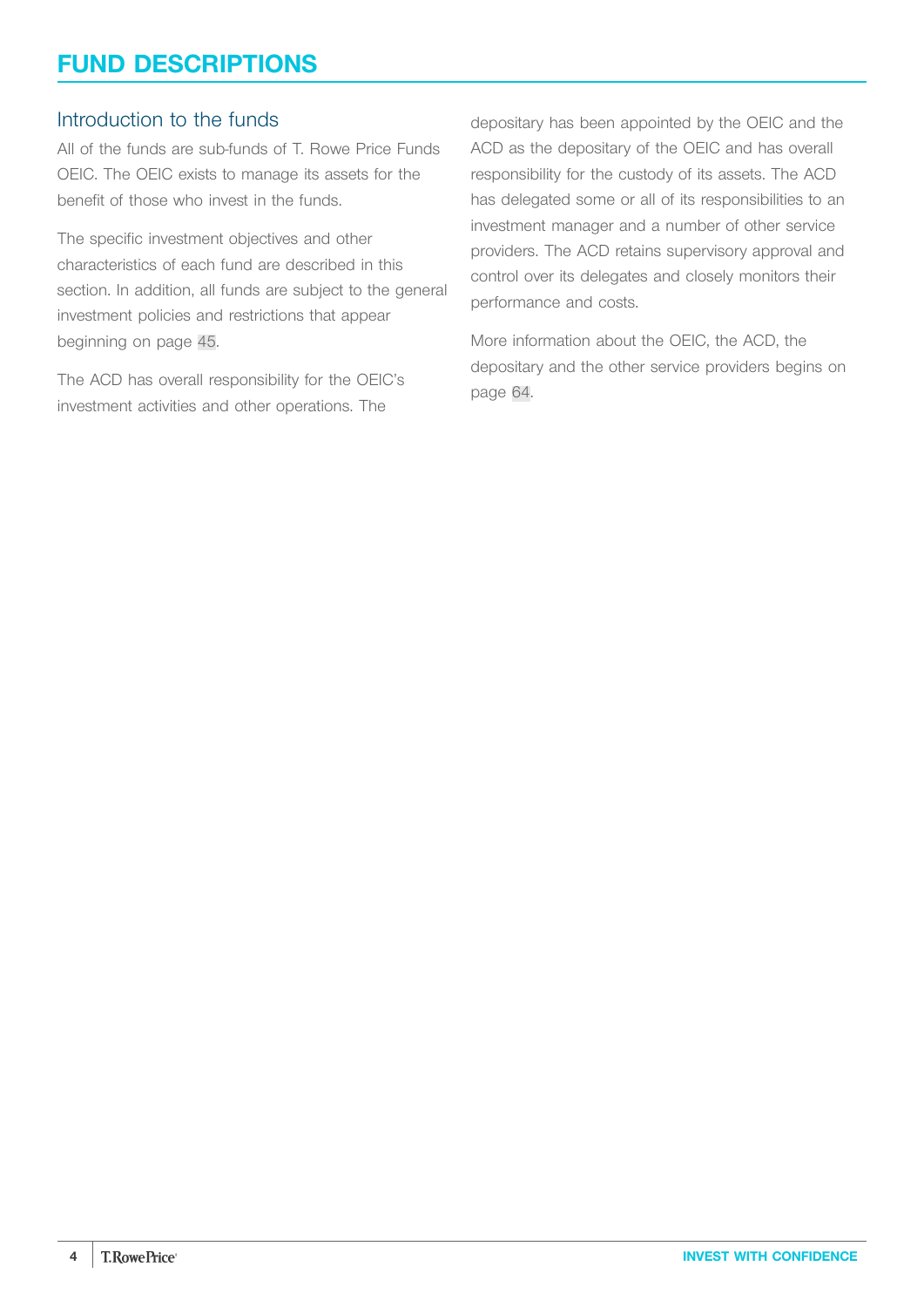## <span id="page-4-0"></span>Asian Opportunities Equity Fund

## Objective and Investment Policy

#### **OBJECTIVE**

To increase the value of its shares through growth in the value of its investments.

#### **PORTFOLIO SECURITIES**

The fund is actively managed and invests mainly in a diversified portfolio of shares of companies in Asia.

Specifically, the fund invests at least 70% of total assets in shares and related securities issued by companies that are either incorporated in any Asian country or conduct most of their business in such countries. Types of securities may include common stocks, preferred stocks, warrants, American Depository Receipts (ADRs), European Depository Receipts (EDRs) and Global Depository Receipts (GDRs).

The fund does not invest more than 30% of its assets in debt and money market securities.

#### **DERIVATIVES AND TECHNIQUES**

The fund may use derivatives for hedging and efficient portfolio management.

At any time and for a length of time that the investment manager considers appropriate, the fund may hold up to (but not including) 50% of its assets in cash or other liquid assets. This might occur in circumstances of extremely adverse market conditions and/or upon receipt of significant subscriptions by the fund.

#### **INVESTMENT PROCESS**

The investment manager's approach is to:

- Seek to invest in companies at reasonable prices in relation to present or anticipated earnings, cash flow, or book value.
- Select those companies that have the most favourable combination of company fundamentals, earnings potential, and relative valuation.
- Apply negative screening for macroeconomic and political factors to temper bottom-up enthusiasm for specific securities.
- Assess environmental, social and governance ("ESG") factors to identify those considered most likely to have a material impact on the performance of the holdings or potential holdings in the fund's portfolio. These ESG factors, which are incorporated into the investment process alongside financials, valuation, macroeconomics and other factors, are components of the investment decision. Consequently, ESG factors are not the sole driver of an investment decision but are instead one of several important inputs considered during investment analysis.

#### **BENCHMARK**

Benchmark MSCI All Country Asia Ex Japan Index Net.

Benchmark use Investors may use the benchmark to compare the fund's performance. The benchmark has been selected because it is

similar to the investment universe used by the investment manager and therefore acts as an appropriate comparator.

The investment manager is not constrained by any country, sector and/ or individual security weightings relative to the benchmark and has complete freedom to invest in securities that do not form part of the benchmark.

When a share class is hedged to a different currency, a hedged version of the benchmark (where available) will be used by the ACD for the performance comparison.

IA Sector Many UK funds are grouped into sectors by the Investment Association (the "IA") (the trade body that represents UK investment managers), to help investors to compare funds with broadly similar characteristics. Investors may compare the fund against the performance of the Asia Pacific Excluding Japan sector. This sector represents the average performance of certain funds that invest at least 80% of their assets in Asia Pacific shares and exclude Japanese securities. It can therefore serve as a method of comparing the fund's performance with other funds that have broadly similar characteristics. The fund is not constrained to or managed in line with this sector.

#### Base currency of the fund GBP

#### **INVESTMENT MANAGER**

T. Rowe Price International Ltd

#### **SUB-INVESTMENT MANAGER**

T. Rowe Price Singapore Private Ltd

Designed for Investors who typically plan to invest for five years or more.

The fund may appeal to investors who:

- **Q** are interested in investment growth
- **Q** are looking to diversify their equity investments, in particular existing investments in developed markets
- **Q** understand and can accept the risks of the fund, including the risks of investing in emerging markets

#### Main Risks

See "Risk [Descriptions"](#page-39-0) for more information.

- $\blacksquare$  Country risk China
- Currency
- **Emerging markets**
- **Equities**
- Geographic concentration
- **Hedging**

Risk management method Commitment.

Expected level of leverage N/A.

| <b>Class</b>   | <b>ACD</b> Fee | Operating and<br>Administrative<br>expenses limit | Initial investment/balance | Additional investment | Redemption               |
|----------------|----------------|---------------------------------------------------|----------------------------|-----------------------|--------------------------|
|                |                |                                                   |                            |                       |                          |
| C              | 0.75%          | Up to 0.17%                                       | GBP10,000                  | <b>GBP500</b>         | <b>GBP500</b>            |
| C <sub>9</sub> | 0.625%         | Up to 0.17%                                       | GBP10,000                  | <b>GBP500</b>         | <b>GBP500</b>            |
|                | $0.00\%$       | Up to 0.17%                                       | GBP7.5 million             | -                     | $\overline{\phantom{a}}$ |
|                | $0.00\%$       | $0.00\%$                                          | GBP20 million              | -                     | ۰                        |

**Management** 

Minimum transaction and balance amounts

- **Market**
- **Operational**
- $\blacksquare$  Small/mid cap

**D** Investment fund **D** Issuer concentration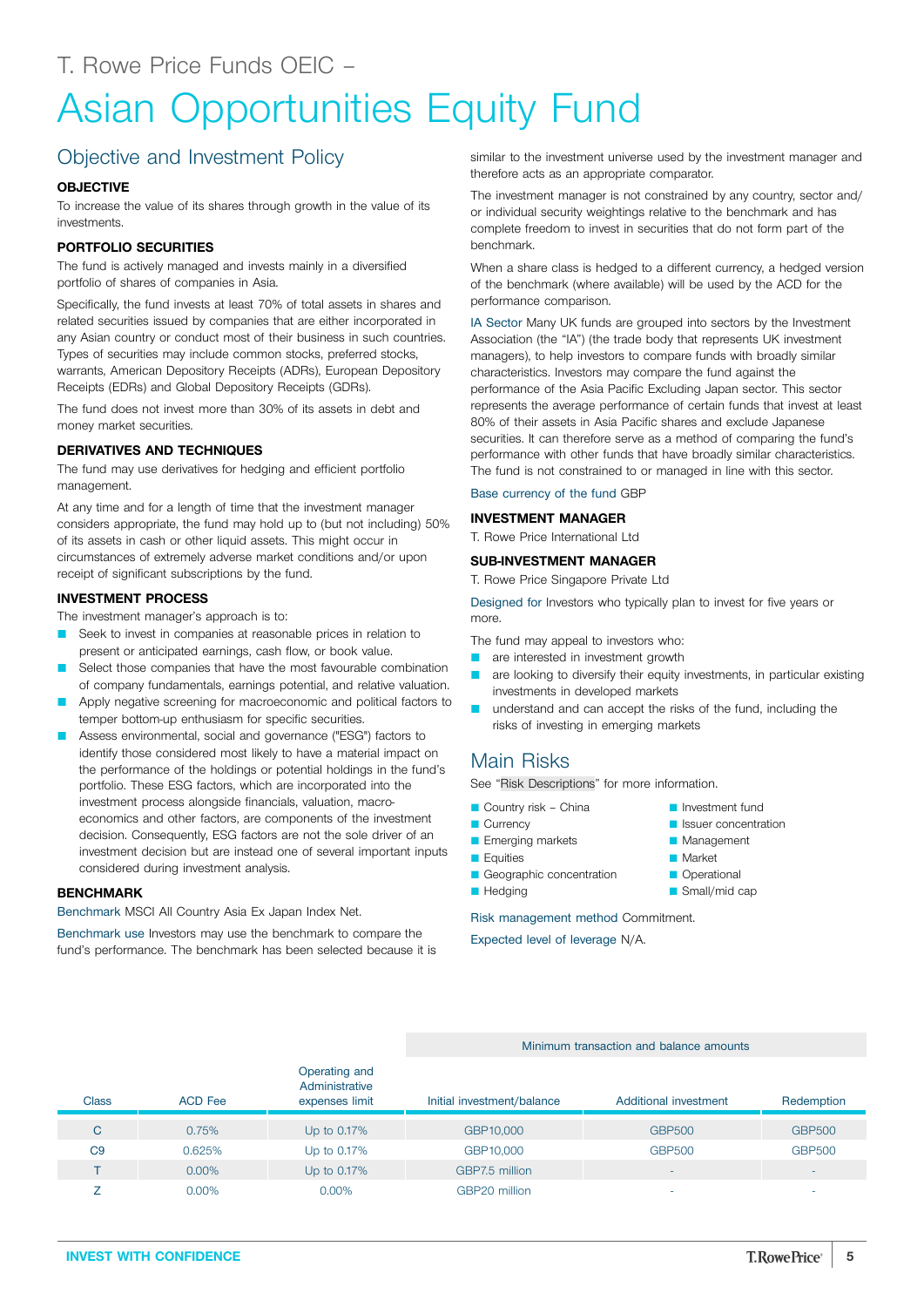## <span id="page-5-0"></span>China Evolution Equity Fund

## Objective and Investment Policy

#### **OBJECTIVE**

To increase the value of its shares through growth in the value of its investments over the long term (a minimum of 5 years).

#### **PORTFOLIO SECURITIES**

The fund is actively managed and invests in a portfolio of shares of Chinese companies and may have significant exposure to smaller capitalisation companies (up to 45% of the total assets of the fund, where by smaller capitalisation the investment manager considers companies with a market capitalization below USD 5 billion). The fund aims to invest in companies with high returns on capital in the longterm, focusing on opportunities in the evolving Chinese economy.

The fund invests at least 80% of total assets in shares and related securities issued by companies that are either incorporated in China, Hong Kong, Macau or Taiwan, or conduct most of their business in China. The securities may be listed within and/or outside of China. Types of securities may include common shares (including A, B and H shares, Red-chips and P-chips), preferred shares, warrants, American Depository Receipts (ADRs), Chinese Depositary Receipts (CDRs), European Depository Receipts (EDRs) and Global Depository Receipts (GDRs). Investments in China A shares may be made through the Shanghai-Hong Kong Stock Connect or the Shenzhen-Hong Kong Stock Connect programs and the QFII program.

The fund may also invest up to 20% of its assets in debt and money market securities.

#### **DERIVATIVES AND TECHNIQUES**

The fund may use derivatives for hedging and efficient portfolio management. The use of derivatives is expected to be limited.

At any time and for a length of time that the investment manager considers appropriate, the fund may hold up to (but not including) 50% of its assets in cash or other liquid assets. This might occur in circumstances of extremely adverse market conditions and/or upon receipt of significant subscriptions by the fund.

#### **INVESTMENT PROCESS**

The investment manager's approach is to:

- Seek attractive investment opportunities across Chinese companies, listed both onshore and offshore, across the market cycle (a minimum of 5 years).
- Employ fundamental research to identify change in business fundamentals or investor behaviour that will act as a catalyst to increase a company's value.
- Seek to purchase shares of companies at reasonable prices in relation to present or anticipated earnings, cash flow, or book value.
- Assess environmental, social and governance ("ESG") factors to identify those considered most likely to have a material impact on the performance of the holdings or potential holdings in the fund's portfolio. These ESG factors, which are incorporated into the investment process alongside financials, valuation, macroeconomics and other factors, are components of the investment decision. Consequently, ESG factors are not the sole driver of an investment decision but are instead one of several important inputs considered during investment analysis.

#### **BENCHMARK**

Benchmark MSCI China All Shares Index Net.

Benchmark use Investors may use the benchmark to compare the fund's performance. The benchmark has been selected because it is similar to the investment universe used by the investment manager and therefore acts as an appropriate comparator.

The investment manager is not constrained by any country, sector and/ or individual security weightings relative to the benchmark and has complete freedom to invest in securities that do not form part of the benchmark.

When a share class is hedged to a different currency, a hedged version of the benchmark (where available) will be used by the ACD for the performance comparison.

IA Sector Many UK funds are grouped into sectors by the Investment Association (the "IA") (the trade body that represents UK investment managers), to help investors to compare funds with broadly similar characteristics. Investors may compare the fund against the performance of the China/Greater China sector. This sector represents the average performance of certain funds that invest at least 80% of their assets directly or indirectly in equities of the People's Republic of China, Hong Kong or Taiwan. Funds may invest solely in China or be diversified across Greater China.

## Base currency of the fund GBP

#### **INVESTMENT MANAGER**

T. Rowe Price International Ltd

#### **SUB-INVESTMENT MANAGER**

T. Rowe Price Hong Kong Ltd

Designed for Investors who typically plan to invest for five years or more.

The fund may appeal to investors who:

- **Q** are interested in investment growth
- **Q** are looking to diversify their investments, in particular existing investments in developed markets, and
- understand and can accept the risks of the fund, including the risks of investing in China.

**D** Issuer Concentration **Management** Q Market **Operational**  $\blacksquare$  Small/mid cap

### Main Risks

See "Risk [Descriptions"](#page-39-0) for more information.

- $\blacksquare$  Country risk China
- **Currency**
- **E** Emerging Markets
- **D** Equities
- Geographic Concentration
- Q Investment Fund

Risk management method Commitment.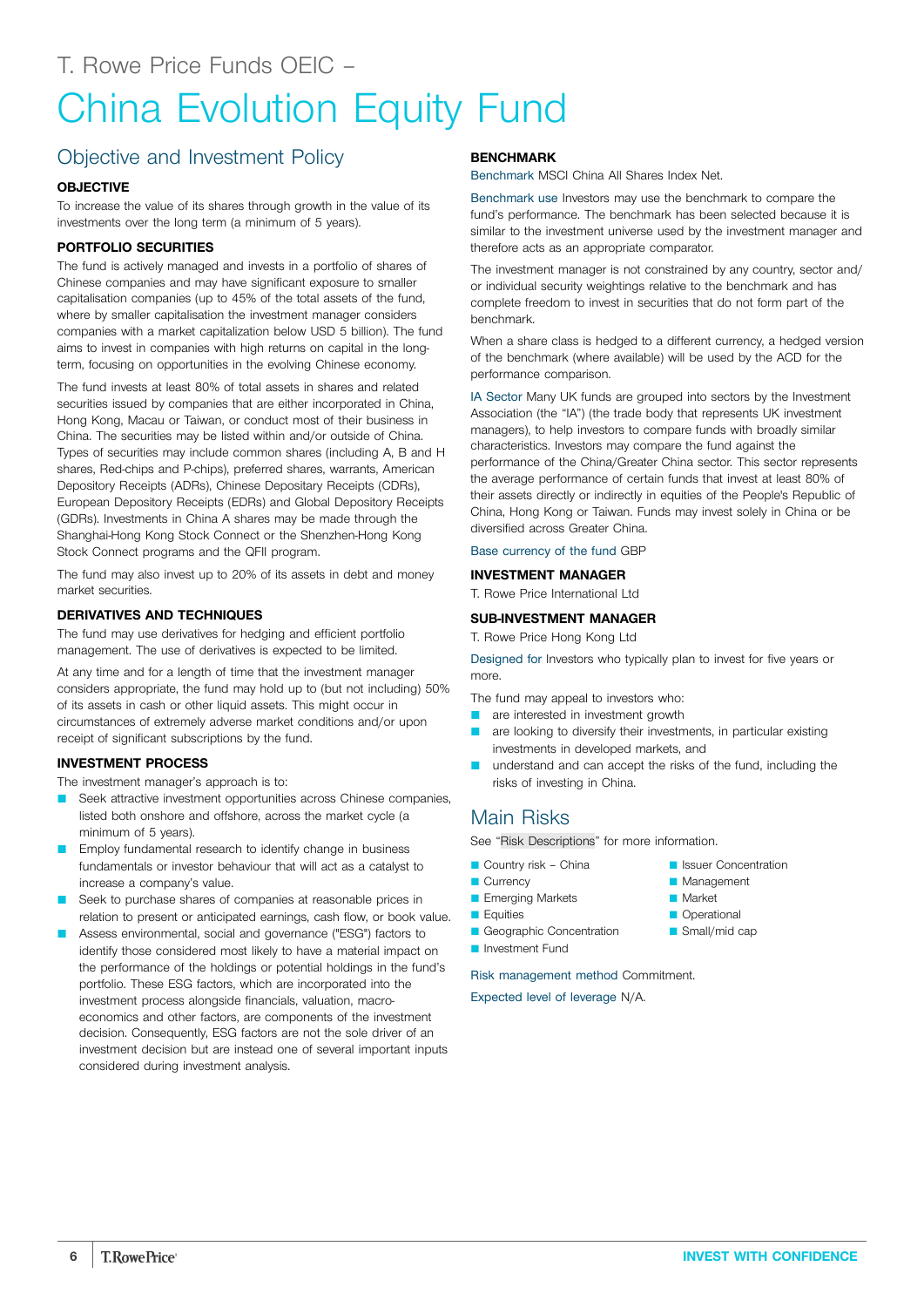T. Rowe Price Funds OEIC –

## China Evolution Equity Fund - continued

#### Class ACD Fee Operating and Administrative expenses limit Initial investment/balance Additional investment Redemption C 0.85% Up to 0.17% GBP10,000 GBP500 GBP500 C9 0.70% Up to 0.17% GBP10,000 GBP500 GBP500 T 0.00% Up to 0.17% GBP7.5 million  $Z$  0.00% 0.00% 0.00% GBP20 million  $\sigma$  -  $\sigma$  -  $\sigma$  -

Minimum transaction and balance amounts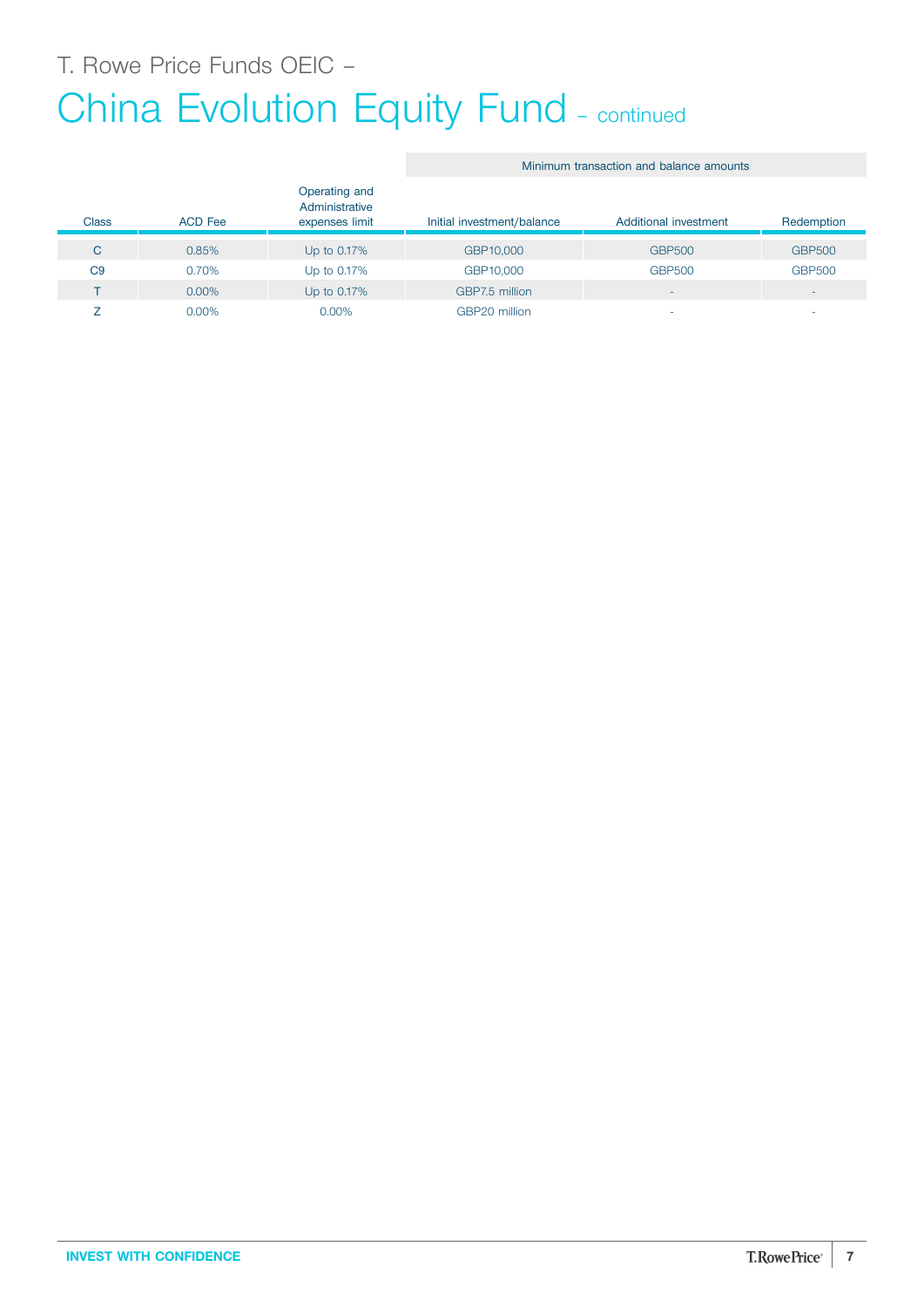## <span id="page-7-0"></span>Continental European Equity Fund

## Objective and Investment Policy

#### **OBJECTIVE**

To increase the value of its shares through growth in the value of its investments.

#### **PORTFOLIO SECURITIES**

The fund is actively managed and invests mainly in a diversified portfolio of shares of companies in Europe (excluding the UK).

Specifically, the fund invests at least 70% of total assets in shares and related securities issued by companies that are either incorporated in any European country (excluding the United Kingdom) or conduct most of their business in such countries. Types of securities may include common stocks, preferred stocks, warrants, American Depository Receipts (ADRs), European Depository Receipts (EDRs) and Global Depository Receipts (GDRs).

The fund does not invest more than 30% of its assets in debt and money market securities.

#### **DERIVATIVES AND TECHNIQUES**

The fund may use derivatives for hedging and efficient portfolio management.

At any time and for a length of time that the investment manager considers appropriate, the fund may hold up to (but not including) 50% of its assets in cash or other liquid assets. This might occur in circumstances of extremely adverse market conditions and/or upon receipt of significant subscriptions by the fund.

#### **INVESTMENT PROCESS**

The investment manager's approach is to:

- **D** Use fundamental research to identify and assess long-term investment opportunities, looking for companies with high returns on capital and capable of providing sustainable earnings across the market cycle.
- Apply a style-agnostic, focus on quality, avoiding style constraints and investing in quality companies while maintaining a balanced portfolio through market cycles.
- Use a disciplined approach to valuation, seeking to buy companies at a clear discount to their intrinsic value.
- Use a risk management approach assisted by diversification and quantitative analysis.
- Assess environmental, social and governance ("ESG") factors to identify those considered most likely to have a material impact on the performance of the holdings or potential holdings in the fund's portfolio. These ESG factors, which are incorporated into the investment process alongside financials, valuation, macroeconomics and other factors, are components of the investment decision. Consequently, ESG factors are not the sole driver of an investment decision but are instead one of several important inputs considered during investment analysis.

#### **BENCHMARK**

Benchmark FTSE - Developed Europe ex United Kingdom Index Net.

Benchmark use Investors may use the benchmark to compare the fund's performance. The benchmark has been selected because it is similar to the investment universe used by the investment manager and therefore acts as an appropriate comparator.

The investment manager is not constrained by any country, sector and/ or individual security weightings relative to the benchmark and has complete freedom to invest in securities that do not form part of the benchmark.

When a share class is hedged to a different currency, a hedged version of the benchmark (where available) will be used by the ACD for the performance comparison.

IA Sector Many UK funds are grouped into sectors by the Investment Association (the "IA") (the trade body that represents UK investment managers), to help investors to compare funds with broadly similar characteristics. Investors may compare the fund against the performance of the Europe Excluding UK sector. This sector represents the average performance of certain funds that invest at least 80% of their assets in European shares and exclude UK securities. It can therefore serve as a method of comparing the fund's performance with other funds that have broadly similar characteristics. The fund is not constrained to or managed in line with this sector.

#### Base currency of the fund GBP

#### **INVESTMENT MANAGER**

T. Rowe Price International Ltd

Designed for Investors who typically plan to invest for five years or more.

The fund may appeal to investors who:

- are interested in investment growth
- understand and can accept the risks of the fund, including the risks of investing in equities

#### Main Risks

See "Risk [Descriptions"](#page-39-0) for more information.

- Country risk Russia and Ukraine Investment fund
- **Currency**
- **D** Equities
- Geographic concentration
- **Hedging**

Risk management method Commitment.

Expected level of leverage N/A.

#### Minimum transaction and balance amounts

| <b>Class</b>   | <b>ACD Fee</b> | Operating and<br>Administrative<br>expenses limit | Initial investment/balance | Additional investment | Redemption    |
|----------------|----------------|---------------------------------------------------|----------------------------|-----------------------|---------------|
| С              | 0.65%          | Up to 0.17%                                       | GBP10,000                  | <b>GBP500</b>         | <b>GBP500</b> |
| C <sub>9</sub> | 0.40%          | Up to 0.17%                                       | GBP10,000                  | <b>GBP500</b>         | <b>GBP500</b> |
|                | $0.00\%$       | Up to 0.17%                                       | GBP7.5 million             |                       |               |
|                | $0.00\%$       | $0.00\%$                                          | GBP20 million              |                       |               |

**Operational**  $\blacksquare$  Small/mid cap

**Management Market**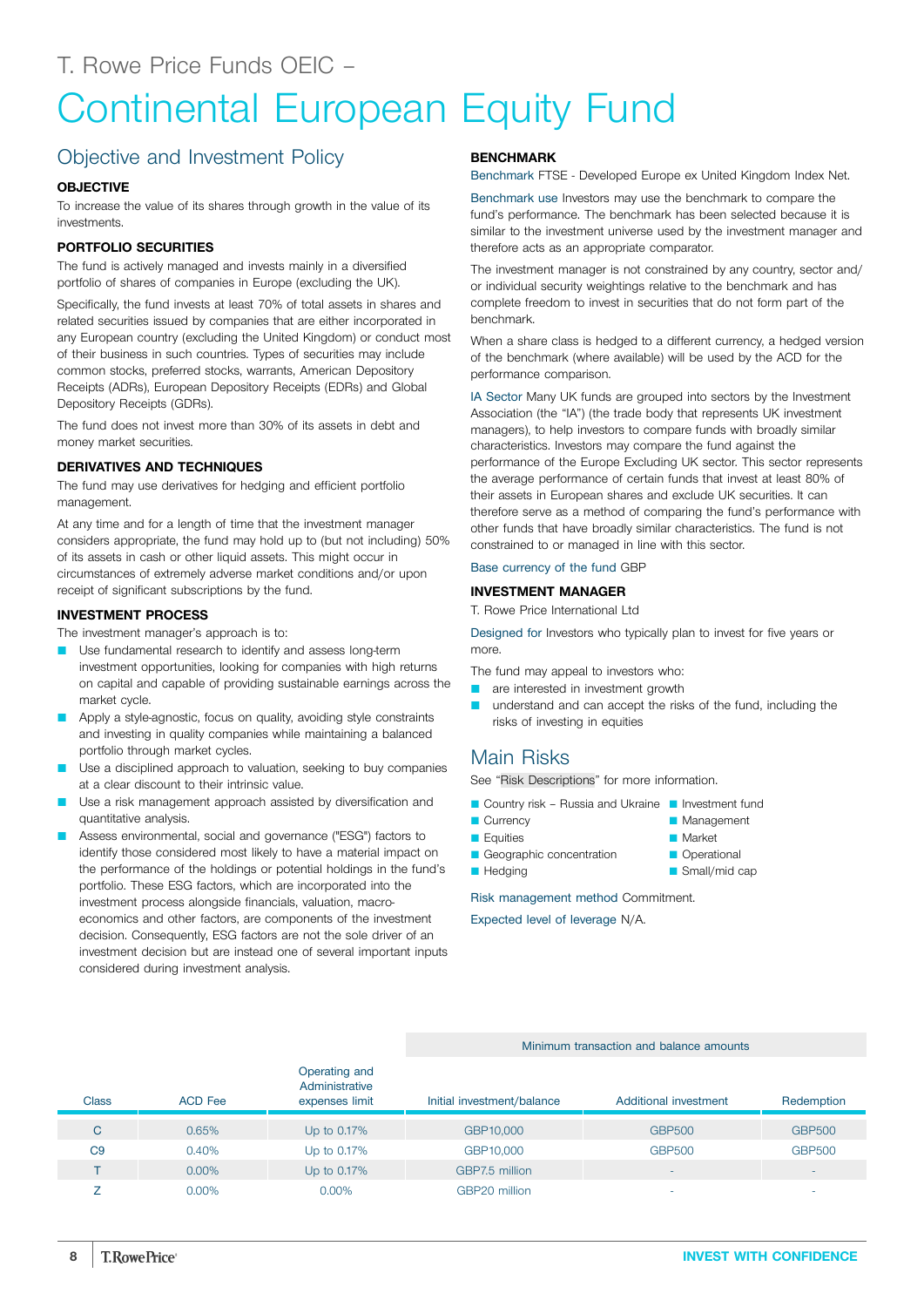## <span id="page-8-0"></span>Emerging Markets Discovery Equity Fund

## Objective and Investment Policy

#### **OBJECTIVE**

To increase the value of its shares through growth in the value of its investments.

#### **PORTFOLIO SECURITIES**

The fund is actively managed and invests mainly in a widely diversified portfolio of shares of emerging market companies.

Specifically, the fund invests at least 70% of net assets in shares and related securities issued by companies that are either incorporated in one of the economically emerging countries of Latin America, Asia, Europe, Africa and the Middle East or conduct most of their business in such countries. Types of securities may include common stocks, preferred stocks, warrants, American Depository Receipts (ADRs), European Depository Receipts (EDRs) and Global Depository Receipts (GDRs).

The fund may invest up to 30% of its assets in debt and money market securities.

#### **DERIVATIVES AND TECHNIQUES**

The fund may use derivatives for hedging and efficient portfolio management.

At any time and for a length of time that the investment manager considers appropriate, the fund may hold up to (but not including) 50% of its assets in cash or other liquid assets. This might occur in circumstances of extremely adverse market conditions and/or upon receipt of significant subscriptions by the fund.

#### **INVESTMENT PROCESS**

The investment manager's approach is to:

- Seek companies that are undervalued but have the potential for improving earnings over time
- Emphasise companies that are supported by a secure dividend or strong balance sheet
- Employ fundamental research to identify change in a business that will act as a catalyst to re-rate the company
- Employ a bottom up portfolio construction process
- Assess environmental, social and governance ("ESG") factors to identify those considered most likely to have a material impact on the performance of the holdings or potential holdings in the fund's portfolio. These ESG factors, which are incorporated into the investment process alongside financials, valuation, macroeconomics and other factors, are components of the investment decision. Consequently, ESG factors are not the sole driver of an investment decision but are instead one of several important inputs considered during investment analysis.

#### **BENCHMARK**

Primary Benchmark MSCI Emerging Markets Index Net.

Secondary Benchmark MSCI Emerging Markets Value Index Net.

Benchmark use Investors may use these benchmarks to compare the fund's performance. The primary benchmark has been selected because it is similar to the investment universe used by the investment

manager and therefore acts as an appropriate comparator overall. The secondary benchmark has been selected to reflect the value style of the fund and investors may use it as additional information to compare the fund's performance.

The investment manager is not constrained by any country, sector and/ or individual security weightings relative to the benchmarks and has complete freedom to invest in securities that do not form part of the benchmarks.

When a share class is hedged to a different currency, a hedged version of the benchmark (where available) will be used by the ACD for the performance comparison.

IA Sector Many UK funds are grouped into sectors by the Investment Association (the "IA") (the trade body that represents UK investment managers), to help investors to compare funds with broadly similar characteristics. Investors may compare the fund against the performance of the Global Emerging Markets sector. This sector represents the average performance of certain funds that invest 80% or more of their assets equities from emerging market countries. It can therefore serve as a method of comparing the fund's performance with other funds that have broadly similar characteristics. The fund is not constrained to or managed in line with this sector.

Base currency of the fund GBP

#### **INVESTMENT MANAGER**

T. Rowe Price International Ltd

#### **SUB-INVESTMENT MANAGER**

T. Rowe Price Hong Kong Ltd

#### Planning your Investment

Designed for Investors who typically plan to invest for five years or more.

The fund may appeal to investors who:

- **Q** are interested in investment growth
- **Q are looking to diversify their equity investments, in particular existing** investments in developed markets

**Hedging** 

**Management Narket C** Operational Small/mid cap  $\blacksquare$  Style

**Q** understand and can accept the risks of the fund, including the risks of investing in emerging markets

### Main Risks

See "Risk [Descriptions"](#page-39-0) for more information.

- $\Box$  Country risk China
- Country risk Russia and Ukraine Investment fund
- Country risk Saudi Arabia
- Currency
- **E** Emerging markets
- **D** Equities
- Geographic concentration

Risk management method Commitment.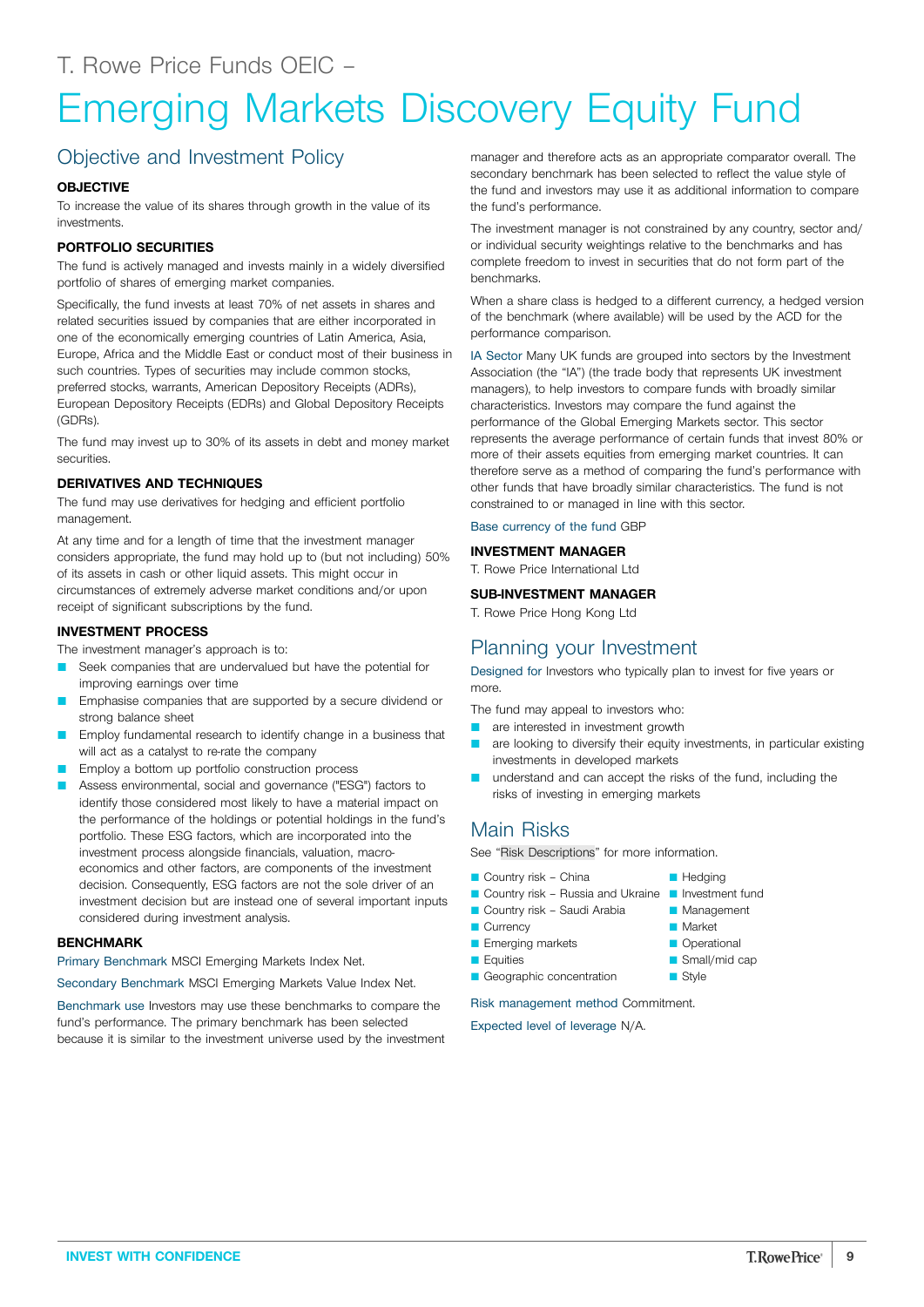## Emerging Markets Discovery Equity Fund – continued

|                |                |                                                   | Minimum transaction and balance amounts |                       |                          |
|----------------|----------------|---------------------------------------------------|-----------------------------------------|-----------------------|--------------------------|
| <b>Class</b>   | <b>ACD</b> Fee | Operating and<br>Administrative<br>expenses limit | Initial investment/balance              | Additional investment | Redemption               |
| C              | 0.75%          | Up to 0.17%                                       | GBP10,000                               | <b>GBP500</b>         | <b>GBP500</b>            |
| C <sub>9</sub> | 0.675%         | Up to 0.17%                                       | GBP10,000                               | <b>GBP500</b>         | <b>GBP500</b>            |
|                | $0.00\%$       | Up to 0.17%                                       | GBP7.5 million                          | ٠                     | $\overline{\phantom{a}}$ |
|                | $0.00\%$       | $0.00\%$                                          | GBP20 million                           | ۰                     | $\overline{\phantom{a}}$ |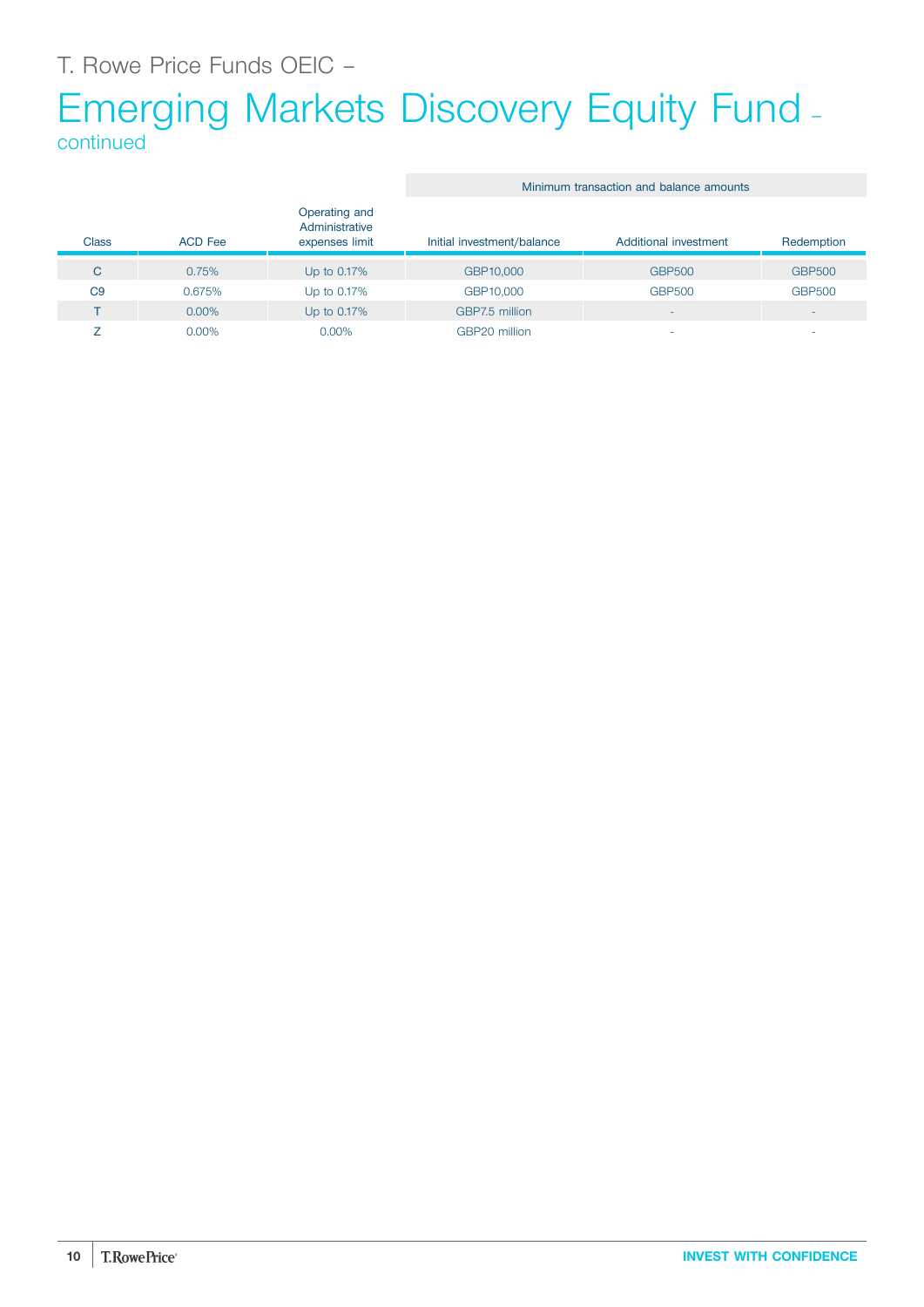## <span id="page-10-0"></span>Emerging Markets Equity Fund

## Objective and Investment Policy

#### **OBJECTIVE**

To increase the value of its shares through growth in the value of its investments.

#### **PORTFOLIO SECURITIES**

The fund is actively managed and invests mainly in a diversified portfolio of shares of emerging market companies.

Specifically, the fund invests at least 70% of total assets in shares and related securities issued by companies that are either incorporated in one of the economically emerging countries of Latin America, Asia, Europe, Africa and the Middle East or conduct most of their business in such countries. Types of securities may include common stocks, preferred stocks, warrants, American Depository Receipts (ADRs), European Depository Receipts (EDRs) and Global Depository Receipts (GDRs).

The fund does not invest more than 30% of its assets in debt and money market securities.

#### **DERIVATIVES AND TECHNIQUES**

The fund may use derivatives for hedging and efficient portfolio management.

At any time and for a length of time that the investment manager considers appropriate, the fund may hold up to (but not including) 50% of its assets in cash or other liquid assets. This might occur in circumstances of extremely adverse market conditions and/or upon receipt of significant subscriptions by the fund.

#### **INVESTMENT PROCESS**

The investment manager's approach is to:

- Employ fundamental analysis to identify companies with sustainable above-market earnings growth rates.
- Focus on franchise strength, management team quality, free cash flow, and financing/balance sheet structure.
- Verify relative valuation appeal versus both the local market and broad sector opportunity set.
- Apply negative screening for macroeconomic and political factors to temper bottom-up enthusiasm for specific securities.
- Assess environmental, social and governance ("ESG") factors to identify those considered most likely to have a material impact on the performance of the holdings or potential holdings in the fund's portfolio. These ESG factors, which are incorporated into the investment process alongside financials, valuation, macroeconomics and other factors, are components of the investment

decision. Consequently, ESG factors are not the sole driver of an investment decision but are instead one of several important inputs considered during investment analysis.

#### **BENCHMARK**

Benchmark MSCI Emerging Markets Index Net.

Benchmark use Investors may use the benchmark to compare the fund's performance. The benchmark has been selected because it is similar to the investment universe used by the investment manager and therefore acts as an appropriate comparator.

The investment manager is not constrained by any country, sector and/ or individual security weightings relative to the benchmark and has complete freedom to invest in securities that do not form part of the benchmark.

When a share class is hedged to a different currency, a hedged version of the benchmark (where available) will be used by the ACD for the performance comparison.

Base currency of the fund GBP

#### **INVESTMENT MANAGER**

T. Rowe Price International Ltd

#### **SUB-INVESTMENT MANAGER**

T. Rowe Price Singapore Private Ltd

Designed for Investors who typically plan to invest for five years or more.

The fund may appeal to investors who:

- are interested in investment growth
- are looking to diversify their equity investments, in particular existing investments in developed markets
- understand and can accept the risks of the fund, including the risks of investing in emerging markets

### Main Risks

See "Risk [Descriptions"](#page-39-0) for more information.

- $\blacksquare$  Country risk China
- Country risk Russia and Ukraine Investment fund
- $\blacksquare$  Country risk Saudi Arabia
- **Currency** 
	- **E** Emerging markets
	- **D** Equities
	- Geographic concentration

Risk management method Commitment.

Expected level of leverage N/A.

#### Minimum transaction and balance amounts

| Class | <b>ACD Fee</b> | Operating and<br>Administrative<br>expenses limit | Initial investment/balance | Additional investment | Redemption               |
|-------|----------------|---------------------------------------------------|----------------------------|-----------------------|--------------------------|
|       | 0.75%          | Up to 0.17%                                       | GBP10,000                  | <b>GBP500</b>         | <b>GBP500</b>            |
|       | $0.00\%$       | Up to 0.17%                                       | GBP7.5 million             |                       | ۰                        |
|       | $0.00\%$       | $0.00\%$                                          | GBP20 million              | <b>.</b>              | $\overline{\phantom{a}}$ |

This fund has not launched at the publication date of this prospectus.

Initial Offer Period: [TBC] 2022

**Management Market** 

**Hedging** 

**Operational** 

 $\blacksquare$  Style

 $\Box$  Small/mid cap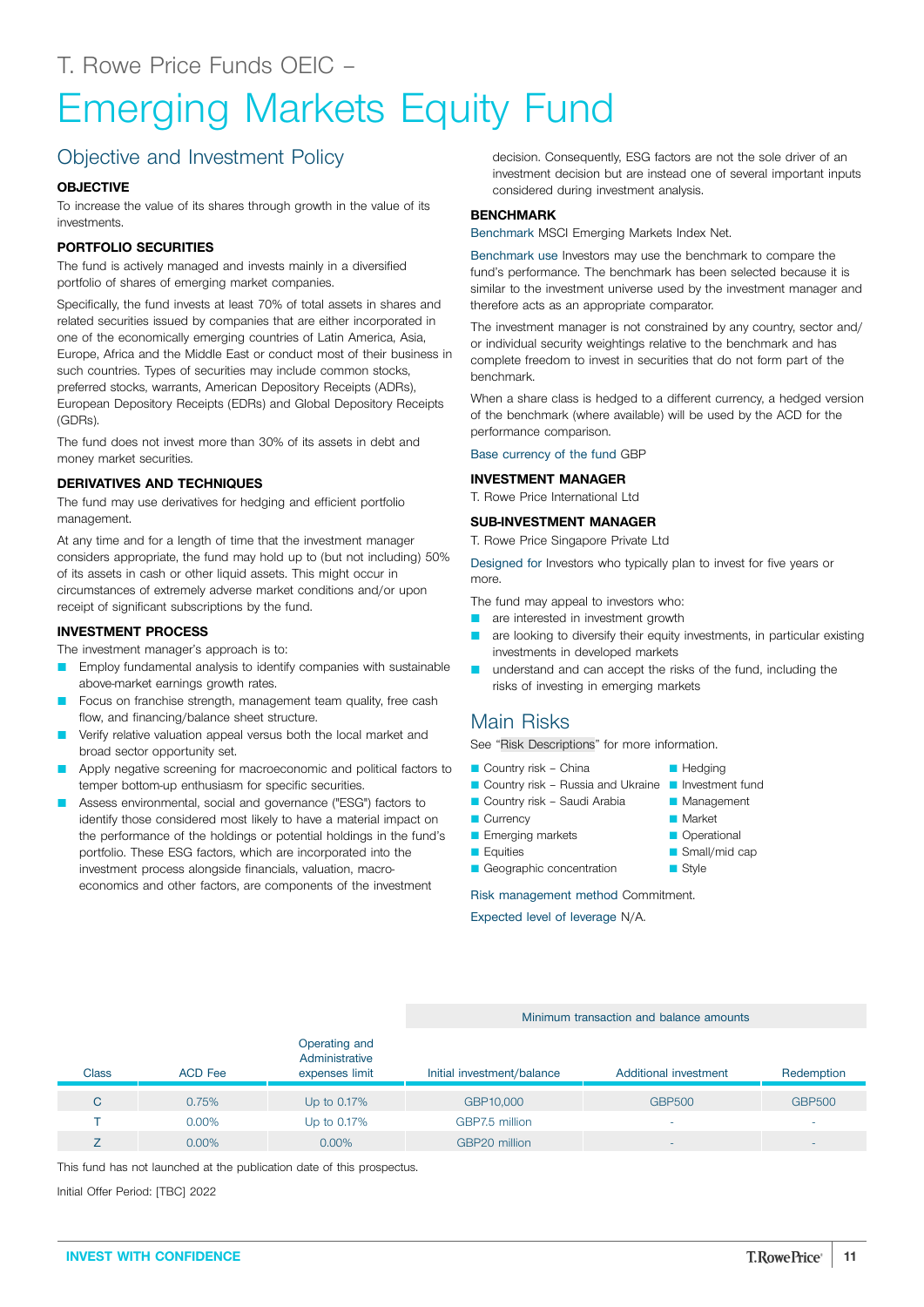## <span id="page-11-0"></span>Frontier Markets Equity Fund

## Objective and Investment Policy

#### **OBJECTIVE**

To increase the value of its shares through growth in the value of its investments.

#### **PORTFOLIO SECURITIES**

The fund is actively managed and invests mainly in a diversified portfolio of shares of frontier markets companies.

Specifically, the fund invests at least 70% of net assets in shares and related securities of companies that are either incorporated in, or conduct most of their business in, countries that form part of the MSCI Frontier Emerging Markets Index or any other countries that are not represented in the MSCI AC World Index. Types of securities may include common stocks, preferred stocks, warrants, American Depository Receipts (ADRs), European Depository Receipts (EDRs) and Global Depository Receipts (GDRs).

The fund may invest up to 30% of its assets in debt and money market securities.

#### **DERIVATIVES AND TECHNIQUES**

The fund may use derivatives for hedging and efficient portfolio management.

At any time and for a length of time that the investment manager considers appropriate, the fund may hold up to (but not including) 50% of its assets in cash or other liquid assets. This might occur in circumstances of extremely adverse market conditions and/or upon receipt of significant subscriptions by the fund.

#### **INVESTMENT PROCESS**

The investment manager's approach is to:

- Invest across the entire frontier investment universe, including countries outside the MSCI Frontier Markets Index.
- Employ a rigorous, risk-aware approach to identify quality growing companies trading at attractive valuations.
- Employ fundamental analysis with a focus on returns, balance sheet structure, management team and corporate governance.
- Apply a disciplined approach to valuation. Verify relative valuation appeal versus peers and history.
- Consider macroeconomic and political factors to temper bottom-up enthusiasm.
- Assess environmental, social and governance ("ESG") factors to identify those considered most likely to have a material impact on the performance of the holdings or potential holdings in the fund's portfolio. These ESG factors, which are incorporated into the investment process alongside financials, valuation, macroeconomics and other factors, are components of the investment decision. Consequently, ESG factors are not the sole driver of an investment decision but are instead one of several important inputs considered during investment analysis.

#### **BENCHMARK**

Benchmark MSCI Frontier Markets Index Net.

Benchmark use Investors may use the benchmark to compare the fund's performance. The benchmark has been selected because it is similar to the investment universe used by the investment manager and therefore acts as an appropriate comparator.

The investment manager is not constrained by any country, sector and/ or individual security weightings relative to the benchmark and has complete freedom to invest in securities that do not form part of the benchmark.

The fund uses the MSCI Frontier Emerging Markets Index and the MSCI AC World Index to help determine the countries in which investments will be made, but these indices are not used as a constraint on portfolio construction.

When a share class is hedged to a different currency, a hedged version of the benchmark (where available) will be used by the ACD for the performance comparison.

Base currency of the fund GBP

#### **INVESTMENT MANAGER**

T. Rowe Price International Ltd

### Planning your Investment

Designed for Investors who typically plan to invest for five years or more.

The fund may appeal to investors who:

- **Q** are interested in investment growth
- **Q** are looking to diversify their equity investments, in particular existing investments in developed markets
- understand and can accept the risks of the fund, including the risks of investing in frontier markets

### Main Risks

See "Risk [Descriptions"](#page-39-0) for more information.

- **Currency**
- **E** Emerging markets
- $\blacksquare$  Equities
- **D** Frontier markets
- Geographic concentration
- **Hedging**

Risk management method Commitment.

Expected level of leverage N/A.

#### Minimum transaction and balance amounts

|       |                | Operating and<br>Administrative |                            |                          |                          |
|-------|----------------|---------------------------------|----------------------------|--------------------------|--------------------------|
| Class | <b>ACD Fee</b> | expenses limit                  | Initial investment/balance | Additional investment    | Redemption               |
| C     | 1.10%          | Up to 0.17%                     | GBP10,000                  | <b>GBP500</b>            | <b>GBP500</b>            |
|       | $0.00\%$       | Up to 0.17%                     | GBP7.5 million             | -                        |                          |
|       | $0.00\%$       | $0.00\%$                        | GBP20 million              | $\overline{\phantom{0}}$ | $\overline{\phantom{a}}$ |

This fund has not launched at the publication date of this prospectus.

Initial Offer Period: [TBC] 2022

- **Management Market** 
	- **Operational** 
		- Sector concentration

**D** Investment fund

- $\Box$  Small/mid cap
- 
-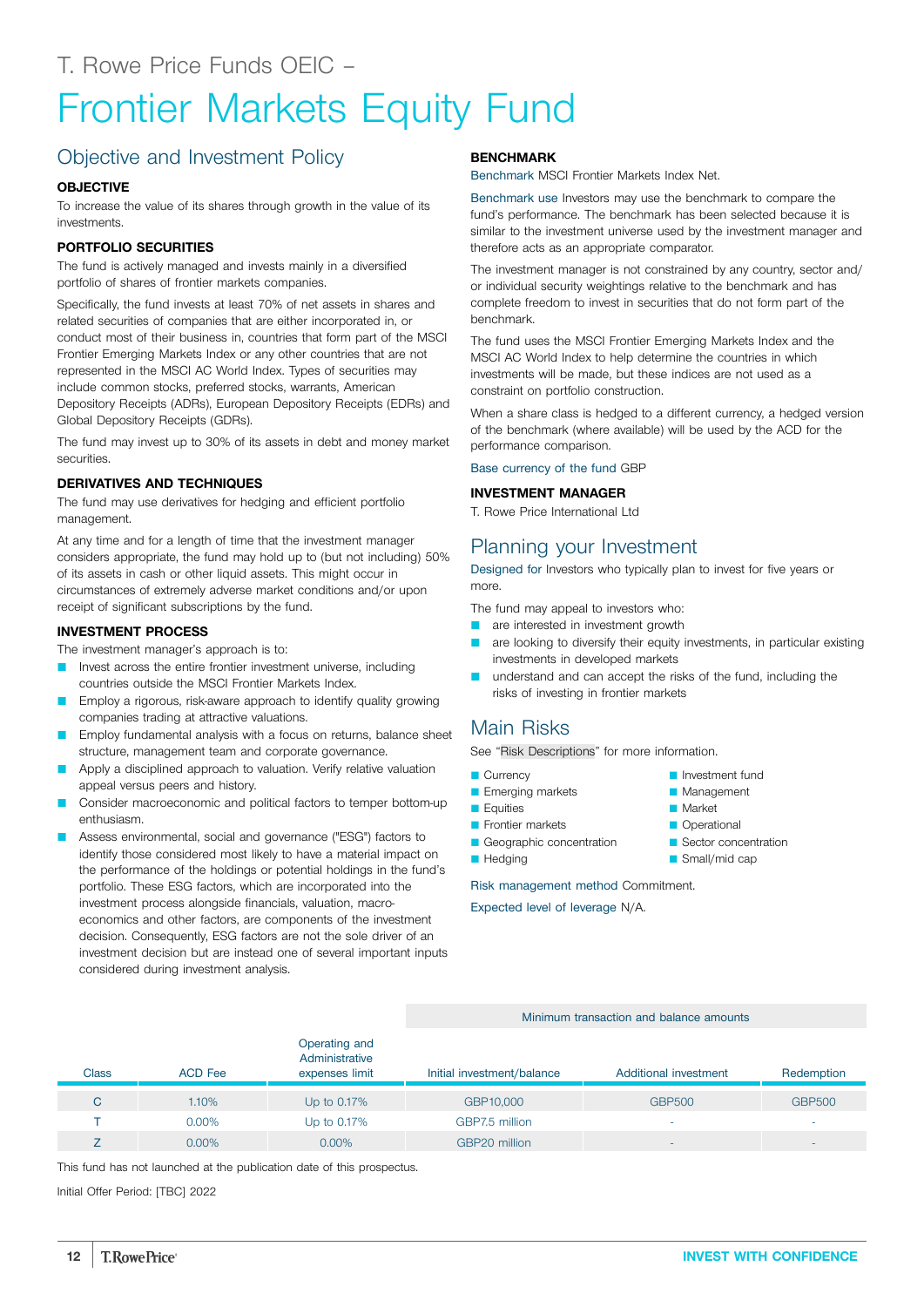## <span id="page-12-0"></span>Global Focused Growth Equity Fund

## Objective and Investment Policy

#### **OBJECTIVE**

To increase the value of its shares through growth in the value of its investments.

#### **PORTFOLIO SECURITIES**

The fund is actively managed and invests mainly in a diversified portfolio of shares which, in the opinion of the investment manager, have the potential for above average and sustainable rates of earnings growth. The companies may be anywhere in the world, including emerging markets.

Specifically, the fund invests at least 70% of total assets in shares and related securities of listed companies. Types of securities may include common stocks, preferred stocks, warrants, American Depository Receipts (ADRs), European Depository Receipts (EDRs) and Global Depository Receipts (GDRs).

The fund does not invest more than 30% of its assets in debt and money market securities.

#### **DERIVATIVES AND TECHNIQUES**

The fund may use derivatives for hedging and efficient portfolio management.

At any time and for a length of time that the investment manager considers appropriate, the fund may hold up to (but not including) 50% of its assets in cash or other liquid assets. This might occur in circumstances of extremely adverse market conditions and/or upon receipt of significant subscriptions by the fund.

#### **INVESTMENT PROCESS**

The investment manager's approach is to:

- Identify "best ideas" by assessing companies in a global sector context, using a bottom-up approach to create a focused highconviction portfolio of typically 60-80 holdings.
- **Utilise a proprietary global research platform using fundamental** analysis to identify companies with superior and sustainable growth prospects, and improving fundamentals.
- Integrate macroeconomic and local market factors in stock selection decisions.
- Measure valuation appeal against the local market and broad sector opportunity set.
- Invest in a broad range of stocks across all capitalisations, incorporating developed and emerging markets.
- Assess environmental, social and governance ("ESG") factors to identify those considered most likely to have a material impact on the performance of the holdings or potential holdings in the fund's portfolio. These ESG factors, which are incorporated into the investment process alongside financials, valuation, macroeconomics and other factors, are components of the investment decision. Consequently, ESG factors are not the sole driver of an investment decision but are instead one of several important inputs considered during investment analysis.

#### **BENCHMARK**

Primary Benchmark MSCI All Country World Index Net.

Secondary Benchmark MSCI All Country World Growth Index Net.

Benchmark use Investors may use these benchmarks to compare the fund's performance. The primary benchmark has been selected because it is similar to the investment universe used by the investment manager and therefore acts as an appropriate comparator overall. The secondary benchmark has been selected to reflect the growth style of the fund and investors may use it as additional information to compare the fund's performance.

The investment manager is not constrained by any country, sector and/ or individual security weightings relative to the benchmarks and has complete freedom to invest in securities that do not form part of the benchmarks.

When a share class is hedged to a different currency, a hedged version of the benchmark (where available) will be used by the ACD for the performance comparison.

IA Sector Many UK funds are grouped into sectors by the Investment Association (the "IA") (the trade body that represents UK investment managers), to help investors to compare funds with broadly similar characteristics. Investors may compare the fund against the performance of the Global sector. This sector represents the average performance of certain funds that invest at least 80% of their assets globally in shares. It can therefore serve as a method of comparing the fund's performance with other funds that have broadly similar characteristics. The fund is not constrained to or managed in line with this sector.

Base currency of the fund GBP

#### **INVESTMENT MANAGER**

T. Rowe Price International Ltd

#### **SUB-INVESTMENT MANAGER**

T. Rowe Price Associates, Inc.

Designed for Investors who typically plan to invest for five years or more.

The fund may appeal to investors who:

- **Q** are interested in investment growth
- **Q** are looking to diversify their equity investments
- **Q** understand and can accept the risks of the fund, including the risks of investing in equities globally

**D** Investment fund

**Market Operational**  $\blacksquare$  Small/mid cap **B** Style

### Main Risks

See "Risk [Descriptions"](#page-39-0) for more information.

- $\blacksquare$  Country risk China
- Country risk Russia and Ukraine Management
	-
- Currency **E** Emerging markets
- **E** Equities
- Geographic concentration
- **Hedging**

Risk management method Commitment.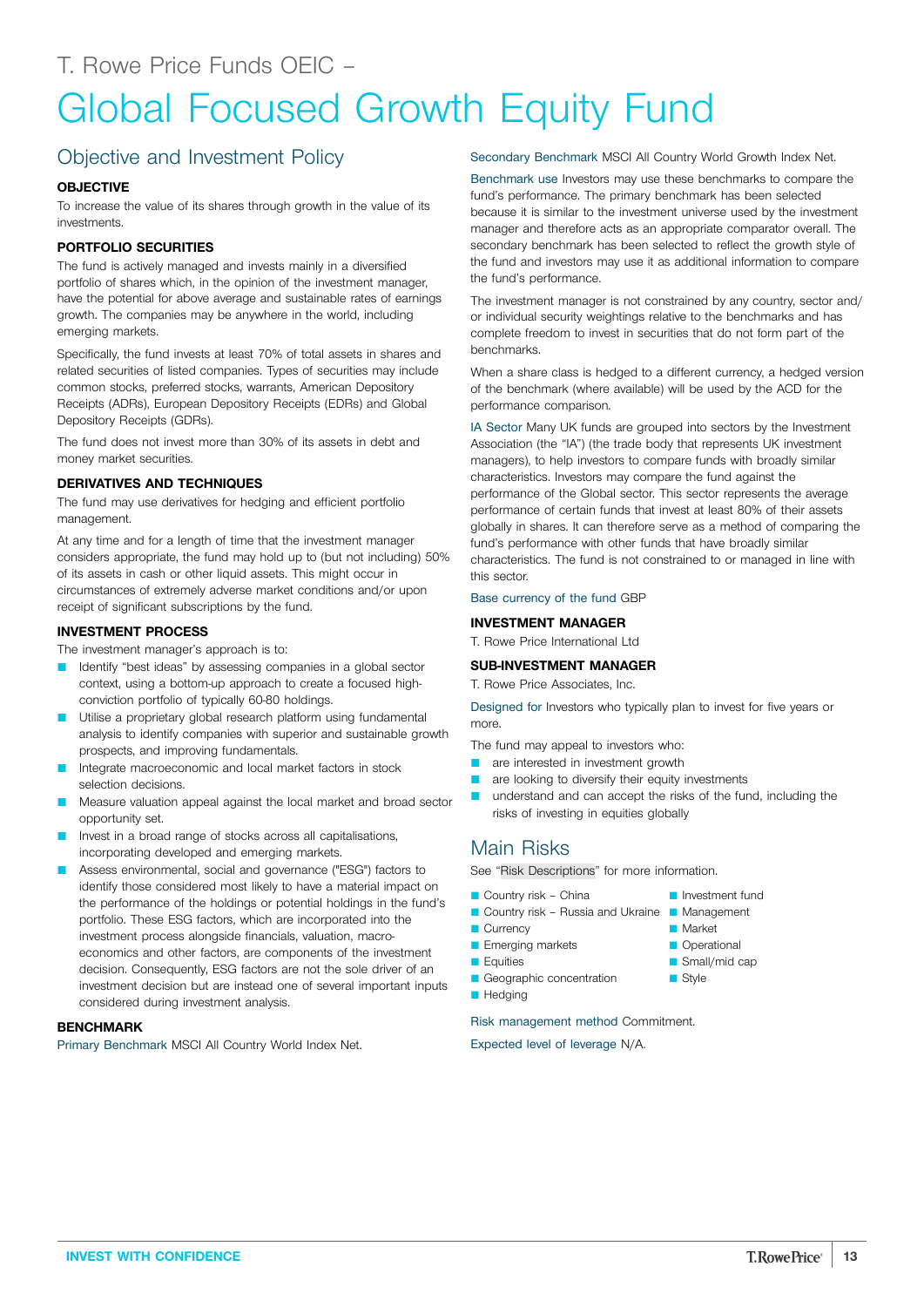## Global Focused Growth Equity Fund - continued

|                |                |                                                   | Minimum transaction and balance amounts |                          |                          |  |
|----------------|----------------|---------------------------------------------------|-----------------------------------------|--------------------------|--------------------------|--|
| <b>Class</b>   | <b>ACD</b> Fee | Operating and<br>Administrative<br>expenses limit | Initial investment/balance              | Additional investment    | Redemption               |  |
| C              | 0.75%          | Up to 0.17%                                       | GBP10,000                               | <b>GBP500</b>            | <b>GBP500</b>            |  |
| C <sub>9</sub> | 0.50%          | Up to 0.17%                                       | GBP10,000                               | <b>GBP500</b>            | <b>GBP500</b>            |  |
|                | $0.00\%$       | Up to 0.17%                                       | GBP7.5 million                          | $\overline{\phantom{a}}$ | $\overline{\phantom{a}}$ |  |
|                | $0.00\%$       | 0.00%                                             | GBP20 million                           | <b>.</b>                 | -                        |  |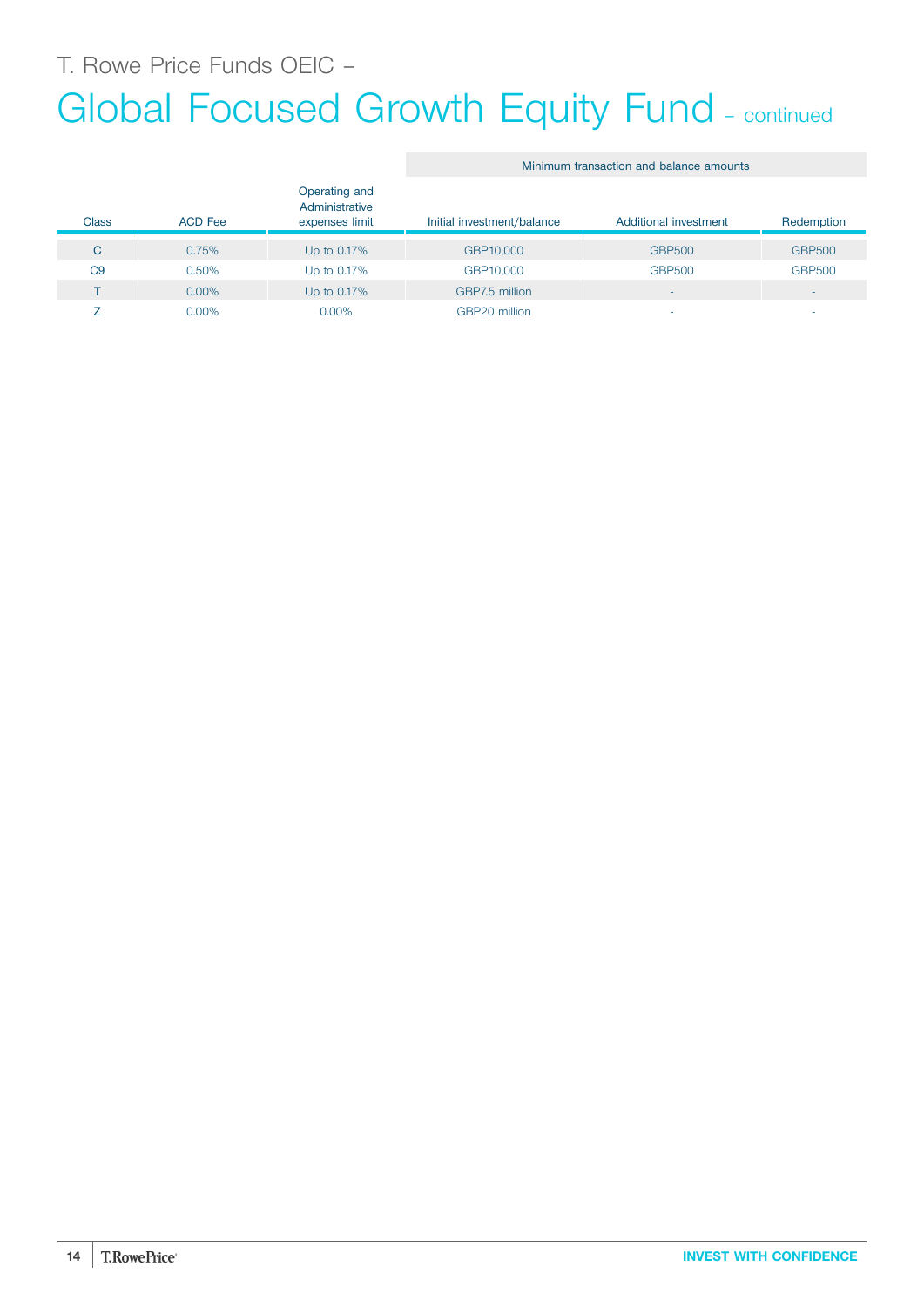### <span id="page-14-0"></span>Objective and Investment Policy

#### **OBJECTIVE**

To have a positive impact on the environment and society whilst at the same time seeking to increase the value of its shares through growth in the value of its investments over the long term (a minimum of 5 years).

#### **PORTFOLIO SECURITIES**

The fund is actively managed and invests in a portfolio of shares of companies which may be anywhere in the world, including emerging markets (up to 35% of the total assets of the fund). The investment manager will focus on companies that it believes have the potential to create positive social or environmental impact through their products or services, and that appear to offer superior growth prospects and investment characteristics, as described in the Investment Strategy and Investment Approach sections below.

The fund invests at least 80% of the total assets in shares and related securities of listed companies. Types of securities may include common shares, preferred shares, American Depository Receipts (ADRs), European Depository Receipts (EDRs) and Global Depository Receipts (GDRs). Investments in China may include A and H shares. Investments in China A shares may be made through the Shanghai-Hong Kong Stock Connect or the Shenzhen-Hong Kong Stock Connect programs.

The fund may also invest up to 20% of its assets in debt and money market securities. Any investment in debt and money market securities aims to be consistent with the fund's objective.

#### **DERIVATIVES AND TECHNIQUES**

The fund may use derivatives for hedging and efficient portfolio management. The use of derivatives is expected to be limited. Any use of derivatives aims to be consistent with the fund's objective.

#### **INVESTMENT STRATEGY**

The fund's investment strategy is built on a belief that companies actively aiming to solve the challenges faced by our planet and our society are well placed to generate positive real-world impact. In addition, where the provision of a service or product creating a positive impact is scarce and differentiated, the investment manager believes this creates the potential for a company to deliver superior economic returns, driven by the durability and persistence of earnings and cashflow growth.

While many of the world's challenges are urgent and require action in the present, successful impact investing is inherently linked to the duration and persistence of positive change. Impact investing requires conscious action, skilled execution and the commitment of engagement with companies. These principles are all embedded in our investment approach.

#### **INVESTMENT APPROACH**

The investment approach of the fund inherently looks to identify companies that align the interests of their shareholders, wider society, and the environment. Positive impact on the environment and society is targeted by aligning the fund's investments with companies that are working to address the world's major social and environmental challenges. Specifically, the fund seeks to invest in companies' that undertake business activities which address these pressure points, creating positive impact as a result.

Each company selected for inclusion in the fund's portfolio has current or future business activities that are expected to generate a material and measurable positive impact under one of the three impact pillars listed below: climate and resource impact; social equity and quality of life; and sustainable innovation and productivity.

All the security selection decisions taken by the investment manager begin with a multi-layered process to identify companies which have positive impact potential. This analysis is complemented with the

proactive and systematic integration of a wider range of ESG considerations, before the investment manager identifies the fundamental investment case for a stock, which must lead to an expectation of positive financial returns.

The investment manager has built the capability in fundamental and responsible investment. The investment manager collaborates with the dedicated ESG specialists and fundamental analysts in order to produce the rounded view of companies that is essential as the fund purses positive impact, in tandem with growth in the value of its investments.

The investment manager defines its target investments through the following steps.

- 1. Inclusionary screening as the investment manager applies a framework to quantify a company's alignment to one of its 3 impact pillars and 8 sub pillars (detailed below).
	- Climate and resource impact
		- Reducing greenhouse gases (GHGs)
		- Promoting healthy ecosystems
		- Nurturing circular economies
	- Social equity and quality of life
		- Enabling social equity
		- Improving health
		- Enhancing quality of life
	- **Q Sustainable innovation and productivity** 
		- Sustainable technology
		- Building sustainable industry and infrastructure

This framework has been created by the investment manager to align business activities with the 17 UN Sustainable Development Goals (UN SDGs) **[\(https://sdgs.un.org/goals\)](https://sdgs.un.org/goals)**, a globally recognised framework designed to end poverty, protect the planet, and ensure prosperity. While the challenges our planet and society will face will evolve, the UN SDGs are a helpful tool to identify current environmental and social pressure points.

The fund's approach identifying positive impact also includes a holistic 5 dimensions of impact analysis to embed robustness and forward-looking insights as the investment manager carries out further impact due diligence. The impact due diligence analysis helps to formalize an impact thesis, highlight negative externalities and risks and define key performance indicators (KPIs) for each stock, to assist in the measurement of a company's impact in the present, and over longer term time periods.

This analysis also gives the investment manager the opportunity to consider the engagement program to be undertaken for a given company.

2. Exclusionary screening of areas of the global economy that, either generate significant harm or do not offer potential to generate positive impact. The exclusion list currently consists of the following categories: adult entertainment, alcohol, assault style weapons, controversial weapons, conventional weapons, for-profit prisons, fossil fuels, gambling and tobacco as well as issuers that screen out individually on conduct-based metrics – namely those that have been involved in an extreme environmental, social, ethical or governance breach where we do not believe the company is taking adequate steps to remediate the issue. For further details see the T. Rowe Price Impact Exclusion List Policy, which is available on our website

**[\(https://www.troweprice.com/financial-intermediary/uk/en/lp/](https://www.troweprice.com/financial-intermediary/uk/en/lp/esg/impact-investing.html?cache2) [esg/impact-investing.html?cache2\)](https://www.troweprice.com/financial-intermediary/uk/en/lp/esg/impact-investing.html?cache2)** or upon request.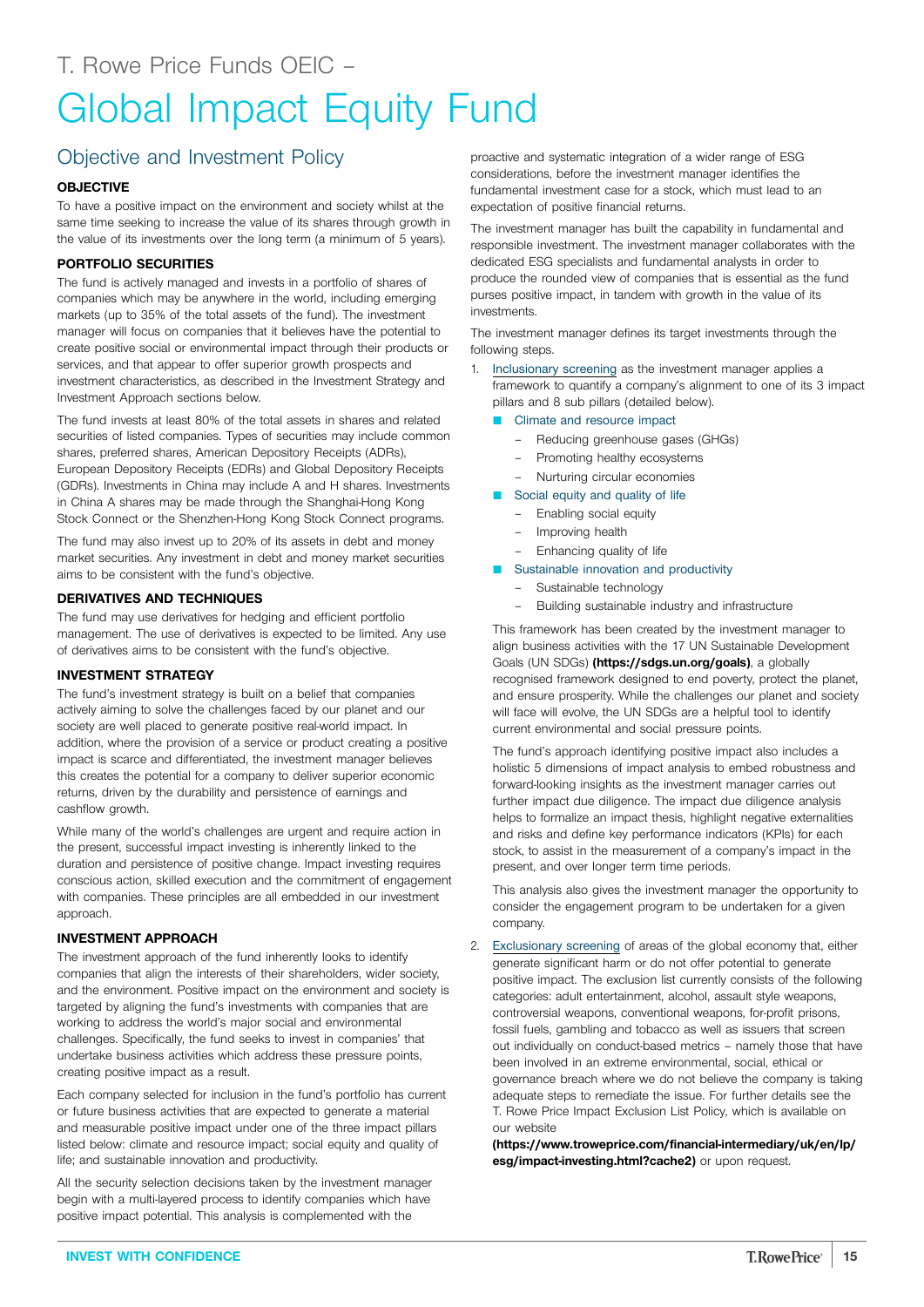- 3. ESG integration in all stages of the research process with the aid of our proprietary responsible investing tool which systematically and proactively evaluates the responsible investment profile of over 15,000 companies and flags outliers, both positive and negative.
- 4. Fundamental analysis, which is undertaken alongside the refinement of the impact thesis. While the investment approach aims to identify impact-driven businesses on the right side of society's environmental or social needs, in order to be eligible for inclusion in the portfolio, potential companies must also demonstrate:
- Industry and management quality, defined by a fertile industry structure and compelling management team, harnessing key competitive advantages that set the company apart from competitors.
- Strong business fundamentals and a defined insight focussed on medium to long-term earnings, cash flows and mis-priced economic return improvement potential.
- An attractive valuation, as the investment manager looks out over 5 years to understand the price paid for the potential impact and economic returns of a business.
- A willingness to engage, given engagement provides an opportunity to influence and monitor a company's progress towards impact objectives.

The ultimate aim is to integrate the stock perspectives to identify both underappreciated impact and mispriced economic return potential, on a truly global, stock-by-stock basis. The investment manager applies a forward-looking, research-driven and high conviction approach to stock choices. This is important with respect to taking prudent risks when it matters, as well as aligning with the UN SDGs as the investment manager seeks to engage with the full breadth of impact opportunities that exist in an evolving and complex world.

#### **REPORTING**

An annual impact report will be made available to investors in which the investment manager will provide a review of the impact characteristics of the fund to give investors a clear perspective on the security level ownership and detailed case studies centred on the analysis and measurement of impact, using the investment manager's key performance indicators (KPIs). The annual impact report will detail engagements, proxy voting, reasons for disinvestment and the evolution of impact risks and negative impact events.

Additionally, a quarterly report will be made available to investors in which the investment manager will show the most significant holdings, inclusive of the impact thesis and the alignment of those individual holdings with the impact pillars and the UN SDGs. The quarterly report will also show the aggregated portfolio on the basis of the impact pillar and sub pillar alignment.

The investment manager will primarily measure impact at the individual company level but will aggregate the portfolio where possible. Because impact measurement is more complex than traditional performance measurement, the investment manager will analyse each company from an impact alignment, fundamentals, outcomes and risk perspective. The investment manager takes this approach to embed layers of measurement into the process: this assists research and also helps communicate impact outcomes to investors.

The security specific KPI metrics will form the basis of measuring impact within our annual report. These will be stock specific and oriented to the impact pillar and sub pillar under which a company is aligned, as it addresses a real-world pressure point. The stock specific KPIs will include, but not be limited to, measurements including positive and negative environmental impact, financial inclusion, health outcomes and how technology continues to enable societal and environmental progress.

#### **BENCHMARK**

Benchmark MSCI All Country World Index Net.

Benchmark use Investors may use the benchmark to compare the fund's performance. The benchmark has been selected because it is similar to the investment universe used by the investment manager and therefore acts as an appropriate comparator.

The investment manager is not constrained by any country, sector and/ or individual security weightings relative to the benchmark and has complete freedom to invest in securities that do not form part of the benchmark.

When a share class is hedged to a different currency, a hedged version of the benchmark (where available) will be used by the ACD for the performance comparison.

IA Sector Many UK funds are grouped into sectors by the Investment Association (the "IA") (the trade body that represents UK investment managers), to help investors to compare funds with broadly similar characteristics. Investors may compare the fund against the performance of the Global sector. This sector represents the average performance of certain funds that invest at least 80% of their assets globally in shares. It can therefore serve as a method of comparing the fund's performance with other funds that have broadly similar characteristics. The fund is not constrained to or managed in line with this sector.

#### Base currency of the fund GBP

#### **INVESTMENT MANAGER**

T. Rowe Price International Ltd

Designed for Investors who typically plan to invest for five years or more.

The fund may appeal to investors who:

- **Q** are interested in environmental and social impact
- want to make an environmental or social impact alongside a financial return, and
- understand and can accept the risks of the fund, including the risks of investing in equities globally

#### Main Risks

See "Risk [Descriptions"](#page-39-0) for more information.

- $\blacksquare$  Country risk China
- Currency
- **Emerging Markets**
- **D** Equities
- **ESG and RI**
- Geographic Concentration

Risk management method Commitment.

- $H$ edging
- **D** Investment Fund
- **Management**
- **Market**
- **Operational**  $\blacksquare$  Small/mid cap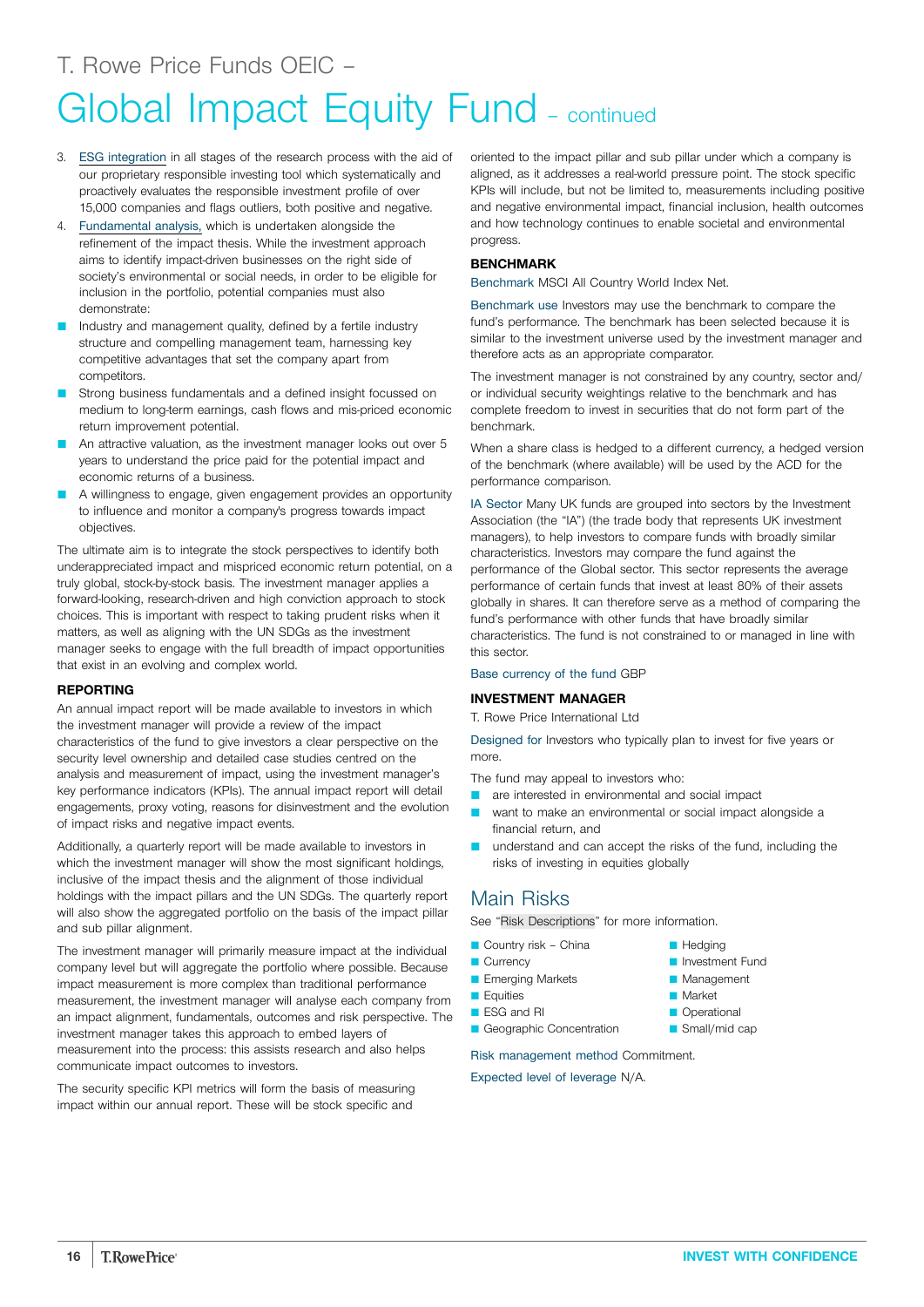## Global Impact Equity Fund - continued

#### Minimum transaction and balance amounts Class ACD Fee Operating and Administrative expenses limit Initial investment/balance Additional investment Redemption C 0.75% Up to 0.17% GBP10,000 GBP500 GBP500 C9 0.55% Up to 0.17% GBP10,000 GBP500 GBP500 T 0.00% Up to 0.17% GBP7.5 million Z 0.00% 0.00% GBP20 million - -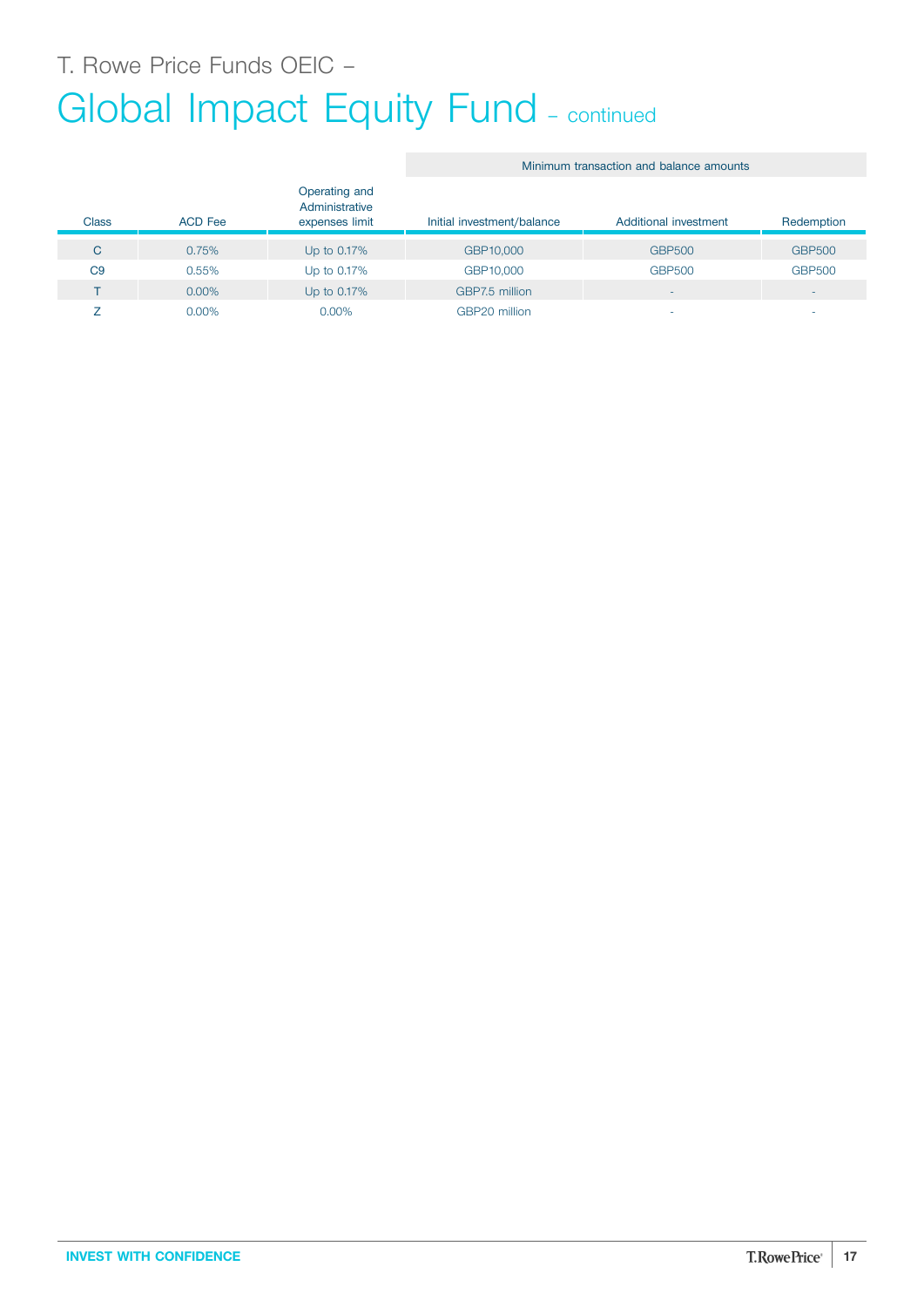## <span id="page-17-0"></span>Global Natural Resources Equity Fund

## Objective and Investment Policy

#### **OBJECTIVE**

To increase the value of its shares through growth in the value of its investments.

#### **PORTFOLIO SECURITIES**

The fund is actively managed and invests mainly in a widely diversified portfolio of shares of natural resources or commodities-related companies. The companies may be anywhere in the world, including emerging markets.

Specifically, the fund invests at least 70% of total assets in shares and related securities of companies that own or develop natural resources and other basic commodities, such as common stocks, preferred stocks, warrants, American Depository Receipts (ADRs), European Depository Receipts (EDRs) and Global Depository Receipts (GDRs).

The fund does not invest more than 30% of its assets in debt and money market securities.

#### **DERIVATIVES AND TECHNIQUES**

The fund may use derivatives for hedging and efficient portfolio management.

At any time and for a length of time that the investment manager considers appropriate, the fund may hold up to (but not including) 50% of its assets in cash or other liquid assets. This might occur in circumstances of extremely adverse market conditions and/or upon receipt of significant subscriptions by the fund.

#### **INVESTMENT PROCESS**

The investment manager's approach is to:

- Focus on well-managed companies with attractive long-term supply-demand fundamentals.
- Invest in companies that operate "downstream" from these resources, such as refining, paper manufacturing, steel fabrication and petrochemicals.
- Assess resource/commodity cycles, industry valuations and company fundamentals.
- Broadly diversify holdings to manage portfolio risk profile relative to highly concentrated exposure to a single commodity.
- Assess environmental, social and governance ("ESG") factors to identify those considered most likely to have a material impact on the performance of the holdings or potential holdings in the fund's portfolio. These ESG factors, which are incorporated into the investment process alongside financials, valuation, macroeconomics and other factors, are components of the investment

decision. Consequently, ESG factors are not the sole driver of an investment decision but are instead one of several important inputs considered during investment analysis.

#### **BENCHMARK**

Benchmark MSCI World Select Natural Resources Index Net.

Benchmark use Investors may use the benchmark to compare the fund's performance. The benchmark has been selected because it is similar to the investment universe used by the investment manager and therefore acts as an appropriate comparator.

The investment manager is not constrained by any country, sector and/ or individual security weightings relative to the benchmark and has complete freedom to invest in securities that do not form part of the benchmark.

When a share class is hedged to a different currency, a hedged version of the benchmark (where available) will be used by the ACD for the performance comparison.

Base currency of the fund GBP

#### **INVESTMENT MANAGER**

T. Rowe Price International Ltd

#### **SUB-INVESTMENT MANAGER**

T. Rowe Price Associates, Inc.

Designed for Investors who typically plan to invest for five years or more.

The fund may appeal to investors who:

- are interested in investment growth
- are looking to diversify their equity investments, especially in periods of accelerating inflation
- understand and can accept the risks of the fund, including the risks of investing in equities and in commodities

### Main Risks

See "Risk [Descriptions"](#page-39-0) for more information.

- $\Box$  Country risk China
- Country risk Russia and Ukraine Management
- Currency
- **D** Equities
- Geographic concentration
- **Hedging**

Risk management method Commitment.

Expected level of leverage N/A.

## **D** Investment fund

- **Market**
- **Operational**
- Sector concentration
- $\Box$  Small/mid cap

Minimum transaction and balance amounts

| <b>Class</b>   | <b>ACD Fee</b> | Operating and<br>Administrative<br>expenses limit | Initial investment/balance | Additional investment    | Redemption               |
|----------------|----------------|---------------------------------------------------|----------------------------|--------------------------|--------------------------|
| C              | 0.75%          | Up to 0.17%                                       | GBP10,000                  | <b>GBP500</b>            | <b>GBP500</b>            |
| C <sub>9</sub> | 0.55%          | Up to 0.17%                                       | GBP10,000                  | <b>GBP500</b>            | <b>GBP500</b>            |
|                | $0.00\%$       | Up to 0.17%                                       | GBP7.5 million             | $\overline{\phantom{0}}$ | $\overline{\phantom{0}}$ |
|                | $0.00\%$       | $0.00\%$                                          | GBP20 million              | $\overline{\phantom{a}}$ | $\overline{\phantom{a}}$ |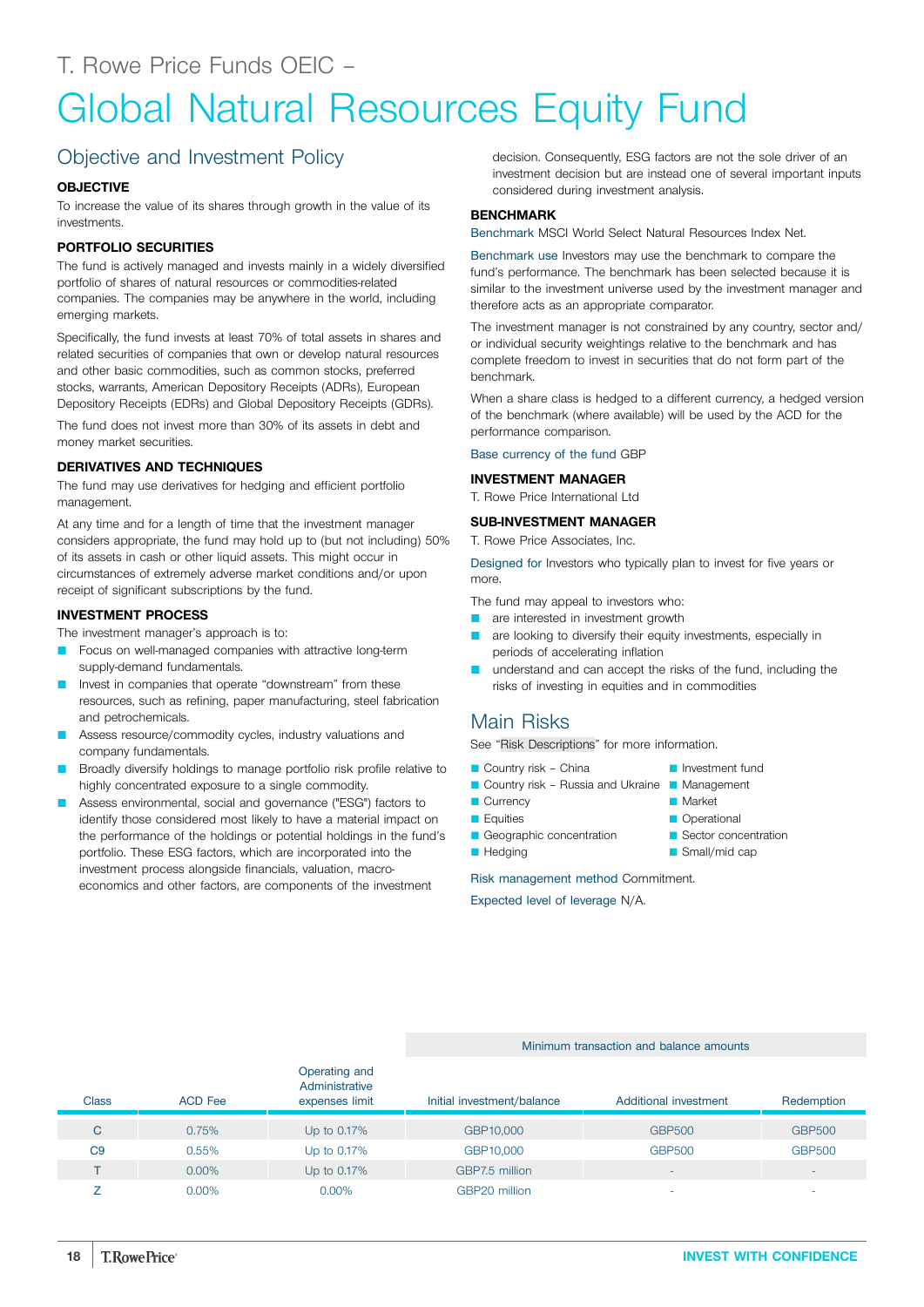# <span id="page-18-0"></span>Global Select Equity Fund

## Objective and Investment Policy

#### **OBJECTIVE**

To increase the value of its shares, through growth in the value of its investments over the long term (a minimum of 5 years).

#### **PORTFOLIO SECURITIES**

The fund is actively managed and invests at least 80% of total assets in a high conviction portfolio of shares and related securities issued by companies anywhere in the world, including emerging markets (up to 10% of the total assets of the fund).

Types of securities may include common shares, preferred shares, American Depository Receipts (ADRs), European Depository Receipts (EDRs) and Global Depository Receipts (GDRs). Investment in China A shares may be made through the Shanghai-Hong Kong Stock Connect or the Shenzhen-Hong Kong Stock Connect programs.

The fund may also invest up to 20% of its assets in debt and money market securities

#### **DERIVATIVES AND TECHNIQUES**

The fund may use derivatives for hedging and efficient portfolio management. The use of derivatives is expected to be limited.

At any time and for a length of time that the investment manager considers appropriate, the fund may hold up to (but not including) 50% of its assets in cash or other liquid assets. This might occur in circumstances of extremely adverse market conditions and/or upon receipt of significant subscriptions by the fund.

#### **INVESTMENT PROCESS**

The investment manager's approach is to:

- **D** Use fundamental research and a proprietary global research platform to identify attractive investment opportunities and create a high conviction portfolio of typically 30 to 45 holdings.
- Focus on 1) quality companies with good management teams which can compound value over time; 2) cyclical companies with solid business models trading at depressed valuations; and 3) disruptive growth stocks.
- Use scenario analysis to assess valuation and buy when the stock price offers a favourable risk/return trade off.
- Assess environmental, social and governance ("ESG") factors to identify those considered most likely to have a material impact on the performance of the holdings or potential holdings in the fund's portfolio. These ESG factors, which are incorporated into the investment process alongside financials, valuation, macroeconomics and other factors, are components of the investment decision. Consequently, ESG factors are not the sole driver of an investment decision but are instead one of several important inputs considered during investment analysis.

#### **BENCHMARK**

Benchmark MSCI World Index Net.

Benchmark use Investors may use the benchmark to compare the fund's performance. The benchmark has been selected because it is similar to the investment universe used by the investment manager and therefore acts as an appropriate comparator.

The investment manager is not constrained by any country, sector and/ or individual security weightings relative to the benchmark and has complete freedom to invest in securities that do not form part of the benchmark.

When a share class is hedged to a different currency, a hedged version of the benchmark (where available) will be used by the ACD for the performance comparison.

IA Sector Many UK funds are grouped into sectors by the Investment Association (the "IA") (the trade body that represents UK investment managers), to help investors to compare funds with broadly similar characteristics. Investors may compare the fund against the performance of the Global sector. This sector represents the average performance of certain funds that invest at least 80% of their assets globally in shares. It can therefore serve as a method of comparing the fund's performance with other funds that have broadly similar characteristics. The fund is not constrained to or managed in line with this sector.

#### Base currency of the fund GBP

#### **INVESTMENT MANAGER**

T. Rowe Price International Ltd

#### **SUB-INVESTMENT MANAGER**

T. Rowe Price Associates, Inc.

Designed for Investors who typically plan to invest for five years or more.

The fund may appeal to investors who:

- **Q** are interested in investment growth
- **Q** understand and can accept the risks of the fund, including the risks of investing in equities globally

**Management Market Operational** Small/Mid Cap

### Main Risks

See "Risk [Descriptions"](#page-39-0) for more information.

- **Currency**
- **E**quity
- **D** Investment Fund
- 

#### Minimum transaction and balance amounts Class ACD Fee Operating and **Administrative** expenses limit Initial investment/balance Additional investment Redemption C 0.785% Up to 0.17% GBP10,000 GBP500 GBP500 C9 0.55% Up to 0.17% GBP10,000 GBP500 GBP500  $\blacksquare$  T  $\blacksquare$   $\blacksquare$   $\blacksquare$   $\blacksquare$   $\blacksquare$   $\blacksquare$   $\blacksquare$   $\blacksquare$   $\blacksquare$   $\blacksquare$   $\blacksquare$   $\blacksquare$   $\blacksquare$   $\blacksquare$   $\blacksquare$   $\blacksquare$   $\blacksquare$   $\blacksquare$   $\blacksquare$   $\blacksquare$   $\blacksquare$   $\blacksquare$   $\blacksquare$   $\blacksquare$   $\blacksquare$   $\blacksquare$   $\blacksquare$   $\blacksquare$   $\blacksquare$   $\blacksquare$   $\$  $Z$  0.00% 0.00% 0.00% GBP20 million  $\sigma$  -  $\sigma$  -  $\sigma$  -

This fund has not launched at the publication date of this prospectus. Initial Offer Period: [TBC] 2022

- 
- Geographic Concentration
- **D** Issuer Concentration

Risk management method Commitment.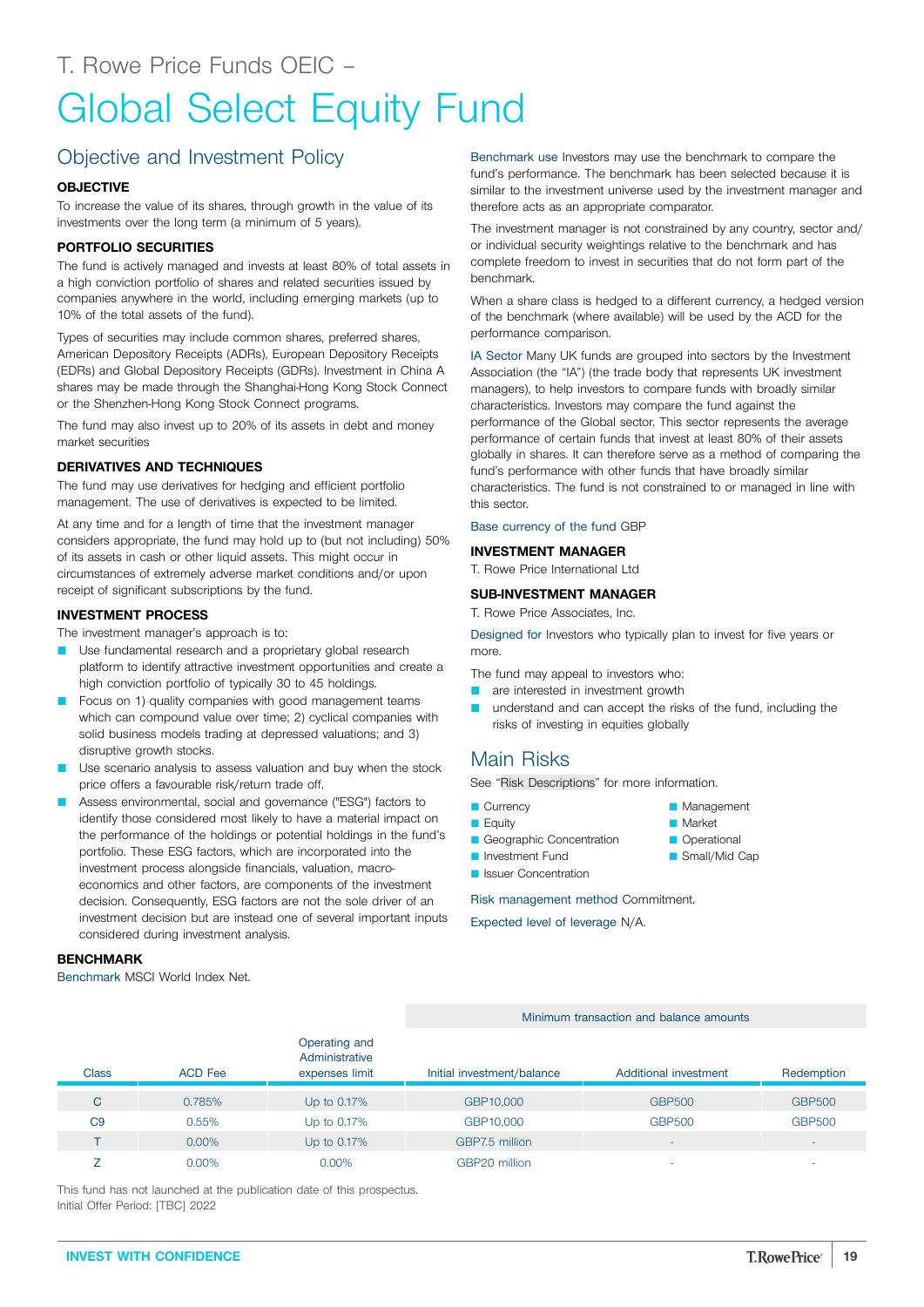## <span id="page-19-0"></span>Objective and Investment Policy

#### **OBJECTIVE**

To increase the value of its shares through growth in the value of its investments.

#### **PORTFOLIO SECURITIES**

The fund is actively managed and invests mainly in a diversified portfolio of shares of technology development or utilisation companies, with a focus on those that, in the opinion of the investment manager, are leading global technology companies. The companies may be anywhere in the world, including emerging markets.

Specifically, the fund invests at least 70% of total assets in shares and related securities of technology-focused companies, such as common stocks, preferred stocks, warrants, American Depository Receipts (ADRs), European Depository Receipts (EDRs) and Global Depository Receipts (GDRs).

The fund does not invest more than 30% of its assets in debt and money market securities.

#### **DERIVATIVES AND TECHNIQUES**

The fund may use derivatives for hedging and efficient portfolio management.

At any time and for a length of time that the investment manager considers appropriate, the fund may hold up to (but not including) 50% of its assets in cash or other liquid assets. This might occur in circumstances of extremely adverse market conditions and/or upon receipt of significant subscriptions by the fund.

#### **INVESTMENT PROCESS**

The investment manager's approach is to:

- Utilise a proprietary global research platform in the analysis of companies, sectors and industry trends.
- Invest primarily in medium- to large-sized companies with strong and/or increasing market share and product pipelines that appear to be strategically poised for long-term growth.
- Seek to avoid investing in overvalued stocks by purchasing companies with strong business models and ensuring that multiples are reasonable relative to a company's history, its peers, and the market.
- Assess environmental, social and governance ("ESG") factors to identify those considered most likely to have a material impact on the performance of the holdings or potential holdings in the fund's portfolio. These ESG factors, which are incorporated into the investment process alongside financials, valuation, macroeconomics and other factors, are components of the investment decision. Consequently, ESG factors are not the sole driver of an investment decision but are instead one of several important inputs considered during investment analysis.

#### **BENCHMARK**

Benchmark MSCI All Country World Index Information Technology Net.

Benchmark use Investors may use the benchmark to compare the fund's performance. The benchmark has been selected because it is similar to the investment universe used by the investment manager and therefore acts as an appropriate comparator.

The investment manager is not constrained by any country, sector and/ or individual security weightings relative to the benchmark and has complete freedom to invest in securities that do not form part of the benchmark.

When a share class is hedged to a different currency, a hedged version of the benchmark (where available) will be used by the ACD for the performance comparison.

IA Sector Many UK funds are grouped into sectors by the Investment Association (the "IA") (the trade body that represents UK investment managers), to help investors to compare funds with broadly similar characteristics. Investors may compare the fund against the performance of the Technology & Technology Innovations sector. This sector represents the average performance of certain funds that invest at least 80% of their assets in equities of technology and related sectors, including industries such as telecommunications, robotics and online retailers. Some funds in the sector may have a specific focus such as an industry focus (e.g. automation and robotics) or country/ regional focus (e.g. Asian Technology) or thematic focus (e.g. digitalisation). These funds may exhibit different characteristics to diversified technology funds and investors should take extra care when making comparisons.The fund is not constrained to or managed in line with this sector.

#### Base currency of the fund GBP

#### **INVESTMENT MANAGER**

T. Rowe Price International Ltd

#### **SUB-INVESTMENT MANAGER**

T. Rowe Price Associates, Inc.

Designed for Investors who typically plan to invest for five years or more.

The fund may appeal to investors who:

- **Q** are interested in investment growth
- are looking to diversify their equity investments
- understand and can accept the risks of the fund, including the risks of investing in equities globally and in commodities

#### Main Risks

See "Risk [Descriptions"](#page-39-0) for more information.

- Country risk China
- Country risk Russia and Ukraine Market
- **D** Equities
- Geographic concentration
- **Hedging**
- **D** Investment fund
- **D** Issuer concentration

Risk management method Commitment.

- **Management**
- **C** Operational
- Sector concentration
- Small/mid cap
- $\blacksquare$  Style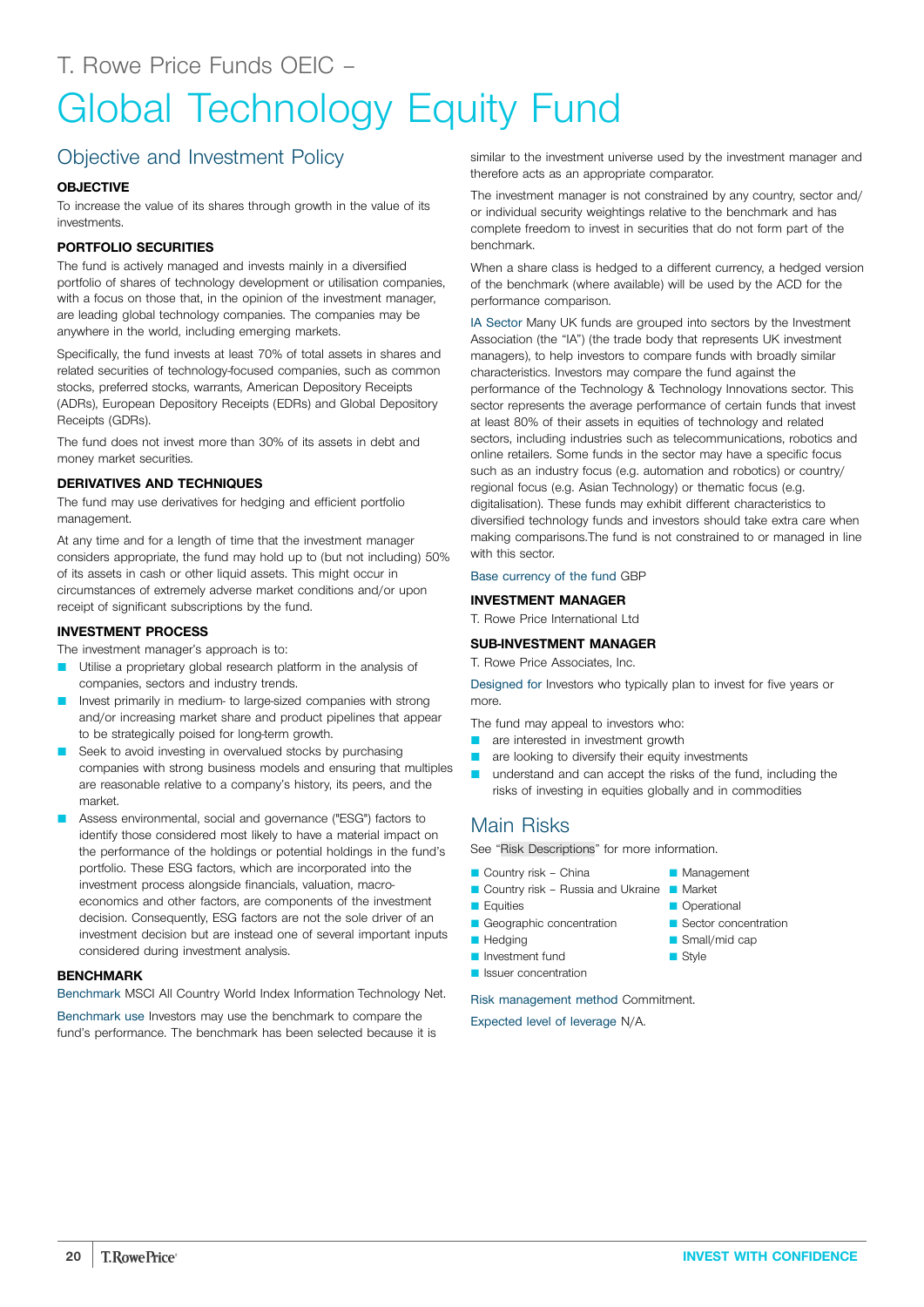T. Rowe Price Funds OEIC –

.

# Global Technology Equity Fund - continued

#### Minimum transaction and balance amounts

| Class          | <b>ACD Fee</b> | Operating and<br>Administrative<br>expenses limit | Initial investment/balance | Additional investment    | Redemption               |
|----------------|----------------|---------------------------------------------------|----------------------------|--------------------------|--------------------------|
| C              | 0.85%          | Up to 0.17%                                       | GBP10,000                  | <b>GBP500</b>            | <b>GBP500</b>            |
| C <sub>9</sub> | 0.65%          | Up to 0.17%                                       | GBP10,000                  | <b>GBP500</b>            | <b>GBP500</b>            |
|                | $0.00\%$       | Up to 0.17%                                       | GBP7.5 million             | $\overline{\phantom{a}}$ | $\overline{\phantom{a}}$ |
|                | $0.00\%$       | $0.00\%$                                          | GBP20 million              |                          | $\overline{\phantom{a}}$ |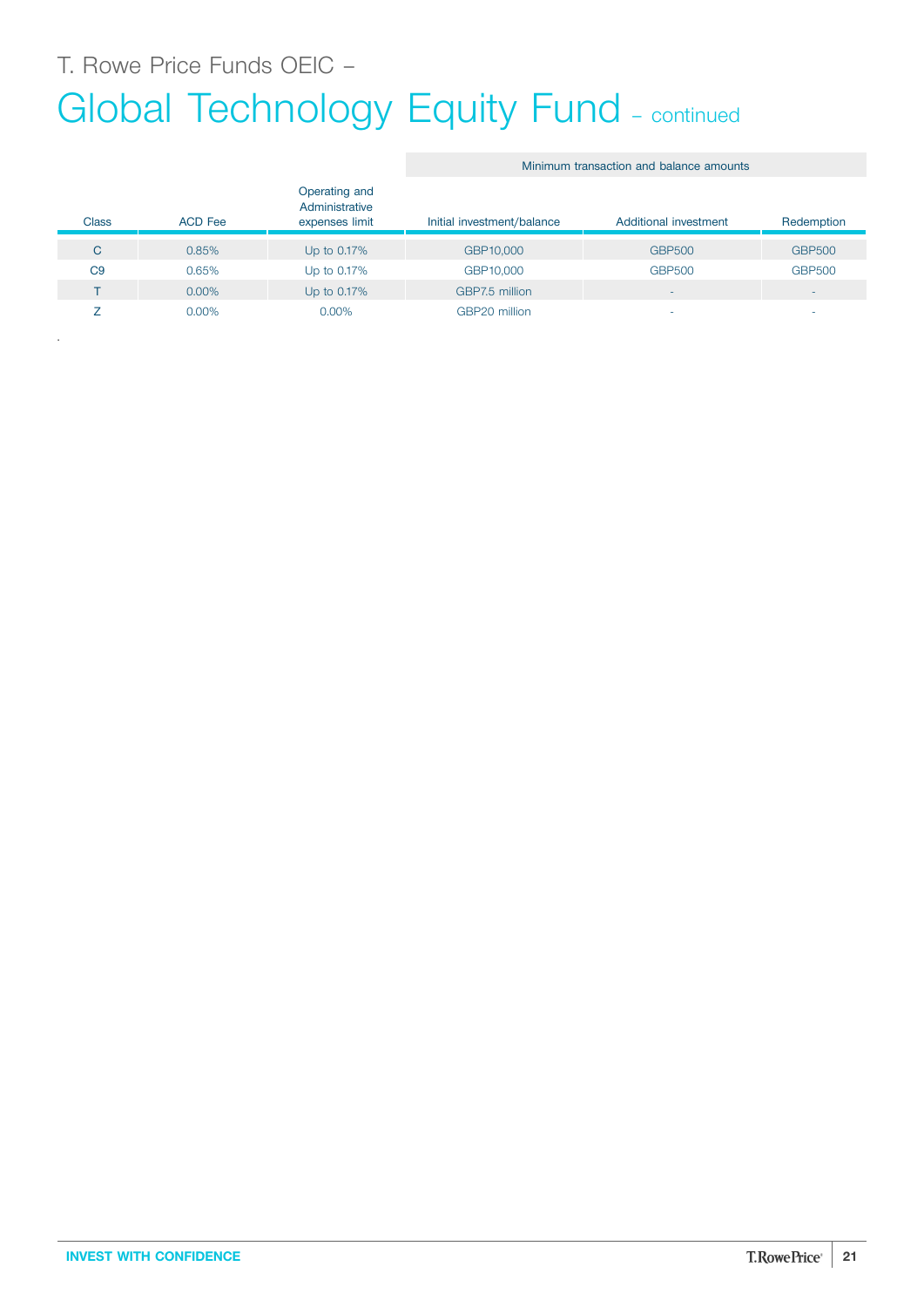## <span id="page-21-0"></span>Global Value Equity Fund

### Objective and Investment Policy

#### **OBJECTIVE**

To increase the value of its shares, through growth in the value of its investments over the long term (a minimum of 5 years).

#### **PORTFOLIO SECURITIES**

The fund is actively managed and invests at least 80% of total assets in a diversified portfolio of undervalued shares and related securities issued by companies anywhere in the world, including emerging markets (up to 10% of the total assets of the fund). Value is assessed by looking at indicators such as cash flows, dividends and earnings to identify securities which the investment manager believes have been undervalued by the market.

Types of securities may include common shares, preferred shares, warrants, American Depository Receipts (ADRs), European Depository Receipts (EDRs) and Global Depository Receipts (GDRs).

The fund may also invest up to 20% of its assets in debt and money market securities.

#### **DERIVATIVES AND TECHNIQUES**

The fund may use derivatives for hedging and efficient portfolio management. The use of derivatives is expected to be limited.

At any time and for a length of time that the investment manager considers appropriate, the fund may hold up to (but not including) 50% of its assets in cash or other liquid assets. This might occur in circumstances of extremely adverse market conditions and/or upon receipt of significant subscriptions by the fund.

#### **INVESTMENT PROCESS**

The investment manager's approach is to:

- Emphasise attractively valued companies, including both defensive higher quality companies and higher risk deeper value companies.
- Employ rigorous and comprehensive research to identify and assess investment opportunities.
- Allocate country and sector positions through the consideration of the attractiveness of individual investments as well as the macroeconomic environment.
- Assess environmental, social and governance ("ESG") factors to identify those considered most likely to have a material impact on the performance of the holdings or potential holdings in the fund's portfolio. These ESG factors, which are incorporated into the investment process alongside financials, valuation, macroeconomics and other factors, are components of the investment decision. Consequently, ESG factors are not the sole driver of an investment decision but are instead one of several important inputs considered during investment analysis.

#### **BENCHMARK**

Primary Benchmark MSCI World Index Net.

Secondary Benchmark MSCI World Value Index Net.

Benchmark use Investors may use these benchmarks to compare the fund's performance. The primary benchmark has been selected because it is similar to the investment universe used by the investment manager and therefore acts as an appropriate comparator overall. The secondary benchmark has been selected to reflect the value style of the fund and investors may use it as additional information to compare the fund's performance.

The investment manager is not constrained by any country, sector and/ or individual security weightings relative to the benchmarks and has complete freedom to invest in securities that do not form part of the benchmarks.

When a share class is hedged to a different currency, a hedged version of the benchmark (where available) will be used by the ACD for the performance comparison.

IA Sector Many UK funds are grouped into sectors by the Investment Association (the "IA") (the trade body that represents UK investment managers), to help investors to compare funds with broadly similar characteristics. Investors may compare the fund against the performance of the Global sector. This sector represents the average performance of certain funds that invest at least 80% of their assets globally in shares. It can therefore serve as a method of comparing the fund's performance with other funds that have broadly similar characteristics. The fund is not constrained to or managed in line with this sector.

#### Base currency of the fund GBP

#### **INVESTMENT MANAGER**

T. Rowe Price International Ltd

Designed for Investors who typically plan to invest for five years or more.

The fund may appeal to investors who:

- are interested in investment growth
- **Q** understand and can accept the risks of the fund, including the risks of investing in equities globally
- are looking to diversify their equity investments

### Main Risks

See "Risk [Descriptions"](#page-39-0) for more information.

- **Currency**  $\blacksquare$  Equity
- Market
- **C** Operational Small/Mid Cap
- 
- $\blacksquare$  Style

Risk management method Commitment.

Expected level of leverage N/A.

Geographic Concentration **D** Investment Fund **Management** 

Minimum transaction and balance amounts

| <b>Class</b>   | <b>ACD</b> Fee | Operating and<br>Administrative<br>expenses limit | Initial investment/balance | Additional investment    | Redemption               |
|----------------|----------------|---------------------------------------------------|----------------------------|--------------------------|--------------------------|
| C              | 0.75%          | Up to 0.17%                                       | GBP10,000                  | <b>GBP500</b>            | <b>GBP500</b>            |
| C <sub>9</sub> | 0.50%          | Up to 0.17%                                       | GBP10,000                  | <b>GBP500</b>            | <b>GBP500</b>            |
|                | $0.00\%$       | Up to 0.17%                                       | GBP7.5 million             | $\overline{\phantom{a}}$ | $\overline{\phantom{a}}$ |
|                | 0.00%          | $0.00\%$                                          | GBP20 million              |                          | $\overline{\phantom{a}}$ |

This fund has not launched at the publication date of this prospectus. Initial Offer Period: [TBC] 2022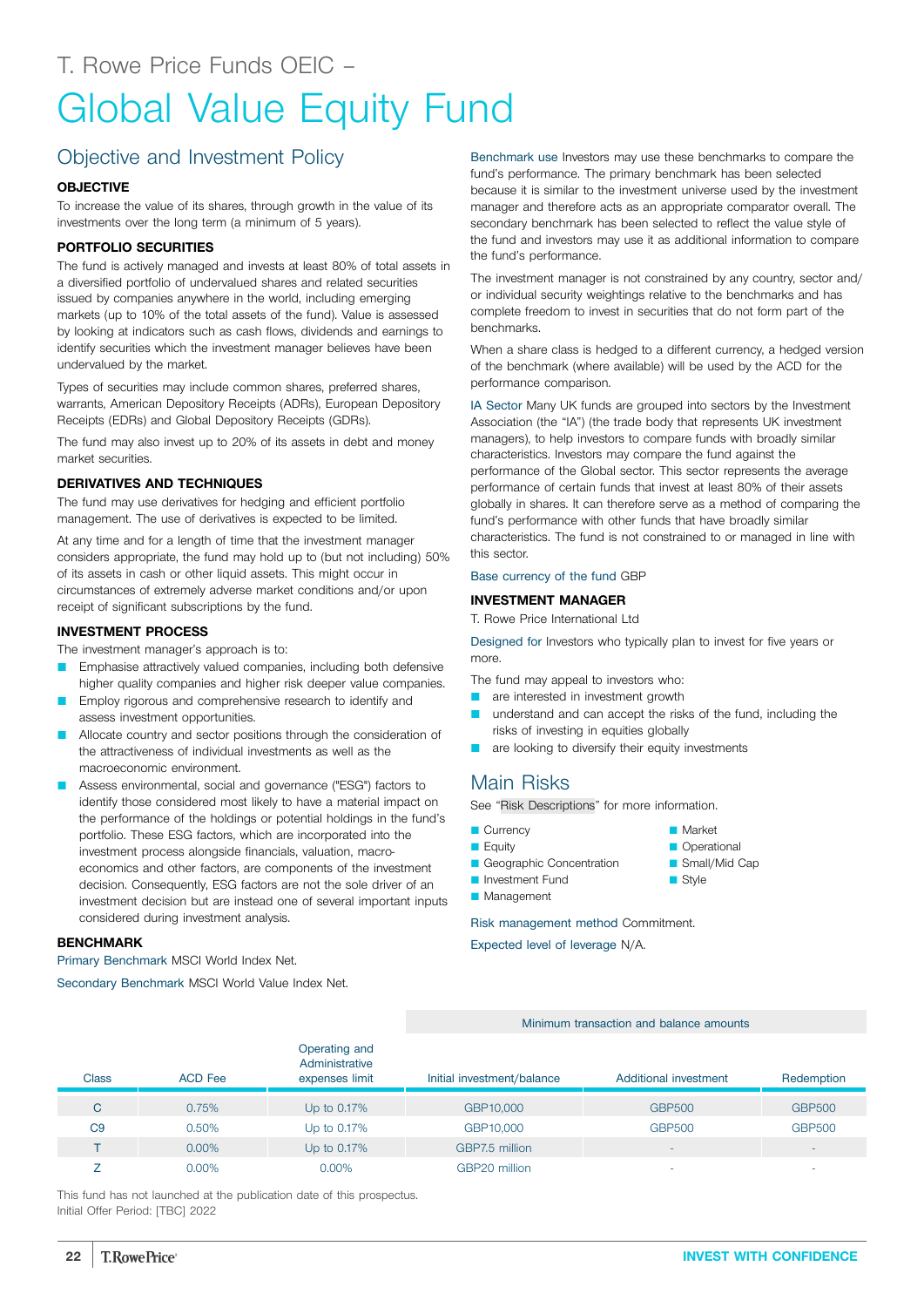## <span id="page-22-0"></span>Japanese Equity Fund

## Objective and Investment Policy

#### **OBJECTIVE**

To increase the value of its shares through growth in the value of its investments.

#### **PORTFOLIO SECURITIES**

The fund is actively managed and invests mainly in a widely diversified portfolio of shares of companies in Japan.

Specifically, the fund invests at least 70% of total assets in shares and related securities of companies that are either incorporated in Japan or conduct most of their business there. Types of securities may include common stocks, preferred stocks, warrants, American Depository Receipts (ADRs), European Depository Receipts (EDRs) and Global Depository Receipts (GDRs).

The fund does not invest more than 30% of its assets in debt and money market securities.

#### **DERIVATIVES AND TECHNIQUES**

The fund may use derivatives for hedging and efficient portfolio management.

At any time and for a length of time that the investment manager considers appropriate, the fund may hold up to (but not including) 50% of its assets in cash or other liquid assets. This might occur in circumstances of extremely adverse market conditions and/or upon receipt of significant subscriptions by the fund.

#### **INVESTMENT PROCESS**

The investment manager's approach is to:

- Consider macroeconomic factors in the implementation of a primarily bottom-up and research driven process.
- Seek growth opportunities across the market capitalisation and market sector spectrums.
- Manage risk at stock, sector, and market cap-range levels.
- Use portfolio rebalancing as an effective risk management tool.
- Assess environmental, social and governance ("ESG") factors to identify those considered most likely to have a material impact on the performance of the holdings or potential holdings in the fund's portfolio. These ESG factors, which are incorporated into the investment process alongside financials, valuation, macroeconomics and other factors, are components of the investment decision. Consequently, ESG factors are not the sole driver of an investment decision but are instead one of several important inputs considered during investment analysis.

#### **BENCHMARK**

Benchmark TOPIX Index Net.

Benchmark use Investors may use the benchmark to compare the fund's performance. The benchmark has been selected because it is similar to the investment universe used by the investment manager and therefore acts as an appropriate comparator.

The investment manager is not constrained by any country, sector and/ or individual security weightings relative to the benchmark and has complete freedom to invest in securities that do not form part of the benchmark.

When a share class is hedged to a different currency, a hedged version of the benchmark (where available) will be used by the ACD for the performance comparison.

IA Sector Many UK funds are grouped into sectors by the Investment Association (the "IA") (the trade body that represents UK investment managers), to help investors to compare funds with broadly similar characteristics. Investors may compare the fund against the performance of the Japan sector. This sector represents the average performance of certain funds that invest at least 80% of their assets in Japanese shares. It can therefore serve as a method of comparing the fund's performance with other funds that have broadly similar characteristics. The fund is not constrained to or managed in line with this sector.

#### Base currency of the fund GBP

#### **INVESTMENT MANAGER**

T. Rowe Price International Ltd

#### **SUB-INVESTMENT MANAGER**

T. Rowe Price Japan, Inc.

Designed for Investors who typically plan to invest for five years or more.

The fund may appeal to investors who:

- **Q** are interested in investment growth
- **Q** are looking to diversify their equity investments
- **Q** understand and can accept the risks of the fund, including the risks of investing in the equities of smaller companies

### Main Risks

See "Risk [Descriptions"](#page-39-0) for more information.

- **Currency**
- **D** Equities
- Geographic concentration
- **Hedging**
- **D** Investment fund

Risk management method Commitment.

Expected level of leverage N/A.

#### Minimum transaction and balance amounts

| <b>Class</b>   | <b>ACD Fee</b> | Operating and<br>Administrative<br>expenses limit | Initial investment/balance | Additional investment    | Redemption    |
|----------------|----------------|---------------------------------------------------|----------------------------|--------------------------|---------------|
| C              | 0.75%          | Up to 0.17%                                       | GBP10,000                  | <b>GBP500</b>            | <b>GBP500</b> |
| C <sub>9</sub> | 0.45%          | Up to 0.17%                                       | GBP10,000                  | <b>GBP500</b>            | <b>GBP500</b> |
|                | $0.00\%$       | Up to 0.17%                                       | GBP7.5 million             | -                        | -             |
|                | $0.00\%$       | $0.00\%$                                          | GBP20 million              | $\overline{\phantom{a}}$ | ۰             |

**Market Operational** Small/mid cap  $\blacksquare$  Style

**Management**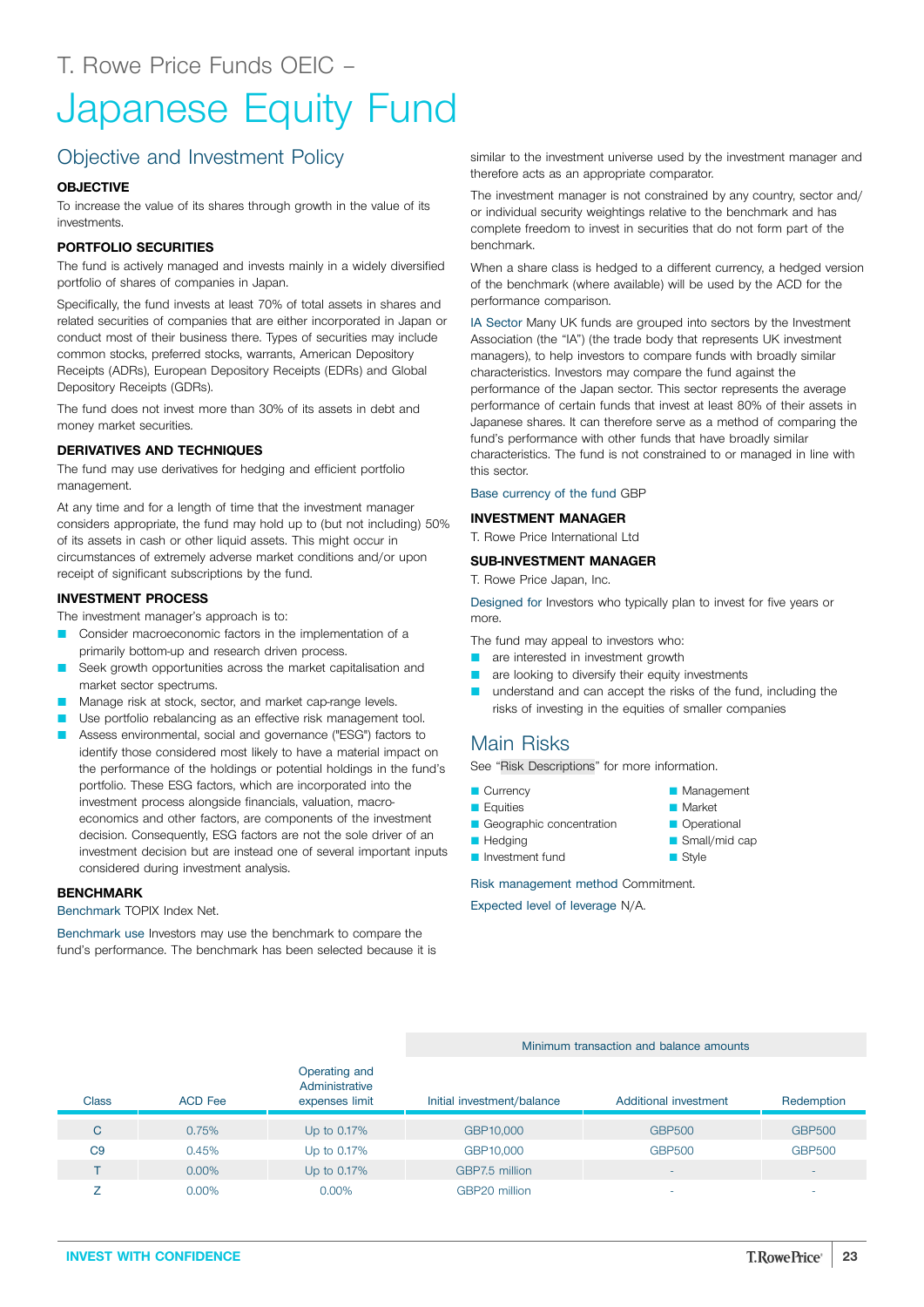## <span id="page-23-0"></span>Responsible Global Growth Equity Fund

## Objective and Investment Policy

#### **OBJECTIVE**

To increase the value of its shares through growth in the value of its investments, over the long term (a minimum of 5 years).

#### **PORTFOLIO SECURITIES**

The fund is actively managed and invests in a portfolio of shares of companies that have the potential for consistent growth. The companies may be anywhere in the world, including emerging markets (up to 35% of the total assets of the fund). The fund may also invest in small capitalisation companies (up to 10% of the total assets of the fund).

The fund invests at least 80% of total assets in shares and related securities of listed companies. Types of securities may include common shares, preferred shares, warrants, American Depository Receipts (ADRs), European Depository Receipts (EDRs) and Global Depository Receipts (GDRs).

Through the application of a socially responsible screen (set out in the Responsible Exclusion List Policy referred to below), determined and maintained by the investment manager, specific companies whose business activities involve controversial weapons (cluster munitions, antipersonnel mines, incendiary, biological, chemical and nuclear weapons), tobacco production, coal production, assault-style weapons for civilian use, adult entertainment, and gambling, are excluded. Also excluded are companies that do not meet the investment manager's conduct based criteria, which typically means companies that have been involved in an extreme environmental, social, ethical or governance breach and the investment manager does not believe that they are taking adequate steps to remediate the issue. Further details on the investment manager's responsible investment guidelines can be found in the Responsible Exclusion List Policy, which is available upon request.

The fund may also invest up to 20% of its assets in debt and money market securities.

#### **DERIVATIVES AND TECHNIQUES**

The fund may use derivatives for hedging and efficient portfolio management. The use of derivatives is expected to be limited.

At any time and for a length of time that the investment manager considers appropriate, the fund may hold up to (but not including) 50% of its assets in cash or other liquid assets. This might occur in circumstances of extremely adverse market conditions and/or upon receipt of significant subscriptions by the fund.

#### **INVESTMENT PROCESS**

The investment manager's approach is to:

- Identify "best ideas" by assessing companies in a global sector context, using a bottom-up approach to create a global portfolio of around 150 to 200 companies.
- Utilise a proprietary global research platform using fundamental analysis to identify companies with superior and sustainable growth prospects across the market cycle (a minimum of 5 years).
- Integrate macroeconomic and local market factors in stock selection decisions.
- Measure valuation appeal against the local market and broad sector opportunity set.
- Invest in a broad range of shares across all capitalisations, incorporating developed and emerging markets.
- First apply a socially responsible screen, and then assess environmental, social and governance ("ESG") factors for the remaining securities to identify those considered most likely to have

a material impact on the performance of the holdings or potential holdings in the fund's portfolio. These ESG factors, which are incorporated into the investment process alongside financials, valuation, macroeconomics and other factors, are components of the investment decision. Consequently, ESG factors are not the sole driver of an investment decision but are instead one of several important inputs considered during investment analysis. Further information on the ESG investment policies can be found on **[www.troweprice.com/corporate/en/what-we-do/investing](http://www.troweprice.com/corporate/en/what-we-do/investing-approach/esg-investment-policy.html)[approach/esg-investment-policy.html](http://www.troweprice.com/corporate/en/what-we-do/investing-approach/esg-investment-policy.html)**

#### **BENCHMARK**

Primary Benchmark MSCI All Country World Index Net.

Secondary Benchmark MSCI All Country World Growth Index Net.

Benchmark use Investors may use these benchmarks to compare the fund's performance. The primary benchmark has been selected because it is similar to the investment universe used by the investment manager and therefore acts as an appropriate comparator overall. The secondary benchmark has been selected to reflect the growth style of the fund and investors may use it as additional information to compare the fund's performance.

The investment manager is not constrained by any country, sector and/ or individual security weightings relative to the benchmarks and has complete freedom to invest in securities that do not form part of the benchmarks.

When a share class is hedged to a different currency, a hedged version of the benchmark (where available) will be used by the ACD for the performance comparison.

IA Sector Many UK funds are grouped into sectors by the Investment Association (the "IA") (the trade body that represents UK investment managers), to help investors to compare funds with broadly similar characteristics. Investors may compare the fund against the performance of the Global sector. This sector represents the average performance of certain funds that invest at least 80% of their assets globally in equities. It can therefore serve as a method of comparing the fund's performance with other funds that have broadly similar characteristics. The fund is not constrained to or managed in line with this sector.

Base currency of the fund GBP

#### **INVESTMENT MANAGER**

T. Rowe Price International Ltd

#### **SUB-INVESTMENT MANAGER**

T. Rowe Price Associates, Inc.

### Planning your Investment

Designed for Investors who typically plan to invest for five or more years.

The fund may appeal to investors who:

- **Q** are interested in investment growth
- are looking to diversify their equity investments
- **Q** understand and can accept the risks of the fund, including the risks of investing in equities
- have concern related to investment in certain companies whose businesses are exposed to particular industries that do not align with their environmental, social, or ethical values.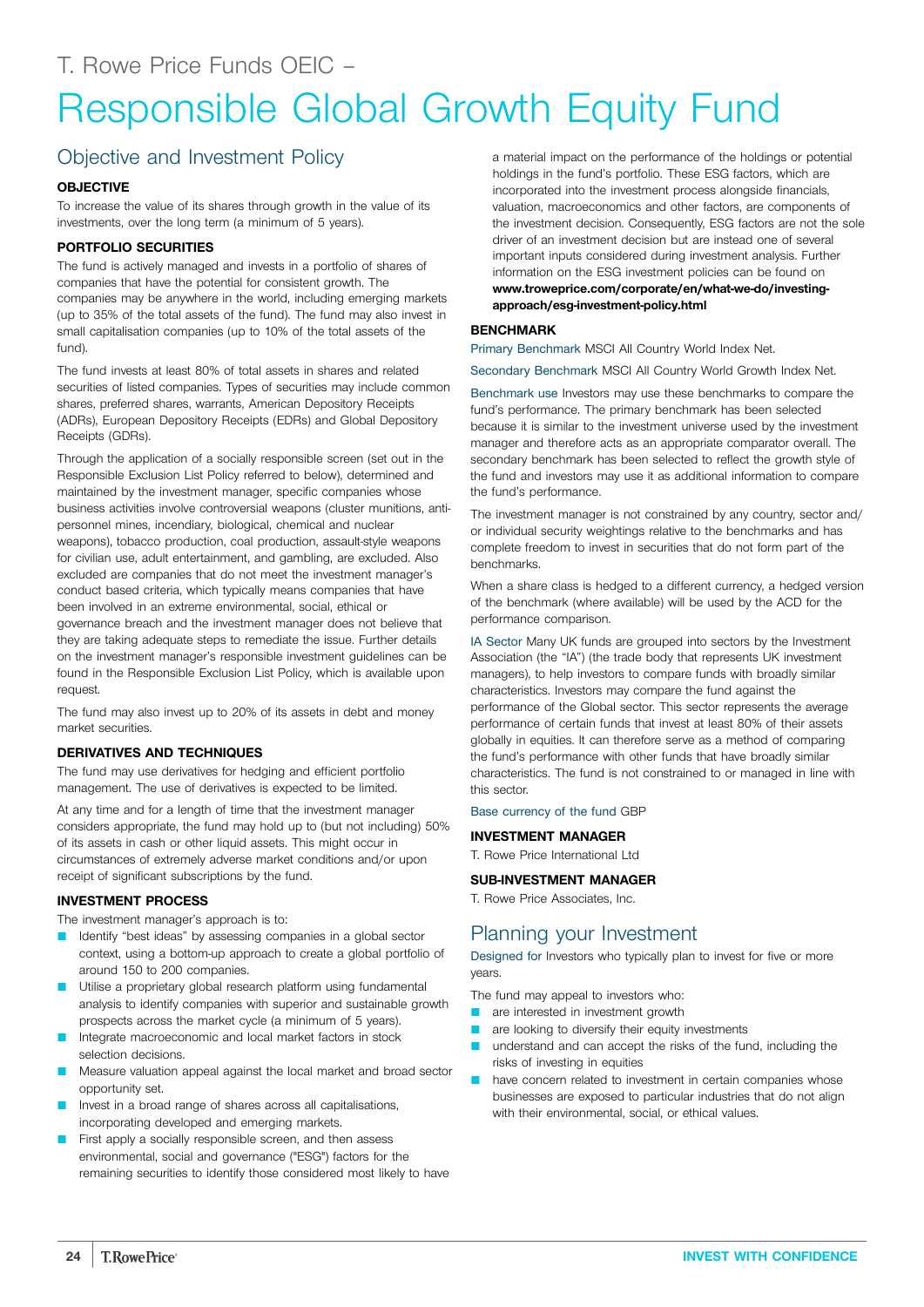## Responsible Global Growth Equity Fund – continued

## Main Risks

See "Risk [Descriptions](#page-39-0)" for more information.

- **Currency**
- **E** Emerging markets
- **E**quities
- **B** ESG and RI Risk
- Geographic concentration
- **Hedging**
- **Management**
- **Market Operational**
- $\blacksquare$  Small/mid cap

**D** Investment fund

 $\blacksquare$  Style

Risk management method Commitment. Expected level of leverage N/A.

#### Class ACD Fee Operating and Administrative expenses limit Initial investment/balance Additional investment Redemption C 0.75% Up to 0.17% GBP10,000 GBP500 GBP500

 $\blacksquare$  The contract of the contract of the Up to 0.17%  $\blacksquare$  GBP7.5 million  $\blacksquare$  -  $\blacksquare$  -  $\blacksquare$  -  $\blacksquare$  -  $\blacksquare$  -  $\blacksquare$ 

Minimum transaction and balance amounts

This fund has not launched at the publication date of this prospectus. Initial Offer Period: [TBC] 2022

Z 0.00% 0.00% GBP20 million - -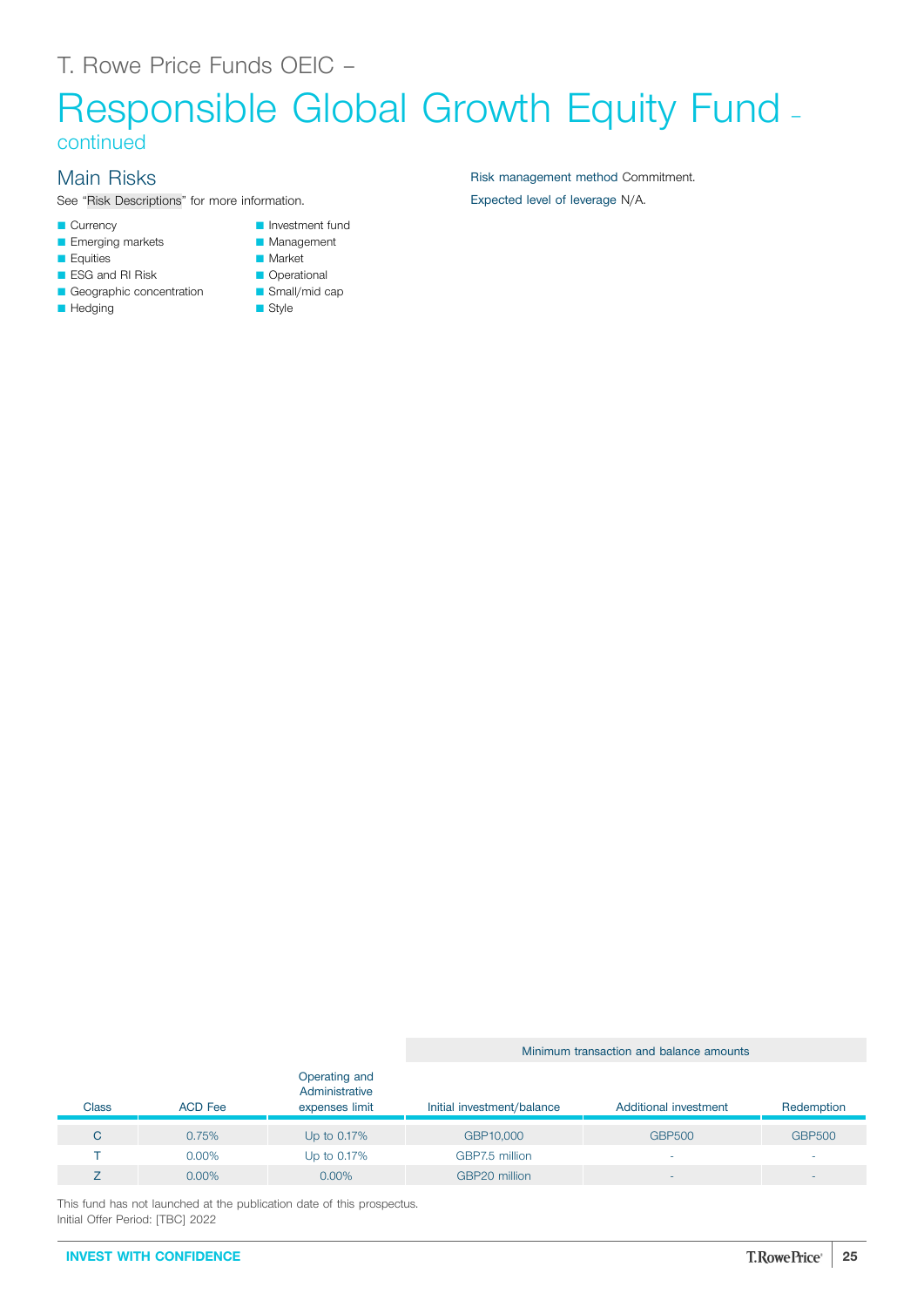## <span id="page-25-0"></span>Responsible UK Equity Fund

## Objective and Investment Policy

#### **OBJECTIVE**

To increase the value of its shares through both growth in the value of, and income from, its investments.

#### **PORTFOLIO SECURITIES**

The fund is actively managed and invests mainly in a diversified portfolio of shares of companies in the UK.

Through the application of a socially responsible screen (set out in the Responsible Exclusion List Policy referred to below), determined and maintained by the investment manager, specific companies whose business activities involve controversial weapons (cluster munitions, antipersonnel mines, incendiary, biological, chemical and nuclear weapons), tobacco production, coal production, assault-style weapons for civilian use, adult entertainment, and gambling, are excluded. Also excluded are companies that do not meet the investment manager's conduct based criteria, which typically means companies that have been involved in an extreme environmental, social, ethical or governance breach and the investment manager does not believe that they are taking adequate steps to remediate the issue. Further details on the investment manager's responsible investment guidelines can be found in the Responsible Exclusion List Policy, which is available upon request.

The fund invests at least 80% of total assets in shares and related securities issued by companies that are either incorporated or conduct most of their business in the UK. Types of securities may include common stocks, preferred stocks, warrants, American Depository Receipts (ADRs), European Depository Receipts (EDRs) and Global Depository Receipts (GDRs).

The fund may also invest up to 20% of its assets in debt and money market securities.

#### **DERIVATIVES AND TECHNIQUES**

The fund may use derivatives for hedging and efficient portfolio management.

At any time and for a length of time that the investment manager considers appropriate, the fund may hold up to (but not including) 50% of its assets in cash or other liquid assets. This might occur in circumstances of extremely adverse market conditions and/or upon receipt of significant subscriptions by the fund.

#### **INVESTMENT PROCESS**

The investment manager's approach is to:

- Use fundamental research to identify and assess long-term investment opportunities, looking for companies with high returns on capital and capable of providing sustainable earnings across the market cycle (a minimum of five years).
- **Q Apply a style-agnostic, focus on quality, avoiding style constraints** and investing in quality companies while maintaining a balanced portfolio through market cycles.
- Use a disciplined approach to valuation, seeking to buy companies at a clear discount to their intrinsic value.
- Use a risk management approach assisted by diversification and quantitative analysis.
- First apply a socially responsible screen, and then assess environmental, social and governance ("ESG") factors for the remaining securities to identify those considered most likely to have a material impact on the performance of the holdings or potential holdings in the fund's portfolio. These ESG factors, which are incorporated into the investment process alongside financials,

valuation, macroeconomics and other factors, are components of the investment decision. Consequently, ESG factors are not the sole driver of an investment decision but are instead one of several important inputs considered during investment analysis. Further information on the ESG investment policies can be found on **[www.troweprice.com/corporate/en/what-we-do/investing](http://www.troweprice.com/corporate/en/what-we-do/investing-approach/esg-investment-policy.html)[approach/esg-investment-policy.html](http://www.troweprice.com/corporate/en/what-we-do/investing-approach/esg-investment-policy.html)**

#### **BENCHMARK**

Benchmark FTSE All Shares Index Gross.

Benchmark use Investors may use the benchmark to compare the fund's performance. The benchmark has been selected because it is similar to the investment universe used by the investment manager and therefore acts as an appropriate comparator.

The investment manager is not constrained by any country, sector and/ or individual security weightings relative to the benchmark and has complete freedom to invest in securities that do not form part of the benchmark.

When a share class is hedged to a different currency, a hedged version of the benchmark (where available) will be used by the ACD for the performance comparison.

IA Sector Many UK funds are grouped into sectors by the Investment Association (the "IA") (the trade body that represents UK investment managers), to help investors to compare funds with broadly similar characteristics. Investors may compare the fund against the performance of the UK All Companies sector. This sector represents the average performance of certain funds that invest at least 80% of their assets in UK shares. It can therefore serve as a method of comparing the fund's performance with other funds that have broadly similar characteristics. The fund is not constrained to or managed in line with this sector.

#### Base currency of the fund GBP

#### **INVESTMENT MANAGER**

T. Rowe Price International Ltd

### Planning your Investment

Designed for Investors who typically plan to invest for five years or more.

The fund may appeal to investors who:

- **Q** are interested in investment growth and income
- understand and can accept the risks of the fund, including the risks of investing in equities
- have concern related to investment in certain companies whose businesses are exposed to particular industries that do not align with their environmental, social, or ethical values.

### Main Risks

See "Risk [Descriptions"](#page-39-0) for more information.

- **E**quities
- **B** ESG and RI Risk
- Geographic concentration
- **D** Investment fund
- **Management**

Risk management method Commitment.

- **Market C** Operational
- Small/Mid cap
- Sector concentration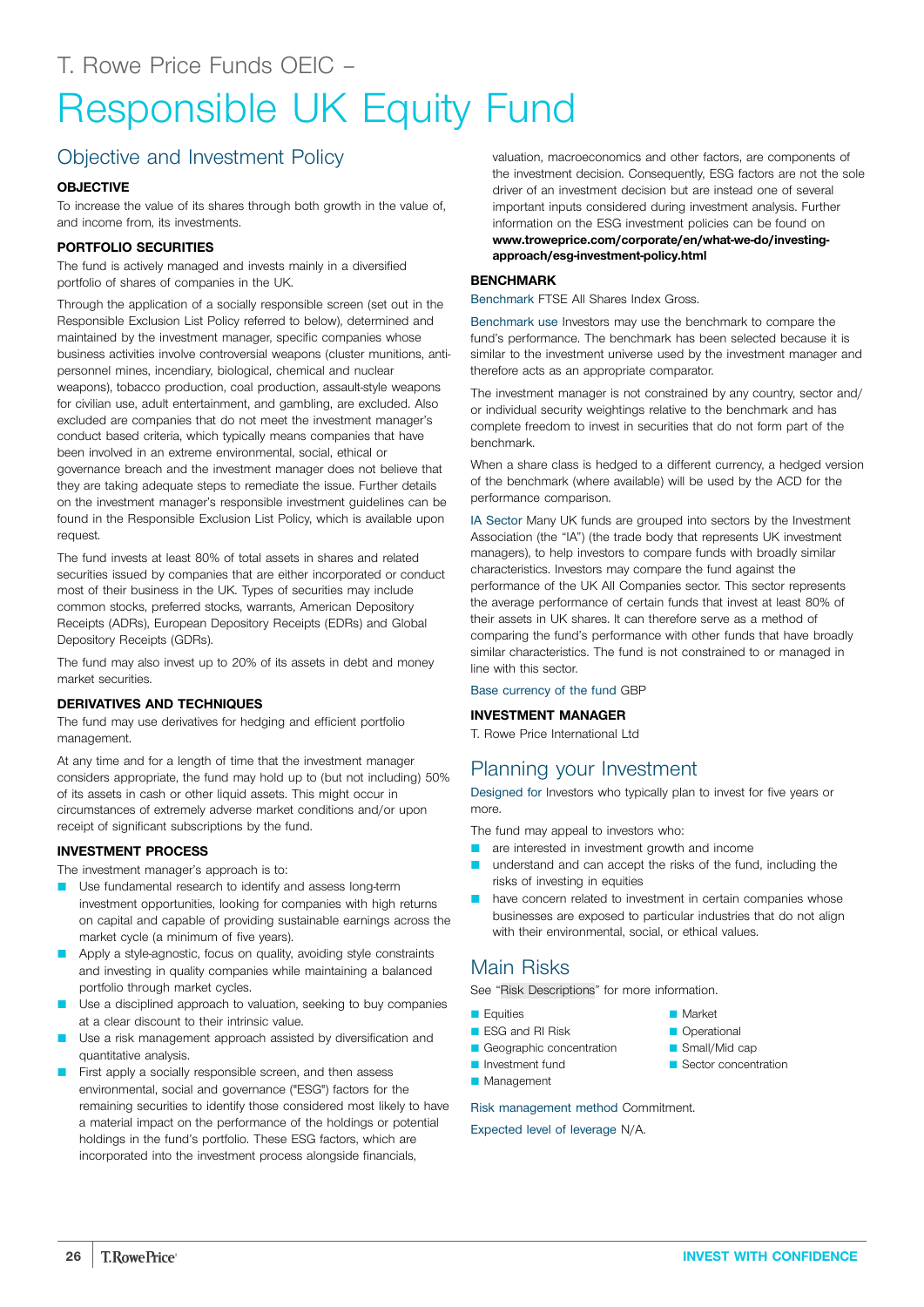## Responsible UK Equity Fund - continued

#### Class ACD Fee Operating and Administrative expenses limit Initial investment/balance Additional investment Redemption C 0.65% Up to 0.17% GBP10,000 GBP500 GBP500 C9 0.40% Up to 0.17% GBP10,000 GBP500 GBP500 T 0.00% Up to 0.17% GBP7.5 million  $Z$  0.00% 0.00% 0.00% GBP20 million  $\sigma$  -  $\sigma$  -  $\sigma$  -

Minimum transaction and balance amounts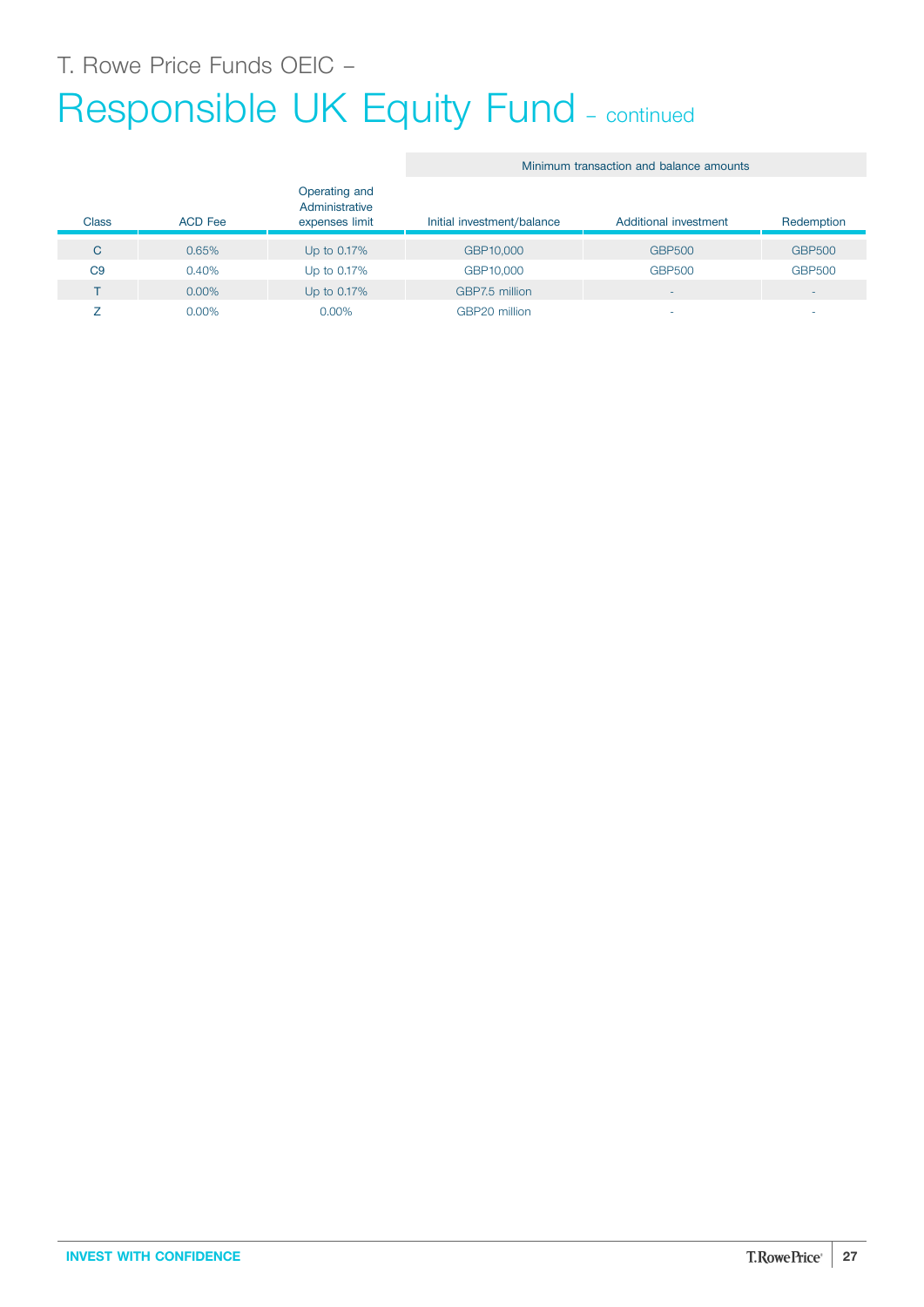## <span id="page-27-0"></span>US All-Cap Opportunities Equity Fund

### Objective and Investment Policy

#### **OBJECTIVE**

To increase the value of its shares, through growth in the value of its investments over the long term (a minimum of 5 years).

#### **PORTFOLIO SECURITIES**

The fund is actively managed and invests at least 80% of total assets in a diversified portfolio of shares or related securities issued by companies that are either incorporated in the United States of America or conduct most of their business there.

Types of securities may include common stocks, preferred stocks, warrants, American Depository Receipts (ADRs), European Depository Receipts (EDRs) and Global Depository Receipts (GDRs).

The fund may also invest up to 20% of its assets in debt and money market securities

#### **DERIVATIVES AND TECHNIQUES**

The fund may use derivatives for hedging and efficient portfolio management. The use of derivatives is expected to be limited.

At any time and for a length of time that the investment manager considers appropriate, the fund may hold up to (but not including) 50% of its assets in cash or other liquid assets. This might occur in circumstances of extremely adverse market conditions and/or upon receipt of significant subscriptions by the fund.

#### **INVESTMENT PROCESS**

The investment manager's approach is to:

- Seek out opportunities where they exist in the market, having the flexibility to invest in a broad range of sectors, investment styles, and market capitalizations. While the fund generally takes a growth approach to security selection, the fund has the flexibility to opportunistically invest in companies with either growth or value characteristics.
- Seek to invest in companies with favourable fundamentals, such as a strong balance sheet, sound business strategy, and promising competitive positioning;
- Select those companies that have the most favourable combination of company fundamentals, earnings potential, and relative valuation.
- Assess environmental, social and governance ("ESG") factors to identify those considered most likely to have a material impact on the performance of the holdings or potential holdings in the fund's portfolio. These ESG factors, which are incorporated into the investment process alongside financials, valuation, macroeconomics and other factors, are components of the investment decision. Consequently, ESG factors are not the sole driver of an investment decision but are instead one of several important inputs considered during investment analysis.

#### **BENCHMARK**

Primary Benchmark Russell 3000 Index Net 15% Withholding Tax

Secondary Benchmark Russell 3000 Growth Index Net 15% Withholding Tax

Benchmark use Investors may use these benchmarks to compare the fund's performance. The primary benchmark has been selected because it is similar to the investment universe used by the investment manager and therefore acts as an appropriate comparator overall. The secondary benchmark has been selected to reflect the growth style of the fund and investors may use it as additional information to compare the fund's performance.

The investment manager is not constrained by any country, sector and/ or individual security weightings relative to the benchmarks and has complete freedom to invest in securities that do not form part of the benchmarks.

When a share class is hedged to a different currency, a hedged version of the benchmark (where available) will be used by the ACD for the performance comparison.

IA Sector Many UK funds are grouped into sectors by the Investment Association (the "IA") (the trade body that represents UK investment managers), to help investors to compare funds with broadly similar characteristics. Investors may compare the fund against the performance of the North America sector. This sector represents the average performance of certain funds that invest at least 80% of their assets in North American shares. It can therefore serve as a method of comparing the fund's performance with other funds that have broadly similar characteristics. The fund is not constrained to or managed in line with this sector.

#### Base currency of the fund GBP

#### **INVESTMENT MANAGER**

T. Rowe Price International Ltd

#### **SUB-INVESTMENT MANAGER**

T. Rowe Price Associates, Inc.

Designed for Investors who typically plan to invest for five years or more.

The fund may appeal to investors who:

- **Q** are interested in investment growth
- understand and can accept the risks of the fund, including the risks of investing in equities

### Main Risks

See "Risk [Descriptions"](#page-39-0) for more information.

- Currency
- **E**quity
- Geographic Concentration
- Investment Fund
- **D** Issuer Concentration

Risk management method Commitment.

- **Management Market**
- **Operational**
- 
- Sector Concentration Small/Mid Cap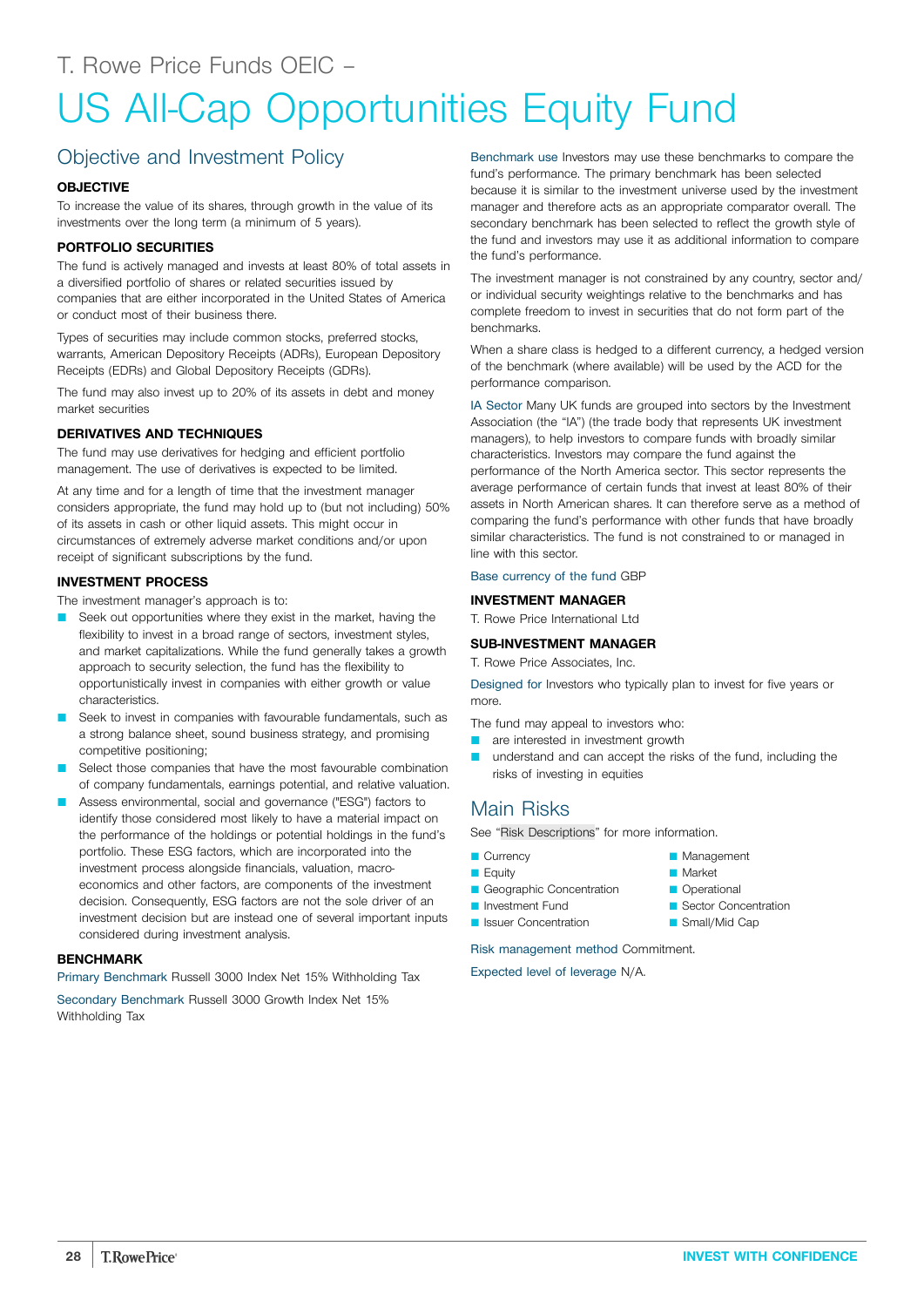T. Rowe Price Funds OEIC –

## US All-Cap Opportunities Equity Fund - continued

Minimum transaction and balance amounts

|                |                |                                                   |                            | Minimum transaction and palance amounts |                          |
|----------------|----------------|---------------------------------------------------|----------------------------|-----------------------------------------|--------------------------|
| <b>Class</b>   | <b>ACD</b> Fee | Operating and<br>Administrative<br>expenses limit | Initial investment/balance | Additional investment                   | Redemption               |
| C              | 0.75%          | Up to 0.17%                                       | GBP10,000                  | <b>GBP500</b>                           | <b>GBP500</b>            |
| C <sub>9</sub> | 0.45%          | Up to 0.17%                                       | GBP10,000                  | <b>GBP500</b>                           | <b>GBP500</b>            |
|                | $0.00\%$       | Up to 0.17%                                       | GBP7.5 million             | -                                       | $\overline{\phantom{a}}$ |
|                | $0.00\%$       | $0.00\%$                                          | GBP20 million              |                                         | ۰                        |

This fund has not launched at the publication date of this prospectus. Initial Offer Period: [TBC] 2022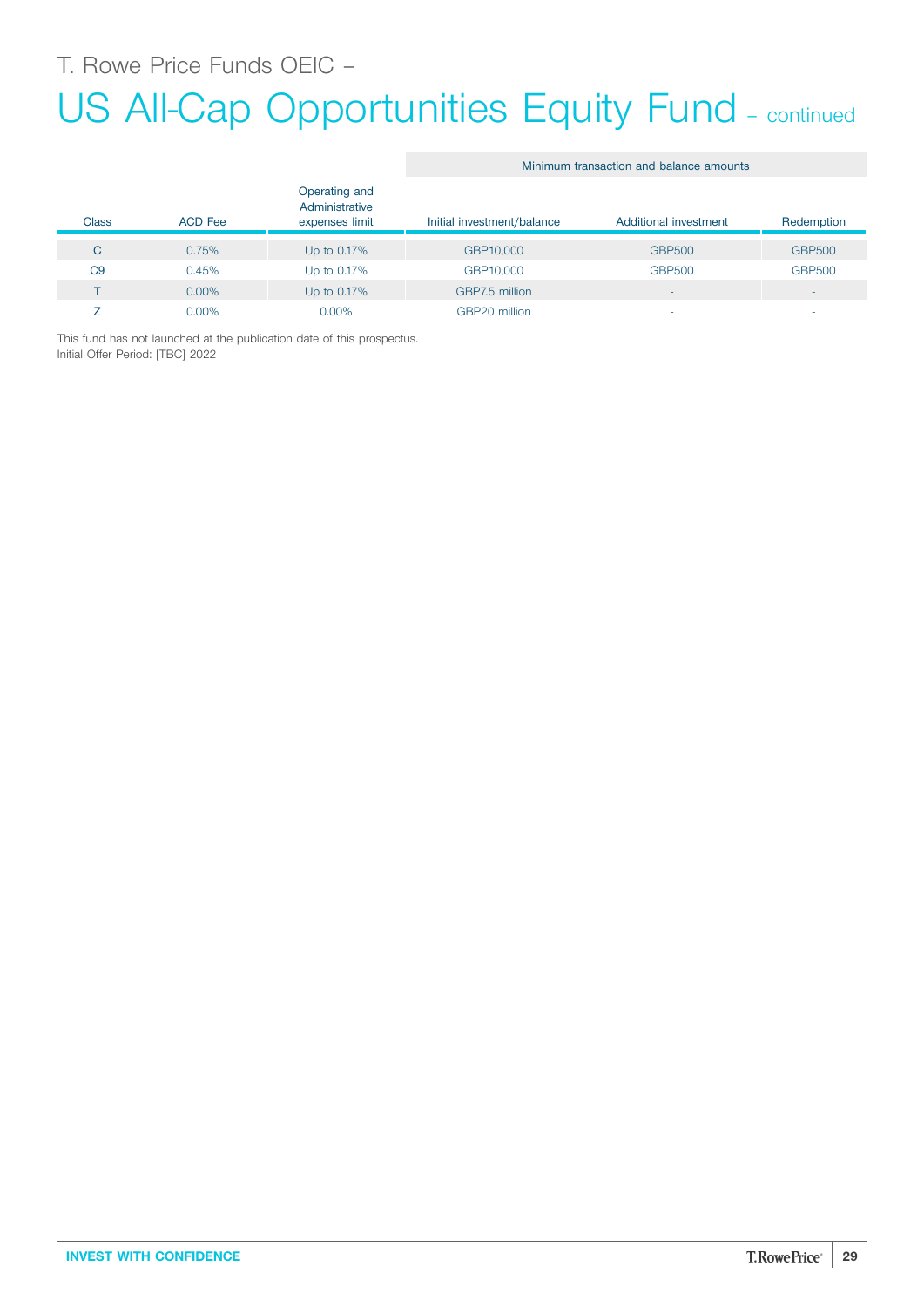# <span id="page-29-0"></span>US Blue Chip Equity Fund

## Objective and Investment Policy

#### **OBJECTIVE**

To increase the value of its shares through growth in the value of its investments.

#### **PORTFOLIO SECURITIES**

The fund is actively managed and invests mainly in a diversified portfolio of shares of large and medium sized "blue chip" companies in the United States of America.

Specifically, the fund invests at least 70% of net assets in shares and related securities of companies that are either incorporated in the United States of America or conduct most of their business there, that have a market capitalisation equal to or greater than the companies in the Russell Mid-cap Index or S&P Mid-cap 400 Index, and that have a leading market position, quality management and strong financial fundamentals. Types of securities may include common stocks, preferred stocks, warrants, American Depository Receipts (ADRs), European Depository Receipts (EDRs) and Global Depository Receipts (GDRs).

The fund may invest up to 30% of its assets in debt and money market securities.

#### **DERIVATIVES AND TECHNIQUES**

The fund may use derivatives for hedging and efficient portfolio management.

At any time and for a length of time that the investment manager considers appropriate, the fund may hold up to (but not including) 50% of its assets in cash or other liquid assets. This might occur in circumstances of extremely adverse market conditions and/or upon receipt of significant subscriptions by the fund.

#### **INVESTMENT PROCESS**

The investment manager's approach is to:

- Identify high-quality companies with leading market positions in fertile growth fields.
- Integrate fundamental research with an emphasis on sustainable growth (as opposed to momentum growth).
- Focus on high-quality earnings, strong free cash flow growth, shareholder-oriented management, and rational competitive environments.
- Avoid overpaying for growth while broadly diversifying the portfolio.
- Assess environmental, social and governance ("ESG") factors to identify those considered most likely to have a material impact on the performance of the holdings or potential holdings in the fund's portfolio. These ESG factors, which are incorporated into the investment process alongside financials, valuation, macroeconomics and other factors, are components of the investment

decision. Consequently, ESG factors are not the sole driver of an investment decision but are instead one of several important inputs considered during investment analysis.

#### **BENCHMARK**

Benchmark S&P 500 Index Net.

Benchmark use Investors may use the benchmark to compare the fund's performance. The benchmark has been selected because it is similar to the investment universe used by the investment manager and therefore acts as an appropriate comparator.

The investment manager is not constrained by any country, sector and/ or individual security weightings relative to the benchmark and has complete freedom to invest in securities that do not form part of the benchmark.

The fund uses the Russell Mid-cap Index and/or the S&P Mid-cap 400 Index to help determine the market capitalisation range for investments, but these indices are not used as a constraint on portfolio construction.

When a share class is hedged to a different currency, a hedged version of the benchmark (where available) will be used by the ACD for the performance comparison.

Base currency of the fund GBP

#### **INVESTMENT MANAGER**

T. Rowe Price International Ltd

#### **SUB-INVESTMENT MANAGER**

T. Rowe Price Associates, Inc

### Planning your Investment

Designed for Investors who typically plan to invest for five or more years.

The fund may appeal to investors who:

- **Q** are interested in investment growth
- **Q** understand and can accept the risks of the fund, including the risks of investing in equities

### Main Risks

See "Risk [Descriptions"](#page-39-0) for more information.

- **D** Equities
- Geographic concentration
- **D** Hedging
- **D** Investment fund

Risk management method Commitment.

Expected level of leverage N/A.

#### Minimum transaction and balance amounts

|       |                | Operating and<br>Administrative |                            |                       |                          |
|-------|----------------|---------------------------------|----------------------------|-----------------------|--------------------------|
| Class | <b>ACD Fee</b> | expenses limit                  | Initial investment/balance | Additional investment | Redemption               |
| C     | 0.65%          | Up to 0.17%                     | GBP10,000                  | <b>GBP500</b>         | <b>GBP500</b>            |
|       | $0.00\%$       | Up to 0.17%                     | GBP7.5 million             | ۰                     | $\overline{\phantom{a}}$ |
|       | $0.00\%$       | $0.00\%$                        | GBP20 million              | -                     | $\overline{\phantom{a}}$ |

This fund has not launched at the publication date of this prospectus.

Initial Offer Period: [TBC] 2022

- **Management Market**
- **Operational**
- Style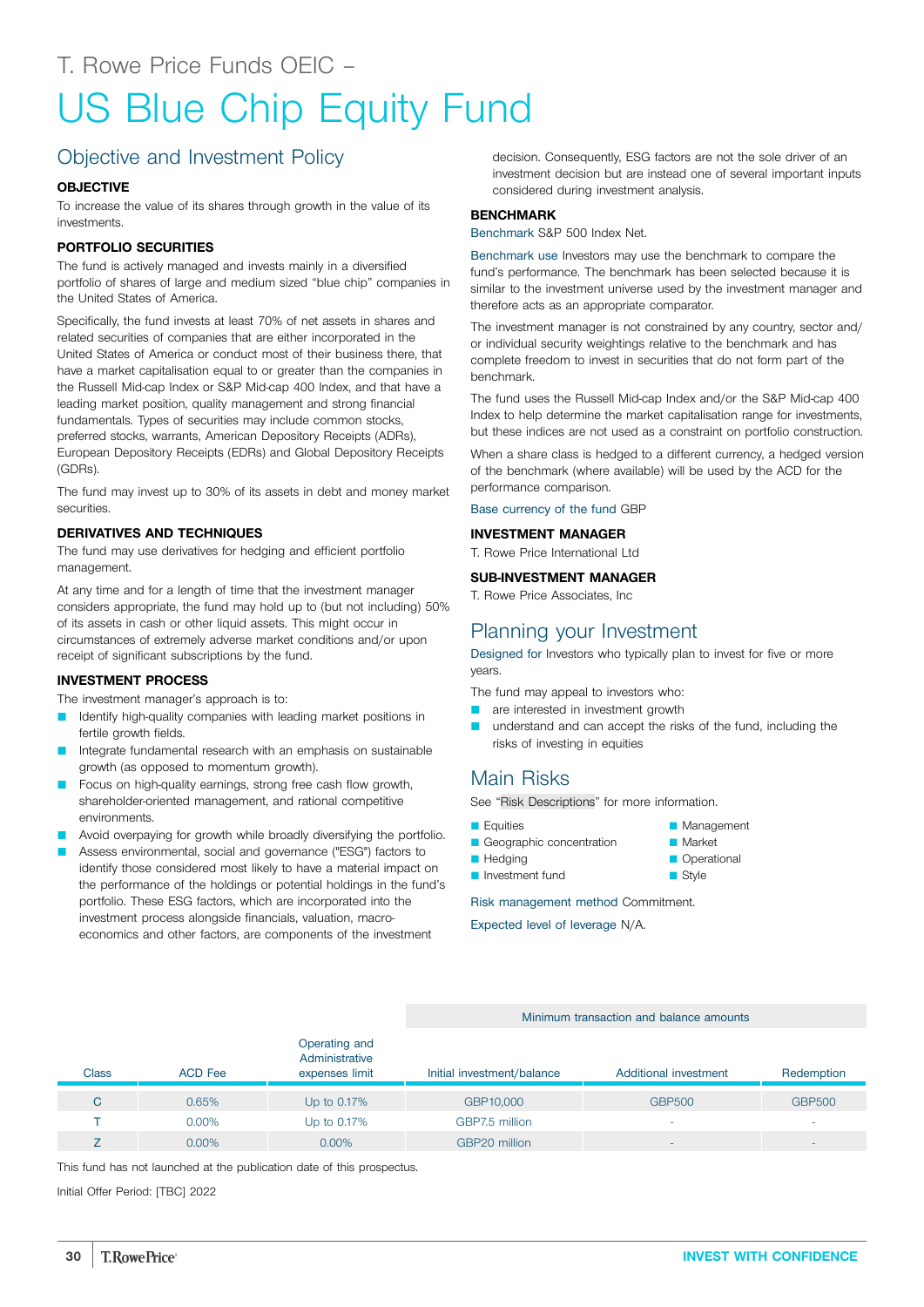# <span id="page-30-0"></span>US Equity Fund

## Objective and Investment Policy

#### **OBJECTIVE**

To increase the value of its shares through growth in the value of its investments.

#### **PORTFOLIO SECURITIES**

The fund is actively managed and invests mainly in a diversified portfolio of shares of companies in the United States.

Specifically, the fund invests at least 70% of total assets in shares and related securities of companies that are either incorporated in the United States of America or conduct most of their business there and that have a market capitalisation equal to or greater than the companies in the Russell 1000 Index. Types of securities may include common stocks, preferred stocks, warrants, American Depository Receipts (ADRs), European Depository Receipts (EDRs) and Global Depository Receipts (GDRs).

The fund does not invest more than 30% of its assets in debt and money market securities.

#### **DERIVATIVES AND TECHNIQUES**

The fund may use derivatives for hedging and efficient portfolio management.

At any time and for a length of time that the investment manager considers appropriate, the fund may hold up to (but not including) 50% of its assets in cash or other liquid assets. This might occur in circumstances of extremely adverse market conditions and/or upon receipt of significant subscriptions by the fund.

#### **INVESTMENT PROCESS**

The investment manager's approach is to:

- Target attractive opportunities across the investable universe, irrespective of growth or value style.
- Utilise a proprietary global research platform using fundamental analysis with a bottom-up approach combined with an in-depth valuation assessment.
- Integrate an active risk management process throughout its analysis.
- Assess environmental, social and governance ("ESG") factors to identify those considered most likely to have a material impact on the performance of the holdings or potential holdings in the fund's portfolio. These ESG factors, which are incorporated into the investment process alongside financials, valuation, macroeconomics and other factors, are components of the investment decision. Consequently, ESG factors are not the sole driver of an investment decision but are instead one of several important inputs considered during investment analysis.

#### **BENCHMARK**

Benchmark S&P 500 Net 15% Withholding Tax.

Benchmark use Investors may use the benchmark to compare the fund's performance. The benchmark has been selected because it is similar to the investment universe used by the investment manager and therefore acts as an appropriate comparator.

The investment manager is not constrained by any country, sector and/ or individual security weightings relative to the benchmark and has complete freedom to invest in securities that do not form part of the benchmark.

The fund also uses the Russell 1000 Index to help determine the market capitalisation range for investments, but this index is not used as a constraint on portfolio construction.

When a share class is hedged to a different currency, a hedged version of the benchmark (where available) will be used by the ACD for the performance comparison.

IA Sector Many UK funds are grouped into sectors by the Investment Association (the "IA") (the trade body that represents UK investment managers), to help investors to compare funds with broadly similar characteristics. Investors may compare the fund against the performance of the North America sector. This sector represents the average performance of certain funds that invest at least 80% of their assets in North American shares. It can therefore serve as a method of comparing the fund's performance with other funds that have broadly similar characteristics. The fund is not constrained to or managed in line with this sector.

#### Base currency of the fund GBP

#### **INVESTMENT MANAGER**

T. Rowe Price International Ltd

#### **SUB-INVESTMENT MANAGER**

T. Rowe Price Associates, Inc

Designed for Investors who typically plan to invest for five years or more.

The fund may appeal to investors who:

- **Q** are interested in investment growth
- understand and can accept the risks of the fund, including the risks of investing in equities

**Management** Q Market **Operational** 

### Main Risks

See "Risk [Descriptions"](#page-39-0) for more information.

**E** Equities

**Hedging** 

- Geographic concentration
	-
- **D** Investment fund

Risk management method Commitment.

Expected level of leverage N/A.

#### Minimum transaction and balance amounts

| Class          | <b>ACD Fee</b> | Operating and<br>Administrative<br>expenses limit | Initial investment/balance | Additional investment | Redemption               |
|----------------|----------------|---------------------------------------------------|----------------------------|-----------------------|--------------------------|
| C              | 0.65%          | Up to 0.17%                                       | GBP10,000                  | <b>GBP500</b>         | <b>GBP500</b>            |
| C <sub>9</sub> | 0.35%          | Up to 0.17%                                       | GBP10,000                  | <b>GBP500</b>         | <b>GBP500</b>            |
|                | $0.00\%$       | Up to 0.17%                                       | GBP7.5 million             | -                     | $\overline{\phantom{a}}$ |
|                | $0.00\%$       | $0.00\%$                                          | GBP20 million              | -                     |                          |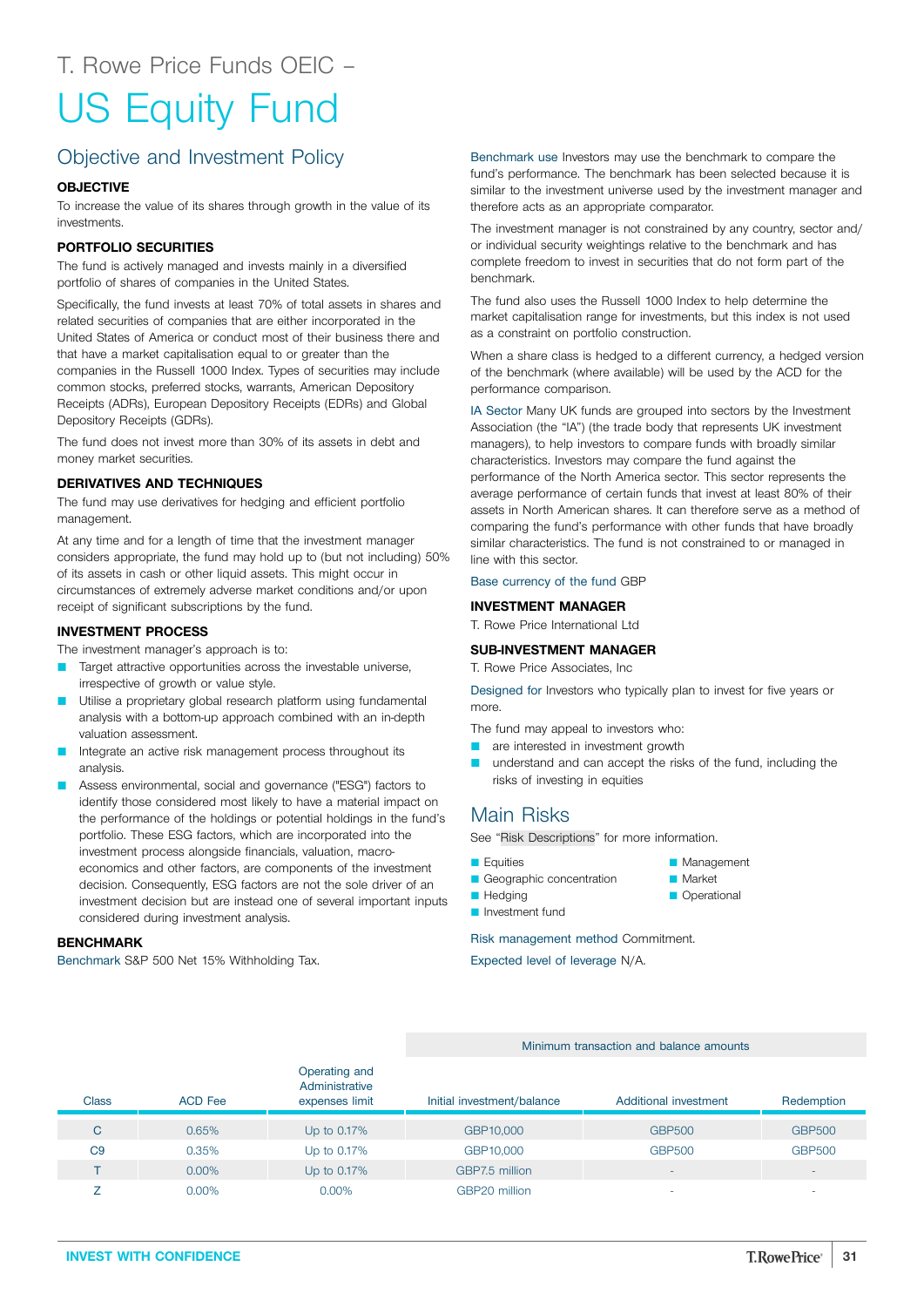## <span id="page-31-0"></span>US Large Cap Growth Equity Fund

## Objective and Investment Policy

#### **OBJECTIVE**

To increase the value of its shares through growth in the value of its investments.

#### **PORTFOLIO SECURITIES**

The fund is actively managed and invests mainly in a diversified portfolio of shares from large capitalisation companies in the United States that have the potential for above-average and sustainable rates of earnings growth.

Specifically, the fund invests at least 70% of total assets in shares and related securities of companies that are either incorporated in the United States of America or conduct most of their business there and that have a market capitalisation equal to or greater than the companies in the Russell 1000 Index. Types of securities may include common stocks, preferred stocks, warrants, American Depository Receipts (ADRs), European Depository Receipts (EDRs) and Global Depository Receipts (GDRs).

The fund does not invest more than 30% of its assets in debt and money market securities.

#### **DERIVATIVES AND TECHNIQUES**

The fund may use derivatives for hedging and efficient portfolio management.

At any time and for a length of time that the investment manager considers appropriate, the fund may hold up to (but not including) 50% of its assets in cash or other liquid assets. This might occur in circumstances of extremely adverse market conditions and/or upon receipt of significant subscriptions by the fund.

#### **INVESTMENT PROCESS**

The investment manager's approach is to:

- Scrutinize both company- and industry-level fundamentals to identify companies with characteristics that support sustainable double-digit earnings growth.
- Focus on high-quality earnings, strong free cash flow growth, shareholder-oriented management, and rational competitive environments.
- Exploit differences between secular and cyclical trends.
- Limit portfolio holdings to the most attractive growth opportunities across industries.
- Assess environmental, social and governance ("ESG") factors to identify those considered most likely to have a material impact on the performance of the holdings or potential holdings in the fund's portfolio. These ESG factors, which are incorporated into the investment process alongside financials, valuation, macroeconomics and other factors, are components of the investment decision. Consequently, ESG factors are not the sole driver of an investment decision but are instead one of several important inputs considered during investment analysis.

#### **BENCHMARK**

Benchmark Russell 1000 Growth Index Net 15%.

Benchmark use Investors may use the benchmark to compare the fund's performance. The benchmark has been selected because it is similar to the investment universe used by the investment manager and therefore acts as an appropriate comparator.

The investment manager is not constrained by any country, sector and/ or individual security weightings relative to the benchmark and has complete freedom to invest in securities that do not form part of the benchmark.

The fund also uses the Russell 1000 Index to help determine the market capitalisation range for investments, but this index is not used as a constraint on portfolio construction.

When a share class is hedged to a different currency, a hedged version of the benchmark (where available) will be used by the ACD for the performance comparison.

IA Sector Many UK funds are grouped into sectors by the Investment Association (the "IA") (the trade body that represents UK investment managers), to help investors to compare funds with broadly similar characteristics. Investors may compare the fund against the performance of the North America sector. This sector represents the average performance of certain funds that invest at least 80% of their assets in North American shares. It can therefore serve as a method of comparing the fund's performance with other funds that have broadly similar characteristics. The fund is not constrained to or managed in line with this sector.

#### Base currency of the fund GBP

#### **INVESTMENT MANAGER**

T. Rowe Price International Ltd

#### **SUB-INVESTMENT MANAGER**

T. Rowe Price Associates, Inc

Designed for Investors who typically plan to invest for five years or more.

The fund may appeal to investors who:

- **Q** are interested in investment growth
- understand and can accept the risks of the fund, including the risks of investing in equities

**Management Market Operational** Small/mid cap

### Main Risks

See "Risk [Descriptions"](#page-39-0) for more information.

- **E**quities
- Geographic concentration
- **Hedging**
- **D** Investment fund

Risk management method Commitment.

Expected level of leverage N/A.

#### Minimum transaction and balance amounts Class ACD Fee Operating and **Administrative** expenses limit Initial investment/balance Additional investment Redemption C 0.65% Up to 0.17% GBP10,000 GBP500 GBP500 C9 0.40% Up to 0.17% GBP10,000 GBP500 GBP500  $\blacksquare$  T  $\blacksquare$   $\blacksquare$   $\blacksquare$   $\blacksquare$   $\blacksquare$   $\blacksquare$   $\blacksquare$   $\blacksquare$   $\blacksquare$   $\blacksquare$   $\blacksquare$   $\blacksquare$   $\blacksquare$   $\blacksquare$   $\blacksquare$   $\blacksquare$   $\blacksquare$   $\blacksquare$   $\blacksquare$   $\blacksquare$   $\blacksquare$   $\blacksquare$   $\blacksquare$   $\blacksquare$   $\blacksquare$   $\blacksquare$   $\blacksquare$   $\blacksquare$   $\blacksquare$   $\blacksquare$   $\$  $Z$  0.00% 0.00% 0.00% GBP20 million  $\sigma$  -  $\sigma$  -  $\sigma$  -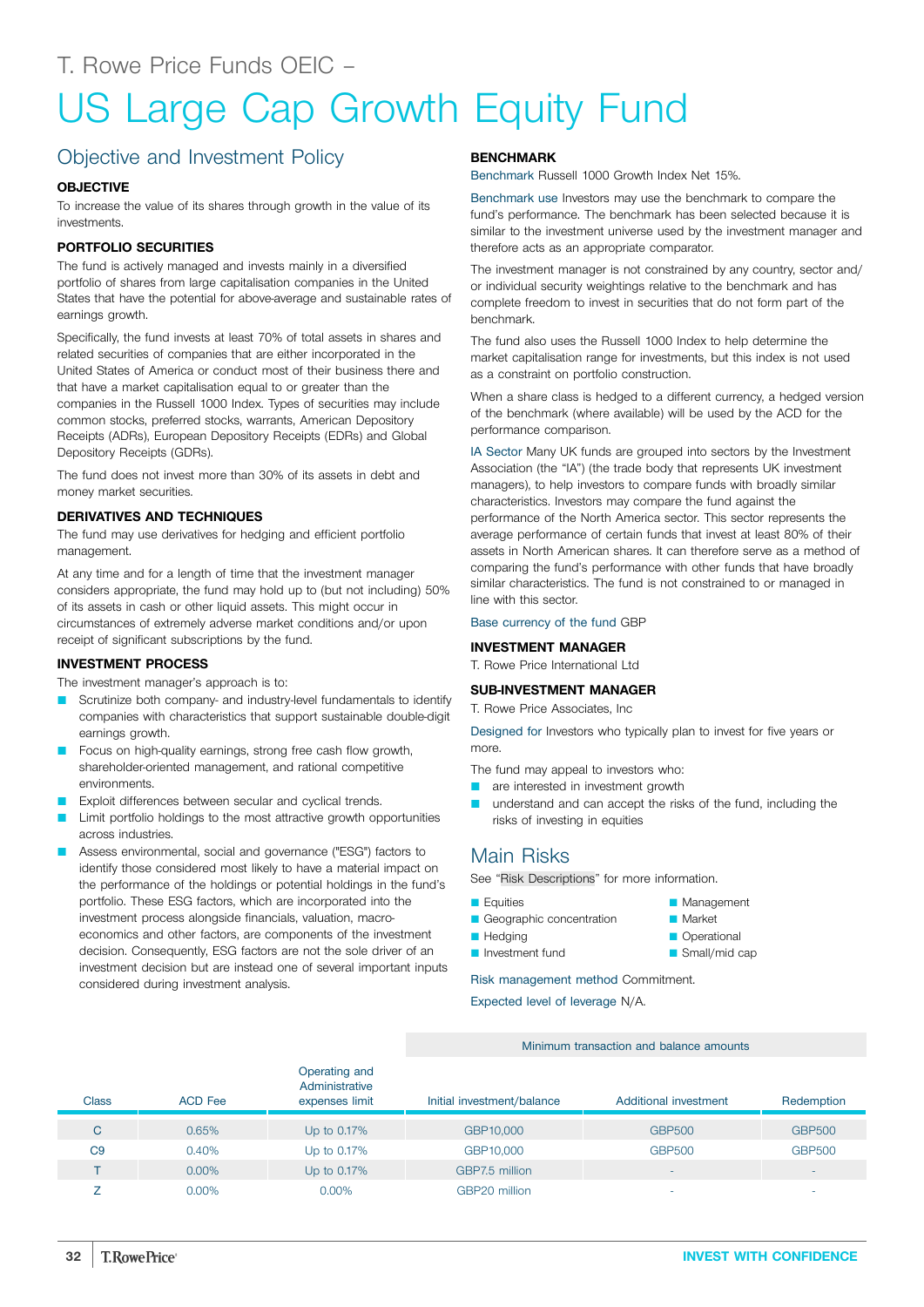## <span id="page-32-0"></span>US Large Cap Value Equity Fund

## Objective and Investment Policy

#### **OBJECTIVE**

To increase the value of its shares through growth in the value of its investments.

#### **PORTFOLIO SECURITIES**

The fund is actively managed and invests mainly in a diversified portfolio of shares from large capitalisation companies in the United States that, in the opinion of the investment manager, are undervalued relative to their historical average and/or the average of their industries.

Specifically, the fund invests at least 70% of total assets in shares and related securities of companies that are either incorporated in the United States of America or conduct most of their business there and that have a market capitalisation equal to or greater than the companies in the Russell 1000 Index. Types of securities may include common stocks, preferred stocks, warrants, American Depository Receipts (ADRs), European Depository Receipts (EDRs) and Global Depository Receipts (GDRs).

The fund does not invest more than 30% of its assets in debt and money market securities.

#### **DERIVATIVES AND TECHNIQUES**

The fund may use derivatives for hedging and efficient portfolio management.

At any time and for a length of time that the investment manager considers appropriate, the fund may hold up to (but not including) 50% of its assets in cash or other liquid assets. This might occur in circumstances of extremely adverse market conditions and/or upon receipt of significant subscriptions by the fund.

#### **INVESTMENT PROCESS**

The investment manager's approach is to:

- Focus on relative value relationships.
- Employ fundamental research to identify companies with improving financial outlook.
- Integrate qualitative inputs to assess potential for improved investor perception.
- Verify relative valuation anomalies through quantitative analysis.
- Balance valuation analysis and qualitative assessment.
- Assess environmental, social and governance ("ESG") factors to identify those considered most likely to have a material impact on the performance of the holdings or potential holdings in the fund's portfolio. These ESG factors, which are incorporated into the investment process alongside financials, valuation, macroeconomics and other factors, are components of the investment decision. Consequently, ESG factors are not the sole driver of an investment decision but are instead one of several important inputs considered during investment analysis.

#### **BENCHMARK**

Benchmark Russell 1000 Value Index Net 15%.

Benchmark use Investors may use the benchmark to compare the fund's performance. The benchmark has been selected because it is similar to the investment universe used by the investment manager and therefore acts as an appropriate comparator.

The investment manager is not constrained by any country, sector and/ or individual security weightings relative to the benchmark and has complete freedom to invest in securities that do not form part of the benchmark.

The fund also uses the Russell 1000 Index to help determine the market capitalisation range for investments, but this index is not used as a constraint on portfolio construction.

When a share class is hedged to a different currency, a hedged version of the benchmark (where available) will be used by the ACD for the performance comparison.

IA Sector Many UK funds are grouped into sectors by the Investment Association (the "IA") (the trade body that represents UK investment managers), to help investors to compare funds with broadly similar characteristics. Investors may compare the fund against the performance of the North America sector. This sector represents the average performance of certain funds that invest at least 80% of their assets in North American shares. It can therefore serve as a method of comparing the fund's performance with other funds that have broadly similar characteristics. The fund is not constrained to or managed in line with this sector.

#### Base currency of the fund GBP

#### **INVESTMENT MANAGER**

T. Rowe Price International Ltd

#### **SUB-INVESTMENT MANAGER**

T. Rowe Price Associates, Inc

Designed for Investors who typically plan to invest for five years or more.

The fund may appeal to investors who:

- **Q** are interested in investment growth
- understand and can accept the risks of the fund, including the risks of investing in equities

**Management** Market **C** Operational  $\blacksquare$  Small/mid cap

### Main Risks

See "Risk [Descriptions"](#page-39-0) for more information.

- **E** Equities
- Geographic concentration
- **Hedging**
- **D** Investment fund

Risk management method Commitment.

|                |                |                                                   | Minimum transaction and balance amounts |                          |                          |
|----------------|----------------|---------------------------------------------------|-----------------------------------------|--------------------------|--------------------------|
| <b>Class</b>   | <b>ACD</b> Fee | Operating and<br>Administrative<br>expenses limit | Initial investment/balance              | Additional investment    | Redemption               |
| C              | 0.65%          | Up to 0.17%                                       | GBP10,000                               | <b>GBP500</b>            | <b>GBP500</b>            |
| C <sub>9</sub> | 0.375%         | Up to 0.17%                                       | GBP10,000                               | <b>GBP500</b>            | <b>GBP500</b>            |
|                | $0.00\%$       | Up to $0.17\%$                                    | GBP7.5 million                          | $\overline{\phantom{a}}$ |                          |
|                | $0.00\%$       | 0.00%                                             | GBP20 million                           | ۰                        | $\overline{\phantom{a}}$ |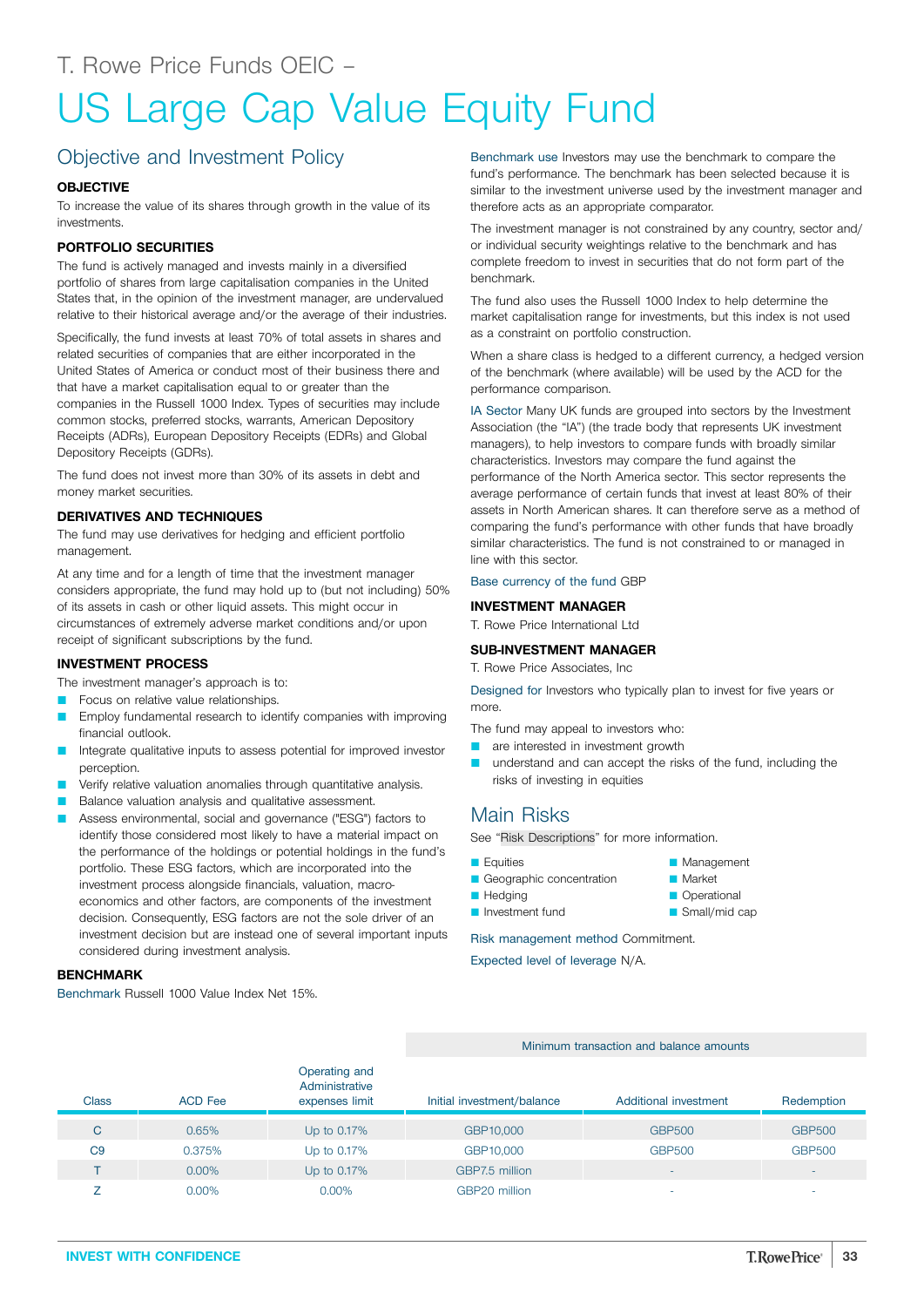## <span id="page-33-0"></span>US Smaller Companies Equity Fund

## Objective and Investment Policy

#### **OBJECTIVE**

To increase the value of its shares through growth in the value of its investments.

#### **PORTFOLIO SECURITIES**

The fund is actively managed and invests mainly in a widely diversified portfolio of shares from smaller capitalisation companies in the United States.

Specifically, the fund invests at least 70% of total assets in shares and related securities of companies that are either incorporated in the United States of America or conduct most of their business there and that, at the time of purchase, have a market capitalisation that is equal to or smaller than the companies in the Russell 2500 Index. Types of securities may include common stocks, preferred stocks, warrants, American Depository Receipts (ADRs), European Depository Receipts (EDRs) and Global Depository Receipts (GDRs).

The fund does not invest more than 30% of its assets in debt and money market securities.

#### **DERIVATIVES AND TECHNIQUES**

The fund may use derivatives for hedging and efficient portfolio management.

At any time and for a length of time that the investment manager considers appropriate, the fund may hold up to (but not including) 50% of its assets in cash or other liquid assets. This might occur in circumstances of extremely adverse market conditions and/or upon receipt of significant subscriptions by the fund.

#### **INVESTMENT PROCESS**

The investment manager's approach is to:

- Assess valuations using sector/industry metrics, such as absolute and relative price as compared to earnings, cash flow and assets.
- Integrate fundamental research, seeking to discover underfollowed companies possessing clear business plans, financial flexibility, and proven management teams.
- Identify potential "value creation" catalysts.
- Employ a patient trading strategy to promote full value realisation.
- Assess environmental, social and governance ("ESG") factors to identify those considered most likely to have a material impact on the performance of the holdings or potential holdings in the fund's portfolio. These ESG factors, which are incorporated into the investment process alongside financials, valuation, macroeconomics and other factors, are components of the investment decision. Consequently, ESG factors are not the sole driver of an investment decision but are instead one of several important inputs considered during investment analysis.

#### **BENCHMARK**

Benchmark Russell 2500 Index Net 15%.

Benchmark use Investors may use the benchmark to compare the fund's performance. The benchmark has been selected because it is similar to the investment universe used by the investment manager and therefore acts as an appropriate comparator.

The investment manager is not constrained by any country, sector and/ or individual security weightings relative to the benchmark and has complete freedom to invest in securities that do not form part of the benchmark.

The fund also uses the Russell 2500 Index to help determine the market capitalisation range for investments, but this index is not used as a constraint on portfolio construction.

When a share class is hedged to a different currency, a hedged version of the benchmark (where available) will be used by the ACD for the performance comparison.

IA Sector Many UK funds are grouped into sectors by the Investment Association (the "IA") (the trade body that represents UK investment managers), to help investors to compare funds with broadly similar characteristics. Investors may compare the fund against the performance of the North American Smaller Companies sector. This sector represents the average performance of certain funds that invest at least 80% of their assets in North American shares of companies that form the bottom 20% by market capitalisation. It can therefore serve as a method of comparing the fund's performance with other funds that have broadly similar characteristics. The fund is not constrained to or managed in line with this sector.

Base currency of the fund GBP

#### **INVESTMENT MANAGER**

T. Rowe Price International Ltd

#### **SUB-INVESTMENT MANAGER**

T. Rowe Price Investment Management, Inc.

Designed for Investors who typically plan to invest for five years or more.

The fund may appeal to investors who:

- **Q** are interested in investment growth
- **Q** understand and can accept the risks of the fund, including the risks of investing in equities

### Main Risks

See "Risk [Descriptions"](#page-39-0) for more information.

- $\blacksquare$  Equities
- Geographic concentration
- **H**edging
- **D** Investment fund

Risk management method Commitment.

Minimum transaction and balance amounts

| Management |  |
|------------|--|
|            |  |

- **Market C** Operational
- $\blacksquare$  Small/mid cap

| <b>Class</b> | <b>ACD Fee</b> | Operating and<br>Administrative<br>expenses limit | Initial investment/balance | Additional investment    | Redemption               |
|--------------|----------------|---------------------------------------------------|----------------------------|--------------------------|--------------------------|
| C.           | 0.95%          | Up to $0.17\%$                                    | GBP10,000                  | <b>GBP500</b>            | <b>GBP500</b>            |
|              | $0.00\%$       | Up to 0.17%                                       | GBP7.5 million             |                          |                          |
|              | $0.00\%$       | $0.00\%$                                          | GBP20 million              | $\overline{\phantom{0}}$ | $\overline{\phantom{a}}$ |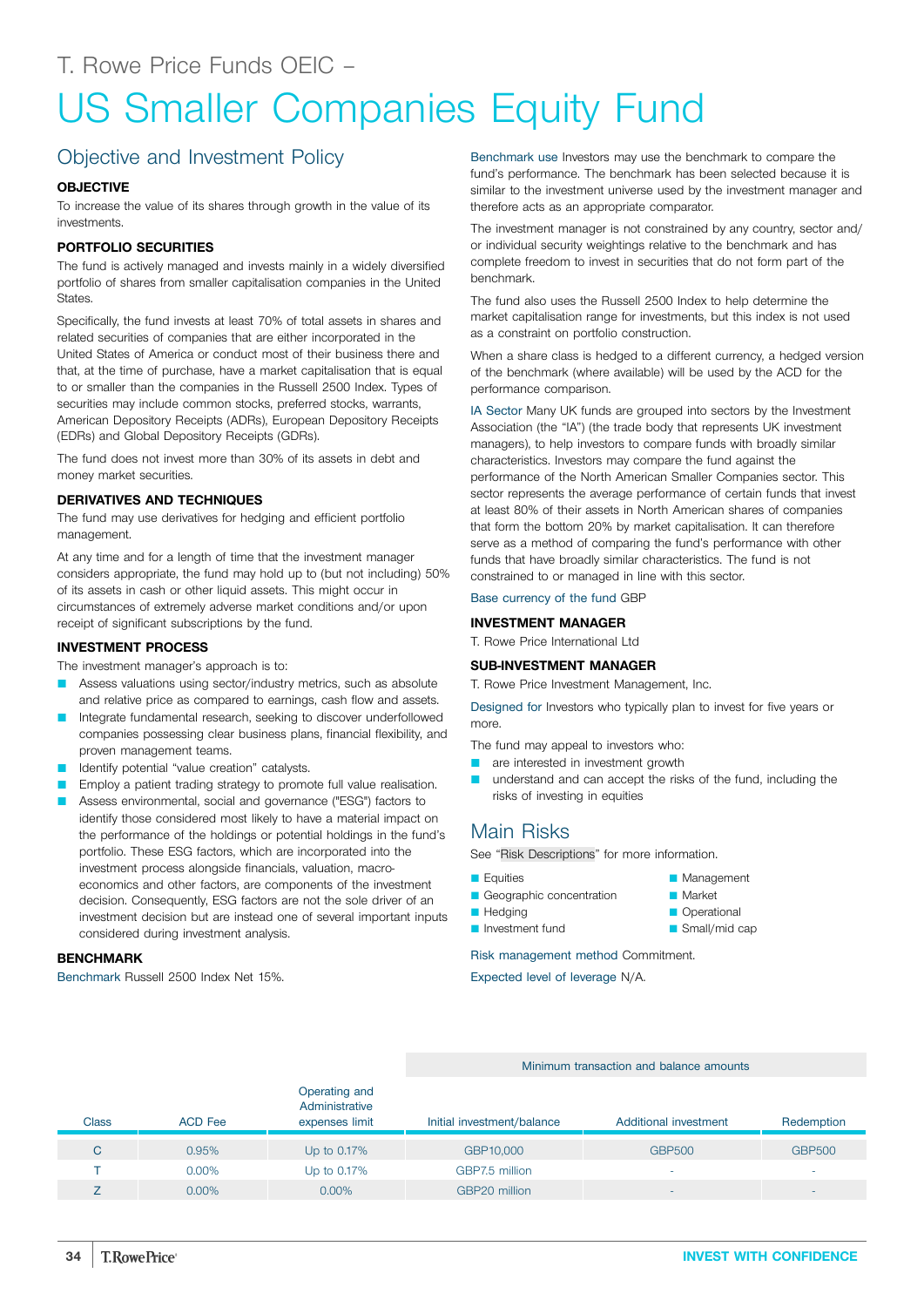## <span id="page-34-0"></span>Objective and Investment Policy

#### **OBJECTIVE**

To deliver positive returns (after the deduction of costs and charges), comprising of income and growth, over rolling 3-year periods. A positive return is not guaranteed over this or any time period and a capital loss may occur.

#### **PORTFOLIO SECURITIES**

The fund is actively managed and invests mainly in a portfolio of bonds of all types from issuers around the world, including emerging markets.

Specifically, the fund invests at least 70% of total assets in debt securities issued by governments, government agencies, companies and banks. Portfolio debt securities can include fixed and floating rate bonds, convertible bonds, warrants and other transferable debt securities of any type, including high yield securities. The fund may invest more than 20% of assets in asset-backed securities (ABS) and mortgage-backed securities (MBS).

The fund aims to hedge any non-Sterling assets to Sterling.

The fund does not invest more than 10% of assets in shares and related securities, 25% of assets in convertible bonds, and 30% of assets in money market securities, with total investment in these categories limited to 30% of assets. However, for temporary defensive purposes, investments in money market securities may exceed 30% of assets.

#### **DERIVATIVES AND TECHNIQUES**

The fund may use derivatives for hedging, efficient portfolio management and to seek gains. The fund may also use derivatives to create synthetic short positions in currencies, debt securities, credit indices and equities. The fund may use total return swaps (TRS). Investors should refer to the "Total Return Swaps" section on page [55](#page-54-0) for more details on the expected and maximum use of total return swaps by the fund.

At any time and for a length of time that the investment manager considers appropriate, the fund may hold up to (but not including) 50% of its assets in cash or other liquid assets. This might occur in circumstances of extremely adverse market conditions and/or upon receipt of significant subscriptions by the fund.

The fund may also invest in other funds to gain exposure to the above assets. These will usually, but not always, be funds that are associated with the ACD.

#### **INVESTMENT PROCESS**

- **D** The investment manager's approach is based on proprietary fundamental research and relative value analysis.
- The investment manager seeks to add value primarily through duration management, currency selection, sector allocation and security selection.
- The investment process places a strong emphasis on downside protection, utilising robust risk management practices and portfolio diversification to manage the overall risk profile.
- Assess environmental, social and governance ("ESG") factors to identify those considered most likely to have a material impact on the performance of the holdings or potential holdings in the fund's

portfolio. These ESG factors, which are incorporated into the investment process alongside financials, valuation, macroeconomics and other factors, are components of the investment decision. Consequently, ESG factors are not the sole driver of an investment decision but are instead one of several important inputs considered during investment analysis.

#### **BENCHMARK**

Benchmark: 3-month GBP SONIA

Benchmark use Investors may use the benchmark to compare the fund's performance. The benchmark has been selected because a cash benchmark best represents the fund's objective to seek returns from fixed-income securities independent of any specific country, industry sector or market focus, while providing some protection against rising interest rates and a low correlation with equity markets.

The investment manager is not constrained by any country, sector and/ or individual security weightings relative to the benchmark and has complete freedom to invest in securities that do not form part of the benchmark.

When a share class is hedged to a different currency, a hedged version of the benchmark (where available) will be used by the ACD for the performance comparison.

#### Base currency of the fund GBP

#### **INVESTMENT MANAGER**

T. Rowe Price International Ltd

Designed for Investors who typically plan to invest for three years or more.

The fund may appeal to investors who:

- **Q** are interested in a combination of income and investment growth
- **Q** are interested in an investment offering diversification benefits against equity markets
- **Q** understand and can accept the risks of the fund, including the risks of investing in global bond markets and in derivatives

**D** Investment fund **D** Issuer concentration

**Management Market C** Operational

Prepayment and extension Sector concentration

#### Main Risks

See "Risk [Descriptions"](#page-39-0) for more information.

- Asset-backed securities (ABS) and Hedging mortgage-backed securities (MBS) **High yield bond D** Interest rate
- China Interbank Bond Market
- **Counterparty**
- $\blacksquare$  Country risk China
- Country risk Russia and Ukraine Liquidity
- **Credit**
- Currency
- **Default**
- **Derivatives**
- **Emerging markets**
- Geographic concentrations

Risk management method Absolute VaR.

Expected level of leverage 200-800% (not guaranteed).

**INVEST WITH CONFIDENCE 35**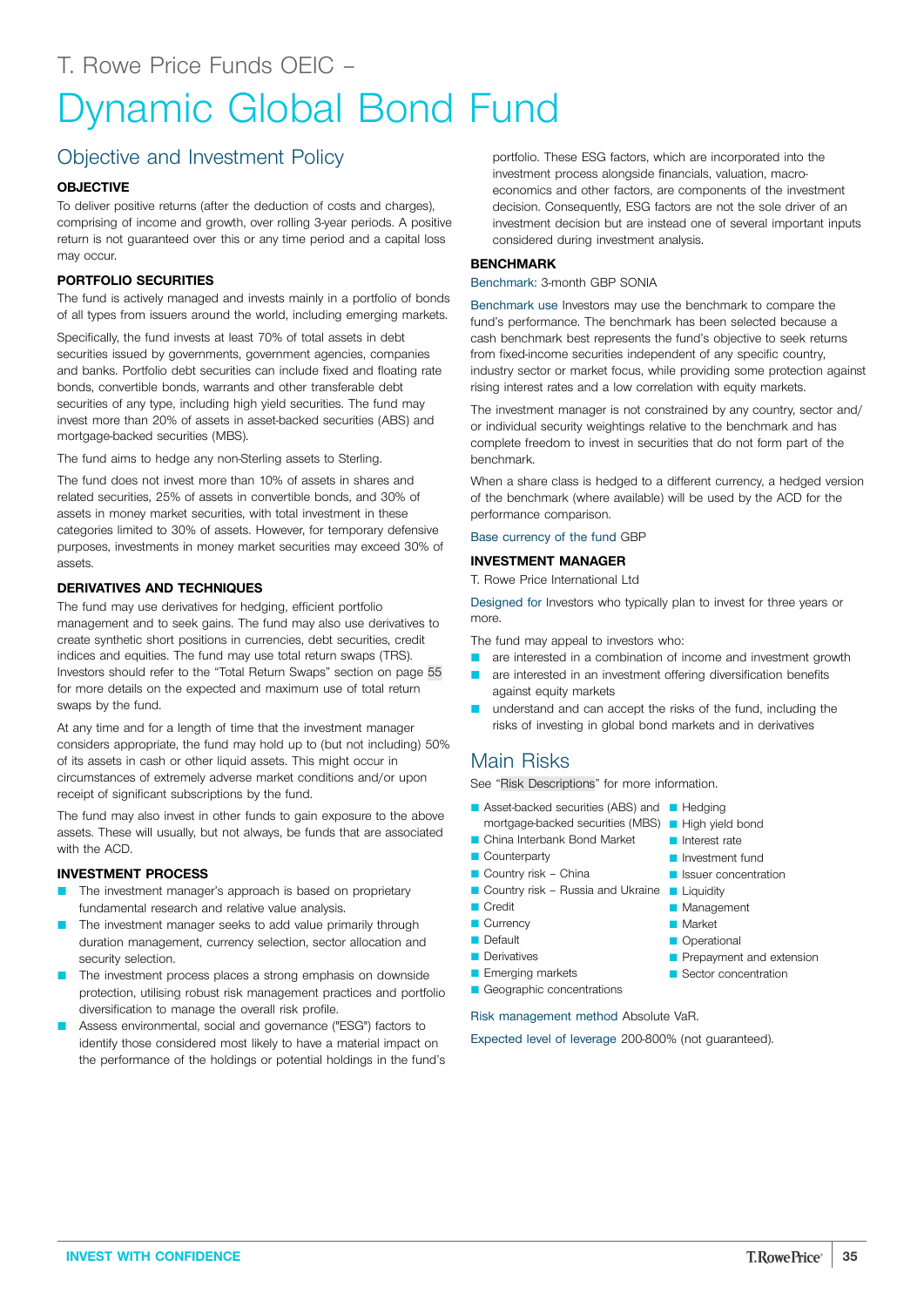# Dynamic Global Bond Fund - continued

|                |                |                                                   | Minimum transaction and balance amounts |                          |                          |
|----------------|----------------|---------------------------------------------------|-----------------------------------------|--------------------------|--------------------------|
| <b>Class</b>   | <b>ACD Fee</b> | Operating and<br>Administrative<br>expenses limit | Initial investment/balance              | Additional investment    | Redemption               |
| C              | 0.40%          | Up to 0.17%                                       | GBP10,000                               | <b>GBP500</b>            | <b>GBP500</b>            |
| C <sub>9</sub> | 0.30%          | Up to 0.17%                                       | GBP10,000                               | <b>GBP500</b>            | <b>GBP500</b>            |
|                | $0.00\%$       | Up to 0.17%                                       | GBP7.5 million                          | $\overline{\phantom{a}}$ | $\overline{\phantom{a}}$ |
|                | $0.00\%$       | 0.00%                                             | GBP20 million                           | ۰                        | ۰                        |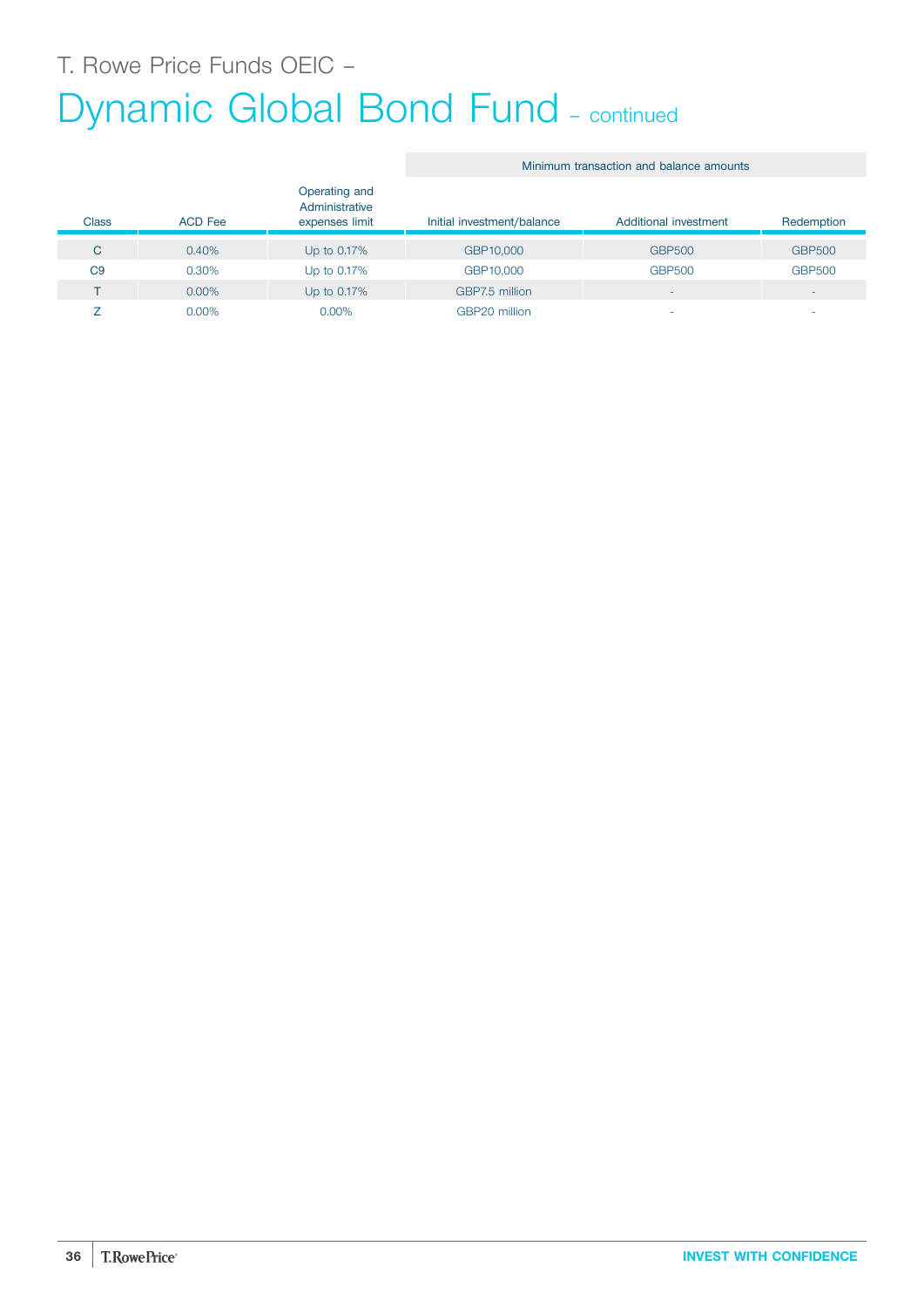# Objective and Investment Policy

### **OBJECTIVE**

To have a positive impact on the environment and society whilst at the same time seeking to increase the value of its shares through both growth in the value of, and income from, its investments over a full market cycle (a minimum of 5 years).

### **PORTFOLIO SECURITIES**

The fund is actively managed and invests at least 70% of the total assets in a portfolio of investment grade corporate bonds from issuers around the world, including emerging markets (up to 40% of the total assets of the fund). The fund may also invest in below investment grade bonds (up to 30% of the total assets of the fund). The debt securities are rated by Standard & Poor's or have an equivalent rating (or, if unrated, are of equivalent quality). In accordance with its own internal rating system, the investment manager will ensure that the unrated debt securities in which the fund invests are of the same quality as the equivalent rated securities. The fund may also invest in contingent convertible bonds (up to 15% of the total assets of the fund).

The investment manager will invest in securities that it believes have the potential to create positive social or environmental impact through their issuers' products; or services; or proceeds (see below), and that appear to offer superior growth prospects and investment characteristics, as described in the Investment Strategy and Investment Approach sections below.

The fund aims to hedge any non-Sterling assets to Sterling.

The fund may also invest up to 10% of its assets in equities and related securities. Any investment in equities and related securities aims to be consistent with the fund's objective.

### **DERIVATIVES AND TECHNIQUES**

The fund may use derivatives for hedging, efficient portfolio management and investment purposes. Any use of derivatives aims to be consistent with the fund's objective.

### **INVESTMENT STRATEGY**

The fund's investment strategy is built on a belief that companies actively aiming to solve the challenges faced by our planet and our society are well placed to generate positive real-world impact. In addition, where the provision of a service or product creating a positive impact is scarce and differentiated, the investment manager believes this creates the potential for a company to deliver superior economic returns, driven by the durability and persistence of earnings and cashflow.

While many of the world's challenges are urgent and require action in the present, successful impact investing is inherently linked to the duration and persistence of positive change. Impact investing requires conscious action, skilled execution and the commitment of engagement with companies. These principles are all embedded in the investment approach of the fund.

### **INVESTMENT APPROACH**

The investment approach of the fund inherently looks to identify companies that align the interests of their bondholders, wider society, and the environment. Positive impact on the environment and society is targeted by aligning the fund's investments with companies that are working to address the world's major social and environmental challenges. Specifically, the fund seeks to invest in companies' that undertake business activities which address these pressure points, creating positive impact as a result.

Each company selected for inclusion in the fund's portfolio has current or future business activities that are expected to generate a material and measurable positive impact under one of the three impact pillars listed below: climate and resource impact; social equity and quality of

life; and sustainable innovation and productivity. In addition, the investment manager will invest in use of proceeds bonds, including green; social; and sustainability bonds where proceeds are dedicated to financing environmental or social projects aligned with our impact pillars. Use-of-proceeds bonds will be analysed through T. Rowe Price's in-house proprietary ESG-labelled bond framework, which assesses the issuer's ESG's profile, sustainable finance framework, use of proceeds, and post-issuance reporting.

All the security selection decisions taken by the investment manager begin with a multi-layered process to identify companies which have positive impact potential. This analysis is complemented with the proactive and systematic integration of a wider range of ESG considerations, before the investment manager identifies the fundamental investment case for an issuer, which must lead to an expectation of positive financial returns.

The investment manager has built the capability in fundamental and responsible investment. The investment manager collaborates with the dedicated ESG specialists and fundamental analysts in order to produce the rounded view of companies that is essential as the fund pursues positive impact, in tandem with growth in the value of, and income from, its investments

The investment manager defines its target investments through the following steps.

- 1. Inclusionary screening as the investment manager applies a framework to quantify a company's alignment to one of its three 3 impact pillars and 8 sub pillars (detailed below).
	- **Climate and resource impact** 
		- Reducing greenhouse gases (GHGs)
		- Promoting healthy ecosystems
		- Nurturing circular economies
	- Social equity and quality of life
		- Enabling social equity
		- Improving health
		- Enhancing quality of life
	- **Q Sustainable innovation and productivity** 
		- Sustainable technology
		- Building sustainable industry and infrastructure

This framework has been created by the investment manager to align business activities with the 17 UN Sustainable Development Goals (UN SDGs) **[\(https://sdgs.un.org/goals\)](https://sdgs.un.org/goals)**, a globally recognised framework designed to end poverty, protect the planet, and ensure prosperity. While the challenges our planet and society will face will evolve, the UN SDGs are a helpful tool to identify current environmental and social pressure points.

The fund's approach for identifying positive impact also includes a holistic 5 dimensions of impact analysis to embed robustness and forward-looking insights as the investment manager carries out further impact due diligence. The impact due diligence analysis helps to formalize an impact thesis, highlight negative externalities and risks and define key performance indicators (KPIs) for each security, to assist in the measurement of a company's impact in the present, and over longer term time periods.

This analysis also gives the investment manager the opportunity to consider the engagement program to be undertaken for a given company.

2. Exclusionary screening of areas of the global economy that, either generate significant harm or do not offer potential to generate positive impact. The exclusion list currently consists of the following categories: adult entertainment, alcohol, assault style weapons, controversial weapons, conventional weapons, for-profit prisons, fossil fuels, gambling and tobacco as well as issuers that screen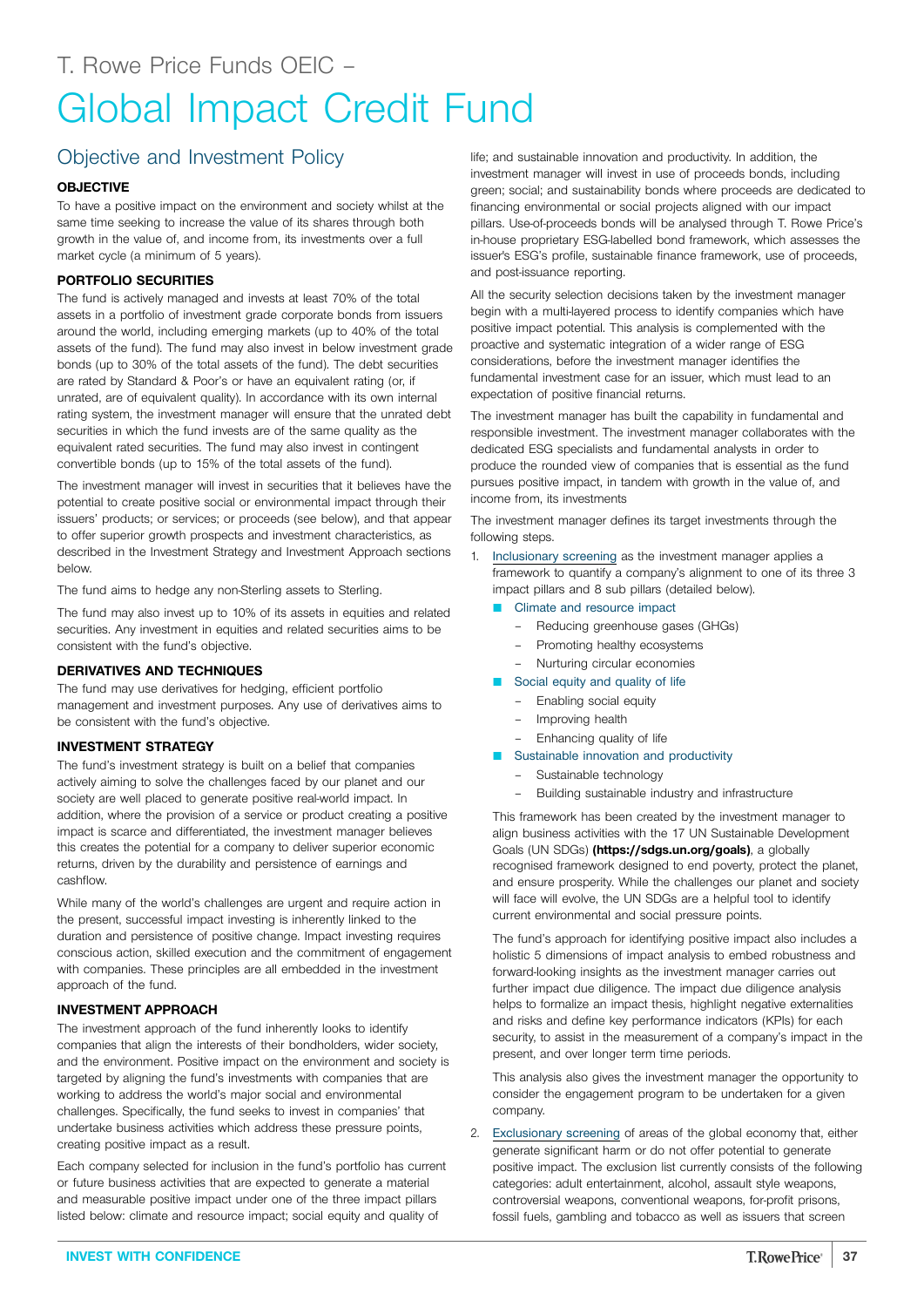# Global Impact Credit Fund - continued

out individually on conduct-based metrics – namely those that have been involved in an extreme environmental, social, ethical or governance breach where we do not believe the company is taking adequate steps to remediate the issue. For further details see the T. Rowe Price Impact Exclusion List Policy, which is available on our website

### **[\(https://www.troweprice.com/financial-intermediary/uk/en/lp/](https://www.troweprice.com/financial-intermediary/uk/en/lp/esg/impact-investing.html?cache2) [esg/impact-investing.html?cache2\)](https://www.troweprice.com/financial-intermediary/uk/en/lp/esg/impact-investing.html?cache2)** or upon request.

- 3. ESG integration in all stages of the research process with the aid of our proprietary responsible investing tool which systematically and proactively evaluates the responsible investment profile of over 15,000 companies and flags outliers, both positive and negative.
- 4. Fundamental analysis, which is undertaken alongside the refinement of the impact thesis. While the investment approach aims to identify impact-driven businesses on the right side of society's environmental or social needs, in order to be eligible for inclusion in the portfolio, potential companies must also demonstrate:
- Industry and management quality, defined by a fertile industry structure and compelling management team, harnessing key competitive advantages that set the company apart from competitors.
- Strong business fundamentals and a defined insight focussed on medium to long-term earnings, cash flows and mis-priced economic return improvement potential.
- An attractive valuation, as the investment manager looks out over 5 years to understand the price paid for the potential impact and economic returns of a business.
- A willingness to engage, given engagement provides an opportunity to influence and monitor a company's progress towards impact objectives.

The ultimate aim is to integrate the issuer perspectives to identify both underappreciated impact and mispriced economic return potential, on a truly global, company-by-company basis. The investment manager applies a forward-looking, research-driven and high conviction approach to security choices. This is important with respect to taking prudent risks when it matters, as well as aligning with the UN SDGs as the investment manager seeks to engage with the full breadth of impact opportunities that exist in an evolving and complex world.

### **REPORTING**

An annual impact report will be made available to investors in which the investment manager will provide a review of the impact characteristics of the fund to give investors a clear perspective on the security level ownership and detailed case studies centred on the analysis and measurement of impact, using the investment manager's key performance indicators (KPIs). The annual impact report will detail engagements, reasons for disinvestment and the evolution of impact risks and negative impact events.

Additionally, a quarterly report will be made available to investors in which the investment manager will show the most significant holdings, inclusive of the impact thesis and the alignment of those individual holdings with the impact pillars and the UN SDGs. The quarterly report will also show the aggregated portfolio on the basis of the impact pillar and sub pillar alignment.

The investment manager will primarily measure impact at the individual security level but will aggregate the portfolio where possible. Because impact measurement is more complex than traditional performance measurement, the investment manager will analyse each security from an impact alignment, fundamentals, outcomes and risk perspective. The investment manager takes this approach to embed layers of measurement into the process: this assists research and also helps communicate impact outcomes to investors.

The security specific KPI metrics will form the basis of measuring impact within our annual report. These will be security specific and oriented to the impact pillar and sub pillar under which a security is aligned, as it addresses a real-world pressure point. The security specific KPIs will include, but not be limited to, measurements including positive and negative environmental impact, financial inclusion, health outcomes and how technology continues to enable societal and environmental progress.

### **BENCHMARK**

Benchmark Bloomberg Global Aggregate Credit Index Hedged to GBP

Benchmark use Investors may use the benchmark to compare the fund's performance. The benchmark has been selected because it is similar to the investment universe used by the investment manager and therefore acts as an appropriate comparator.

The investment manager is not constrained by any country, sector and/ or individual security weightings relative to the benchmark and has complete freedom to invest in securities that do not form part of the benchmark.

The benchmark is the reference portfolio for risk management method (relative VaR)

IA Sector Many UK funds are grouped into sectors by the Investment Association (the "IA") (the trade body that represents UK investment managers), to help investors to compare funds with broadly similar characteristics. Investors may compare the fund against the performance of the Sterling Corporate Bond sector. This sector represents the average performance of certain funds that invest at least 80% of their assets in Sterling denominated (or hedged back to Sterling), Triple BBB minus or above corporate bond securities. It can therefore serve as a method of comparing the fund's performance with other funds that have broadly similar characteristics. The fund is not constrained to or managed in line with this sector.

### Base currency of the fund GBP

### **INVESTMENT MANAGER**

T. Rowe Price International Ltd

### **SUB-INVESTMENT MANAGER**

T. Rowe Price Associates, Inc

Designed for Investors who typically plan to invest for five years or more.

The fund may appeal to investors who:

- are interested in environmental and social impact
- **Q** are interested in a combination of income and investment growth, and
- **Q** understand and can accept the risks of the fund, including the risks of investing high yield bonds, emerging markets and in derivatives

### Main Risks

See "Risk [Descriptions"](#page-39-0) for more information.

- **Asset-backed securities (ABS) and**  Geographic concentrations mortgage-backed securities (MBS) **Hedging**
- Contingent Convertible bond
- Convertible bond
- **Counterparty**
- Credit
- Distressed or defaulted bond
- **D**efault
- **Derivatives**
- **Exerging markets**
- **B** ESG & RI
- 
- **High yield bond**
- **D** Interest rate
- **D** Investment fund
- I Liquidity
- **Management**
- **Market**
- **Operational**
- Prepayment and extension
-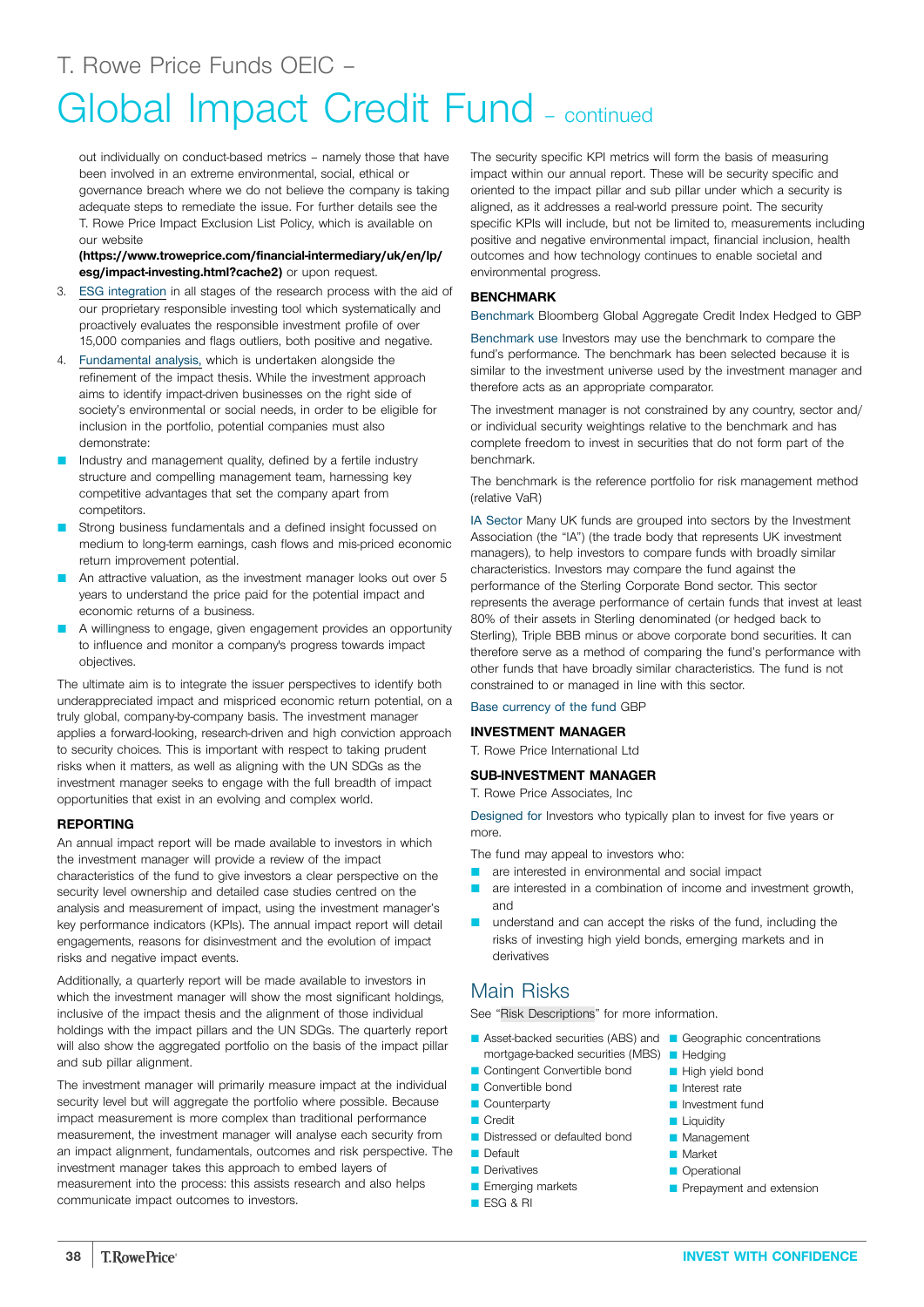Risk management method Relative VaR. Expected level of leverage: 0.00% - 400% (not guaranteed)

Minimum transaction and balance amounts

| <b>Class</b>   | <b>ACD Fee</b> | Operating and<br>Administrative<br>expenses limit | Initial investment/balance | Additional investment | Redemption    |
|----------------|----------------|---------------------------------------------------|----------------------------|-----------------------|---------------|
| C              | 0.30%          | Up to 0.17%                                       | GBP10,000                  | <b>GBP500</b>         | <b>GBP500</b> |
| C <sub>9</sub> | 0.22%          | Up to 0.17%                                       | GBP10,000                  | <b>GBP500</b>         | <b>GBP500</b> |
|                | $0.00\%$       | Up to 0.17%                                       | GBP7.5 million             | -                     | $\,$          |
|                | 0.00%          | $0.00\%$                                          | GBP20 million              | -                     | $\sim$        |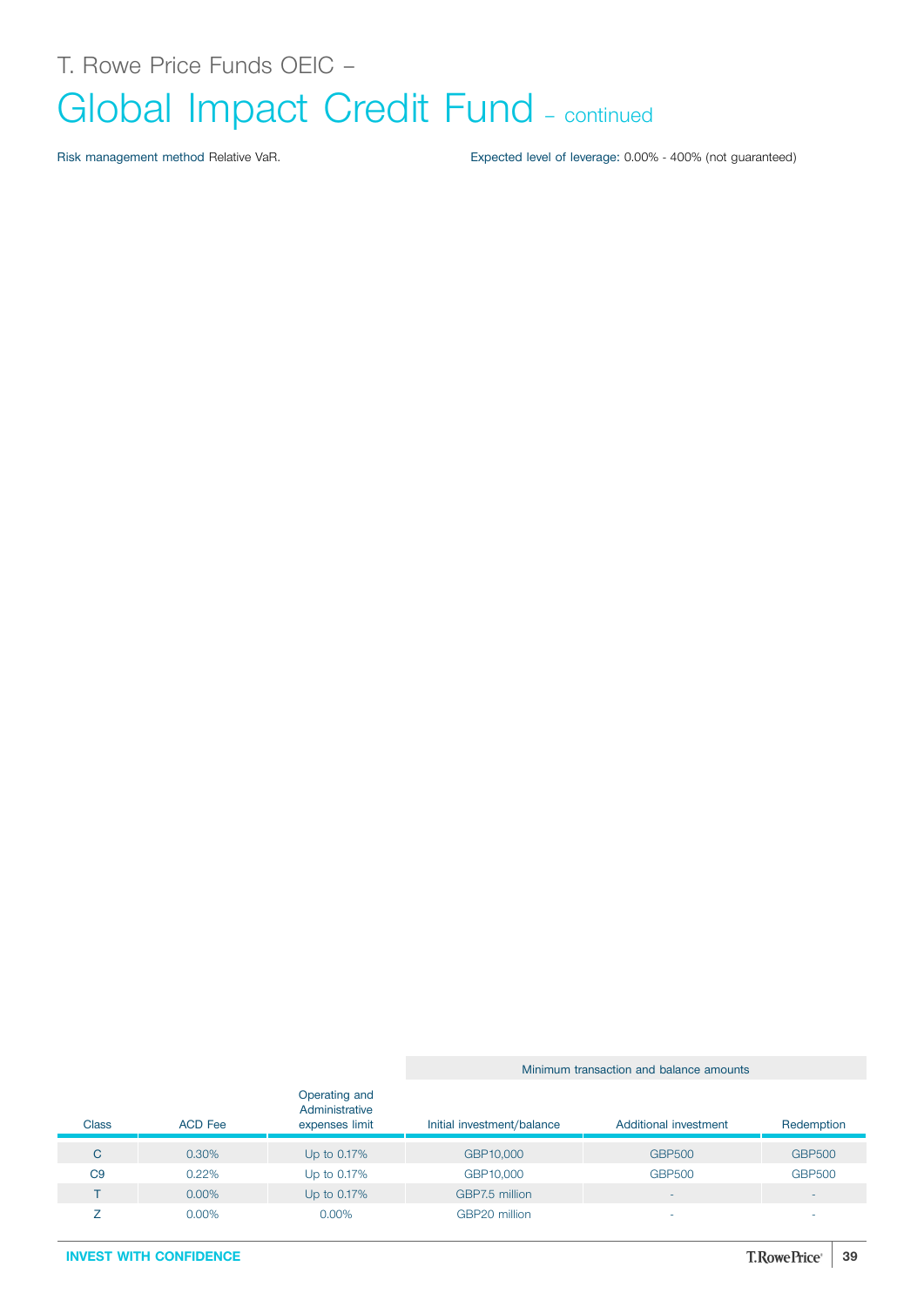### <span id="page-39-0"></span>**GENERAL INFORMATION**

#### Initial Offer Period

During an initial offer period, the initial issue price of shares in the relevant fund will be £10 for every share class, unless swing factors are applied to the initial issue price. Subject to payment being received prior to the close of the initial offer period, shares in the relevant fund will be allotted to investors. Subscription requests made during the initial offer period should be received on or before the dealing cut-off time (12.00 noon UK time) of the final day of the initial offer period. Any subscriptions received after the cut off time will be processed on the next dealing day and shares shall be issued at the relevant NAV per share of the relevant fund as determined on the dealing day on which they are issued.

Each fund will be invested in accordance with its investment policy once shares have been allotted to those investors who subscribe during the initial offer period. The period of time taken to invest will depend on the view taken of the market generally and of individual stocks in particular. Investors will only become exposed to market movements once investment has occurred. No subscription monies will be invested during the initial offer period. No interest will accrue on the subscription monies during the initial offer period. If an application for subscription is not successful, the subscription monies will be returned where permitted by applicable law without interest. Following the initial offer period, shares shall be issued at the relevant NAV per share as determined on the dealing day on which they are issued.

Certain funds have classes of shares which have not launched at the publication date of this prospectus. Where this is the case, shares in the relevant fund will be made available at a date to be determined by the ACD.

#### Base Currency

The base currency of the OEIC and each fund is Pounds Sterling. Sterling Shares are issued and redeemed in Sterling,

#### Accounting Period

The annual accounting period of the OEIC ends each year on 31 December. The interim accounting period ends each year on 30 June.

### **RISK DESCRIPTIONS**

The risk descriptions below correspond to the risk factors named in the information about the funds. To permit the risks to be read properly in connection with any fund's named risks, each risk is described as for an individual fund.

While the risk information in this prospectus is intended to give an idea of the main risks associated with each fund, any fund could be affected by other risks in this section as well as risks not named here, and the risk descriptions themselves are not intended as exhaustive.

Any of these risks could cause a fund to lose money, to perform less well than similar investments, to experience high volatility (ups and downs in NAV), or to fail to meet its objective over any period of time.

In addition, unpredictable events such as environmental or natural disasters, war, terrorism, pandemics, outbreaks of infectious diseases, and similar public health threats may significantly affect the economy and the markets and issuers in which a fund invests. Certain events may cause instability across global markets, including extreme volatility, significantly reduced liquidity, exchange trading suspensions and closures, and disruptions in the operations linked to the funds as well as in trading markets in general. Some events may affect certain geographic regions, countries, sectors, and industries more significantly than others, and exacerbate other pre-existing political, social, and economic risks.

Asset-backed securities (ABS) and mortgage-backed securities (MBS) risks Asset-backed securities are bonds that represent an ownership interest in an underlying pool of mortgage-related and/or consumer receivables. Amortizing assets such as home equity loans, credit card debt, car loans, student loans, equipment leases, collateralised repo loans and EETCs (Enhanced Equipment Trust Certificates) typically pass principal and interest payments directly to investors, while revolving assets (such as credit card receivables and home equity lines of credit) typically reinvest principal and interest payments in new collateral for a specified period of time. Mortgage-backed securities are securities representing an interest in a pool of mortgages and may include collateralised mortgage obligations, which are debt securities that are fully collateralised by a portfolio of mortgages or mortgagebacked securities, commercial mortgage-backed securities and stripped mortgage securities.

These securities may be subject to greater liquidity, credit, default and interest rate risk compared to other bonds. They are often exposed to extension and prepayment risk.

Changes resulting from the United Kingdom's exit from the EU On 31 January 2020 the United Kingdom left the EU and entered into a transition period which ended on 31 December 2020. The longer term economic, legal and political framework between the United Kingdom and the EU remains unclear at this stage and is likely to lead to ongoing political and economic uncertainty and periods of increased volatility in the United Kingdom, Europe and the global market for some time. This may impact the OEIC and its investments in a variety of ways, not all of which are readily apparent. The Company may invest in companies with significant operations and/or assets in the United Kingdom, any of which could be adversely impacted by the new legal, political and regulatory environment, whether by increased costs or impediments to the implementation of its business plan. Further, the vote by the United Kingdom to exit the EU may increase the likelihood of similar referenda in other member countries of the EU, which could result in additional departures. The uncertainty resulting from any further exits from the EU, or the possibility of such exits, would also be likely to cause market disruption in the EU and more broadly across the global economy, as well as introduce further legal, political and regulatory uncertainty in the EU.

Contingent Convertible bond risk Contingent Convertible Bonds, also known as CoCos, are typically issued by financial institutions and have similar characteristics to Convertible Bonds with the main exception being that their conversion is subject to predetermined conditions referred to as trigger events, usually set to capital ratio, and which vary from one issue to another. As an example, when the capital ratio of the CoCo issuer falls under a certain level, which depends on the accounting rules currently applicable, the issuer needs to convert debt to equity and the CoCo holders receive common shares in exchange for the CoCo. This may happen at a time which is not ideal to buy the common shares and investors may also suffer a loss depending on the conversion ratio. The issuer's supervisory authority may intervene at any time in the conversion or written down process. Depending on the scenario, the principal amount invested may be lost permanently or temporarily, fully or partially. CoCos may be held for longer than expected and thus also expose investors to higher interest rate risk.

Counterparty risk An entity with which the fund does business could become unwilling or unable to meet its obligations to the fund.

Country risk – China All investments in China are subject to the risks described under "Emerging market risk" below. In addition, investments that are – transacted via the China Interbank Bond Market or Stock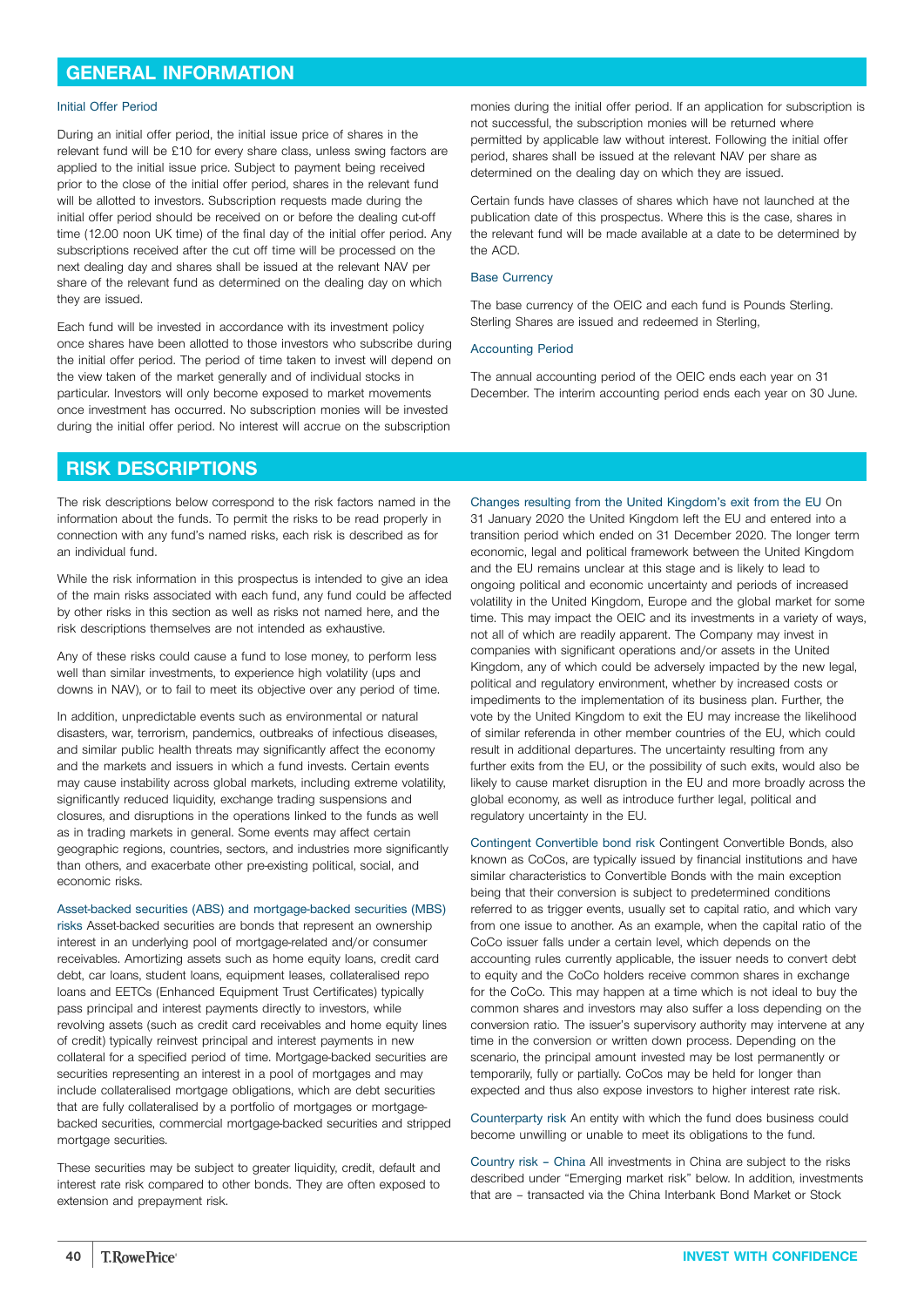Connect program or held in connection with a QFII licence - may be subject to additional risks, as follows.

*QFII Licence* Some funds may invest in local Chinese securities ("China A securities") using a qualified foreign institutional investor ("QFII") license. Chinese regulators require that the name of the QFII licence holder be used in connection with assets held on behalf of the relevant funds. The regulators acknowledge that the assets in a fund's account belong to that fund and not to the investment manager or a submanager, and the depositary has set up a sub-account in the name of each relevant fund (which is allowed under Chinese law). However, should creditors of the QFII assert that the assets in the accounts are owned by the QFII and not the relevant fund, and if a court should uphold this assertion, creditors of the QFII could seek payment from the assets of the relevant fund.

*China Interbank Bond Market* Market volatility and potential lack of liquidity due to low trading volume of certain debt securities in the China Interbank Bond Market may result in prices of certain debt securities traded on such market fluctuating significantly. The funds investing in such market are therefore subject to liquidity and volatility risks. The bid and offer spreads of the prices of such securities may be large, and the funds may therefore incur significant trading and realisation costs and may even suffer losses when selling such investments.

To the extent that the funds transact in the China Interbank Bond Market, the funds may also be exposed to risks associated with settlement procedures and default of counterparties. The counterparty which has entered into a transaction with the funds may default in its obligation to settle the transaction by delivery of the relevant security or by payment for value.

Since the relevant filings and account opening for investment in the China Interbank Bond Market have to be carried out via an onshore settlement agent, the funds are subject to the risks of default or errors on the part of the onshore settlement agent.

The China Interbank Bond Market is also subject to regulatory risks. The relevant rules and regulations on investment in the China Interbank Bond Market is subject to change which may have potential retrospective effect. In the event that the relevant Mainland Chinese authorities suspend account opening or trading on the China Interbank Bond Market, the fund's ability to invest in the China Interbank Bond Market will be limited and, after exhausting other trading alternatives, the funds may suffer substantial losses as a result.

*Stock Connect* The funds may invest in certain Shanghai-listed and Shenzhen-listed securities ("Stock Connect Securities") through the Shanghai-Hong Kong Stock Connect or the Shenzhen-Hong Kong Stock Connect respectively ("Stock Connect"), a joint securities trading and clearing program designed to permit mutual stock market access between mainland China and Hong Kong. Stock Connect is a joint project of the Hong Kong Exchanges and Clearing Limited ("HKEC"), China Securities Depository and Clearing Corporation Limited ("ChinaClear"), the Shanghai Stock Exchange and the Shenzhen Stock Exchange. Hong Kong Securities Clearing Company Limited ("HKSCC"), a clearing house that in turn is operated by HKEC, acts as nominee for investors accessing Stock Connect Securities.

Risks of investing through Stock Connect include:

- The regulations governing the Stock Connect are untested, subject to change and may have potential retrospective effect. It is uncertain how they will be applied, and they could be changed.
- The Stock Connect Securities in respect of the funds are held by the depositary/ sub-custodian in accounts in the Hong Kong Central Clearing and Settlement System ("CCASS") maintained by the HKSCC as central securities depositary in Hong Kong. HKSCC in turn holds the Stock Connect Securities, as the nominee holder, through an omnibus securities account in its name registered with ChinaClear for the Stock Connect. The precise nature and rights of the funds as the beneficial owners of the Stock Connect Securities

through HKSCC as nominee is not well defined under Chinese law. Therefore, the exact nature and methods of enforcement of the rights and interests of the funds under Chinese law is uncertain.

- Should ChinaClear default, HKSCC's contractual liabilities will be limited to assisting participants with claims against ChinaClear. A fund's attempts to recover lost assets could involve considerable delays and expenses, and may not be successful.
- The Stock Connect is subject to quota limitations. In particular, the Stock Connect is subject to a daily quota which does not belong to the OEIC or the funds and can only be utilised on a first-come-firstserve basis. Once the daily quota is exceeded, buy orders will be rejected (although investors will be permitted to sell their crossboundary securities regardless of the quota balance). Therefore, quota limitations may restrict the relevant fund's ability to invest in the Stock Connect Securities on a timely basis, and the relevant fund may not be able to effectively pursue its investment strategy.
- When a stock is recalled from the scope of eligible stocks for trading via the Stock Connect, the stock can only be sold but restricted from being bought. This may affect the investment portfolio or strategies of the funds.
- Each of the HKEC, the Shanghai Stock Exchange and the Shenzhen Stock Exchange reserves the right to suspend trading. Where a suspension is effected, the relevant fund's ability to access the Chinese market will be adversely affected.
- Investment in Stock Connect Securities is conducted through brokers, and is subject to the risks of default by such brokers' in their obligations.
- Where a suspension in trading through the program is effected, the fund's ability to invest in China A-shares or access the Chinese market through the program will be adversely affected. In such event, the fund's ability to achieve its investment objective could be negatively affected.

Country risk – Russia and Ukraine In these countries, risks associated with custody and counterparties are higher than in developed countries. Russian custodial institutions observe their own rules, have significantly less responsibilities to investors, may be poorly regulated, or may otherwise be susceptible to fraud, negligence or error. The Russian securities market may also suffer from impaired efficiency and liquidity, which may worsen price volatility and market disruptions.

Direct investment in Russian securities that are not traded through the Russian Trading System and the Moscow Interbank Currency Exchange is limited to 10% of fund assets. However, as the Russian Trading System and the Moscow Interbank Currency Exchange are recognised as Regulated Markets, securities that are listed or traded on those markets are not subject to that 10% limit. This does not mean these securities are free from the risks mentioned in the previous paragraph, or from a generally higher degree of risk than, for example, comparable European or US securities.

Russia and Ukraine also can be subject to strong or sudden political risks, such as sanctions or military actions.

Country risk – Saudi Arabia It is necessary in Saudi Arabia to use a trading account to buy and sell securities. This trading account can be held directly with a broker, or held with a custodian. Where the trading account is held at the custodian, this is known as the Independent Custody Model (ICM). The ICM approach is preferable because securities are under the safe keeping and control of the custodian and would be recoverable in the event of the bankruptcy of the custodian. Where investments are held in Saudi Arabia through the ICM, a broker Standing Instruction letter is in place to authorise the fund's sub-custodian to move securities to a trading account for settlement, based on the details supplied by the broker. At this stage an authorised broker could potentially either fraudulently or erroneously sell the securities (and whether the securities were held through the ICM or direct broker approach). Opportunities for a local broker to conduct fraudulent transactions on the market are limited due to short trading hours (e.g. trading hours are 10am to 3pm). This risk is further mitigated by a manual pre-matching process, which validates client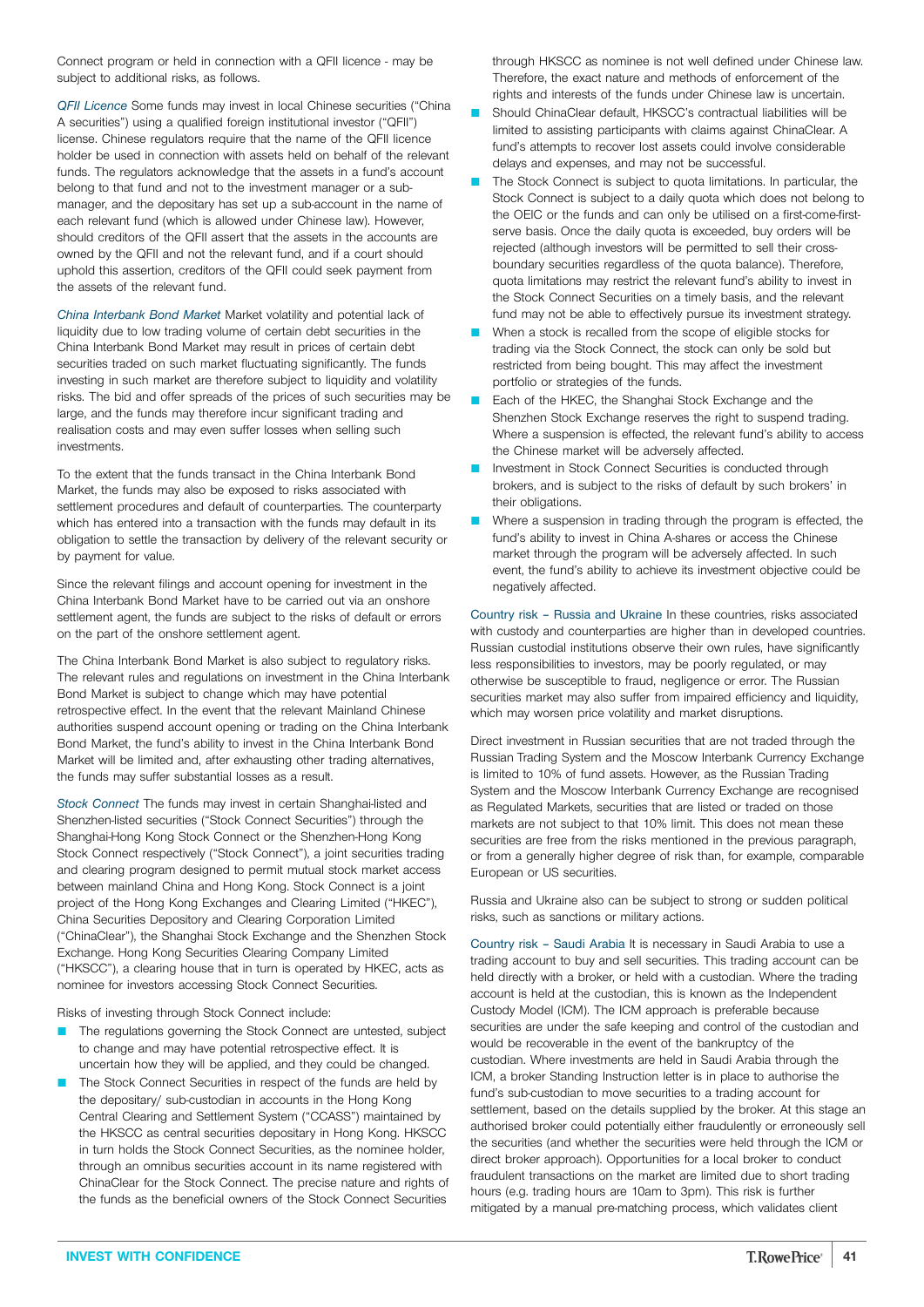settlement instructions with the local broker contract note and the transaction report from the depository. Similar risks also apply to using a broker trading account. In addition where a broker trading account is used, the account is set up directly with the broker, in the fund's name, but in the event of the broker defaulting, although it is believed assets are ring-fenced, there may be a delay to recovering them and legal proceedings may need to be initiated in order to do so.

Convertible bond risk Convertible bonds are debt instruments which embed an option to convert the bond to stock of the issuer. They are most often issued by companies with a lower credit rating and higher growth potential. Until conversion, they have similar characteristics to bonds with the exception that their price will normally be influenced by the underlying security market fluctuations and dividend changes. The market for convertible bonds is usually less liquid than it is for nonconvertible debt securities.

Credit risk A bond or money market security could lose value if the issuer's financial health deteriorates.

If the financial health of the issuer of a bond or money market security weakens, the value of the bond or money market security may fall. In extreme cases, the issuer may delay scheduled payments to investors, or may become unable to make its payments at all. The lower the credit quality of the debt, the greater the credit risk.

Currency risk Changes in currency exchange rates could reduce investment gains or increase investment losses. Exchange rates can change rapidly and unpredictably.

Custody risk and Depositary insolvency The depositary has a duty to ensure that it safeguards and administers scheme property in compliance with the FCA Rules. Securities of the funds will normally be identified in the custodian's books as belonging to the funds and segregated from other assets of the custodian, although no such segregation applies to cash, which is generally held by the custodian acting as banker. In the event that the depositary and/or custodian becomes insolvent or otherwise fails, there may be a risk of loss or delay in return of certain scheme property.

Cybersecurity risk The fund may be subject to operational and information security risks resulting from breaches in cybersecurity. Cybersecurity breaches may involve unauthorised access to the digital information systems (e.g., through "hacking" or malicious software coding) of the fund or its third-party service providers, but may also result from outside attacks such as denial-of-service attacks. These breaches may, among other things, result in financial losses to the fund and its shareholders, cause the fund to lose proprietary information, disrupt business operations, or result in the unauthorized release of confidential information. Further, cybersecurity breaches involving thirdparty service providers, trading counterparties, or issuers in which the fund invests could subject the fund to many of the same risks associated with direct breaches.

Default risk The issuers of certain bonds could become unable to make payments on their bonds.

Derivatives risk Certain derivatives could behave unexpectedly or could expose the fund to losses that are significantly greater than the cost of the derivative.

Derivatives in general are highly volatile and do not carry any voting rights. The pricing and volatility of many derivatives (especially credit default swaps) may diverge from strictly reflecting the pricing or volatility of their underlying reference(s). In difficult market conditions, it may be impossible or unfeasible to place orders that would limit or offset the market exposure or financial losses created by certain derivatives.

### *OTC derivatives*

Because OTC derivatives are in essence private agreements between a fund and one or more counterparties, they are less highly regulated than market-traded securities. OTC derivatives carry greater counterparty risk and liquidity risk, and it may be more difficult to force a counterparty to honour its obligations to a fund. If a counterparty

ceases to offer a derivative that a fund had been planning on using, the fund may not be able to find a comparable derivative elsewhere and may miss an opportunity for gain or find itself unexpectedly exposed to risks or losses, including losses from a derivative position for which it was unable to buy an offsetting derivative.

Because it is generally impractical for the OEIC to divide its OTC derivative transactions among a wide variety of counterparties, a decline in the financial health of any one counterparty could cause significant losses. Conversely, if any fund experiences any financial weakness or fails to meet an obligation, counterparties could become unwilling to do business with the OEIC, which could leave the OEIC unable to operate efficiently and competitively.

### *Environment, Social and Governance ("ESG") and Responsible Investment ("RI") Risk*

Due to the lack of a specific common understanding of the application of ESG and RI criteria, as well as a potential lack of available and/or reliable data on which to evaluate these criteria, the assessment of ESG and RI factors as part of the investment process may not be applied uniformly across funds or strategies. As a result there may be differences in performance compared to similar funds which do apply ESG and RI criteria due to the different approach taken by the funds' managers, as well as compared to similar funds which do not apply ESG and RI criteria. The risks linked to the application of ESG and RI criteria may also vary over time as the framework continues to evolve.

#### *Exchange-traded derivatives*

While exchange-traded derivatives are generally considered lower-risk than OTC derivatives, there is still the risk that a suspension of trading in derivatives or in their underlying assets could make it impossible for a fund to realise gains or avoid losses, which in turn could cause a delay in handling redemptions of shares. There is also a risk that settlement of exchange-traded derivatives through a transfer system may not happen when or as expected.

Distressed or defaulted bond risk Distressed (rated below CCC by Standard and Poor's or equivalent) or defaulted (rated below C by Standard and Poor's or equivalent) bonds are the result of their issuer's inability to meet its financial obligations. This will be the case for issuers experiencing financial stress, including potentially defaulting and filing for bankruptcy protection. These securities bear a substantially higher degree of risks and are more difficult to price. An investor in such securities may lose its entire investment and may face difficulties to dispose of it. Because of the issuer's bankruptcy, reorganisation or liquidation process, these investments usually have to be held for an extended period of time with a high degree of uncertainty in the final level of recovery.

Emerging markets risk Emerging markets are less established than developed markets and therefore involve higher risks.

Reasons for this higher risk include:

- political, economic, or social instability
- **Q unfavourable changes in regulations and laws**
- **Q** failure to enforce laws or regulations, or to recognise the rights of investors as understood in developed markets
- **Q excessive fees, trading costs or taxation, or outright seizure of** assets
- $\blacksquare$  rules or practices that place outside investors at a disadvantage
- $\blacksquare$  incomplete, misleading, or inaccurate information about securities issuers
- **Q** lack of uniform accounting, auditing and financial reporting standards
- manipulation of market prices by large investors
- arbitrary delays and market closures
- **T** fraud, corruption and error

For purposes of risk, the category of emerging markets includes markets that are less developed, such as most countries in Asia, Africa, South America and Eastern Europe, as well as countries that have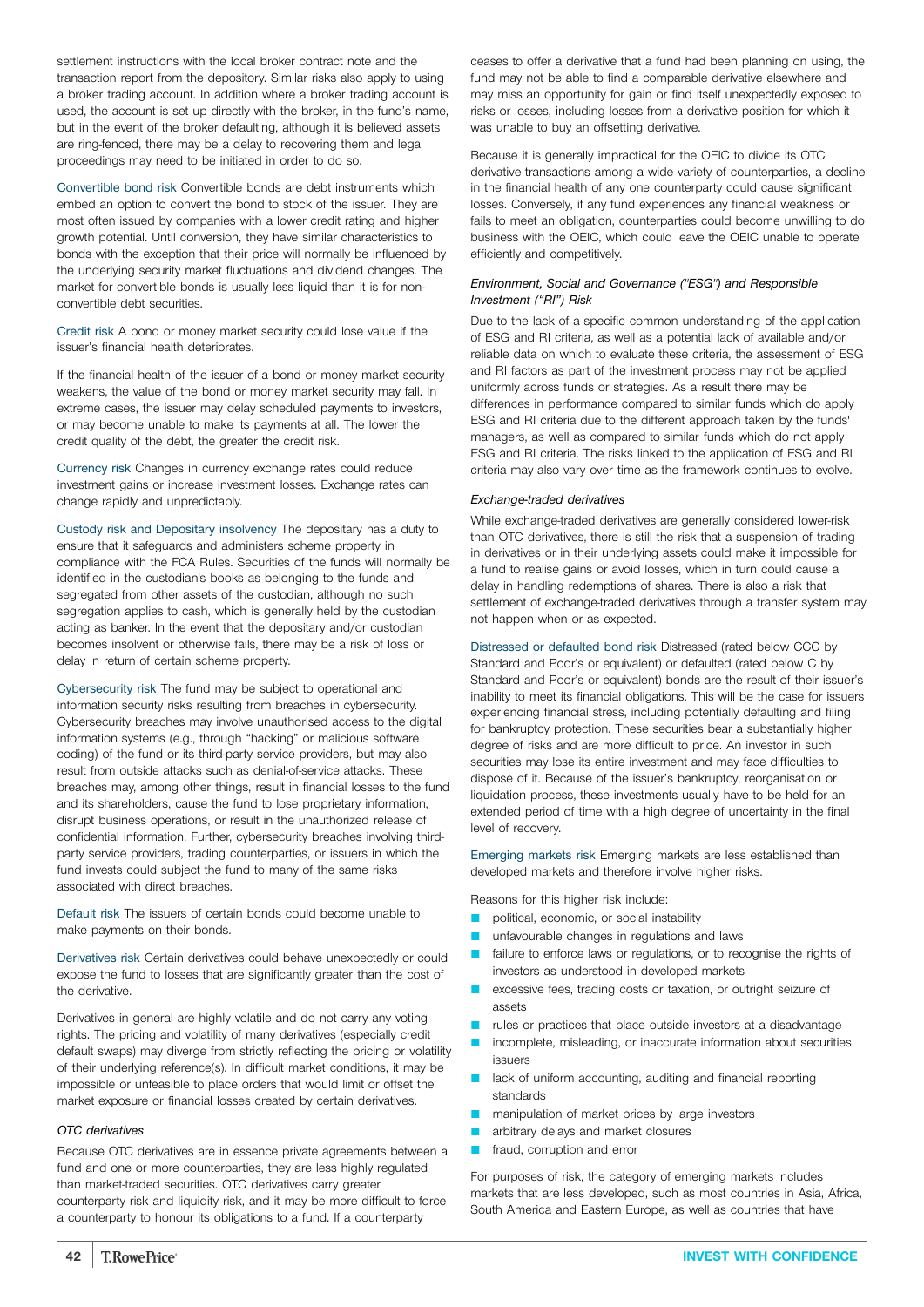successful economies but whose investor protections are questionable, such as Russia, Ukraine and China.

Examples of developed markets are those of Western Europe, the US, and Japan.

Equity risk In general, equities involve higher risks than bonds or money market instruments. Equities can lose value rapidly, and can remain at low prices indefinitely. Equities of rapidly growing companies can be highly sensitive to bad news, because much of their value is based on high expectations for the future. Equities of companies that appear to be priced below their true value may continue to be undervalued. If a company goes through bankruptcy or a similar financial restructuring, its equities may lose most or all of their value.

Frontier markets risk The securities markets of small nations that are at an earlier stage of economic and political development relative to more mature emerging markets typically have limited investability and liquidity.

Geographic concentration risk To the extent that a fund invests a large portion of its assets in a particular geographic area, its performance will be more strongly affected by any social, political, economic, environmental or market conditions within that area. This can mean higher volatility and risk of loss as compared to a fund that invests more broadly.

Hedging risk A fund's attempts to reduce or eliminate certain risks may not work as intended.

To the extent that a fund takes measures that are designed to offset specific risks (such as seeking to eliminate currency risks in a share class that is denominated in a different currency than the fund's portfolio), these measures may work imperfectly, may not be feasible at times, or may fail completely. Hedging involves costs, which reduce investment performance. To the extent that a hedge is successful, it generally eliminates opportunities for gain as well as risks of loss.

High yield bond risk A bond or debt security rated below BBB- by Standard & Poor's or an equivalent rating, also named below investment grade, is generally subject to higher yields but to greater risks too.

The higher yield is offered to compensate for the reduced creditworthiness and the increased risk of default of the issuer to meet its payment obligations of income and principal. In some cases, the debt may be called by its issuer before maturity or it may be subject to the issuer's debt restructuring by which the fund will become the owner of another debt or a common stock with potentially partial or total loss of the invested capital and generated income. As a result of issuers being in bankruptcy, reorganisation or liquidation processes, a fund may hold distressed or defaulted bonds.

In addition, high yield bonds are usually more sensitive to market conditions and fluctuations. Their market is typically thinner and less active, creating a higher liquidity risk than for higher-rated bonds. This implies they may become hard to value or to sell at a desired price or an optimum time.

Interest rate risk When interest rates rise, bond values generally fall. This risk is generally greater the longer the maturity of a bond investment and the higher its credit quality.

Investment fund risk As with any investment fund, investing in any of these funds (and, by implication, any subsequent funds that these funds may also invest in, in accordance with the general investment policies and restrictions) involves certain risks an investor would not face if investing in markets directly:

- the actions of other investors, in particular sudden large outflows of cash, could interfere with orderly management of a fund and cause the fund's NAV to fall
- the investor cannot direct or influence how money is invested while it is in a fund
- a fund's buying and selling of investments may not be optimal for the tax efficiency of any given investor
- $\blacksquare$  the funds are subject to various investment laws and regulations that limit the use of certain securities and investment techniques that might improve performance; to the extent that the funds decide to register in jurisdictions that impose narrower limits, this decision could further limit the fund's investment activities
- because the funds are based in the UK, any protections that would have been provided by other regulators (including, for investors outside the UK, those of their home regulator) may not apply
- because fund shares are not publicly traded, the only option for liquidation of shares is generally redemption, which could be subject to delays and any other redemption policies set by the fund

Investment in Participatory Notes A fund may gain exposure to investments through Participatory Notes (P-notes), which are issued by banks, broker-dealers or other counterparties. P-notes may carry illiquid securities risk and may trade at prices that are below the value of their underlying securities. Owners of P-notes may lack some of the rights (such as voting rights) they would have if they owned the underlying securities directly. If the issuer of a P-note becomes unable or unwilling to honour its obligations to a fund, that fund will lose money, irrespective of the value of the underlying securities.

Issuer concentration risk To the extent that a fund invests a large portion of its assets in securities from a relatively small number of issuers, its performance will be more strongly affected by any business, industry, economic, financial or market conditions affecting those issuers. This can mean higher volatility and risk of loss as compared to a fund that invests more broadly.

Liquidity risk Any security could become hard to value or to sell at a desired time and price.

Additionally, certain securities may, by nature, be hard to value, or hard to sell at a reasonable price or in large volumes. This includes securities that are labelled as illiquid, such as Rule 144A securities, as well as stocks, bonds, and any other type of security that represents a small issue, trades infrequently, or is traded on markets that are comparatively small or that have long settlement times.

Management risk The investment manager or its designees may at times find their obligations to a fund to be in conflict with their obligations to other investment portfolios they manage (although in such cases, all portfolios will be dealt with equitably).

Market risk Prices of many securities change daily, and can fall based on a wide variety of factors.

Examples of these factors include:

- political and economic news
- **q** government policy
- changes in technology and business practices
- $\blacksquare$  changes in demographics, cultures and populations
- **Q** natural or human-caused disasters
- **Q** weather and climate patterns
- scientific or investigative discoveries
- costs and availability of energy, commodities and natural resources

The effects of market risk can be immediate or gradual, short-term or long-term, narrow or broad.

Operational risk A fund may be subject to errors affecting valuation, pricing, accounting, tax reporting, financial reporting, and trading, among other things. In addition, in any market, but especially in emerging markets, there could be losses due to fraud, corruption, political or military actions, the seizure of assets, or other irregular events.

Prepayment and extension risk With asset-backed securities (ABS) and mortgage-backed securities (MBS), or any other securities whose market prices typically reflect the assumption that the securities will be paid off before maturity, any unexpected behaviour in interest rates could hurt fund performance.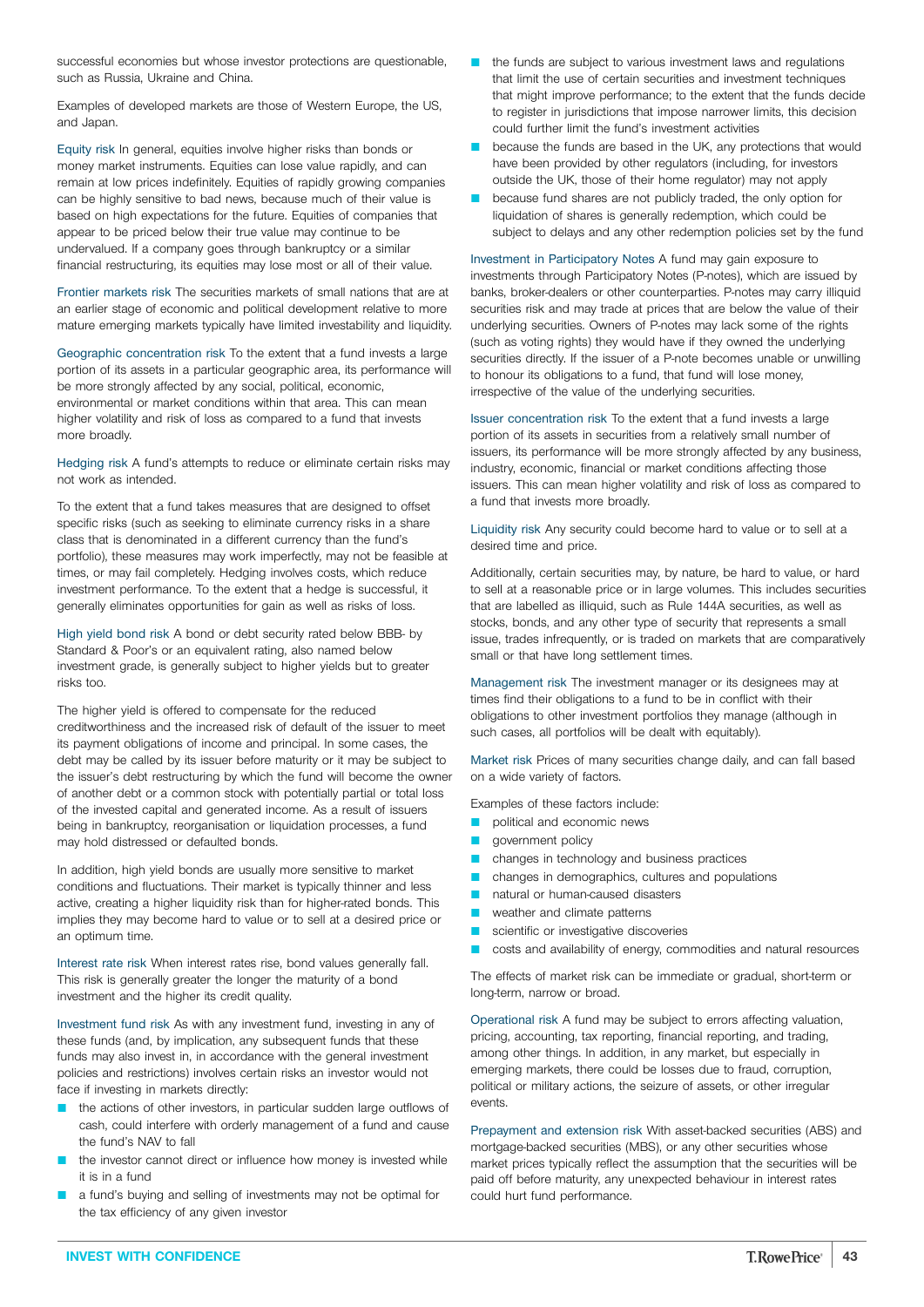Receiving increasing prepayments when interest rates are falling causes the average maturity of the portfolio to shorten, reducing its potential for price gains. It also requires a fund to reinvest proceeds at lower interest rates, reducing the portfolio's total return and yield, and could result in a loss.

Mortgage-backed securities are also subject to extension risk. When interest rates are rising, a lack of refinancing opportunities will cause a fund's average maturity to lengthen due to a drop in expected prepayments of mortgage-backed securities and asset- backed securities. This would increase a fund's sensitivity to rising rates and its potential for price declines.

Real estate investments risk Real estate and related investments can be hurt by any factor that makes an area or individual property less valuable.

Specifically, investments in real estate holdings or related businesses or securities (including interests in mortgages) can be hurt by natural disasters, economic declines, overbuilding, zoning changes, tax increases, population or lifestyle trends, environmental contamination, defaults on mortgages, failures of management, and other factors that may affect the market value or cash flow of the investment.

Sector concentration risk To the extent that a fund invests a large portion of its assets in a particular economic sector (or, for bond funds, a particular market segment), its performance will be more strongly affected by any business, industry, economic, financial or market conditions affecting that sector or segment of the fixed income market. This can mean higher volatility and risk of loss as compared to a fund that invests more broadly.

Small and mid-cap stock risk Stocks of small and mid-size companies can be more volatile than stocks of larger companies. Small and midsize companies often have fewer financial resources, shorter operating histories, and less diverse business lines, and as a result can be at greater risk of long-term or permanent business setbacks. Initial public offerings (IPOs) can be highly volatile and can be hard to evaluate because of a lack of trading history and relative lack of public information.

Style risk Different investment styles typically go in and out of favour depending on market conditions and investor sentiment. At any given time, for instance, a growth-style portfolio may underperform a valuestyle portfolio, or vice-versa, and either may at any time underperform the market as a whole.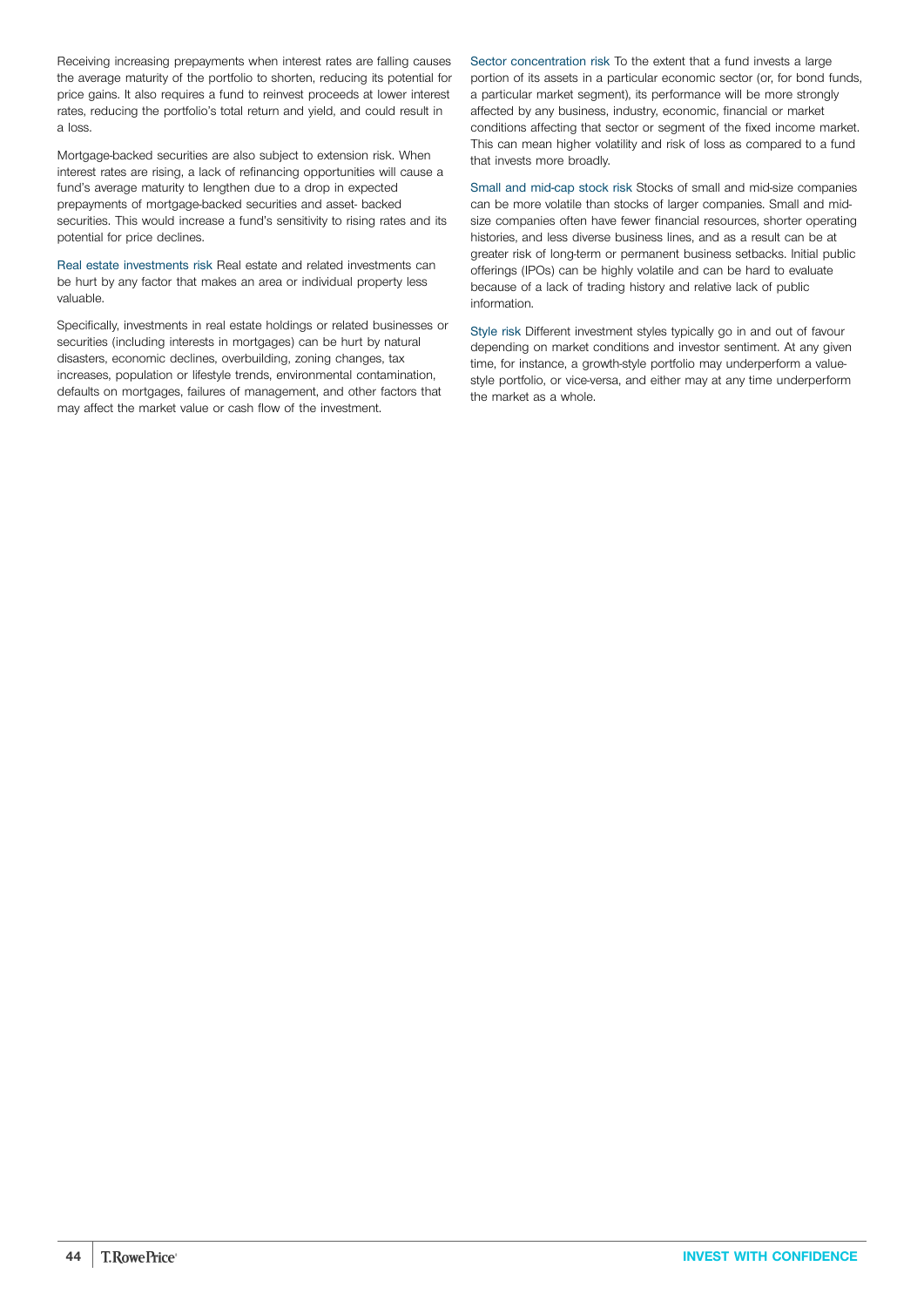### <span id="page-44-0"></span>**GENERAL INVESTMENT POLICIES AND RESTRICTIONS**

This section describes the assets in which any UK UCITS may invest, the permitted types of transactions and investment techniques, and the limits and restrictions that all UK UCITS must follow. Most funds set limits that are more restrictive in one way or another, based on their investment objectives and strategy. In the case of any detected violation, the appropriate fund(s) must make compliance with the relevant policies a priority in its securities trades and management decisions, taking due account of the interests of its shareholders. Except where noted, all percentages and restrictions apply to each fund individually.

### **PERMITTED SECURITIES AND TRANSACTIONS**

Each fund's usage of a security or transaction must be consistent with its investment policies and restrictions and must comply with the limits on investment for UK UCITS under Chapter 5 of the COLL Sourcebook, relevant parts of which are summarised below. In addition, a fund may be subject to various requirements imposed by regulators in non-UK jurisdictions where a fund invests or is marketed. A fund does not need to comply with investment limits when exercising subscription rights attached to securities it owns provided any violations are corrected as noted above. No fund can acquire assets that come with unlimited liability attached, and no fund can underwrite securities of other issuers.

| Security / Transaction                                                                                      | Requirements                                                                                                                                                                                                                                                                                                                                                                                                                                                                                                                                                                                                                                                                                                                                                                                                                                                                                                                                                                                                                                                         |                                                                                                                                                                                                                                                                                                                                                                                                                                                                                                                                                                                                                                                                                                                                                                                                   |
|-------------------------------------------------------------------------------------------------------------|----------------------------------------------------------------------------------------------------------------------------------------------------------------------------------------------------------------------------------------------------------------------------------------------------------------------------------------------------------------------------------------------------------------------------------------------------------------------------------------------------------------------------------------------------------------------------------------------------------------------------------------------------------------------------------------------------------------------------------------------------------------------------------------------------------------------------------------------------------------------------------------------------------------------------------------------------------------------------------------------------------------------------------------------------------------------|---------------------------------------------------------------------------------------------------------------------------------------------------------------------------------------------------------------------------------------------------------------------------------------------------------------------------------------------------------------------------------------------------------------------------------------------------------------------------------------------------------------------------------------------------------------------------------------------------------------------------------------------------------------------------------------------------------------------------------------------------------------------------------------------------|
| 1. Transferable securities and money market<br>instruments                                                  | Must be admitted to or dealt in on an eligible<br>market. Eligible markets for the funds are<br>explained and set out below under the<br>heading "Eligible Markets".                                                                                                                                                                                                                                                                                                                                                                                                                                                                                                                                                                                                                                                                                                                                                                                                                                                                                                 | Recently issued securities must pledge to seek a<br>listing on an eligible market and must receive it<br>within one year of issue.                                                                                                                                                                                                                                                                                                                                                                                                                                                                                                                                                                                                                                                                |
| 2. Money market instruments that do not meet<br>the requirements in row 1.                                  | Must be subject (either at the instrument level<br>or the issuer level) to investor protection and<br>savings regulation and also must meet one of<br>the following criteria:<br>$\blacksquare$ issued or guaranteed by a central authority<br>of the UK or an EEA state, or, if the EEA<br>State is a federal state, one of the members<br>making up the federation, a regional or local<br>authority of the UK or an EEA state, the<br>Bank of England, the European Central<br>Bank, or a central bank of an EEA State, the<br>EU, the European Investment Bank, a non-<br>EEA State or, in the case of a federal state,<br>by one of the members making up the<br>federation, or by a public international body<br>to which the UK or one or more EEA States<br>belong<br>issued by a body, any securities of which<br>are dealt in on an eligible market<br>■ issued or guaranteed by an establishment<br>subject to prudential supervision in<br>accordance with criteria defined by UK or<br>EU law                                                           | Can also qualify if it is issued or guaranteed by<br>an establishment which is subject to and<br>complies with prudential rules considered by the<br>FCA to be at least as stringent as those<br>described directly at left, which shall be<br>considered to be the case where the<br>establishment meets one or more of the<br>following criteria:<br>$\blacksquare$ it is located in the EEA<br>$\blacksquare$ it is located in an OECD country belonging to<br>the Group of Ten<br>it has at least investment grade rating<br>on the basis of an in-depth analysis of the<br>issuer, it can be demonstrated that the<br>prudential rules applicable to that issuer are at<br>least as stringent as those laid down by UK or<br>EU law                                                          |
| 3. Units or shares of collective investment<br>schemes that are not associated with the<br>ACD <sub>1</sub> | Must be one of the following:<br>authorised by the FCA as a UK UCITS or<br>Non-Retail Scheme (NURS) or satisfy the<br>conditions necessary for it to enjoy the rights<br>conferred by the UCITS Directive as<br>implemented in the EEA<br>authorised in an EEA state provided the<br>requirements of COLL 5.2.13AR are met<br>$\blacksquare$ authorised by the supervisory authorities of<br>Guernsey, Jersey or the Isle of Man and be<br>a recognised scheme under section 272 of<br>the Financial Services and Markets Act<br>2000 (FSMA) provided the requirements of<br>COLL 5.2.13AR are met<br>$\blacksquare$ authorised by the competent authority of an<br>OECD member country which has signed<br>the IOSCO Multilateral Memorandum of<br>Understanding and approved the scheme's<br>management company, rules and<br>depositary/custody arrangements provided<br>the requirements of COLL 5.2.13AR are met<br>Must have terms which prohibit more than<br>10% in value of the scheme property<br>consisting of units in collective investment<br>schemes. | Where authorised: as a NURS; in an EEA state<br>(otherwise than under the UCITS Directive); or in<br>a non-EEA state, must be subject to a level of<br>investor protection equivalent to that provided for<br>unitholders in a UK UCITS (especially regarding<br>asset segregation, borrowing, lending, and<br>uncovered sales of transferable securities and<br>money market instruments) and must issue<br>annual and half-yearly financial reports. In<br>addition, schemes other than UK UCITS, NURS,<br>or EEA UCITS must be authorised under laws<br>providing that they are subject to supervision<br>considered by the FCA to be equivalent to that<br>laid down in UK law and cooperation between<br>the FCA and supervisory authorities of the<br>second scheme is sufficiently ensured |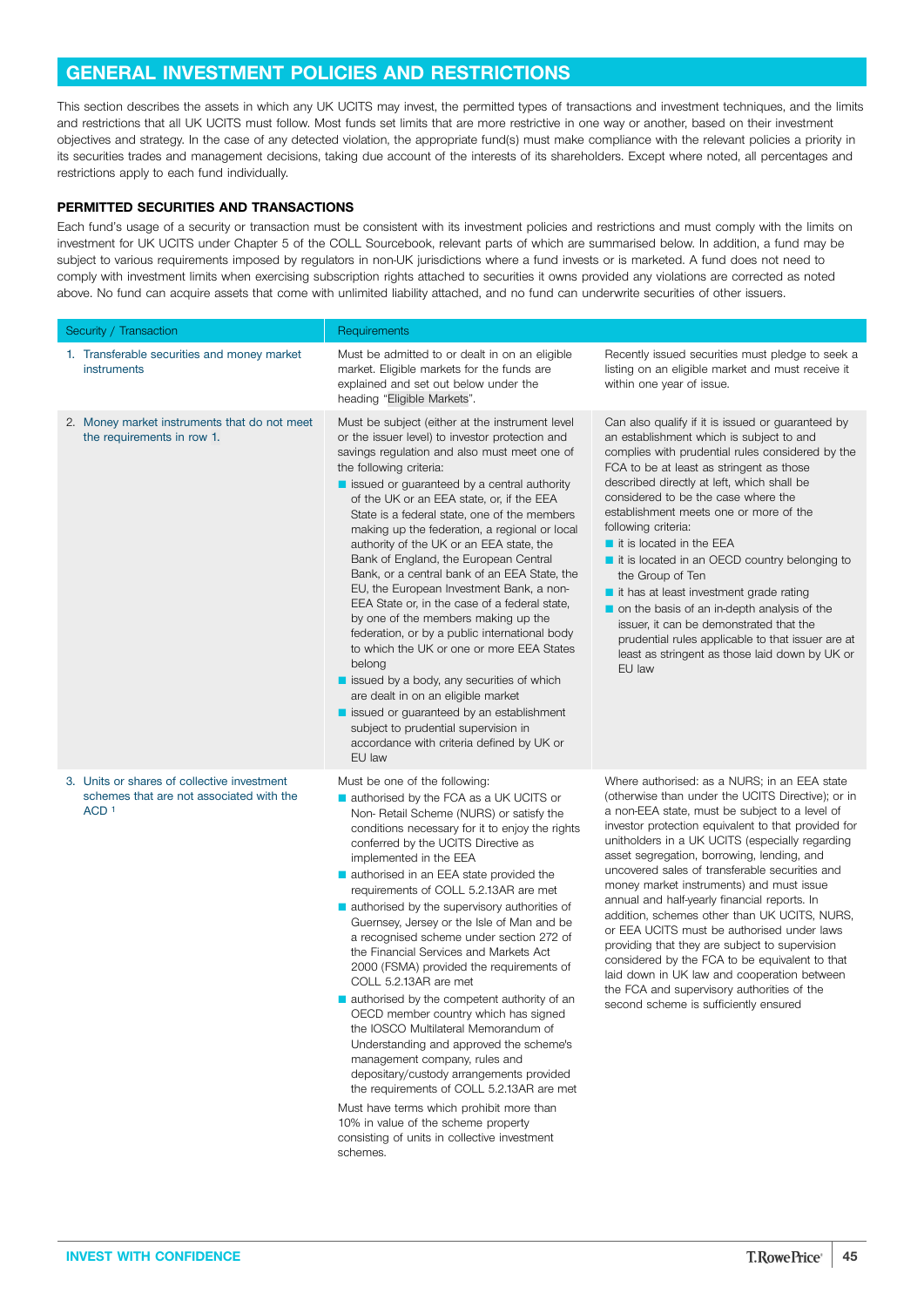<span id="page-45-0"></span>

| Security / Transaction                                                                                  | Requirements                                                                                                                                                                                                                                                                                                                                                                                                                                                                                                                                                                                                                                                                                                                                                                                                                                                                                                                                                                                                                                                        |                                                                                                                                                                                                                                                                                                                                                                                                                                                                                                                                                                                                                                                        |
|---------------------------------------------------------------------------------------------------------|---------------------------------------------------------------------------------------------------------------------------------------------------------------------------------------------------------------------------------------------------------------------------------------------------------------------------------------------------------------------------------------------------------------------------------------------------------------------------------------------------------------------------------------------------------------------------------------------------------------------------------------------------------------------------------------------------------------------------------------------------------------------------------------------------------------------------------------------------------------------------------------------------------------------------------------------------------------------------------------------------------------------------------------------------------------------|--------------------------------------------------------------------------------------------------------------------------------------------------------------------------------------------------------------------------------------------------------------------------------------------------------------------------------------------------------------------------------------------------------------------------------------------------------------------------------------------------------------------------------------------------------------------------------------------------------------------------------------------------------|
| 4. Units or shares of collective investment<br>schemes that are associated with the<br>ACD <sub>1</sub> | Must meet all requirements in row 3.<br>Where any charge is made for buying or<br>redeeming units, the ACD shall pay the<br>following amounts to the fund within four<br>business days following the date of the<br>agreement to buy or redeem:<br>$\blacksquare$ in relation to a purchase: any amount by<br>which the consideration paid by the fund for<br>the units in the associated scheme exceeds<br>the price that would have been paid for the<br>benefit of the associated scheme had the<br>units been newly issued or sold by it; or if<br>such price cannot be ascertained by the<br>ACD, the maximum amount of any charge<br>permitted to be made by the seller of units<br>in the associated scheme.<br>in relation to a redemption: any charge<br>made for the account of the authorised fund<br>manager or operator of the associated<br>scheme or an associate of any of them in<br>respect of the redemption.<br>Each fund may invest in units of collective<br>investment schemes managed or operated by<br>the ACD or an associate of the ACD. | For these purposes:<br>any addition to or deduction from the<br>consideration paid on the purchase or<br>redemption of units in the associated scheme<br>which is applied for the benefit of the<br>associated scheme and is, or is like, a dilution<br>levy or SDRT provision is to be treated as part<br>of the price of the units and not as part of any<br>charge; and<br>any charge made in respect of an exchange of<br>units in one sub-fund or separate part of the<br>associated scheme for units in another sub-<br>fund or separate part of that associated<br>scheme is to be included as part of the<br>consideration paid for the units. |
| 5. Shares of other funds of the OEIC                                                                    | Must meet all requirements in row 3.<br>Where any charge is made for buying or<br>redeeming shares, the ACD shall pay the<br>following amounts to the fund within four<br>business days following the date of the<br>agreement to buy or redeem:<br>$\blacksquare$ in relation to a purchase: any amount by<br>which the consideration paid by the fund for<br>the units in the other fund exceeds the price<br>that would have been paid for the benefit of<br>the other fund had the shares been newly<br>issued or sold by it; or if such price cannot<br>be ascertained by the ACD, the maximum<br>amount of any charge permitted to be made<br>by the seller of shares in the other fund;<br>$\blacksquare$ in relation to a redemption: any charge<br>made for the account of the ACD or an<br>associate in respect of the redemption.<br>Each fund may invest in shares of other funds<br>of the OEIC but only if the fund being<br>purchased does not already hold shares in<br>any other fund of the OEIC.                                                 | For these purposes:<br>any addition to or deduction from the<br>consideration paid on the purchase or<br>redemption of shares in the other fund which<br>is applied for the benefit of the other fund and<br>is, or is like, a dilution levy or SDRT provision is<br>to be treated as part of the price of the shares<br>and not as part of any charge; and<br>any charge made in respect of an exchange of<br>shares is to be included as part of the<br>consideration paid for the shares.                                                                                                                                                           |
| 6. Real estate, precious metals and<br>commodities                                                      | Investment exposure is allowed only through<br>transferable securities, derivatives, or other<br>allowable types of investments.                                                                                                                                                                                                                                                                                                                                                                                                                                                                                                                                                                                                                                                                                                                                                                                                                                                                                                                                    | Although the rules permit the OEIC to purchase<br>real estate or other tangible property that is<br>directly necessary to its business, the OEIC does<br>not intend to have any direct interest in any<br>immovable property (for example, its office) or<br>tangible movable property (for example, its office<br>equipment).<br>Ownership of precious metals or commodities,<br>directly or through certificates, is prohibited.                                                                                                                                                                                                                     |
| 7. Credit institution deposits                                                                          | Must be repayable on demand or have the<br>right to be withdrawn and must not have a<br>maturity longer than 12 months.                                                                                                                                                                                                                                                                                                                                                                                                                                                                                                                                                                                                                                                                                                                                                                                                                                                                                                                                             | Institutions must be one of the following:<br>$\blacksquare$ if the account is opened at a branch in the UK,<br>any of: the Bank of England, the central bank<br>of a member state of the OECD, a bank or<br>building society authorised by the UK<br>Prudential Regulation Authority (PRA), or a<br>bank which is supervised by the central bank<br>or other banking regulator of a member state<br>of the OECD;<br>if the account is opened elsewhere: any bank<br>listed above or a bank which is regulated in<br>the Isle of Man or the Channel Islands;<br>a bank auponicod by the Couth African                                                  |

- $\blacksquare$  a bank supervised by the South African Reserve Bank;
- a credit institution established in an EEA State and duly authorised by the relevant home state regulator.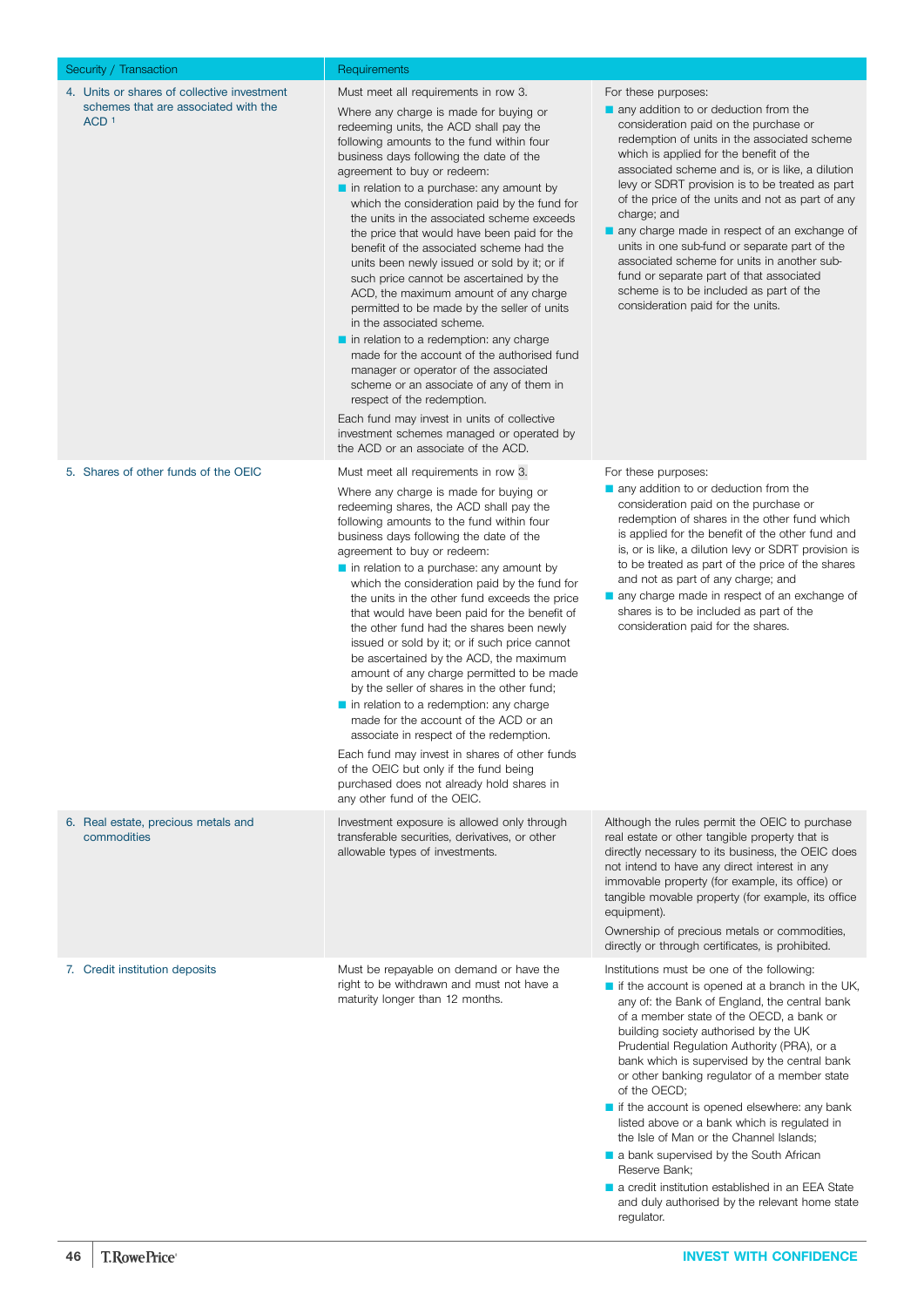<span id="page-46-0"></span>

| Security / Transaction                          | Requirements                                                                                                                                                                                                                                                                                                                                                 |                                                                                                                                                                                                                                                                                                                                                                                                                                                                                                                                                                                                                                                                                                                                                                                                                                                                                                                                                                                                                                                                                                                                                                                                                                                                                                                                                                                                                                                                                                                                                                                                                                                                                                                                                                                                      |
|-------------------------------------------------|--------------------------------------------------------------------------------------------------------------------------------------------------------------------------------------------------------------------------------------------------------------------------------------------------------------------------------------------------------------|------------------------------------------------------------------------------------------------------------------------------------------------------------------------------------------------------------------------------------------------------------------------------------------------------------------------------------------------------------------------------------------------------------------------------------------------------------------------------------------------------------------------------------------------------------------------------------------------------------------------------------------------------------------------------------------------------------------------------------------------------------------------------------------------------------------------------------------------------------------------------------------------------------------------------------------------------------------------------------------------------------------------------------------------------------------------------------------------------------------------------------------------------------------------------------------------------------------------------------------------------------------------------------------------------------------------------------------------------------------------------------------------------------------------------------------------------------------------------------------------------------------------------------------------------------------------------------------------------------------------------------------------------------------------------------------------------------------------------------------------------------------------------------------------------|
| 8. Ancillary liquid assets (cash and near cash) | May only be retained where reasonably<br>necessary in order to enable the pursuit of a<br>fund's investment objective, redemption of<br>shares, efficient portfolio management of a<br>fund in accordance with its investment<br>objective or other purposes which may<br>reasonably be regarded as ancillary to the<br>investment objective of a fund       | As a practical matter, a fund may hold up to (but<br>not including) 50% of assets in cash or other<br>liquid assets.                                                                                                                                                                                                                                                                                                                                                                                                                                                                                                                                                                                                                                                                                                                                                                                                                                                                                                                                                                                                                                                                                                                                                                                                                                                                                                                                                                                                                                                                                                                                                                                                                                                                                 |
| 9. Derivatives and forwards                     | Underlying must be investments described in<br>rows 1., 2., 3., 4. and 7., permitted financial<br>indices, interest rates, forex rates or currencies<br>that are within scope for the fund's non-<br>derivative investments.<br>Global exposure cannot exceed 100% of fund<br>assets.<br>When used for efficient portfolio management,<br>see row 12. below. | OTC derivatives (those that are not effected on<br>or under the rules of an eligible derivatives<br>market, as set out below under the heading<br>"Eligible Markets") must meet all of the following<br>criteria:<br>be on approved terms, under which the ACD<br>carries out, at least daily, a reliable and<br>verifiable valuation of the derivative, which<br>corresponds to its fair value and which does<br>not rely only on market quotations by the<br>counterparty, and the ACD can enter into one<br>or more further transactions to sell, liquidate or<br>close out that transaction at any time, at its fair<br>value<br>be capable of reliable valuation, on a basis<br>which the ACD and the depositary have<br>agreed<br>be subject to verifiable valuation, which is<br>carried out by an independent third party or an<br>independent department within the ACD<br>$\blacksquare$ be with a counterparty that is an institution<br>listed at row 7. above, a UK or an EEA<br>investment firm authorised under the Markets<br>in Financial Instruments Directive (MiFID) (as<br>applicable in the UK or EEA as appropriate), a<br>credit institution subject to the Capital<br>Requirements Directive authorised by its home<br>state regulator, a person whose UK regulatory<br>permissions permit it to enter into the<br>transaction as principal off-exchange, a CCP<br>authorised or recognised for the purposes of<br>EMIR, or a CCP supervised in a jurisdiction<br>that has implemented the relevant G20 reforms<br>on OTC derivatives to at least the same extent<br>as the UK and is identified as having done so<br>by the Financial Stability Board in its summary<br>report on progress in implementation of G20<br>financial regulatory reforms dated 25 June<br>2019. |

10. Transferable securities and money market instruments that do not meet the requirements in rows [1.](#page-44-0) and [2.](#page-44-0)

Limited in aggregate to 10% of fund assets.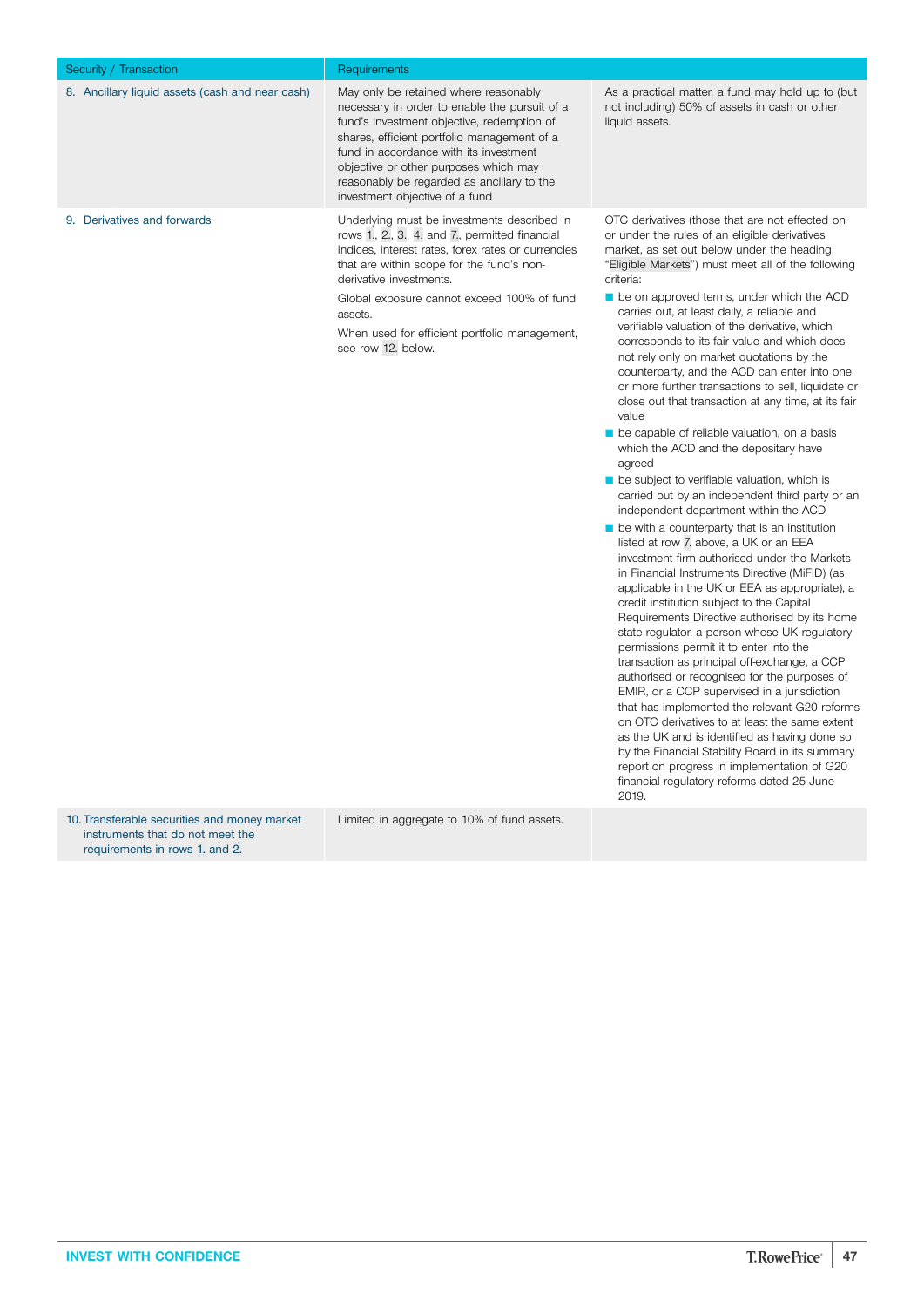<span id="page-47-0"></span>

| Security / Transaction                                                                                             | Requirements                                                                                                                                                                                                                                                                                                                                                                                                                                                                                                                                                                                                                                                                                                                                                                                                                                                                                                                                                                                                                                                                                                                                                                                                                                                                                                                            |                                                                                                                                                                                                                                                                                                                                                                                                                                                                                                                                                                                          |
|--------------------------------------------------------------------------------------------------------------------|-----------------------------------------------------------------------------------------------------------------------------------------------------------------------------------------------------------------------------------------------------------------------------------------------------------------------------------------------------------------------------------------------------------------------------------------------------------------------------------------------------------------------------------------------------------------------------------------------------------------------------------------------------------------------------------------------------------------------------------------------------------------------------------------------------------------------------------------------------------------------------------------------------------------------------------------------------------------------------------------------------------------------------------------------------------------------------------------------------------------------------------------------------------------------------------------------------------------------------------------------------------------------------------------------------------------------------------------|------------------------------------------------------------------------------------------------------------------------------------------------------------------------------------------------------------------------------------------------------------------------------------------------------------------------------------------------------------------------------------------------------------------------------------------------------------------------------------------------------------------------------------------------------------------------------------------|
| 11. Securities lending, sales with right of<br>repurchase, repurchase agreements,<br>reverse repurchase agreements | May enter into such transactions if the<br>arrangement or contract is for the account of<br>and for the benefit of the fund and in the<br>interests of its shareholders, and:<br>all the terms of the agreement under which<br>securities are to be reacquired are in a form<br>acceptable to the depositary and in<br>accordance with good market practice;<br>$\blacksquare$ the counterparty is an FCA or PRA<br>authorised person, a person authorised in<br>an EEA state, a person registered as a<br>broker-dealer with the US Securities and<br>Exchange Commission, or a bank, or a<br>branch of a bank, supervised and<br>authorised to deal in investments as<br>principal, with respect to OTC derivatives by<br>at least one of the following US federal<br>banking supervisory authorities: the Office of<br>the Comptroller of the Currency, the Federal<br>Deposit Insurance Corporation, the Board of<br>Governors of the Federal Reserve System;<br>and<br>high quality and liquid collateral is obtained<br>to secure the obligation of the counterparty<br>under the terms referred to above and the<br>collateral is acceptable to the depositary and<br>is adequate and sufficiently immediate.<br>There is no limit on the value of the property<br>of the OEIC which may be the subject of<br>such transactions. | The cash collateral from the transactions should<br>only be invested in certificates of deposit, letters<br>of credit, readily realisable securities, commercial<br>paper with no embedded derivative content,<br>qualifying money market funds or in deposits,<br>provided the deposits are capable of being<br>withdrawn within five business days (or such<br>shorter time as may be dictated by the stock<br>lending agreement) and satisfy the requirements<br>of row 7. above.<br>Lending money or guaranteeing or indemnifying<br>the obligations of a third party is prohibited. |
| 12. Techniques and instruments for efficient<br>portfolio management                                               | Must relate to transferable securities or money<br>market instruments.                                                                                                                                                                                                                                                                                                                                                                                                                                                                                                                                                                                                                                                                                                                                                                                                                                                                                                                                                                                                                                                                                                                                                                                                                                                                  | This category includes derivatives. See "More"<br>about Derivatives and Efficient Portfolio<br>Management" below.                                                                                                                                                                                                                                                                                                                                                                                                                                                                        |
| 13. Borrowing                                                                                                      | Except for the use of back-to-back loans used<br>for currency hedging purposes, all loans must<br>be temporary, must not be persistent and in<br>any event must not exceed three months<br>without the prior consent of the depositary,<br>and are limited to 10% of fund's net assets.                                                                                                                                                                                                                                                                                                                                                                                                                                                                                                                                                                                                                                                                                                                                                                                                                                                                                                                                                                                                                                                 |                                                                                                                                                                                                                                                                                                                                                                                                                                                                                                                                                                                          |
| 14. Short sales                                                                                                    | Short exposure is allowed only through<br>derivatives.                                                                                                                                                                                                                                                                                                                                                                                                                                                                                                                                                                                                                                                                                                                                                                                                                                                                                                                                                                                                                                                                                                                                                                                                                                                                                  | Direct short sales are prohibited.                                                                                                                                                                                                                                                                                                                                                                                                                                                                                                                                                       |

1 A collective investment scheme is considered to be associated with the ACD if it is managed or operated by (or its authorised fund manager is) the ACD or an associate of the ACD. An associate of the ACD would include any undertaking in the same group as the ACD.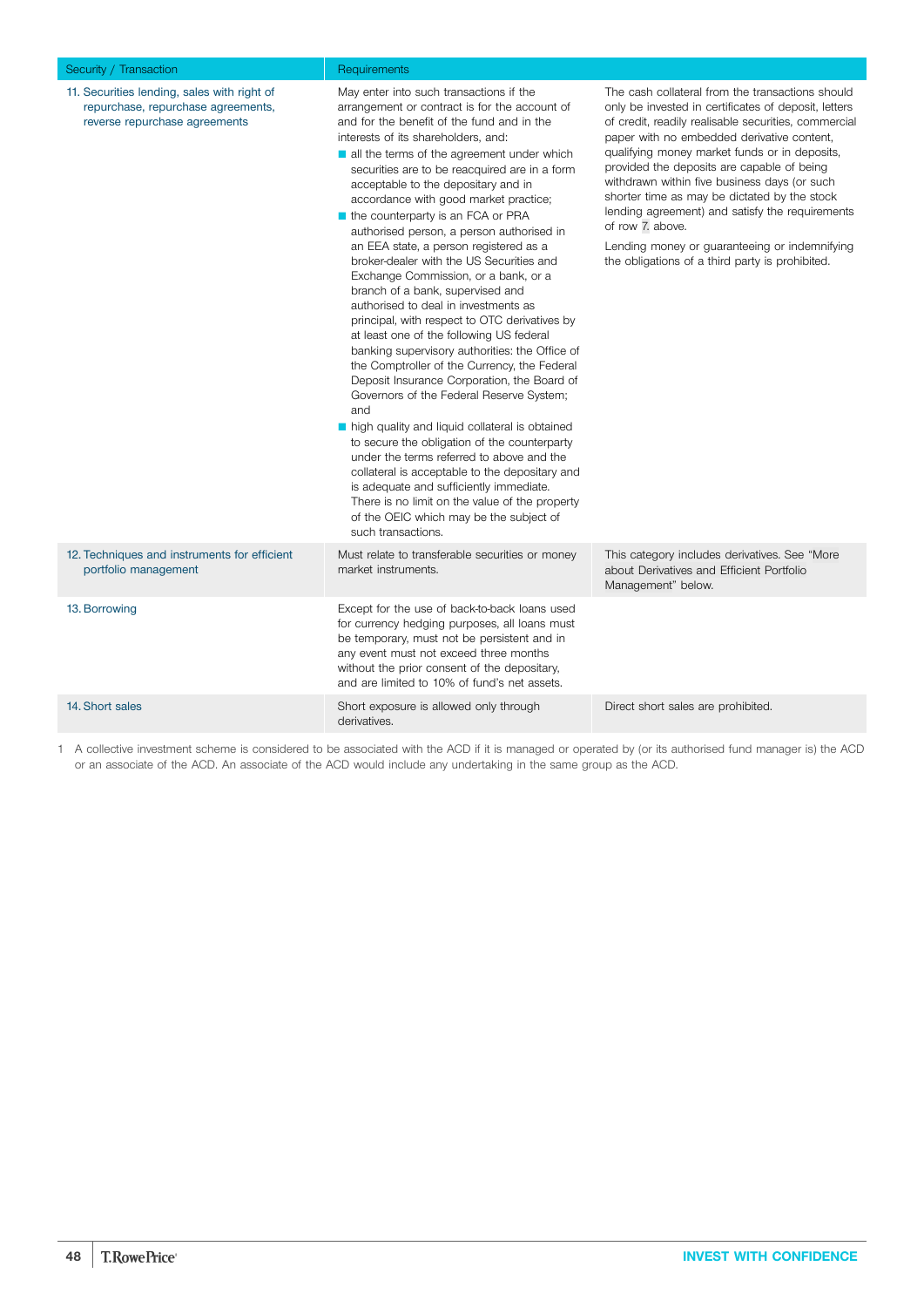### **LIMITS TO PROMOTE PORTFOLIO DIVERSIFICATION**

To help ensure diversification, a fund cannot invest more than a certain amount of its assets in one issuer or one category of securities. For purposes of this table and the next, companies that share consolidated accounts are considered a single body. These rules do not apply during the first six months of a fund's operation.

|                                                                                                                                                                                                                                                                                                                                                                                           |                                                                                                                                                  | Maximum investment, as a % of fund assets:                                                                                                                                                                             |                                                                                                                                                                                                                                                                    |  |  |
|-------------------------------------------------------------------------------------------------------------------------------------------------------------------------------------------------------------------------------------------------------------------------------------------------------------------------------------------------------------------------------------------|--------------------------------------------------------------------------------------------------------------------------------------------------|------------------------------------------------------------------------------------------------------------------------------------------------------------------------------------------------------------------------|--------------------------------------------------------------------------------------------------------------------------------------------------------------------------------------------------------------------------------------------------------------------|--|--|
| Category of securities                                                                                                                                                                                                                                                                                                                                                                    | In any one issuer<br>or body                                                                                                                     | <b>In</b><br>aggregate or body                                                                                                                                                                                         | Other                                                                                                                                                                                                                                                              |  |  |
| A. Government and public securities: Ioan stock,<br>bonds or other instruments creating or<br>acknowledging indebtedness, issued or<br>guaranteed by or on behalf of certain UK<br>governmental bodies, the government of any<br>country or territory outside the UK, a local<br>authority in the UK or EEA, or certain bodies<br>the members of which include the UK or an<br>EEA state. | 35%                                                                                                                                              |                                                                                                                                                                                                                        |                                                                                                                                                                                                                                                                    |  |  |
| B. Covered bonds subject to certain legally<br>defined investor protections* and issued by a<br>credit institution domiciled in the UK or an<br><b>EEA State</b>                                                                                                                                                                                                                          | 25%                                                                                                                                              |                                                                                                                                                                                                                        | 80% in bonds from all issuers or bodies in<br>whose covered bonds a fund has invested<br>more than 5% of assets.                                                                                                                                                   |  |  |
| C. Any transferable securities and money market<br>instruments other than those described in<br>rows A. and B. above                                                                                                                                                                                                                                                                      | $10\%$ **                                                                                                                                        |                                                                                                                                                                                                                        | 20% in all companies within a single<br>group.<br>40%, in aggregate, in all issuers or bodies<br>in which a fund has invested more than<br>5% of its assets.                                                                                                       |  |  |
| D. Credit institution deposits                                                                                                                                                                                                                                                                                                                                                            | 20%                                                                                                                                              | 20%                                                                                                                                                                                                                    |                                                                                                                                                                                                                                                                    |  |  |
| E. OTC derivatives with a counterparty that is a<br>credit institution as defined in row 7. (table on<br>page 46)                                                                                                                                                                                                                                                                         | 10% exposure                                                                                                                                     |                                                                                                                                                                                                                        |                                                                                                                                                                                                                                                                    |  |  |
| F. OTC derivatives with any other counterparty                                                                                                                                                                                                                                                                                                                                            | 5% exposure                                                                                                                                      |                                                                                                                                                                                                                        |                                                                                                                                                                                                                                                                    |  |  |
| G. Units of collective investment schemes as<br>defined in rows 3., 4. and 5. (previous table)                                                                                                                                                                                                                                                                                            | 20% but each fund<br>of the OEIC<br>imposes its own<br>limit of 10% (unless<br>otherwise stated in<br>a particular fund's<br>investment policy). | 30% in non- UK or EEA<br>UCITS and 100% in UK or<br>EEA UCITS.<br>but each fund of the OEIC<br>imposes its own aggregated<br>limit of 10% (unless<br>otherwise stated in a<br>particular fund's investment<br>policy). | Where a collective investment scheme is<br>an umbrella, these limits apply to each sub-<br>fund as if it were a separate scheme.<br>Assets held by the collective investment<br>schemes do not count for purposes of<br>complying with rows $A - F$ of this table. |  |  |

Covered bonds must invest the proceeds from their offerings to maintain full liability coverage and to give priority to bond investor repayment in case of issuer bankruptcy.

\*\* For index-tracking funds, increases to 20%, so long as the index is published in an appropriate manner, is sufficiently diversified and represents an adequate benchmark for its market. This 20% increases to 35% (but for one issuer only) in exceptional market conditions, such as when the security is highly dominant in the regulated market in which it trades.

### "Six Issue" rule

A fund may invest more than 35% of its assets in government and public securities issued by a single body provided it meets the following criteria:

- the ACD has before any such investment is made consulted with the depositary and as a result considers that the issuer of such securities is one which is appropriate in accordance with the investment objectives of the fund
- the fund invests no more than 30% of its assets in any one issue
- the scheme property includes at least six different issues of such securities issued by that or another issuer
- Dynamic Global Bond Fund may invest in more than 35% of the value of its assets in government and public securities issued by, on behalf of or guaranteed by any one body provided that such securities have been issued by the following bodies: Governments of the United Kingdom (including the Scottish Executive, the Executive Committee of the Northern Ireland Assembly, the National Assembly of Wales) Australia, Austria, Belgium, Canada, Denmark, Finland, France, Germany, Greece, Ireland, Italy, Japan, Liechtenstein, Luxembourg, Netherlands, New Zealand, Norway, Portugal, Spain, Sweden, Switzerland and United States. The African Development Bank, Asian Development Bank, Eurofima, European Economic Community, European Bank for Reconstruction and Development, European Investment Bank, International Bank for Reconstruction and Development, International Financial Corporation.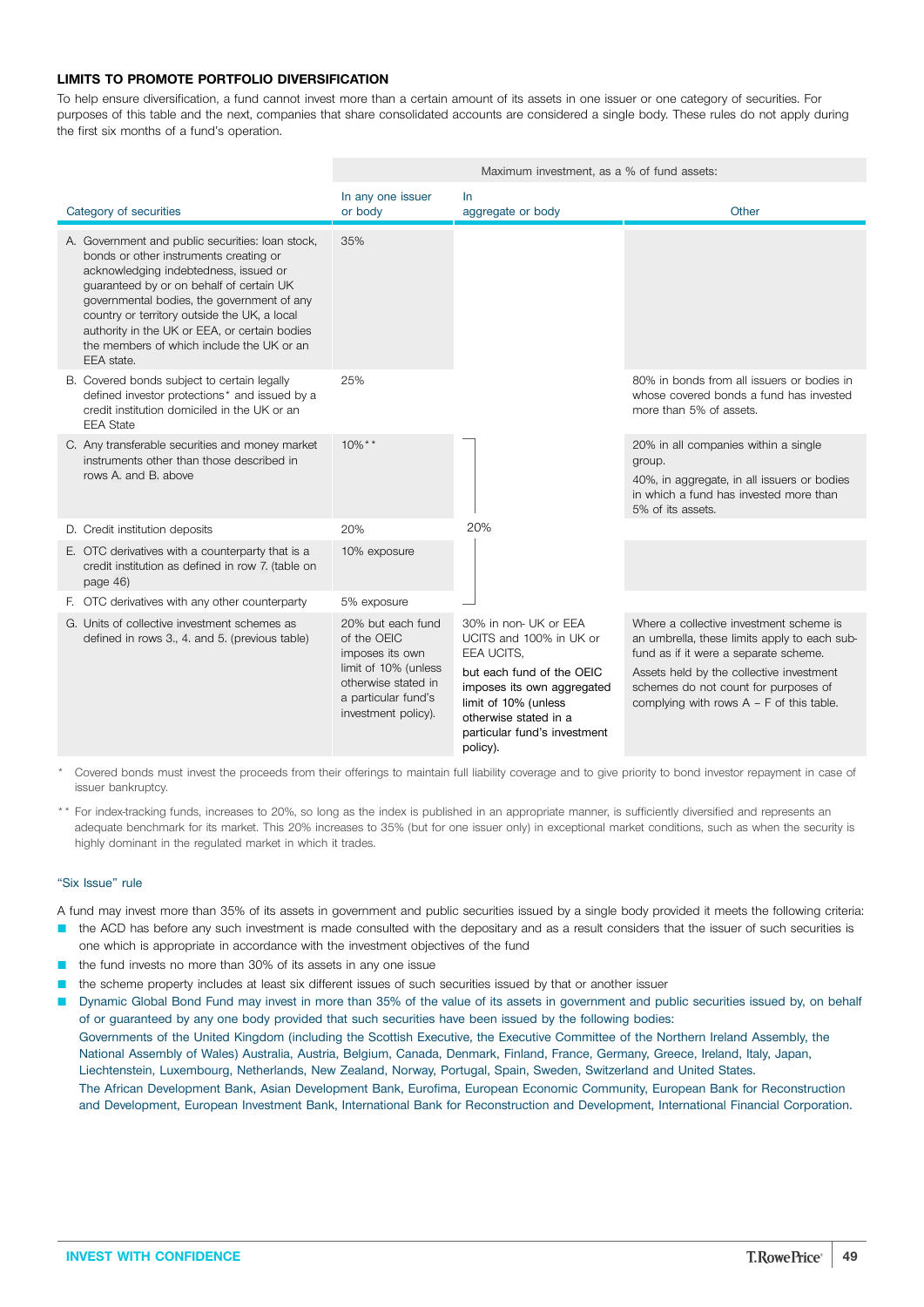### **LIMITS TO PREVENT CONCENTRATION OF OWNERSHIP**

These limits, which apply at the OEIC level, are intended to prevent the OEIC from the risks that could arise for it and the issuer if the OEIC were to own a significant percentage of a given security or issuer.

| Category of securities                                                  |                                                                                                                                                                                                                                                                                                                              | Maximum ownership, as a % of the total value of the securities issue |                                                                                                                  |
|-------------------------------------------------------------------------|------------------------------------------------------------------------------------------------------------------------------------------------------------------------------------------------------------------------------------------------------------------------------------------------------------------------------|----------------------------------------------------------------------|------------------------------------------------------------------------------------------------------------------|
| Securities of a body corporate<br>carrying voting rights                | Less than would allow the<br>OEIC significant<br>management influence. The<br>OEIC will be taken to have<br>such influence if it can,<br>because of the securities<br>held by it, exercise or<br>control the exercise of 20%<br>or more of the voting rights<br>(disregarding any temporary<br>suspension of voting rights). |                                                                      | These rules apply to the OEIC<br>as a whole - that is, to the<br>aggregate position of all funds<br>of the OEIC. |
| Non-voting securities (other than<br>debt securities) of any one issuer | 10%                                                                                                                                                                                                                                                                                                                          |                                                                      | These rules do not apply to<br>securities described in the first<br>row of the next table.                       |
| Debt securities of any one issuer                                       | 10%                                                                                                                                                                                                                                                                                                                          |                                                                      |                                                                                                                  |
| Money market instruments of any<br>one issuer                           | 10%                                                                                                                                                                                                                                                                                                                          | These limits can be<br>disregarded at purchase if                    |                                                                                                                  |
| Units of any one collective<br>investment scheme                        | 25%                                                                                                                                                                                                                                                                                                                          | not calculable at that time.                                         |                                                                                                                  |

### **FEEDER FUNDS**

The OEIC can create funds that qualify as a master fund or a feeder fund. It can also convert existing funds into feeder funds, or switch any feeder fund to a different master fund. The rules below apply to any fund that is a feeder fund.

| Security                                                           | <b>Investment Requirements</b> | Other Terms and Requirements                                                                                                                                                                                                      |
|--------------------------------------------------------------------|--------------------------------|-----------------------------------------------------------------------------------------------------------------------------------------------------------------------------------------------------------------------------------|
| Units of the master fund                                           | At least 85% of assets.        | In a multi-compartment unit where the assets of the compartments are<br>segregated, all assets must be invested in a single compartment.                                                                                          |
| Derivatives and ancillary<br>liquid assets (cash and<br>near cash) | Up to 15% of assets.           | Derivatives must only be used for hedging. In measuring derivatives exposure, the<br>fund must combine its own direct exposure with either the actual or potential<br>maximum global exposure of its holdings in the master fund. |

### **MANAGEMENT AND MONITORING OF OVERALL MARKET EXPOSURE**

The ACD uses a risk-management process, approved and supervised by its Board that enables it to monitor and measure at any time the risk of derivative positions and their contribution to the overall risk profile of each fund. Risk calculations are performed every trading day.

The ACD has adopted three possible risk measurement approaches, using the methods and quantitative limits described below. The ACD chooses which approach each fund will use, based on the fund's investment strategy. Where a fund's use of derivatives is relatively limited, the commitment method is used. Where a fund may use derivatives more extensively, a VaR approach is used.

The ACD can require a fund to use an additional approach (for reference only, however, not for purposes of determining compliance), and can change the approach if it believes the current method no longer adequately expresses the fund's overall market exposure. Further information is available from the ACD on request in relation to any recent development of the risk and yields of a fund's main categories of investment.

| Approach                                        | <b>Description</b>                                                                                                                                                                                                                                                                                                                                                                                                                                                                                                                                                                                                                                                                          |
|-------------------------------------------------|---------------------------------------------------------------------------------------------------------------------------------------------------------------------------------------------------------------------------------------------------------------------------------------------------------------------------------------------------------------------------------------------------------------------------------------------------------------------------------------------------------------------------------------------------------------------------------------------------------------------------------------------------------------------------------------------|
| Absolute Value-at-Risk<br>(Absolute VaR)        | Absolute VaR is used to measure and limit overall market exposure for funds that do not formally measure their<br>performance relative to a market index. The prescribed methodology suggests using a 99% confidence interval and a<br>one month horizon for calculating the fund's VaR. By regulatory decree, a fund's VaR may not exceed 20% over the one<br>month horizon; however, a given fund's limit is based on its Risk and Return profile. All of the positions within the<br>portfolio (direct investments and derivatives) are taken into account for the VaR calculation, not just derivatives.                                                                                |
| <b>Relative Value-at-Risk</b><br>(Relative VaR) | Relative VaR is used to measure and limit overall market exposure for funds that measure performance relative to a<br>market index that represents the relevant segment of the financial markets. The prescribed methodology suggests using<br>a 99% confidence interval and a one month horizon for calculating both the fund and benchmark VaRs. By regulatory<br>decree, the ratio of the fund VaR to the benchmark VaR may not exceed a maximum of 2x, however a given fund's limit<br>is based on its Risk and Return profile. All of the positions within the portfolio (direct investments and derivatives) are<br>taken into account for the VaR calculation, not just derivatives. |
| Commitment                                      | The fund calculates all derivatives exposures as if they were direct investments in the underlying positions. This approach<br>allows the fund to factor in the effects of any hedging or offsetting positions as well as positions taken for efficient<br>portfolio management. A fund using this approach must ensure that its overall market exposure from derivatives<br>commitments does not exceed 200% of total assets (100% from direct investment, 100% from derivatives).                                                                                                                                                                                                         |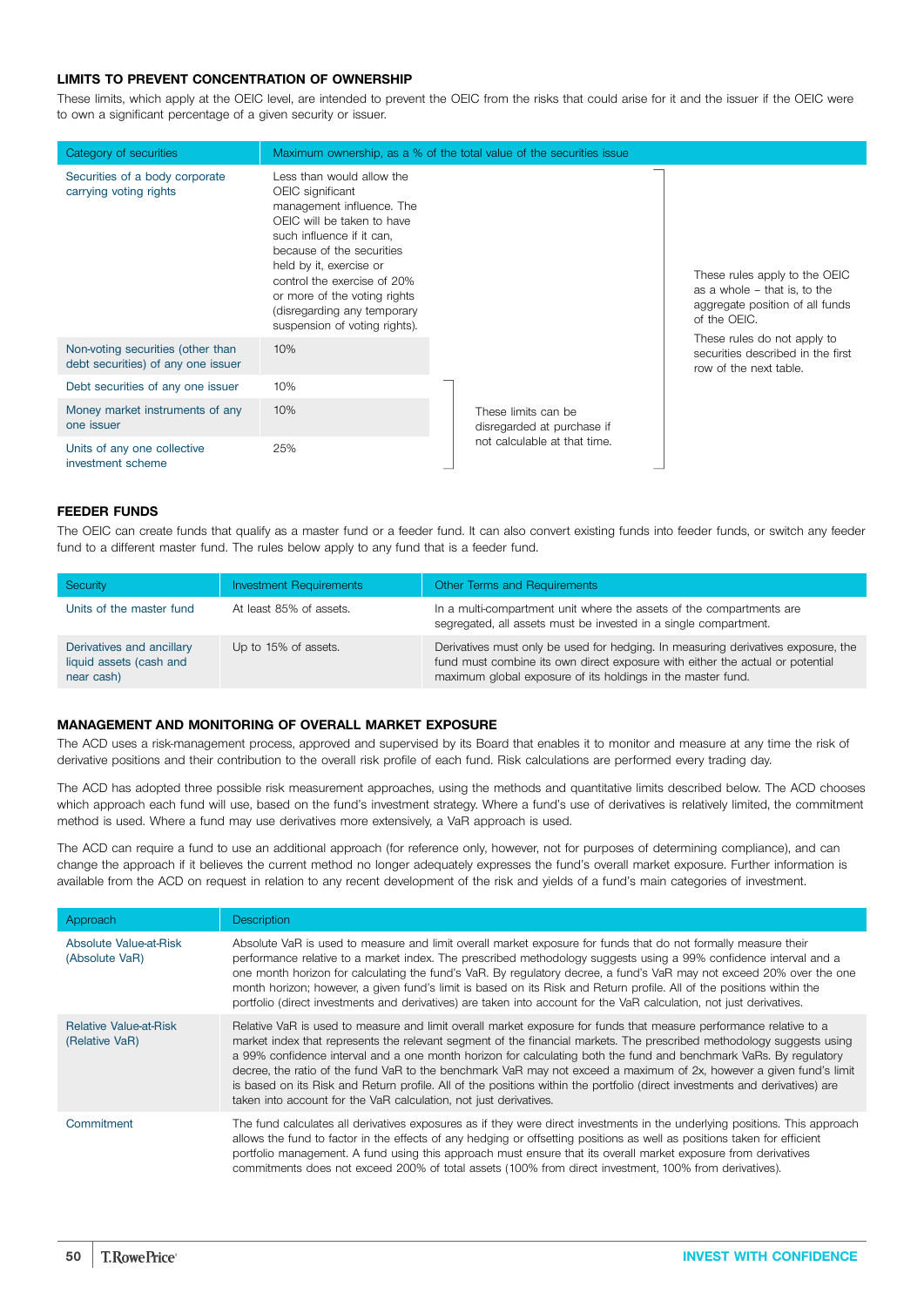Funds using the VaR approach are required to disclose their expected level of leverage; this is stated in the fund description pages of this prospectus. The expected level of leverage disclosed for each fund is an indicative level and is not a regulatory limit. At any particular point in time, the fund's actual level of leverage might exceed or fall below the expected level; however the use of derivatives will remain consistent with the fund's investment objective and risk profile and will comply with its VaR limit. In this context, leverage is a measure of the aggregate derivative usage and is calculated as the sum of the notional exposure of the financial derivative instruments used, without the use of netting arrangements or offsetting of positions that would ordinarily be expected to cancel each other out. As the calculation neither takes into account whether a particular derivative increases or decreases investment risk, nor takes into account the varying sensitivities of the notional exposure of the derivatives to market movements, this may not be representative of the actual level of investment risk within a fund.

Additional risk requirements Risk exposure assessment for derivatives must consider numerous factors, including coverage for contingent liabilities created by derivative positions, counterparty risk, foreseeable market movements and the time available to liquidate positions.

For purposes of compliance and risk monitoring, any derivatives embedded in transferable securities or money market instrument count as derivatives, and any exposure to transferable securities or money market instruments gained through derivatives (except for index-based derivatives) counts as investment in those securities or instruments.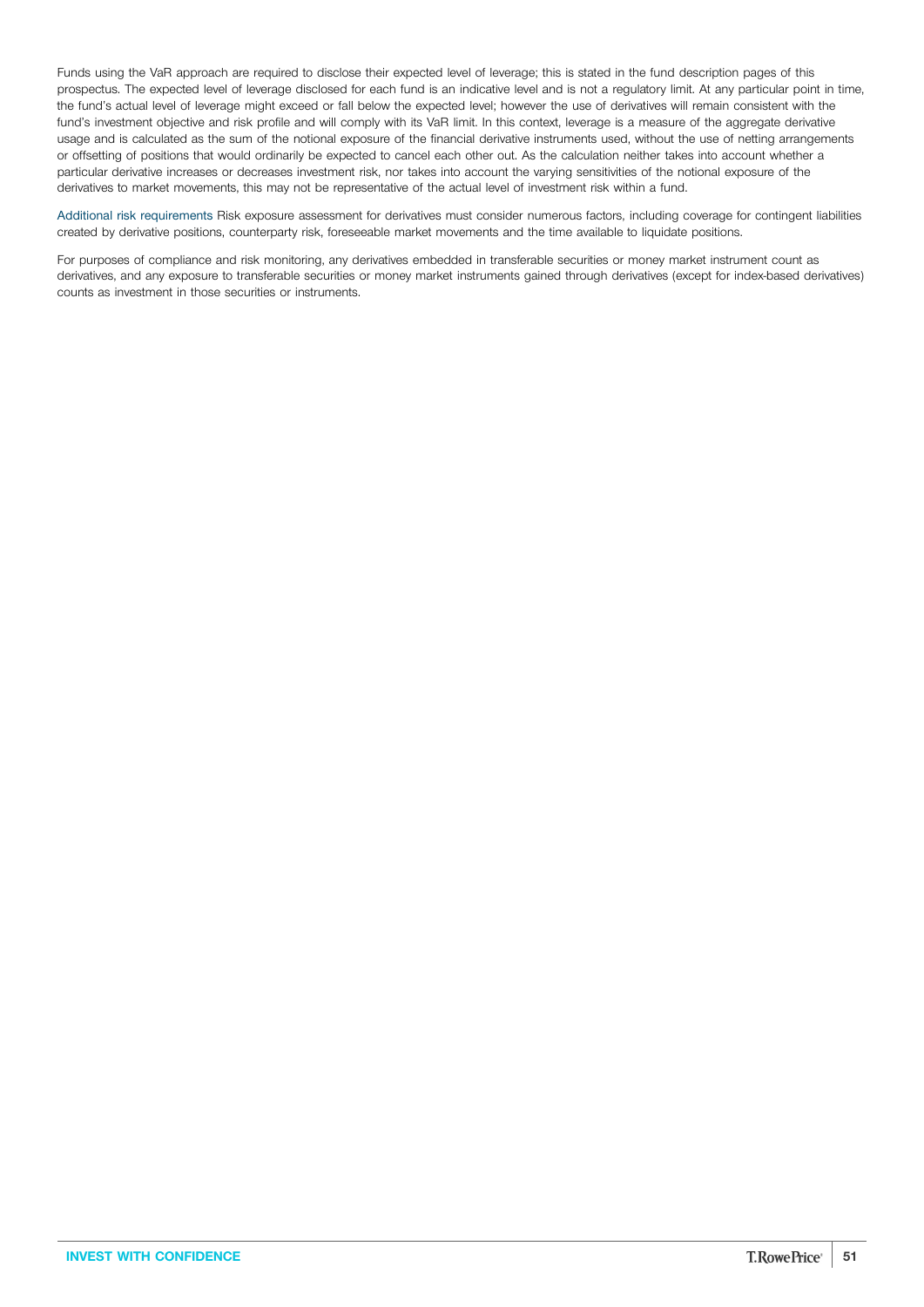# <span id="page-51-0"></span>**ELIGIBLE MARKETS**

To protect investors, markets on which certain investments of a fund are admitted to or dealt in must be of an adequate quality ("eligible") at the time of acquisition of the investment and until it is sold. If a securities market ceases to be eligible, investments on that market cease to be approved securities and the 10% restriction on investing in non-approved securities will apply to them. If a derivatives market ceases to be eligible, investments on that market cease to be approved derivatives.

For these purposes, an eligible market is:

- (a) a regulated market as defined in the COLL Sourcebook;
- (b) any other market in the UK or an EEA State which is regulated, operates regularly and is open to the public; or
- (c) one of the additional securities or derivatives markets, as set out below, which the ACD, after consultation with the depositary, has decided is appropriate for the purpose of investment of or dealing in the property of the fund.

### *Additional Eligible Securities Markets:*

Argentina<sup>^</sup>

Bolsa de Comercio de Buenos Aires

Australia

Australian Stock Exchange

Bangladesh

Dhaka Stock Exchange

Chittagong Stock Exchange

Brazil

Brasil Bolsa Balcao

- Canada
	- Toronto Stock Exchange
	- TSX Venture Exchange

Canadian Fixed Income OTC market (regulated by IIROC)\*\*

**Q** Chile

Santiago Stock Exchange

- Bolsa Electrónica de Chile
- Q China

China Interbank Bond Market

- Shanghai Stock Exchange
- Shenzhen Stock Exchange
- Shanghai Hong Kong Connect

Shenzhen Hong Kong Stock Connect

- Colombia
	- Bolsa de Valores de Colombia
- Egypt

Egyptian Exchange

Ghana

Ghana Stock Exchange

Hong Kong

Hong Kong Exchanges and Clearing

- India
	- BSE India Limited

India National Stock Exchange

**D** Indonesia

Indonesia Stock Exchange

**D** Israel

Tel Aviv Stock Exchange

**L** Japan

Tokyo Stock Exchange

Nagoya Stock Exchange

Kazakhstan

Kazakhstan Stock Exchange

**E** Kenya

Nairobi Securities Exchange

- Korea, Republic of, (South Korea) Korea Exchange
- **Kuwait**

Kuwait Stock Exchange

**Malaysia** 

Bursa Malaysia

The Malaysia OTC Corporate and Government Bond Market as overseen by the Securities Commission of Malaysia

Mexico

Bolsa Mexicana de Valores

Morocco

Casablanca Stock Exchange

- New Zealand
- NZX Limited
- **Nigeria**

Nigerian Stock Exchange

 $\Box$  Oman

Muscat Securities Market

Pakistan

Pakistan Stock Exchange

**P** Peru

Bolsa de Valores de Lima

- Philippines Philippine Stock Exchange
- $\bigcap_{a}$
- Qatar Exchange
- Russia

Moscow Stock Exchange

**B** Saudi Arabia

Saudi Arabia Stock Exchange (Tadawul)

**B** Serbia

Belgrade Stock Exchange

Singapore

Singapore Exchange

**B** South Africa Johannesburg Stock Exchange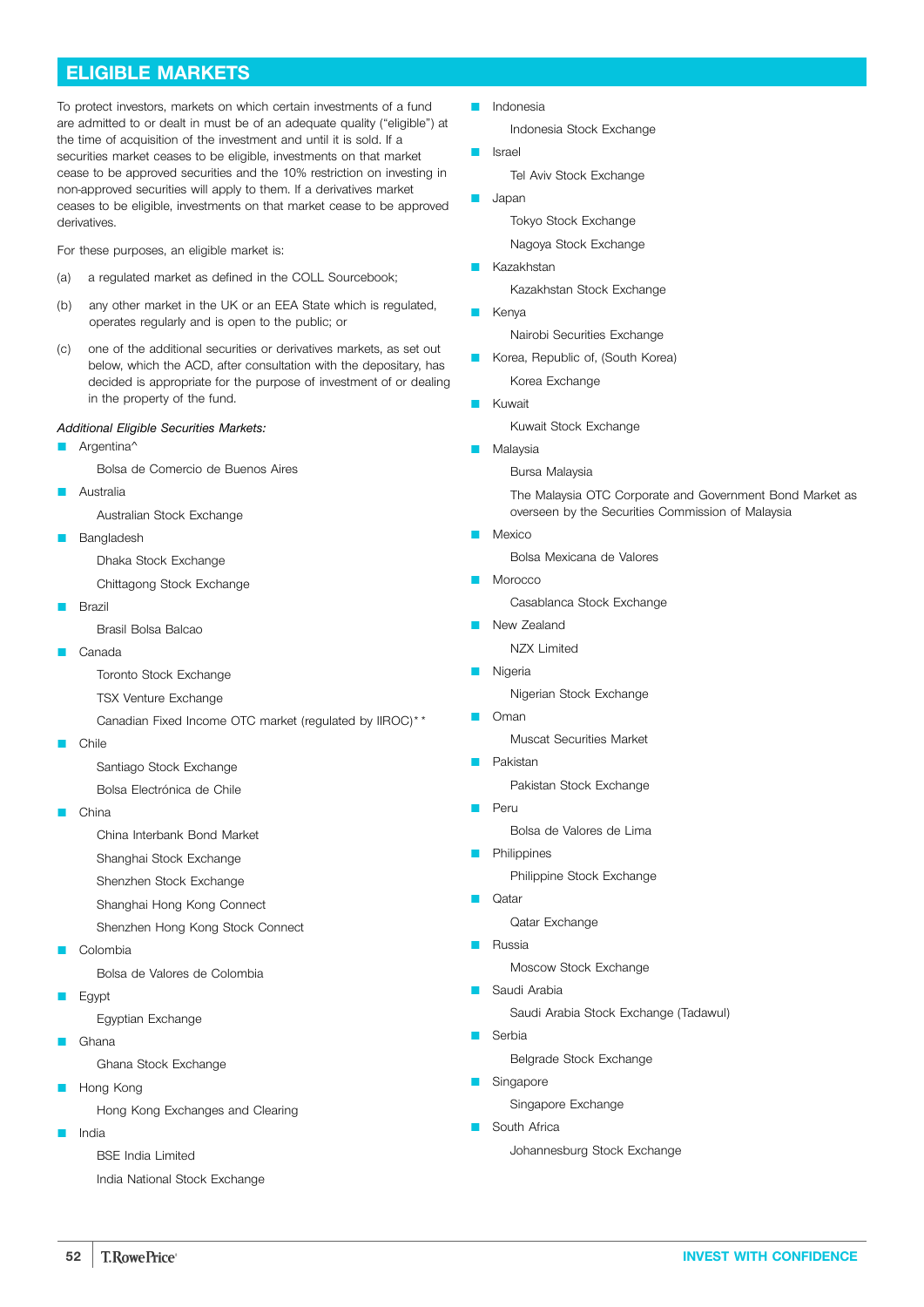Sri Lanka

Colombo Stock Exchange

- Switzerland SIX Swiss Exchange AG
- Taiwan

Taiwan Stock Exchange Corporation

- Taipei Exchange
- Thailand

The Stock Exchange of Thailand

**Turkey** 

Borsa Istanbul Stock Exchange

Q Ukraine

Ukrainian Stock Exchange

The First Securities Trading System Association of Kiev

United Arab Emirates

Nasdaq Dubai International Finance Exchange

- Abu Dhabi Securities Exchange
- Dubai Financial Market
- United States
	- New York Stock Exchange
	- Boston Option Exchange
	- Chicago Stock Exchange
	- International Securities Exchange
	- CME Group
	- Chicago Board Options Exchange
	- Nasdaq OMX
	- Nasdaq OMX BX
	- Nasdaq OMX PHLX
	- OTC Bulletin Board

NASDAQ (NASDAQ Capital Market, Global Market and Global Select Market)

US OTC market for equity and fixed income securities (regulated by FINRA and MSRB, as applicable)\*

- **D** Vietnam
	- Ho Chi Minh Stock Exchange
	- Hanoi Stock Exchange
- Zambia

Lusaka Stock Exchange

Additional eligible markets may be added for a fund (by appearing in a supplement to, or an updated version of, this prospectus) and markets will only be transacted on for a fund if:

- the ACD, after consultation with and notification to the depositary, decides that market is appropriate for investment of, or dealing in, the scheme property of the relevant fund and the depositary agrees in writing that the addition is of minimal significance to the investment strategy of the fund; and
- the depositary has taken all reasonable care to determine that: (i) adequate custody arrangements can be provided for the investment dealt in on that market; and (ii) the ACD has taken all reasonable steps in considering the eligibility of that market.

#### *Additional Eligible Derivatives Markets:*

- ASX Group
- Bolsa Mexicana de Valores
- Chicago Board of Trade
- Chicago Board Options Exchange
- Chicago Mercantile Exchange
- Eurex Zurich AG
- Hong Kong Futures Exchange
- Hong Kong Stock Exchange
- ICE Futures Europe (RIE)
- Johannesburg Stock Exchange
- Korea Stock Exchange
- New York Stock Exchange (NYSE)
- New Zealand Exchange (NZX Limited)
- Japan Exchange Group (JPX)
- The National Association of Securities Dealers Incorporated (NASDAQ)
- **NASDAQ OMX Futures Exchange**
- **NASDAQ OMX PHLX**
- Singapore Exchange (SGX Group)
- **C** South African Futures Exchange (SAFEX)
- **TMX Group**
- **Q US OTC market for derivatives (regulated by FINRA and NFA, as** applicable)\*
- Financial Industry Regulatory Authority ("FINRA") and Municipal Securities Rulemaking Board ("MSRB") are self-regulatory organisations overseen by the Securities and Exchange Commission ("SEC"). The National Futures Association ("NFA") is a self-regulatory organisation overseen by the U.S. Commodity Futures Trading Commission ("CFTC").
- \*\* The Investment Industry Regulatory Organisation of Canada ("IIROC") is the national self-regulatory organisation which oversees all investment dealers and trading activity on debt and equity marketplaces in Canada.
- ^ The ACD notes ongoing capital and foreign exchange controls in Argentina and continues to monitor the situation.

However, a market will not be considered appropriate unless it is regulated, operates regularly, is recognised as a market or exchange or as a self-regulating organisation by an overseas regulator, is open to the public, is adequately liquid and has adequate arrangements for unimpeded transmission of income and capital to or to the order of investors.

Notice of any changes to the eligible markets in relation to a fund will be dealt with in accordance with the COLL Sourcebook.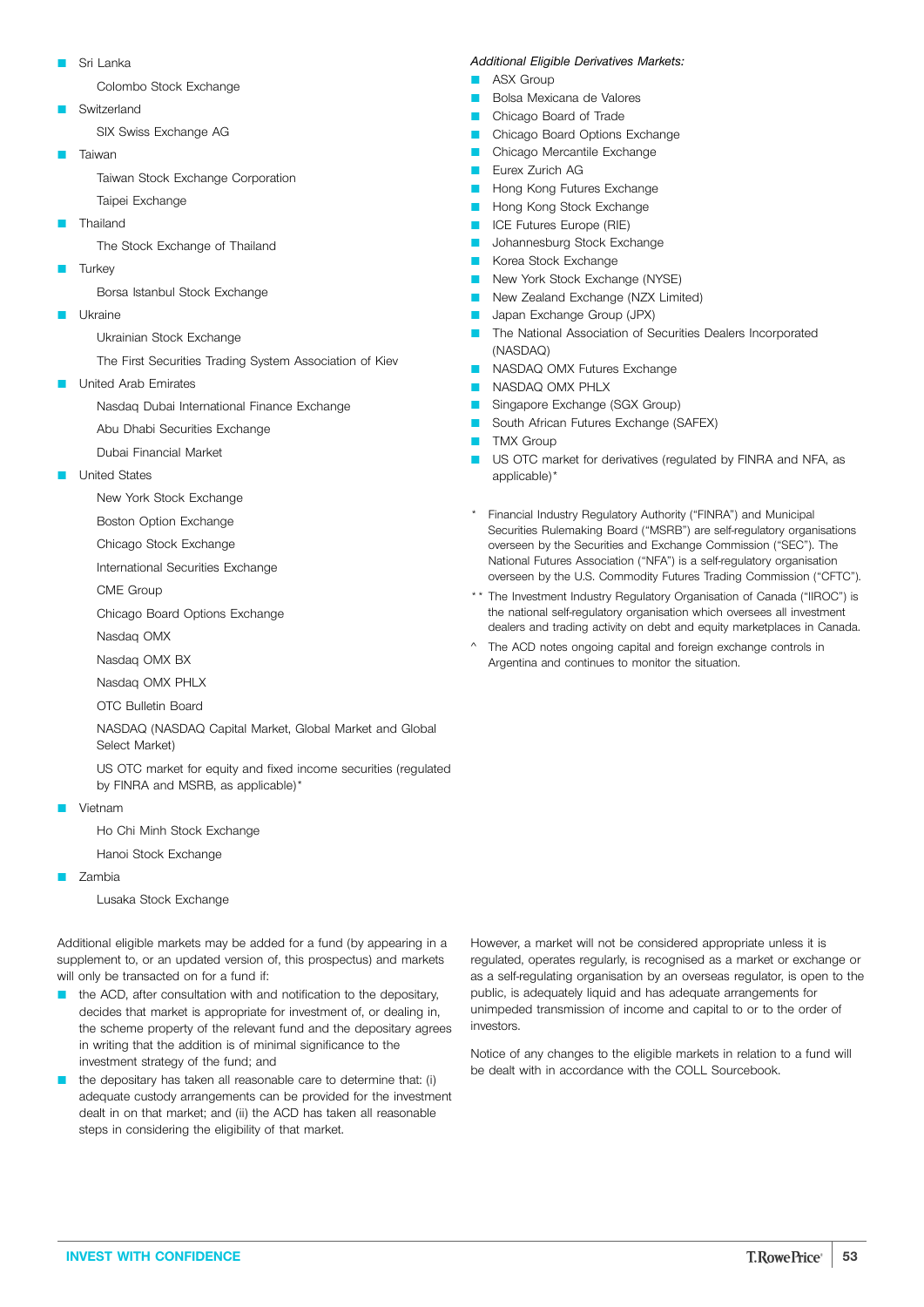### <span id="page-53-0"></span>**MORE ABOUT DERIVATIVES AND EFFICIENT PORTFOLIO MANAGEMENT**

### **TYPES OF DERIVATIVES THE FUNDS MAY USE**

Although the funds do not rule out the use of any type of derivative, they generally expect to use the following types:

- **n** financial futures
- options, such as options on equities, interest rates, indices, bonds, currencies, commodity indices
- forwards, such as foreign exchange contracts (currency forwards)
- swaps (contracts where two parties exchange the returns from two different assets, indices, or baskets of the same), such as foreign exchange, commodity index, interest rate, volatility and variance swaps
- total return swaps (contracts where one party transfers to another party the total performance of a reference obligation, including all interest, fee income, market gains or losses, and credit losses)
- credit derivatives, such as credit default derivatives, credit default swaps (contracts where a bankruptcy, default, or other "credit event" triggers a payment from one party to the other) and credit spread derivatives
- warrants
- derivatives linked to mortgage TBAs (securities based on a pool of mortgages that has not yet been finalised but whose overall characteristics are specified)
- structured financial derivatives, such as credit-linked and equitylinked securities
- derivatives linked to asset-backed securities (ABS) and mortgagebacked securities (MBS)

Futures are generally exchange-traded. All other types of derivatives are generally OTC. For any index-linked derivatives, the index provider determines the rebalancing frequency. There is no cost to a fund when an index is rebalanced.

### **PURPOSES OF DERIVATIVES USE**

As described in the "Fund [Descriptions](#page-3-0)", each fund can use derivatives for hedging against various types of risk, to seek gains or for efficient portfolio management (for instance, maintaining 100% investment exposure while also keeping a portion of assets liquid to handle redemptions of shares and the buying and selling of investments).

Currency hedging For currency hedging the funds typically use forward currency contracts, currency options and futures. A fund's currency hedging transactions are limited to its base currency, the currencies of its share classes, and the currencies in which its investments are denominated.

The funds may also use the following currency hedging techniques with respect to currencies that are within the fund's investment policy or benchmark:

- hedging by proxy, meaning hedging a position in one currency by taking an opposite position in a second currency (which may or may not be within the fund's investment policy or benchmark) that is likely to fluctuate similarly to the first
- cross-hedging, meaning reducing the effective exposure to one currency while increasing the effective exposure to another; typically neither of these currencies is the base currency of the fund, though the cross-hedge can only be used if it is an efficient method of gaining a currency or asset exposure that is desired as part of the fund's investment strategy
- anticipatory hedging, meaning taking a hedge position in advance of taking the position to be hedged

When a fund holds assets that are denominated in multiple currencies, there is a greater risk that currency fluctuations will in practice not be fully hedged.

If a fund chooses to manage its currency exposure with reference to a benchmark (meaning one or more appropriate, recognised indices) the benchmark is identified as such in the fund's "Objectives and

Investment Policy" section. A fund's actual exposure to any given currency may be different from that of its benchmark.

Currency hedging can be done at the fund level and at the share class level (for share classes that are hedged to a different currency than the fund's base currency).

The costs and related liabilities or benefits arising from instruments entered into for the purposes of hedging currency exposure for the benefit of any particular hedged share class of the fund shall be attributable exclusively to the relevant share class.

Currency exposure should not exceed 105% of the net asset value of the relevant hedged share class and should not fall below 95% of the portion of the net asset value of the share class which is to be hedged against currency risk.

All transactions will be clearly attributable to the relevant hedged share class and currency exposures of different share classes will not be combined or offset.

Investors invested in a currency hedged share class may have remaining exposure to currencies other than the currency against which assets are hedged. Investors should note that the hedging at the share class level is distinct from the various hedging strategies that the investment manager may use at the portfolio level.

The ACD has procedures in place to monitor hedged positions, to ensure that over-hedged or under-hedged positions do not exceed or fall short of the permitted levels and to rebalance the hedging arrangement on a regular basis to ensure that any position stays within the permitted position levels and is not carried forward from month to month.

While not the intention of the ACD, overhedged or underhedged positions may arise due to factors outside the control of the ACD.

The current list of share classes having contagion risk is available at **[www.troweprice.com/listofcurrencyhedgedshareclasses](http://www.troweprice.com/listofcurrencyhedgedshareclasses)** or may be obtained by investors free of charge and upon request from the OEIC.

Interest rate hedging For interest rate hedging, the funds typically use interest rate futures, interest rate swaps, writing call options on interest rates or buying put options on interest rates.

Credit risk hedging The funds can use credit default swaps to hedge the credit risk of its assets. This includes hedges against the risks of specific assets or issuers as well as hedges against securities or issuers to which the fund is not directly exposed.

Provided it is in its exclusive interest (and is within the scope of the investment objective), a fund can also sell a credit default swap as a way of gaining a specific credit exposure. Selling a credit default swap could generate large losses if the issuer or security on which the swap is based experiences a bankruptcy, default or other "credit event".

Seeking gains The funds can use any allowable derivative to seek investment gains. This may involve the creation of leverage (a larger exposure to the gains and losses of an investment position than would be obtained through direct investment in that position).

Efficient portfolio management The funds can use any allowable derivative for reduction of risk (for instance, market and currency risk mitigation strategies), for cost reduction and for cash management.

In addition to derivatives, the funds are permitted to use securities lending and repurchase transactions for efficient portfolio management, but do not currently do so.

Any revenues from efficient portfolio management techniques will be returned to the applicable fund and share class, minus direct and indirect operational costs.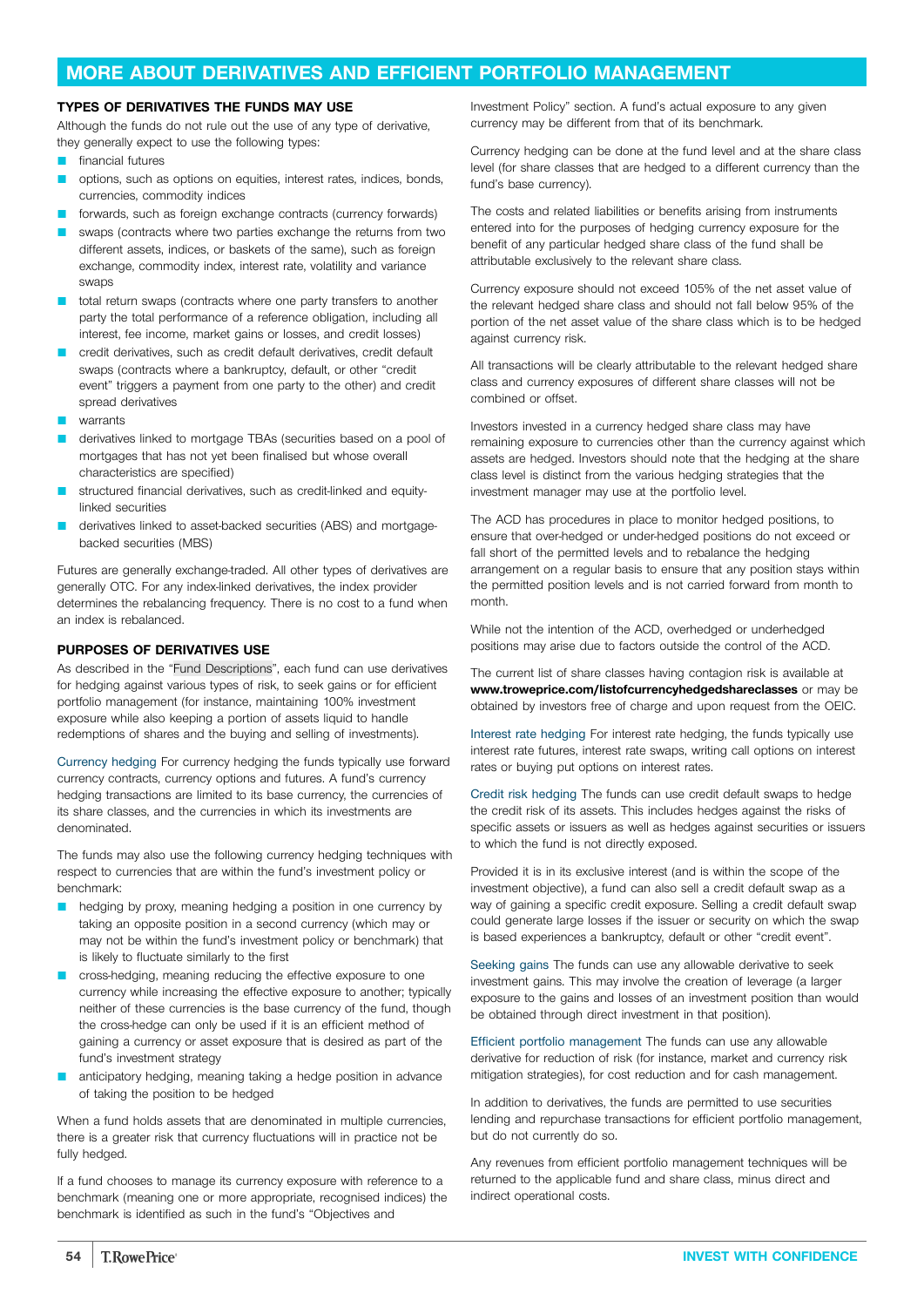### **COLLATERAL POLICIES**

- All collateral posted or received must be in cash and may, inter alia, include currencies like GBP, EUR, USD, and/or JPY.
- Collateral is not subject to a haircut (a discount applied if the value or liquidity of the collateral declines).
- Collateral received must be at least equal to the relevant counterparty exposure when received, and must be adjusted when the change in exposure exceeds a minimal amount.
- Collateral received will not be reinvested.

### **PROSPECTUS DISCLOSURE OF THE USE OF DERIVATIVES AND EFFICIENT PORTFOLIO MANAGEMENT**

A fund's customary use of derivatives, including information about the general extent, nature and conditions of the derivatives usage, is described in "Fund [Descriptions"](#page-3-0). If a fund intends to change any aspect of its actual or contemplated use of derivatives (other than for hedging) or if a fund intends to make use of securities lending and repurchase transactions, a prospectus update with language describing the intended usage will be issued no later than when any change in usage occurs.

The counterparties to any OTC financial derivative transactions and efficient portfolio management techniques, such as total return swaps or other financial derivative instruments with similar characteristics, entered into by a fund, are selected from approved counterparty lists established by the T. Rowe Price Group. Approved counterparties must each be a counterparty listed at row [9.](#page-46-0) of the permitted securities and transactions table above. Credit ratings are one of many factors considered when approving a counterparty for OTC financial derivative transactions and efficient portfolio management techniques and counterparties are generally Investment Grade rated. There are no further restrictions with regards to credit ratings, legal status, or country of origin of the counterparties.

### **SECURITIES FINANCING TRANSACTIONS**

Investments into securities financing transactions as defined under the UK version of Regulation 2015/2365 of the European Parliament and of the Council of 25 November 2015 on transparency of securities financing transactions and of reuse and amending Regulation (EU) No 648/2012, which is part of UK law by virtue of the EUWA (the "SFTR"), are permitted to the extent described in the following section and are therefore currently limited to the usage of total return swaps.

### **TOTAL RETURN SWAPS**

A total return swap is an agreement in which one party (total return payer) transfers the total economic performance of a reference obligation to the other party (total return receiver).

Total economic performance includes income from interest and fees, gains or losses from market movements, and credit losses.

Total return swaps entered into by a fund may be in the form of funded and/or unfunded swaps. An unfunded swap means a swap where no upfront payment is made by the total return receiver at inception. A funded swap means a swap where the total return receiver pays an upfront amount in return for the total return of the reference asset and can therefore be costlier due to the upfront payment requirement.

The fund(s) listed in the below table may use total return swaps for any type of securities within the respective fund's portfolio (i.e. equity, fixed income and any other eligible security types).

All revenue arising from total return swaps, net of direct and indirect operational costs and fees, will be returned to the respective fund.

A fund may incur costs and fees in connection with total return swaps, upon entering into these instruments and/or any increase or decrease of their notional amount. The amount of these fees may be fixed or variable.

If the fund engages in OTC derivatives, there is the risk – beyond the general counterparty risk – that the counterparty may default or not be able to meet its obligations in full.

Total return swaps entered into on a net basis do not involve the physical delivery of investments, other underlying assets or principal. Accordingly, it is intended that the risk of loss with respect to total return swaps is limited to the net amount of the difference between the total rate of return of a reference investment, index or basket of investments and the fixed or floating payments. If the other party to a total return swap defaults, in normal circumstances the relevant fund's risk of loss consists of the net amount of total return payments that the fund is contractually entitled to receive.

The following table lists the funds which may enter into total return swaps and the extent to which they may do so:

| <b>Fund</b>                 | <b>Expected</b><br>Usual<br>Range** |     | <b>Funded</b><br>and/or<br><b>Unfunded</b> |  |
|-----------------------------|-------------------------------------|-----|--------------------------------------------|--|
| Dynamic Global<br>Bond Fund | 0-20%                               | 75% | Unfunded                                   |  |

\*\* Percentage of the net asset value of the relevant fund. Investors should refer to the annual and semi-annual reports for exact and up to date information on the actual use and revenues of such transactions in the relevant fund.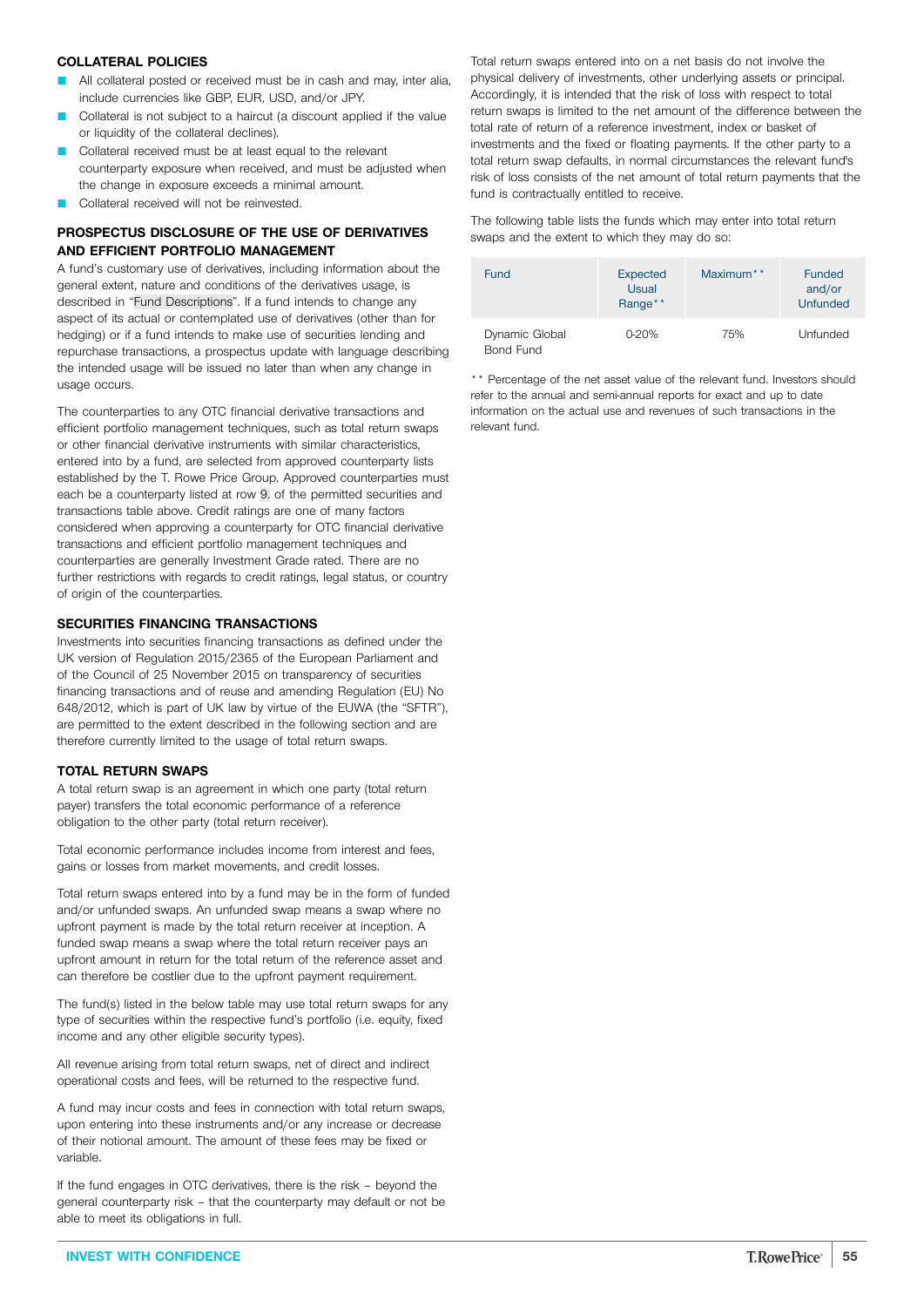### Share classes

### **TYPES OF SHARE CLASSES**

Within each fund, the OEIC, at the discretion of the ACD, may make available share classes with various characteristics and investor eligibility requirements. Each class represents a proportional share of the underlying portfolio of the fund.

Each share class is identified by a basic share class designation (C, T or Z). Where appropriate, one or more suffixes (each defined below) may be added to indicate certain characteristics.

### **BASIC SHARE CLASS DESIGNATIONS**

C: Shares available for (i) distributors and platforms who have separate fee arrangements with their underlying clients or (ii) any other investor at the discretion of the ACD.

T: Shares available for institutional investors only. T shares are restricted to investors who have a professional services agreement with the investment manager and/or the ACD.

Z: Shares available for institutional investors only. Z shares are restricted to investors who have a professional services agreement with the investment manager and/or the ACD.

### **SHARE CLASS SUFFIXES**

Inc: Indicates that the shares are net income distributing shares. Substantially all income earned by the class over the distribution period is distributed after the deduction of fees and expenses charged to the class.

Inc X: Indicates that the shares are gross income distributing shares. Substantially all income earned by the class over the distribution period is distributed prior to the deduction of fees and expenses charged to the class. In effect, fees and expenses will be deducted from capital.

Acc: Indicates that the shares are accumulating shares.

For distributing shares that declare dividends more frequently than annually:

M: indicates that distributing shares declare dividends monthly

Q: indicates that distributing shares declare dividends quarterly

S: indicates that distributing shares declare dividends semi-annually

h: Indicates that the shares are 'Portfolio Hedged'. Such hedging is intended to reduce or eliminate the effects of changes in the exchange rate between the currency exposure of a fund's portfolio and the share class currency. These shares can be denominated in any freely convertible currency.

Although the hedging will seek to fully eliminate the effect of foreign exchange rate fluctuations between the share class currency and the currency exposure(s) of the relevant fund portfolio, it is unlikely that the hedging will eliminate 100% of the difference, because fund cash flows, foreign exchange rates, and market prices are all in constant flux.

b: Indicates that shares are 'Benchmark Hedged'. Such shares will be hedged with reference to a relevant index in order to preserve currency exposure taken as part of the investment strategy.

Currency hedging transactions, although potentially reducing the currency risks to which a fund would otherwise be exposed, involve certain other risks, including the risk of a default by a counterparty and contagion risks between share classes of the same fund. For more on currency hedging, see "More about [Derivatives](#page-53-0) and Efficient Portfolio [Management"](#page-53-0), page [54](#page-53-0).

The table below illustrates how the share class designation and suffix(es) work together to indicate the nature of the class. For example,

class C shares which distribute income and are portfolio hedged to sterling would be designated C Inc h(GBP).

Number: Indicates that the shares are reserved shares. These shares are available, subject to a written agreement with the investment manager or the ACD, (except for Foundation Share Classes, as discussed below), to (i) certain large distributors and platforms having separate fee arrangements with their clients and (ii) other professional investors at the discretion of the ACD.

Reserved shares have the same characteristics as their corresponding non-reserved shares, except that the ACD may waive more of its fee. A reserved share designation would be constructed with the addition of a number suffix. For example, reserved class C shares which distribute income annually and are portfolio hedged to sterling could be designated C Inc h(GBP)7.

### C9: Foundation Share Classes

Certain funds may make share classes with a reduced ACD fee available until the assets of those classes or the entire fund reach a predetermined level.

This is to encourage investors to buy shares while a fund is still small. This category of reserved share class is known as a foundation share class and is identified with the suffix C9. Investors wishing to know which of the currently available foundation share classes are still open to new investors can contact the ACD. Unlike other reserved share classes, foundation share classes do not require a separate agreement with the investment manager or the ACD.

Once the assets of the share class(es)/fund reach the predetermined level, investors who have already bought these foundation share classes will be permitted to make additional investments in the same class(es). but new investors will not be permitted to buy these share classes. Moreover, where an investor such as an intermediary or platform acts for or buys shares for underlying investors, only those underling investors who held shares in the foundation class prior to the predetermined level being reached will be permitted to make additional investments. New underlying investors will generally no longer be permitted to buy these share classes, and it is the responsibility of the intermediary or platform to ensure that new underlying investors are restricted (operationally or otherwise) from buying a foundation share class when this predetermined asset level has been reached.

In the event the predetermined level is temporarily exceeded but then assets fall again below that level (as a result of market movements, redemptions or otherwise), new investors will generally still no longer be permitted to buy these share classes.

### **AVAILABLE CLASSES**

Not all possible share class permutations (basic class designation plus suffix(es)) may be currently in issue. For the most current information on available share classes, including any interim income allocation dates, go to **[troweprice.com.](http://www.troweprice.com)**

### **DIVIDEND POLICY**

Distributing shares will distribute all income received by the relevant fund. When a dividend is declared, the NAV of the relevant class is reduced by the amount of the dividend. Accumulating shares retain dividends in the share price and do not distribute them.

With distributing shares, any dividends will be declared at least annually.

For distributing shares that declare dividends annually, dividends are paid on or before the annual income allocation date which will be the 28th February each year

For distributing shares that declare dividends monthly, dividends are paid on or before the monthly income allocation date which will be the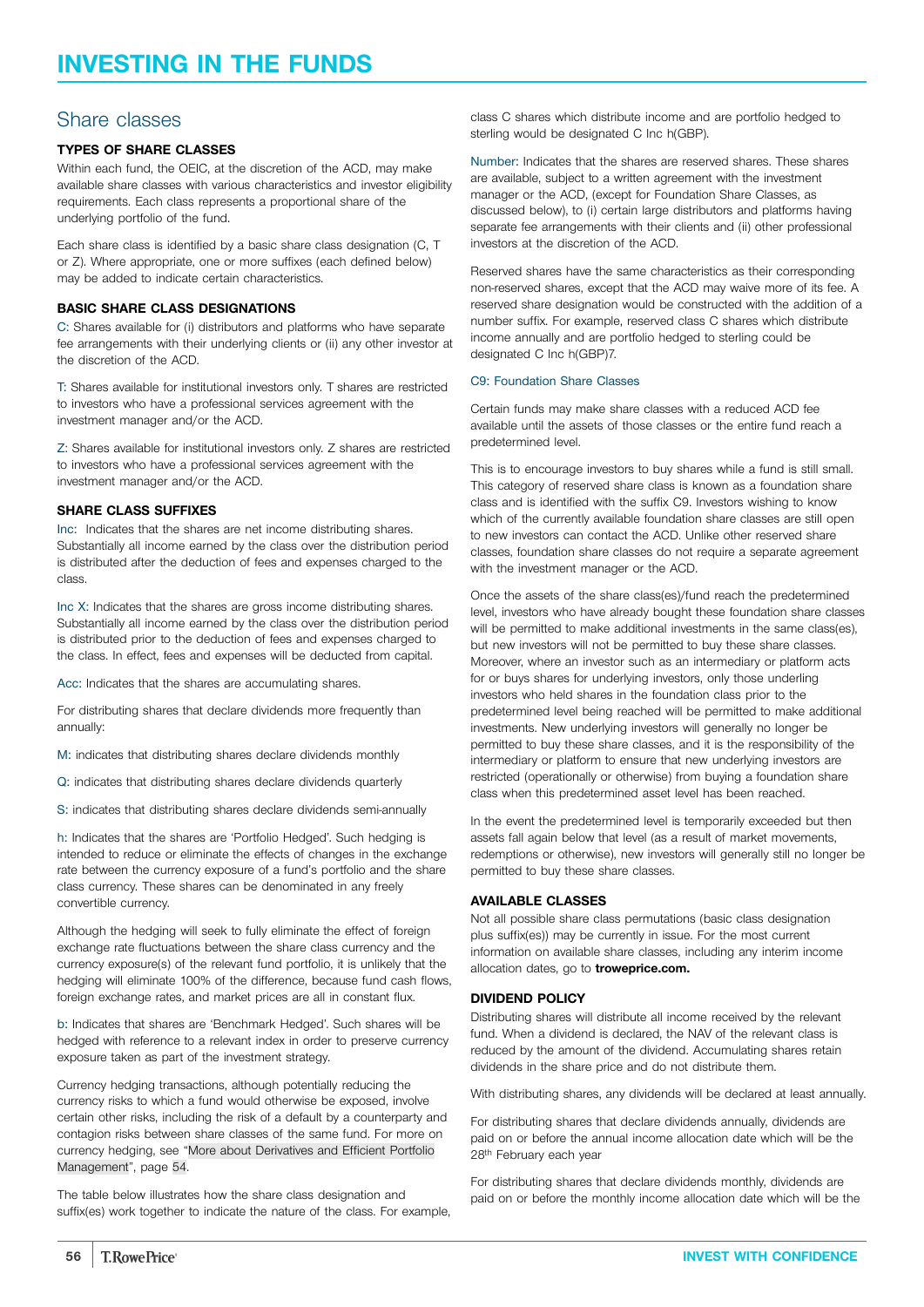last day of each month. These classes will be indicated with the suffix M.

For distributing shares that declare dividends quarterly, dividends are paid on or before the quarterly income allocation dates which will be 31 May, 31 August, 30 November and 28 February. These classes will be indicated with the suffix Q.

For distributing shares that declare dividends semi-annually, dividends are paid on or before the semi-annual income allocation dates which will be 31 August and 28 February. These classes will be indicated with the suffix S.

| Class designation | $+$ | Distribution policy                                            | Class<br>suffix     | $^{+}$ | Hedging policy                                   | Class<br>suffix    | $\ddot{}$ | <b>Distribution</b><br>frequency     | Class Suffix |
|-------------------|-----|----------------------------------------------------------------|---------------------|--------|--------------------------------------------------|--------------------|-----------|--------------------------------------|--------------|
| C                 |     | Income accumulated<br>Income distributed<br>Income distributed | Acc<br>Inc<br>Inc x |        | Unhedged<br>Portfolio Hedged<br><b>Benchmark</b> | None<br>$h(CUR^*)$ |           | Monthly<br>Quarterly<br>Semiannually | M<br>Q<br>S  |
|                   |     | (fees & expenses<br>paid from capital)                         |                     |        | Hedged                                           | $b(CUR^*)$         |           | Annually                             |              |

\* Relevant three letter currency abbreviation

The amount available for allocation in an accounting period is calculated by:

- (a) taking the aggregate of the income received or receivable for the account of the relevant fund for that period;
- (b) deducting the charges and expenses of the fund paid or payable out of income for that accounting period, if charges and expenses are charged against income; and
- (c) making such adjustments as the ACD considers appropriate (and after consulting the auditors as appropriate) in relation to tax and certain other issues.

Dividends will be automatically reinvested unless you have requested us to pay them, in which case they will be paid in the currency of the share class. Additional dividends may also be declared as determined by the ACD.

Dividends on distributing shares are paid according to the bank account details we have on file for your account.

Unclaimed dividend payments will be returned to the fund after six years. Dividends are paid only on shares owned as at the record date.

Income Equalisation. The first income allocation received by an investor after buying Shares may include an amount of income equalisation. This is effectively a repayment of the income equalisation paid by the investor as part of the purchase price. It is a return of capital, and is not taxable. Rather it should be deducted from the acquisition cost of the Shares for capital gains tax purposes.

### **OTHER SHARE CLASS POLICIES**

Each share gets one vote in all matters brought before a general meeting of shareholders. A fund may issue fractional shares of as little as one one-thousandth of a share (three decimal places).

For Portfolio Hedged share classes and Benchmark Hedged share classes all costs associated with the hedging will be charged to that share class.

Each fund deals on a forward-pricing basis at share prices which are calculated with reference to the next valuation point determined for the scheme property after the purchase, redemption or switch or conversion of shares is agreed.

We issue shares in registered form only, meaning that the owner's name is recorded in the OEIC's register of shareholders. We do not issue share certificates. Shares carry no preferential or pre-emptive rights. No fund is required to give existing shareholders any special rights or terms for buying new shares.

Opening a currently inactive share class may require a greater minimum investment than the amount indicated for each share class in "[Fund](#page-3-0) [Descriptions](#page-3-0)".

Shares in the OEIC are not listed or dealt on any investment exchange.

# Buying, Switching, Converting, Redeeming and Transferring Shares

### **INFORMATION THAT APPLIES TO ALL TRANSACTIONS EXCEPT TRANSFERS**

Placing your request. You can place requests to buy, switch, convert or redeem (sell back to the OEIC) shares - by fax or letter sent to the OEIC's correspondence address (page [64](#page-63-0)), or to a paying agent or a distributor. Except for your initial subscription, always include your account number.

Once you have placed a request, you cannot normally withdraw it. If we receive written notice of the withdrawal before 12:00 noon (UK time) on a dealing day or during a time when trading in shares is suspended, we will make reasonable efforts to withdraw your request.

Orders that have been received and accepted (meaning that they have arrived at the address shown on page [64](#page-63-0) and are considered complete and authentic) by 12:00 noon (UK time) on a dealing day will be processed that day. Those received and accepted after that time will be processed the next dealing day. A confirmation notice will normally be sent within 24 hours after the order is processed.

When placing any request, you must include all necessary identifying information and instructions as to the fund, share class, account, and size and direction of transaction (buying or redeeming). You must promptly inform us of any changes in personal or bank information.

Any day from Monday to Friday is considered a dealing day, except any bank holiday in England and Wales. The ACD may also treat a day as not being a dealing day for a fund where a market associated with a substantial portion of the fund's investments is closed due to public holiday. Transaction requests will be held and placed in line for processing on the next dealing day. A trading calendar is available on the website **[troweprice.com.](http://www.troweprice.com)**

Settlement The settlement date for subscriptions, redemptions and switches will normally be within three dealing day from when we receive your request. If banks or interbank settlement systems in the country of the settlement currency or the currency of the share class are closed or not operational on the day of settlement, settlement will be delayed until they are open and operating.

Costs and Charges. Any transaction may involve fees, such as an entry charge or certain other fees or taxes. See "Fund [Descriptions](#page-3-0)" for more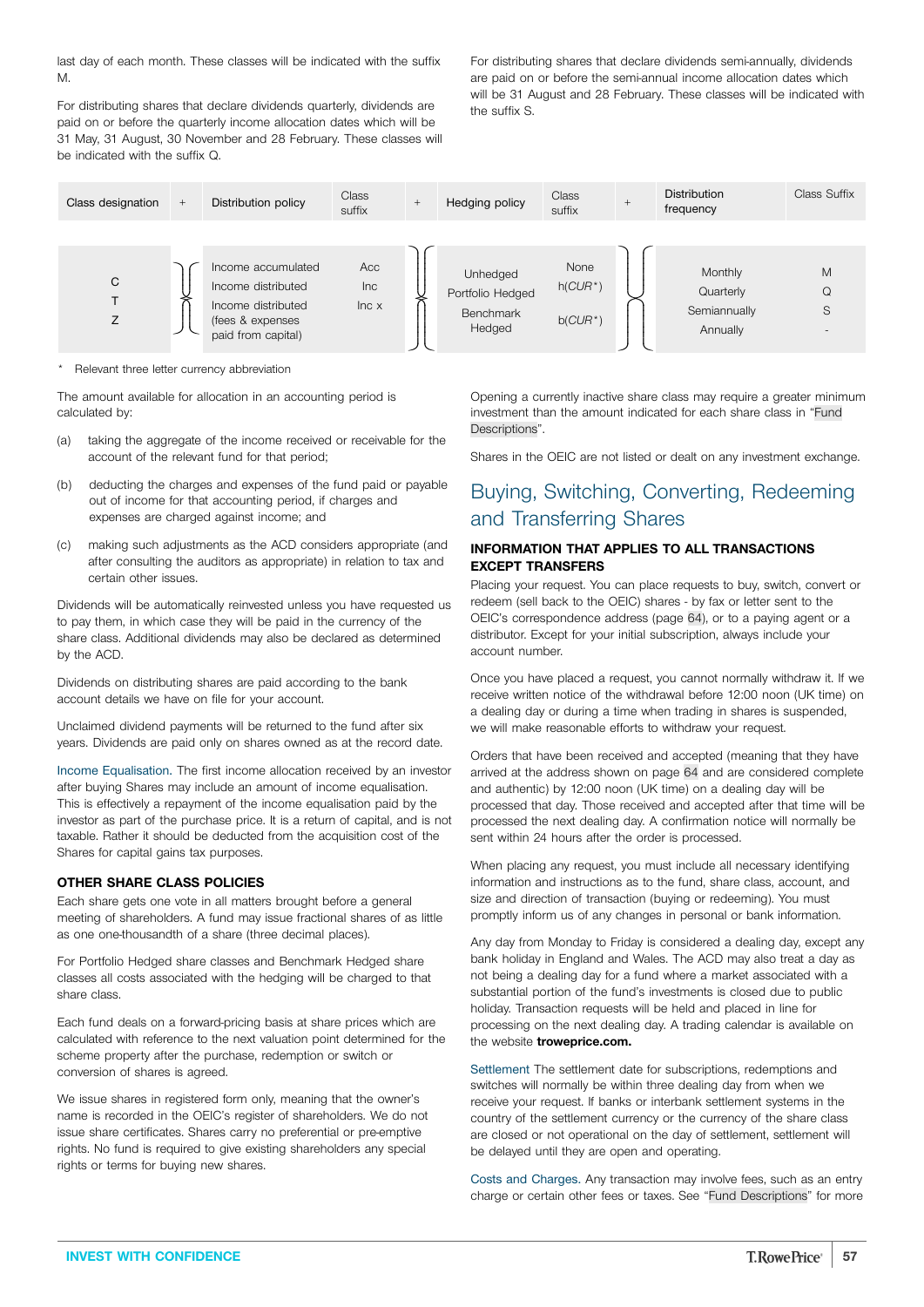information or ask a financial adviser. You are responsible for all costs and taxes associated with each request you place.

At the discretion of the ACD, requests for the purchase or redemption of shares may be dealt with by the issue or cancellation of such shares by the OEIC.

### **BUYING SHARES**

To make an initial investment, submit a completed application form and all account opening documentation (such as all required tax and antimoney laundering information) to the OEIC's correspondence address (page [64\)](#page-63-0). Once an account has been opened, you can place additional orders by fax, letter, telephone or electronic straight-though processing. A copy of the application form is available on the website **[troweprice.com.](http://www.troweprice.com)**

Note that if we do not receive full payment for your shares within three dealing days of when the transaction request is placed, we may cancel your transaction and, if applicable, return the payment to you, minus any investment losses and any incidental expenses incurred in cancelling the shares issued. Note also that we will not pay out any redemption proceeds until we have received all investor documentation from you that we consider necessary.

You may indicate requests to buy shares in a GBP amount or a share amount.

Shareholders who have received advice from their financial advisers may have the right to cancel their application to buy shares at any time during the 14 calendar days after the date on which they receive a cancellation notice from their financial adviser. If a shareholder decides to cancel the contract and the value of the investment has fallen from the time of the valuation point to the time when after we have received the completed cancellation notice, the shareholder may not receive a full refund as an amount equal to any fall in value will be deducted from the sum originally invested and any SDRT provision paid or dilution adjustment applied will not be refunded. No interest will be paid on refunds due to cancellations.

Under certain circumstances we may permit an extended settlement period for the purchases of shares.

### **SWITCHING AND CONVERTING SHARES**

Within the OEIC, you can switch or convert shares of any fund and class into shares of any other fund and class ('switch' in the case of one fund to another, 'convert' in the case of one class to another within the same fund), subject to the following conditions:

- you must meet all eligibility requirements for the share class into which you are requesting to switch/convert
- a switch/conversion must meet the minimum investment amount of the class being switched/converted into, and if it is a partial switch/ conversion, must not leave less than the minimum investment amount in the class being switched/converted out of
- **D** the switch/conversion must not violate any particular restrictions of either fund involved (as stated in "Fund [Descriptions"](#page-3-0))

We process all switches and conversions of shares on a value-for-value basis, based on the NAVs of the two investments that are in effect as at the time we process the switch/conversion.

The funds do not charge any switch/conversion fees.

Shareholders subject to UK tax should note that a conversion of shares within the same fund will not generally be treated as a disposal for the purposes of capital gains taxation, other than for conversions between hedged and unhedged share classes, or vice versa. Switches of shares between different funds, or between hedged and unhedged share classes of the same fund, may be treated as a disposal for purposes of capital gains taxation and so may give rise to a capital gains tax liability.

Shareholders who convert shares of one class for shares of any other class, or switch shares of one fund for shares of any other fund, will not be given a right by law to withdraw from or cancel the transaction.

### **REDEEMING SHARES**

When redeeming shares, you can indicate either a share amount (including fractional shares) or a GBP amount. All requests will be dealt with in the order in which they were received.

When you redeem shares, we will send out payment within three dealing days after the dealing day on which the transaction was processed, providing we have received all the required information from you (such as bank details and anti-money laundering information).

We will pay redemption proceeds only to the shareholder(s) identified in the register of shareholders. Proceeds are paid according to the bank account details we have on file for your account. The OEIC does not pay interest on redemption proceeds whose transfer or receipt is delayed for any reason.

### **TRANSFERRING SHARES**

As an alternative to switching, converting or redeeming, you may transfer ownership of your shares to another investor.

Note that all transfers are subject to any eligibility requirements and holding restrictions that may apply. For example, institutional shares cannot be transferred to non-institutional investors, and no shares of any type can be transferred to a US investor. If a transfer to an ineligible owner occurs, the ACD will either void the transfer, require a new transfer to an eligible owner, or liquidate the shares.

### **TIMING AND FORMULA**

The NAV per share class of a fund is calculated at 12 noon (UK time) on each valuation day.

Any day from Monday to Friday is considered a valuation day, except any bank holiday in England and Wales. The ACD may also treat a day as not being a valuation day for a fund where a market associated with a substantial portion of the fund's investments is closed due to public holiday.

Each NAV is stated in the base currency of the respective share class, and is calculated to at least two decimal places. To calculate NAV for each share class of each fund, we use this formula:

> (assets − liabilities)  $=$  NAV number of outstanding shares

Appropriate provisions will be made to account for the costs, charges and fees attributable to each fund and class as well as accrued income on investments.

Should the ACD become aware, after a NAV has been calculated for the day, of material changes in prices of any fund's assets, it may order a new NAV to be calculated and to be used for all orders scheduled for processing that day (including any orders already processed).

### **HOW WE VALUE ASSETS**

In general, we determine the value of each fund's assets as follows:

- Cash in hand or on deposit, bills and demand notes and accounts receivable, prepaid expenses, cash dividends and interest declared or accrued but not yet received. Valued at full value, minus any appropriate discount we may apply based on its assessments of any circumstances that make the full payment unlikely.
- Transferable securities, money market instruments and derivatives that are quoted or dealt in on any stock exchange or traded in any other regulated market. Generally valued at the most recent market price. Where securities, money market instruments or derivatives are dealt with on any regulated market operating on the basis of separate bid and offer prices, we may apply mid-market valuations.
- Non-listed securities, or listed securities for which the price determined according to the above methods not representative of fair market value. Valued in good faith at a prudent estimate of their sales price.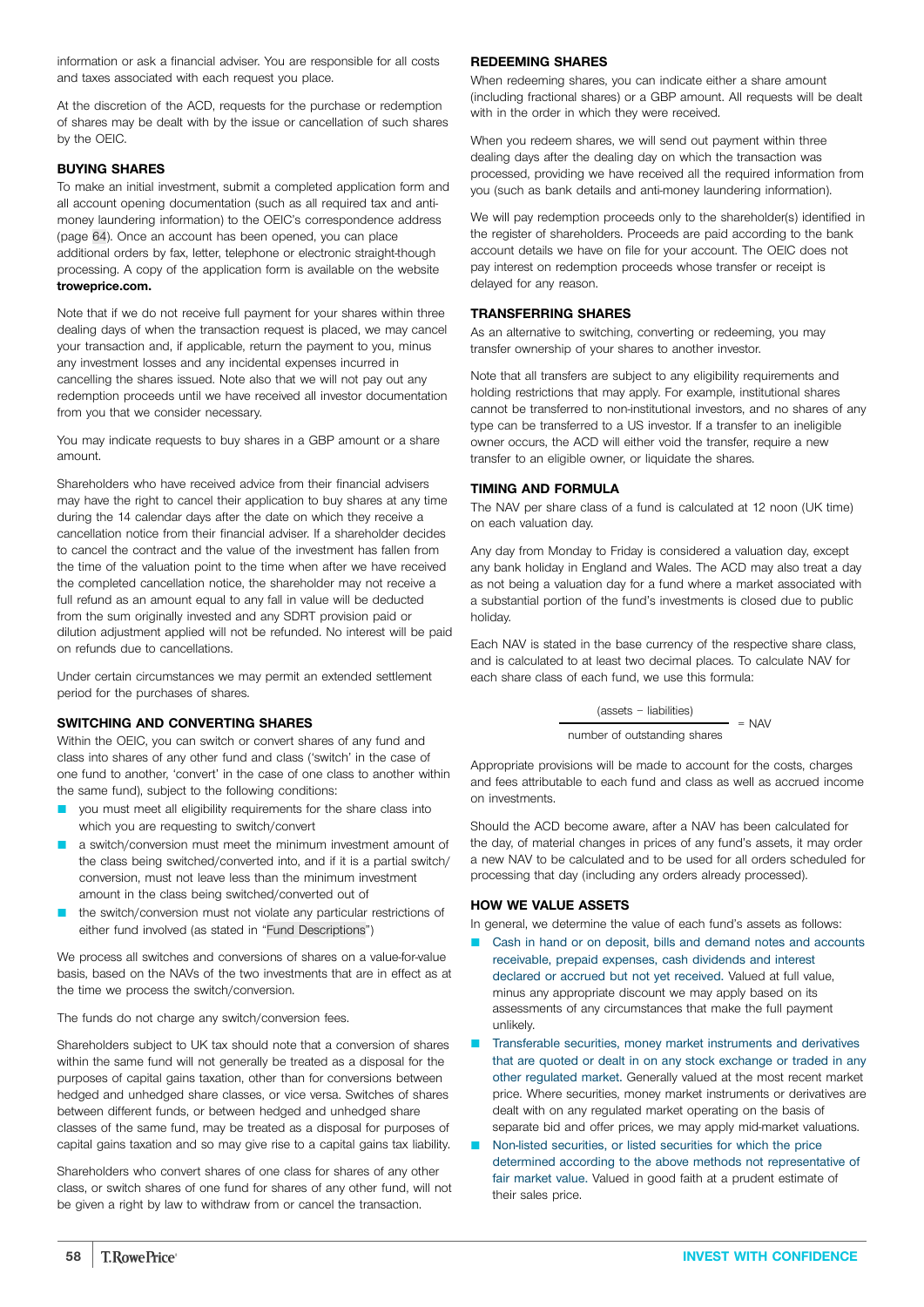- Derivatives that are not listed on any official stock exchange or are traded over the counter. Valued daily in a reliable and verifiable manner, consistent with market practice.
- Shares of UK or EEA UCITS or UCIs. Valued at the most recent NAV reported by the UK or EEA UCITS/UCI.
- Swaps. Valued at fair value based on the underlying securities (at the close of business or intraday) and the terms of the swap.
- Q Currencies. Valued at the applicable foreign exchange rate (applies to currencies held as assets and when translating values of securities denominated in other currencies into the base currency of the fund.
- Taxes. We will deduct an estimated amount for the anticipated tax liabilities (on unrealised or unrealised capital gains and on income), of whatever nature which have accrued where the liabilities are payable out of the property of a fund. We will also add an estimated amount for accrued claims for tax of whatever nature which may be recoverable.

In cases where a relevant external price is unavailable or where the most recent price available does not reflect the ACD's best estimate of the value of the securities or where the above rules cannot be followed (because of hidden credit risk, for example), the investments will be valued, prudently and in good faith, at a fair or reasonably foreseeable sales price.

The ACD utilises models to identify significant events impacting prices of individual equity securities trading in markets that are closed at the time of the funds' valuation point and, when appropriate, to fair value such securities.

Trades made in a fund's portfolio will be reflected on the business day they are made to the extent practicable.

For complete information on how we value investments, see the OEIC's Instrument of Incorporation.

### **CLIENT MONEY AND THE FINANCIAL SERVICES COMPENSATION SCHEME** Holding client money

As an FCA authorised firm, the ACD is subject to the FCA Client Asset Rules (CASS) where it holds client money (as defined under CASS). Client money typically arises during the creation and redemption processes where a client passes money to the ACD for the purpose of investment in shares in the OEIC or the ACD passes money due to a client as the result of the redemption of shares in the OEIC. Investors should note that in their dealings in shares the ACD is responsible for arranging for the issue and the cancellation of the shares.

### *Money paid to the ACD and redemption proceeds*

Any money which is received by the ACD prior to investment in a fund, or following redemption of shares, will be held in accordance with CASS in a client money account. The ACD will deposit the cash with a third-party banking institution. The bank will hold the cash on the ACD's behalf in an omnibus client account, separate from any money the bank holds for the ACD in its own right.

The ACD takes reasonable care in the selection and appointment of any bank that holds client money. No interest is payable by the ACD on monies credited to a client money bank account.

### *Paying money away*

Where the ACD is holding unclaimed client money, the ACD may, in accordance with CASS, eventually pay away such amounts to a registered charity. This would be after a period of six years has elapsed since the date of the last movement on the relevant account (disregarding any payment or receipt of interest, charges or similar items). Before paying away, the ACD will have ensured that it has taken reasonable steps in accordance with CASS, to attempt to pay these monies to the rightful shareholder(s).

Monies paid to a charity would no longer be treated as client money. The payment of unclaimed client money to a charity would not prevent a shareholder from making a future claim to the ACD for repayment of such client monies upon production to the ACD of satisfactory evidence of the shareholder's entitlement to those monies.

*Insolvency of the third-party bank holding client money, or the ACD*

If the third-party bank holding client money becomes insolvent, the ACD will have a claim on behalf of investors against the bank.

It is important to note that if the bank holding client money fails, there may be a shortfall between the amount of client money held with the bank and any client money claimed by the ACD on behalf of investors. In these circumstances, investors will share in that shortfall with all other clients in proportion to their respective claims, and investors may not receive back all the client money due to them.

The ACD will not, however, be responsible for any acts, omissions or failure of any bank to whom it passes money received from or due to an investor.

If the ACD itself becomes insolvent, money will be pooled separately from the ACD's insolvent estate and investors will have a client money claim against the ACD.

In the event that either a third-party banking institution or the ACD were to fail, the FCA's client money distribution rules apply. The purpose of these distribution rules is to protect investors' interests, with the aim of making the timely return of client money following any such failure.

### Financial Services Compensation Scheme

In the event that there is a loss of client money, investors may be entitled to compensation for that loss under the rules of the Financial Services Compensation Scheme ("FSCS"), however the availability of compensation depends on the type of business being conducted. Further information about compensation arrangements is available from the ACD on request or from the FSCS at: Financial Services Compensation Scheme, 10th Floor, Beaufort House, 15 St Botolph Street, London, EC3A 7QU; Tel: 0800 678 1100; **[www.fscs.org.uk](http://www.fscs.org.uk)**

### **Taxes**

### **TAXATION OF THE FUNDS**

Each fund will be treated as a separate entity for UK tax purposes.

The funds are generally exempt from UK tax on capital gains realised on the disposal of investments (including interest-paying securities and derivatives) held within them. Realised gains on investments located or issued outside the UK may be subject to withholding tax or other taxation in those jurisdictions. If a fund holds an interest in an offshore fund that is not certified by HMRC as a reporting fund, gains realised by the fund on the disposal of that interest will not be exempt and will be taxable as income.

Dividend income received from UK or non-UK companies by a fund is (provided such income falls within certain wide ranging exemptions) exempt from UK corporation tax. The income from non-UK companies may be subject to foreign withholding or other taxation in those jurisdictions. The funds may each be subject to UK corporation tax at 20% on some other types of income (including gains in non-reporting offshore funds) after deducting allowable management expenses and (where relevant) the gross amount of any interest distributions. In addition, where a fund suffers foreign tax on income received, this may normally be deducted from the UK tax due on that income.

A fund will make dividend distributions except where over 60% of its property has been invested throughout the distribution period in, broadly, interest-paying investments, in which case it will usually make interest distributions.

Part 2B of the Authorised Investment Funds (Tax) Regulations 2006 provides certainty that specified transactions carried out by an authorised fund, such as the OEIC, will not be treated as trading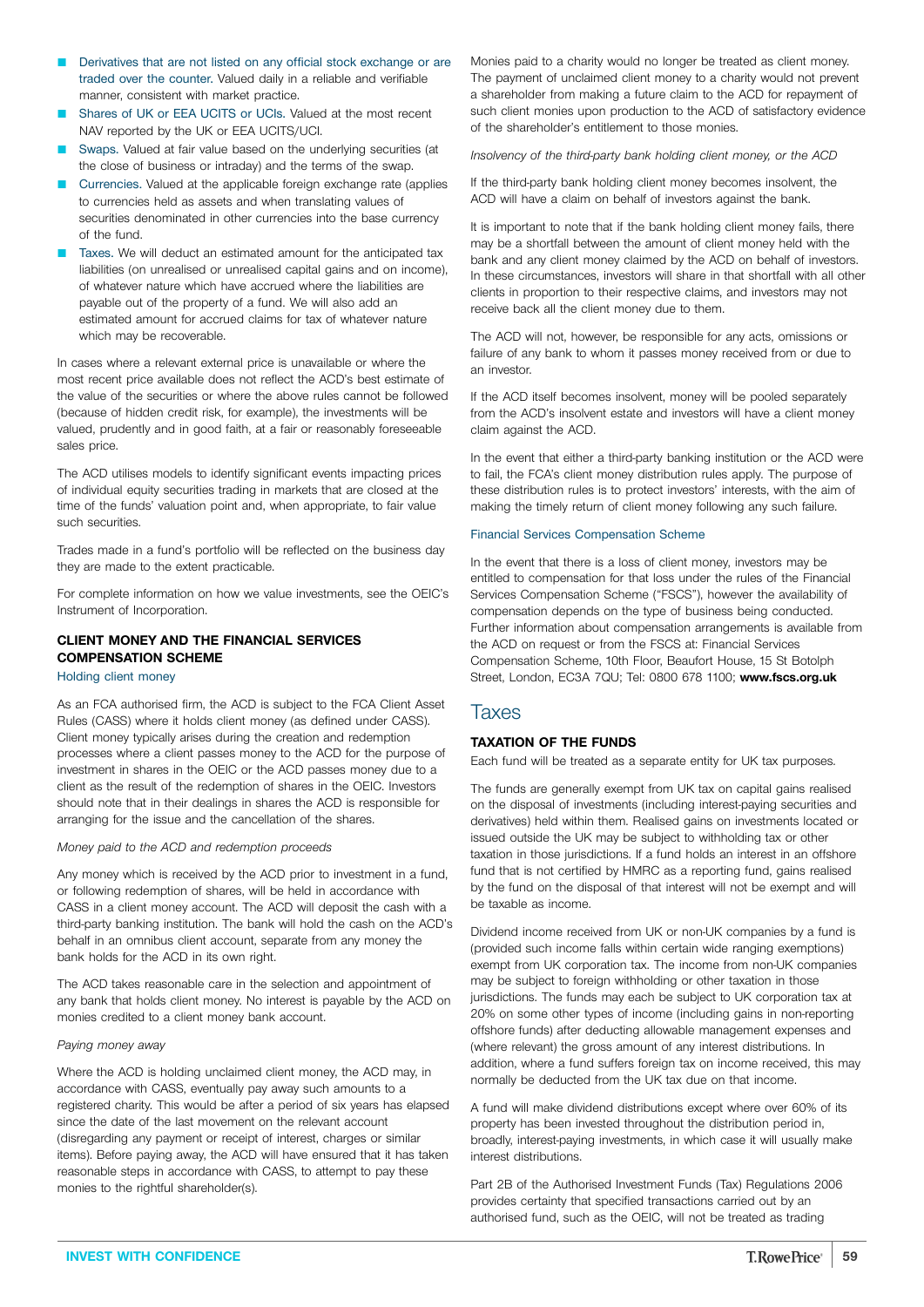transactions for funds that meet a genuine diversity of ownership condition. For these purposes, the ACD confirms that all classes of the OEIC are primarily intended for and marketed to the category of retail and institutional investors. The ACD undertakes that shares in the OEIC will be widely available and will be marketed and made available sufficiently widely to reach the intended categories of investors and in a manner appropriate to attract those kinds of investors.

### **TAXES YOU ARE RESPONSIBLE FOR PAYING**

Taxpayers in the UK Each fund will be treated for tax purposes as distributing to its shareholders for each distribution period the whole of the income shown in its accounts as being income available for payment to shareholders or for reinvestment, regardless of the amount actually distributed. Accordingly, any excess of the amount so shown over the income actually distributed will be deemed to be distributed to shareholders in proportion to their respective interests in the fund. The date of any such deemed distribution will be determined by the fund's relevant interim or annual income allocation date (details of which are given above).

Dividend Distributions – UK resident individual shareholders. Where shares are held within an ISA, this income is free of tax. Where shares are held outside an ISA, total dividends received in a tax year, in excess of any available dividend allowance, will be subject to tax at the shareholder's marginal rate of tax for dividend income.

Dividend Distributions - UK resident corporate shareholders.

Corporate shareholders who receive dividend distributions may have to divide the type of income between franked investment income and unfranked income under the UK's corporate streaming rules. Details of the different streams of income will be set out on the tax voucher. Any part representing dividends received from a UK company will be treated as dividend income (that is, franked investment income) and no further tax will be due on it. The remainder will be received as an annual payment after deduction of income tax at the basic rate, and corporate shareholders may, depending on their circumstances, be liable to tax on the gross distribution, subject to credit for the tax deemed deducted.

The corporate streaming rules also limit the maximum amount of income tax that may be reclaimed from HMRC on the unfranked stream. The maximum amount reclaimable by a corporate shareholder is the corporate shareholder's proportion of the fund's net liability to corporation tax in respect of gross income. The tax voucher will state the fund's net liability to corporation tax in respect of the gross income.

- Interest Distributions UK resident individual shareholders. Where shares are held within an ISA, this income is free of tax. For shares held outside an ISA, the total interest received in excess of any available personal savings allowance in a tax year will be subject to tax at the shareholder's marginal rate of tax for savings income.
- Interest Distributions UK resident corporate shareholders. UK resident corporate shareholders should note that where they hold a fund which makes interest distributions, gains will be subject to loan relationship rules.
- Income Equalisation. The first income allocation received by an investor after buying shares may include an amount of income equalisation. This is effectively a repayment of the income accrued in the fund at the time of purchase, and paid by the investor as part of the purchase price. It is a return of capital, and is not taxable. Rather it should be deducted from the acquisition cost of the shares for capital gains tax purposes. There is an exception to this rule when the equalisation forms part of the first income distribution following a tax-free switch or share/unit class conversion, in which case the entire distribution should be treated as income and no part of it will represent a return of capital.
- Gains UK resident individual shareholders. Shareholders who are resident in the UK for tax purposes may, depending on their personal circumstances, be liable to capital gains tax on gains arising from the redemption, transfer or other disposal of shares. However, if the total gains from all sources realised by an individual

shareholder in a tax year, after deducting allowable losses, are less than the annual exemption, there is no capital gains tax to apply. Individual shareholders with net gains in excess of the annual exemption will be chargeable to capital gains tax at the rate of tax applicable to them. Where income equalisation applies (see above), the buying price of shares includes accrued income which is repaid to the investor with the first allocation of income following the purchase. This repayment is deemed to be a repayment of capital and is therefore made without deduction of tax but must be deducted from the investor's base cost of the relevant shares for purposes of calculating any liability to capital gains tax.

Q Gains – UK resident corporate shareholders. Corporate shareholders within the charge to UK corporation tax will be subject to corporation tax on gains arising from the redemption, transfer or other disposal of shares. Corporate shareholders of bond funds will also be taxable by reference to the movement in the value of their holding over their accounting period.

Individual shareholders will find further information in HM Revenue & Customs' Help Sheets, available at

**[www.hmrc.gov.uk/sa/forms/content.htm](http://www.hmrc.gov.uk/sa/forms/content.htm)** or from the Orderline 0845 9000 404 to help them complete their tax returns.

This summary on tax issues relating to funds is an overview only and investors should consult their own tax adviser for a more detailed analysis of tax issues arising for them from investing in a fund.

Taxpayers in all countries As an investor, you should consult with a tax professional for information about the potential tax effects of an investment in the fund before you invest.

### **TAXATION REPORTING**

In order to fulfil its legal obligations, the ACD is required to collect and report certain information about shareholders (and in some circumstances the shareholder's controlling persons), including their identity, tax residency, tax status and financial information relating to their shareholding. Shareholders must provide the ACD with any information required to meet these obligations, and may also be asked to provide self-certifications and tax reference numbers or the equivalent. The ACD reserves the right to refuse an application for shares or a transfer of shares until it receives a declaration as to the shareholder's tax residency or status in the form prescribed by the ACD.

The ACD is also required to provide to HMRC certain information regarding shareholders, payments made to shareholders and proceeds arising on the disposal of shares, and HMRC may pass such information on to the tax authorities of another jurisdiction.

# Other Policies Concerning Shares

### **RIGHTS WE RESERVE**

We reserve the right to do any of the following at any time:

- Reduce or waive any stated minimum initial investment or account balance for any fund, especially for investors who invest using straight-through processing or who are committing to invest a certain amount over time.
- Reject any request to buy shares, whether for an initial or additional investment, on reasonable grounds. We may from time to time impose such restrictions as we may think necessary for the purpose of ensuring that no shares are acquired or held by any investor in specific circumstances, including, but not limited to, circumstances:
	- $\blacksquare$  which constitute a breach of the law or governmental regulation of any country or territory; or
	- which would require the OEIC, the ACD, the investment manager or any sub-investment manager to be registered under any law or regulation of any country or territory or cause the OEIC to apply for registration or comply with any registration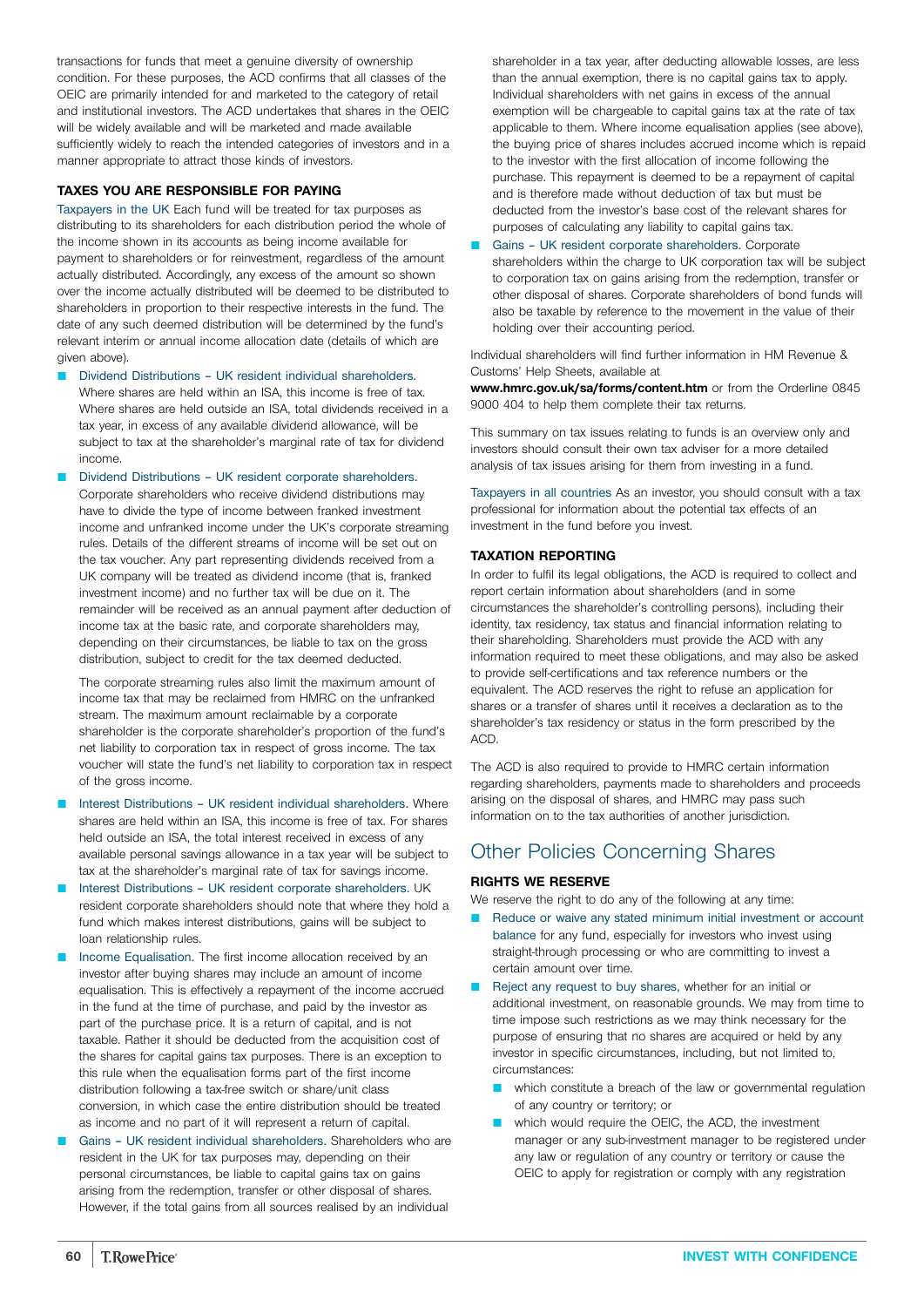requirements in respect of any of its shares whether in the United States, or any other jurisdiction in which it is not currently registered; or

- where such person is a US Person or is holding the shares for the account or benefit of a US Person (other than pursuant to an exemption available under the applicable US law).
- If your request is rejected, we will return your purchase money, by electronic transfer, at your expense. Neither the OEIC nor the ACD will be held liable for any gain or loss associated with a rejected request.
- Redeem your shares and send you the proceeds if your balance is drawn down below any stated minimum value. We will give you 30 calendar days' notice before doing so, to allow you time to buy more shares, convert to another class or redeem the shares. (If a balance falls below the minimum because of fund performance, we will not close the account.)
- Redeem your shares and send you the proceeds or convert your holding to another class if you do not meet the qualifying criteria for the share class you hold. We will give you 30 calendar days' notice before doing so, to allow you time to convert to another class or redeem the shares.
- Redeem your shares and send you the proceeds or convert your holding to another class if the share class you hold is no longer operationally or financially viable, or we otherwise deem it to be in your best interests (for example if there is a cheaper but otherwise identical share class in the same sub-fund for which you are eligible). We will give you 60 calendar days' notice before doing so, to allow you time to convert to another class or redeem the shares.
- Compel an ineligible shareholder to relinguish ownership of fund shares. If we become aware that shares are owned by an ineligible owner (such as a US investor), are being held in violation of any law or regulation, or the circumstances of ownership may have adverse effects for the OEIC or shareholders, we will either void the acquiring transaction, require a new transfer to an eligible owner, or liquidate the shares. The OEIC will not be held liable for any gain or loss associated with such actions.
- Temporarily suspend transactions (buy, switch, convert, redeem) in a fund's shares either with the prior agreement of the depositary or if the depositary so requires, where the ACD or the depositary, as appropriate, is of the opinion that due to exceptional circumstances there is a good and sufficient reason to do so having regard to the interests of all shareholders in the OEIC and/or the relevant fund. The circumstances which may give rise to a suspension include, but are not limited to, where:
	- the principal stock exchanges or markets associated with a substantial portion of the fund's investments are closed during a time when they normally would be open, or their trading is restricted or suspended
	- one or more other funds in which the fund has invested material assets has suspended its NAV calculations or share transactions
	- a disruption of communication systems or other emergency has made it impractical to reliably value or to trade fund assets
	- notice has been given of a shareholder meeting at which it will be decided whether or not to liquidate the fund or the OEIC

Any suspension will only be for such period as is justified having regard to the interests of shareholders.

During a suspension, the obligations contained in Chapter 6 of the COLL Sourcebook relating to the creation, cancellation, issue and redemption of shares will cease to apply and the obligations relating to the valuation of shares will be complied with only to the extent practicable in light of the suspension.

During a suspension, requests to buy, switch, convert or redeem a fund's shares will be rejected.

Appropriate notification of suspension will be given to shareholders as soon as practicable after suspension commences. This notification will draw shareholders' particular attention to the exceptional circumstance which resulted in the suspension and tell them how to obtain further information on the suspension, which

will be published on the ACD's website or by other general means and will include sufficient details to keep shareholders appropriately informed about the suspension including, if known, its likely duration. In accordance with the COLL Sourcebook, the FCA will also be immediately informed of the suspension and the reasons for it.

The ACD and the depositary will review the suspension at least every 28 days and will inform the FCA of the results. The suspension will continue only for as long as it is justified having regard to the interests of the shareholders and will cease as soon as practicable after the exceptional circumstances which resulted in the suspension have ceased.

Re-calculation of the share price for the purpose of creation, cancellation, issue and redemption of shares will commence on the next relevant valuation day following the ending of the suspension.

### Accept securities as payment for shares, or fulfil redemption

payments with securities (in-kind payments). In cases where you wish to request a purchase or redemption in kind, you must get advance approval from the ACD. Normally, you will be responsible of all costs associated with the in-kind nature of the transaction (valuation of the securities, broker fees, etc.).

If you receive approval for an in-kind payments, we will seek to provide you with a selection of securities that closely or fully matches the overall composition of the fund's portfolio at the time the transaction is processed.

In cases where the request to make a redemption in kind originates with us, we will seek your consent before making the in-kind redemption.

### **SWING PRICING (DILUTION ADJUSTMENT)**

Swing pricing is intended to protect the interests of all shareholders by mitigating the negative impact of dilution on the fund's returns.

The total actual cost of purchasing or selling the underlying securities in a fund may be higher or lower than the mid-market value used in calculating the NAV. The difference can be attributed to a variety of factors including dealing charges, commissions, taxes and dealing spreads as well as other market and trading considerations and can, over time, have a materially disadvantageous effect on a shareholder's interest in a fund if not otherwise accounted for in the calculation of the NAV.

To prevent this effect, known as "dilution", on dealing days when the net amount of trading in a fund's shares will precipitate significant purchases or sales of underlying securities, the ACD will adjust the fund's NAV by an amount estimated to more closely reflect the actual prices and costs of the underlying transactions. This is often referred to as "swing pricing". These adjustment amounts called swing factors can vary with market conditions and transaction volumes and this means that the amount of dilution adjustment applied can change at any time.

Ordinarily, we apply the swing pricing process on a systematic basis across all funds. However, we periodically review the principles on which the process is based, including the operational application, the net subscription / redemption related trigger points and the swing factor calculation methodology.

It is not possible to predict accurately whether a price swing will occur at any point in time. In general, the NAV per share applied to all subscription and redemption requests, in the relevant fund on that day will be adjusted upward when there is strong demand to buy fund shares and downward when there is strong demand to redeem fund shares.

The estimated swing factors, based on the securities held and market conditions as at the date of this prospectus, are set out below.

We review these estimates on a regular basis and they can change at any time. Consequently, the swing factors in this table should be seen only as indicative.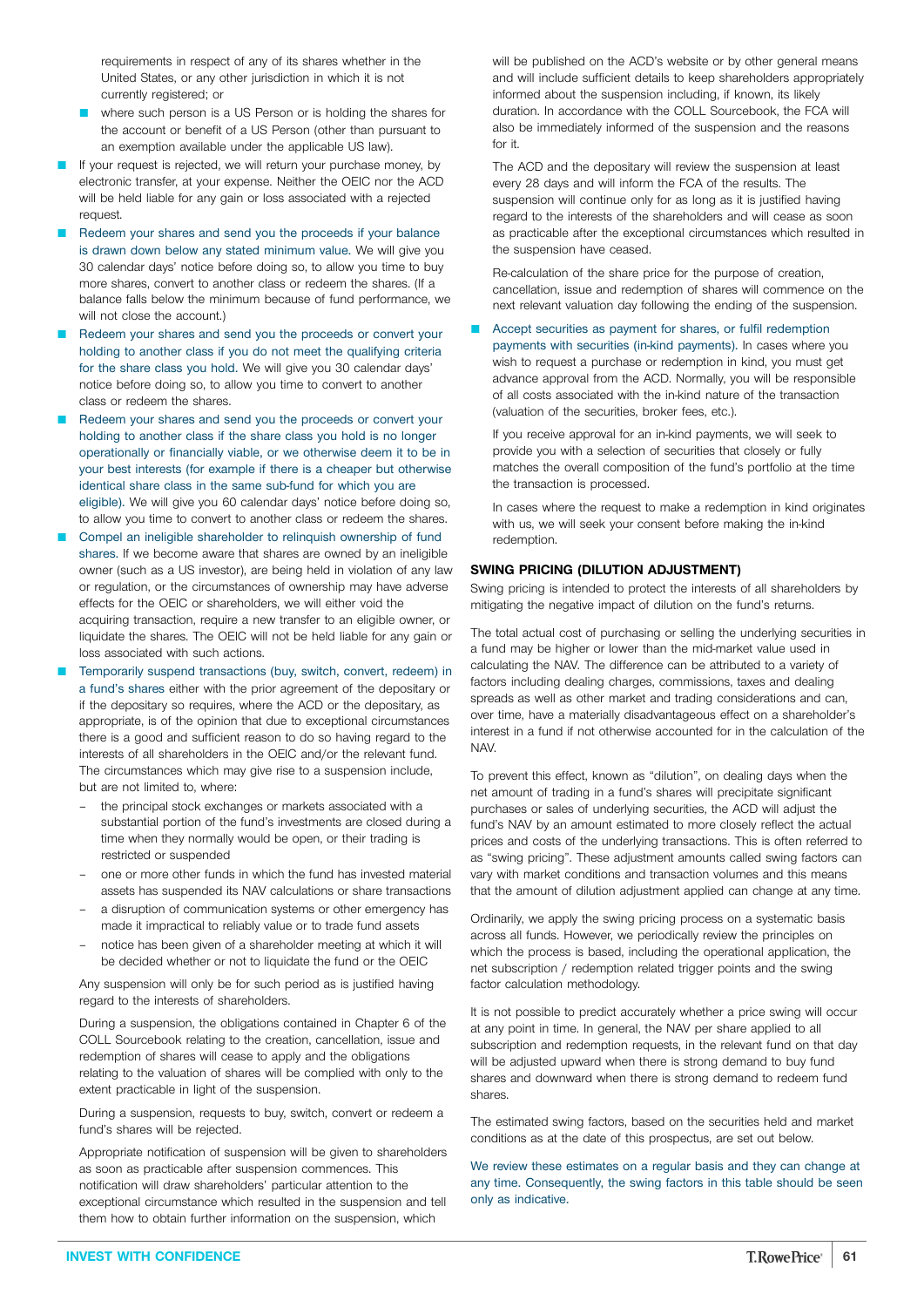|                                           | Indicative swing<br>factors<br>applicable to<br>purchases | Indicative<br>swing factors<br>applicable to<br>redemptions |
|-------------------------------------------|-----------------------------------------------------------|-------------------------------------------------------------|
| <b>Bond Funds</b>                         |                                                           |                                                             |
| Dynamic Global Bond Fund                  | 0.20%                                                     | 0.20%                                                       |
| Global Impact Credit Fund                 | 0.20%                                                     | 0.20%                                                       |
| <b>Equity Funds</b>                       |                                                           |                                                             |
| Asian Opportunities Equity Fund           | 0.40%                                                     | 0.45%                                                       |
| China Evolution Equity Fund               | 0.65%                                                     | 0.65%                                                       |
| Continental European Equity Fund          | 0.10%                                                     | 0.10%                                                       |
| Emerging Markets Discovery Equity<br>Fund | 0.40%                                                     | 0.40%                                                       |
| Global Focused Growth Equity<br>Fund      | 0.15%                                                     | 0.20%                                                       |
| Global Impact Equity Fund                 | 0.10%                                                     | 0.10%                                                       |
| Global Natural Resources Equity<br>Fund   | 0.15%                                                     | 0.10%                                                       |
| Global Select Equity Fund                 | $\left[ \ \right]$                                        | $\left[ \ \right]$                                          |
| Global Technology Equity Fund             | 0.20%                                                     | 0.15%                                                       |
| Global Value Equity Fund                  | $\left[ \ \right]$                                        | $[ \ ]$                                                     |
| Japanese Equity Fund                      | 0.25%                                                     | 0.25%                                                       |
| Responsible UK Equity Fund                | 0.05%                                                     | 0.05%                                                       |
| US All-Cap Opportunities Equity<br>Fund   | $\Box$                                                    | $\Box$                                                      |
| <b>US Equity Fund</b>                     | 0.10%                                                     | 0.10%                                                       |
| US Large Cap Growth Equity Fund           | 0.10%                                                     | 0.10%                                                       |
| US Large Cap Value Equity Fund            | 0.10%                                                     | 0.10%                                                       |
| US Smaller Companies Equity Fund          | 0.15%                                                     | 0.15%                                                       |

Where trading in a fund will not generate underlying costs, for example in-kind payments, we may decide not to apply the swing pricing process.

### **FAIR MARKET VALUATION**

When a fund has significant investments that trade mainly on a market that is not in the UK time zone, the ACD may direct the fund to adjust its NAV to reflect fair market values for its holdings. The ACD will also do this when it believes such a step is warranted in light of unusual market volatility or other circumstances. Any fair value adjustments will be applied consistently to all share classes within a fund.

# Measures to Protect Shareholders and Prevent Crime and Terrorism

### **CUSTOMER IDENTIFICATION**

Before being approved for opening an account, each investor must provide, at a minimum, the following identification:

Natural persons An identity card or passport duly certified by a public authority (such as a notary, police official or ambassador) in his or her country of residence.

■ Corporations and other entities A certified copy of the entity's incorporation documents, published accounts, or other official statutory document, plus, for the entity's owners or other economic beneficiaries, the identification described above for natural persons.

We will ask you for additional documentation as well (either before opening an account or at any time afterward), and we may delay or deny your investment. If you are a returning former investor in any of the funds but you have had a zero balance for 13 months or longer, you may be required to supply updated account opening documentation. For more details, contact the OEIC.

### **EXCESSIVE TRADING AND MARKET TIMING**

Buying and redeeming fund shares for short-term profits can disrupt portfolio management and drive up fund expenses, to the detriment of other shareholders. We do not knowingly allow any market timing transactions, and we may take various measures to protect shareholder interests, including rejecting, suspending or cancelling any request we believe represents excessive trading or that we believe may be linked to an investor, group of investors, or trading pattern associated with market timing. We may also forcibly redeem your investment, at your sole cost and risk, if we believe you have engaged in excessive trading.

We recognise that certain transactions are not motivated by short-term trading considerations and therefore may be exempt from the policy of restricting certain transactions. Intermediary trading per se, is assumed to involve certain volumes and frequencies and is generally assessed in light of market norms, historical patterns and the intermediary's asset levels.

### **LATE TRADING**

We take measures to ensure that any request to buy, switch, convert or redeem shares that arrives after the cut-off time for a given valuation point will not be processed at the NAV calculated at that time.

# Privacy, Use, and Disclosure of Investor Information

In connection with an account (or prospective account) we will obtain information about actual or prospective investors and associated persons of investors, such as beneficial owners, advisers, contact persons, and individuals who act on behalf of entities, such as employees, officers or directors (collectively, "Investor Information"). Investor Information can contain data concerning entities as well as personal data of individuals. If Investor Information is not supplied as requested, you may not be able to open or maintain an account. Refer to the end of this section for additional details regarding Investor Information that consists of personal data of an individual, including the availability of a separate Privacy Notice for such individuals.

The ACD and its affiliates have implemented technical and organisational security measures in an effort to safeguard Investor Information in their custody and control. Such measures include limiting access to Investor Information to those who need to know such information for the purposes described in this section and elsewhere in this prospectus, training for employees and contractors, as well as other technical, administrative, and physical safeguards. When we engage third party services providers, such as the depositary/transfer agent, the providers are required to take similar measures.

Investor Information may be gathered, stored, and used in physical or electronic form (including making recordings of telephone calls or other electronic communications to or from investors or their associated persons). Investor Information, whether provided to us or developed in relation to an account, is used for various purposes, such as account administration and shareholder services, operation of the fund, development and maintenance of business relationships with investors, guarding against unauthorised account access, offering investment products and services that may be of interest to investors (as permitted by law and, as applicable, except where you have asked us not to do so), internal and external analysis and research (including disclosure to the UK Investment Association for sector classification purposes),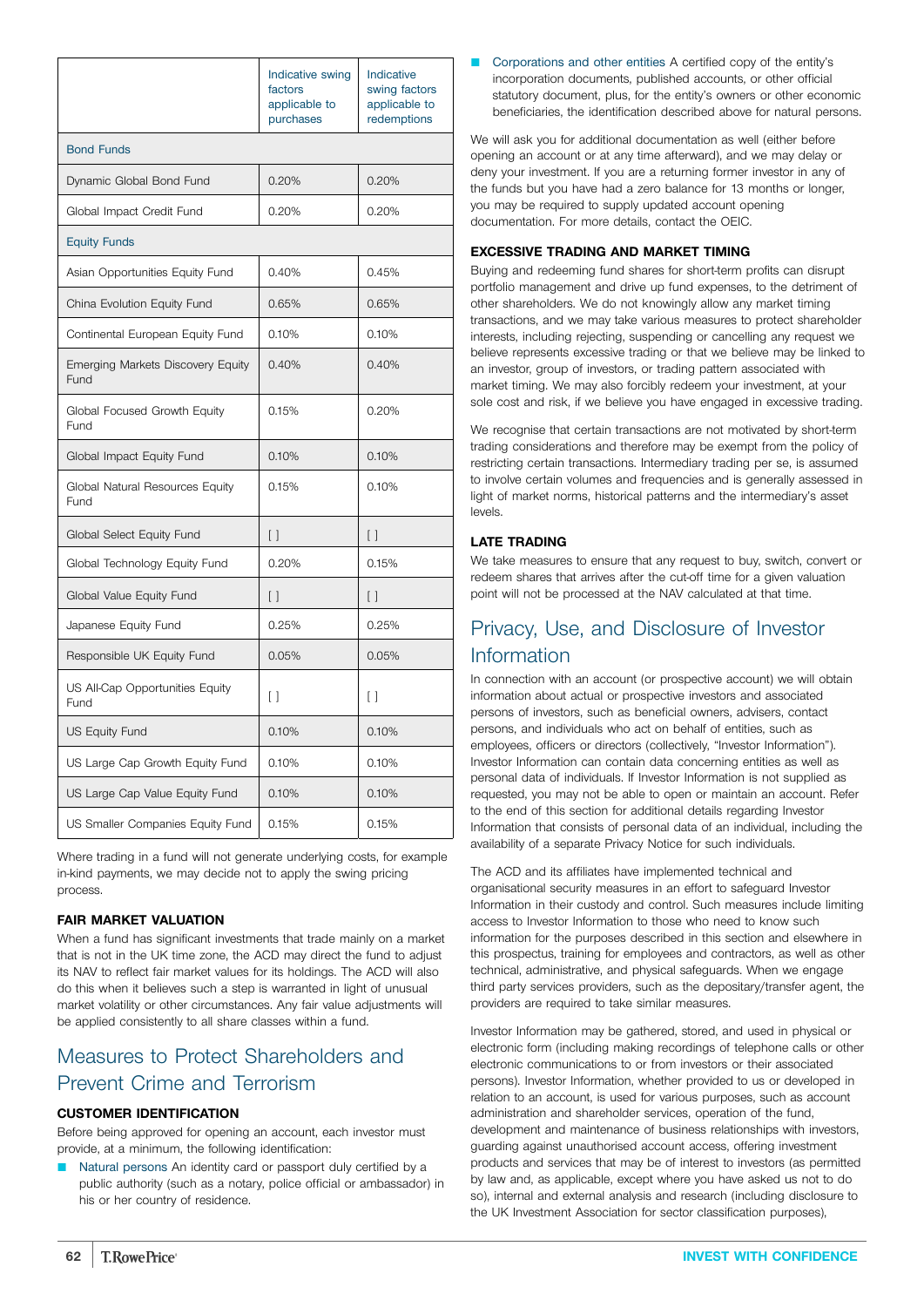exercising and defending legal rights, prevention of money laundering and terrorist financing, tax and other legal reporting purposes, to comply with various laws and regulations, and as otherwise specified in this prospectus.

In relation to such purposes we may transfer Investor Information to third parties that may or may not be affiliates of the ACD and to countries located outside of the EEA or the United Kingdom, for example, when processing centres, agents, other third parties, and/or our affiliates are based outside of the EEA or the United Kingdom.

A Privacy Notice for individuals relating to their personal data processed in connection with this prospectus can be found at **[www.troweprice.com/PrivacyNoticeEMEA.](http://www.troweprice.com/PrivacyNoticeEMEA)**

# Information for investors in certain countries

### **Jersey**

The consent of the Jersey Financial Services Commission (the Commission) under the Control of Borrowing (Jersey) Order, 1958 as amended is not required and has not been obtained to the circulation in Jersey of an offer for subscription, sale or exchange of shares in the OEIC. It must be distinctly understood that the Commission does not take any responsibility for the financial soundness of any schemes or for the correctness of any statements made or opinions expressed with regard to them. The Commission is protected by the Control of Borrowing (Jersey) Law, 1947, against liability arising from the discharge of its functions under that law.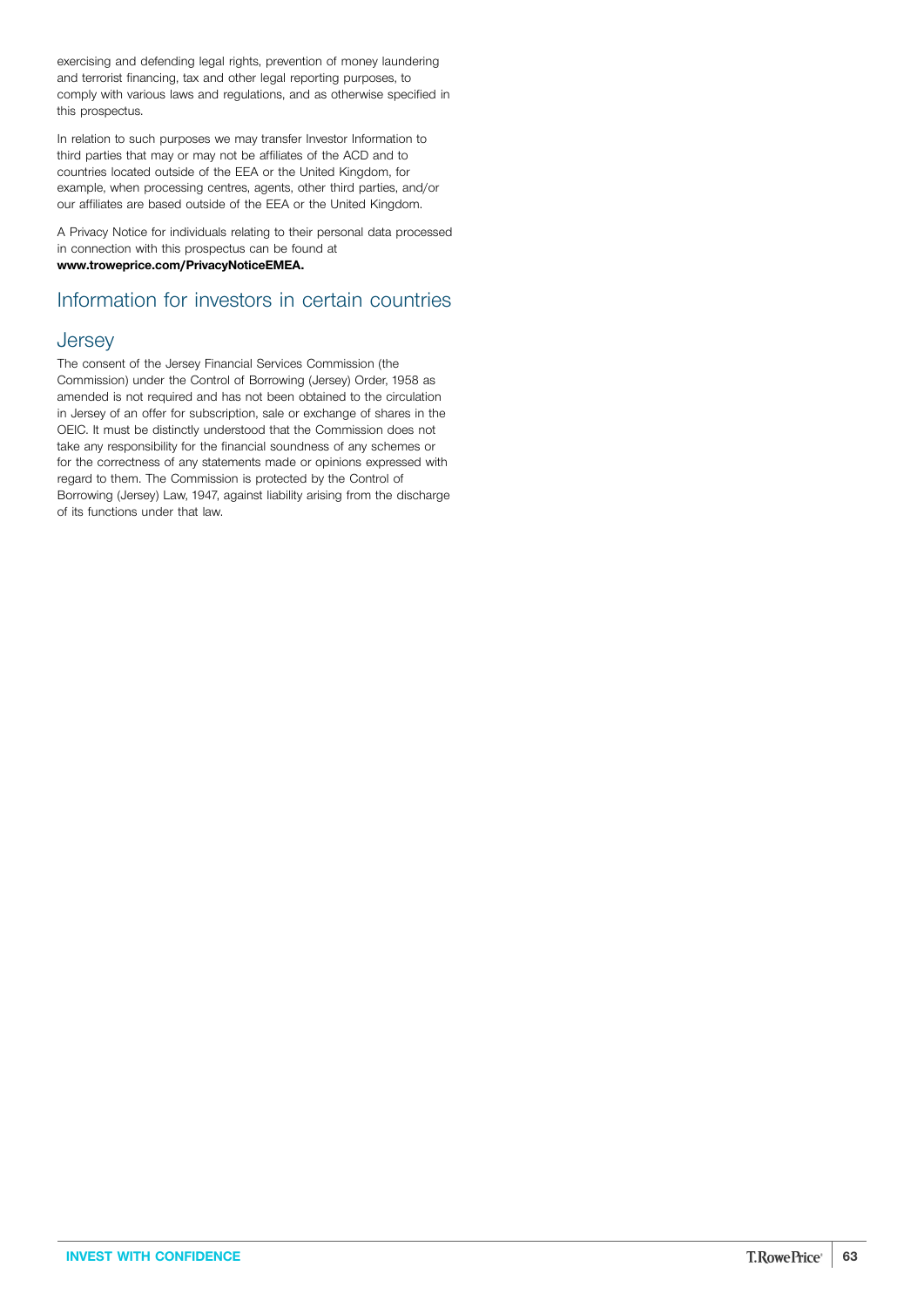# <span id="page-63-0"></span>Operations and Business Structure

OEIC name T. Rowe Price Funds OEIC. Head Office, Registered Office and address for service of notices 60 Queen Victoria Street London EC4N 4TZ

Correspondence address

P.O. Box 12367 Chelmsford CM99 2ES Tel 0330 123 3730 Fax 0330 123 3729 **[troweprice.com](http://www.troweprice.com)**

Legal structure Open-ended investment company (OEIC). Incorporated 30 August 2016. Registration number IC 001068. Duration Indefinite.

Instrument of incorporation Dated 6 May 2022 Legal jurisdiction England and Wales.

### Regulatory authority

Financial Conduct Authority (FCA) 12 Endeavour Square London E20 1JN

### FCA authorisation date: 30 August 2016.

Registration number 751998. Financial year 1 January – 31 December. Capital Sum of the net assets of all the funds. Minimum capital £1. Maximum capital £100 billion. Par value of shares None. Base currency GBP.

### Structure and Governing Law

The OEIC is an open-ended investment company with variable share capital incorporated with limited liability and registered in England and Wales under number IC 001068 and authorised by the by the Financial Conduct Authority pursuant to Regulation 14 of the Open-Ended Investment Companies Regulations 2001 (the "OEIC Regulations") on 30 August 2016. The OEIC has been established as a UK UCITS and is structured as an "umbrella company" under the OEIC Regulations, meaning that different funds may be established from time to time by the ACD with the agreement of the depositary and approval of the FCA.

Shareholders are not liable for the debts of the OEIC. Shareholders are not liable to make any further payment to the OEIC after they have paid the purchase price of the shares.

The funds are segregated portfolios of assets and, accordingly, the assets of a fund belong exclusively to that fund and shall not be used to discharge directly or indirectly the liabilities of, or claims against, any other person or body, including the OEIC, or any other fund, and shall not be available for any such purpose.

While the provisions of the OEIC Regulations provide for segregated liability between sub-funds, the concept of segregated liability under the OEIC Regulations is relatively new. Accordingly, where claims are brought by local creditors in foreign courts or under foreign law contracts, it is not yet known how those foreign courts will react to the segregated liability provided under regulations 11A and 11B of the OEIC Regulations.

The Company is not registered under the US Investment Company Act of 1940. The Company's disclosure documents and shareholder reports are exempt from the requirements of the US Commodity Futures Trading Commission (CFTC) because the ACD, investment manager, and sub-managers are exempt from registration with the

CFTC as a commodity pool operator regarding the Company pursuant to CFTC Rule 4.13(a)(3).

While Rule 4.13(a)(3) does not require a Commodity pool Operator (CPO) to deliver a CFTC Disclosure Document to prospective shareholders, or to provide shareholders with certified annual reports, prospective shareholders and shareholders should nonetheless receive this Prospectus and such annual report, pursuant to other regulations applicable to the Company.

Each relevant Fund qualifies for the exemption under CFTC Rule 4.13(a) (3) on the basis that, among other things, (i) each Shareholder is a not a U.S. person, (ii) the Shares are exempt from registration under the U.S. Securities Act of 1933, (iii) participations in the Company are not marketed as or in a vehicle for trading the commodity futures or commodity options markets, and (iv) each relevant Fund limits its trading activity in commodity interests and security futures positions (each as defined by the CFTC) such that it meets one of the following tests when it enters into each such position: (1) the aggregate initial margin deposits and premium required to establish such positions do not exceed 5% of the liquidation value of such sub-fund's portfolio; or (2) the aggregate net notional value of such positions does not exceed 100% of the liquidation value of such sub-fund's portfolio.

# Service Providers

### **DEPOSITARY**

JP Morgan Europe Limited 25 Bank Street London E14 5JP

The depositary has been appointed by the OEIC and the ACD under an agreement and is responsible for ensuring that:

- **D** the sale, issue, repurchase and cancellation of shares is done according to the law applicable to UK UCITS and the instrument of incorporation
- the value of the shares is calculated in accordance with the law applicable to UK UCITS and the instrument of incorporation
- instructions of the OEIC or the ACD are carried out unless they conflict with the law applicable to UK UCITS and the instrument of incorporation
- income produced by the OEIC is applied as specified in the instrument of incorporation
- **n** in transactions involving assets of the OEIC, all monies due to the OEIC arrive within the customary market period

The depositary is also responsible for the safekeeping and ownership verification of the assets of the OEIC, cash flow monitoring and oversight in accordance with the law applicable to UK UCITS.

In order to provide depositary services according to the types of assets and the geographical regions the OEIC plans to invest in, the depositary delegates to its affiliate JP Morgan Chase Bank NA, London Branch, which may also entrust assets held by the OEIC to subcustodians. When selecting sub-custodians, the depositary/delegate, as relevant, shall exercise all due skill, care and diligence required under law applicable to UK UCITS, including the management of any potential conflict of interest that should arise from such an appointment, as the depositary may from time to time have entered into arrangements with other clients, funds or other third parties for the provision of safekeeping and related services. In the event of any potential conflict of interest which may arise within a multi-service banking group such as JPMorgan Chase Group, to which the depositary and the delegate belong, during the normal course of business (for example, where an appointed delegate is an affiliated group company and is providing a product or service to a fund and has a financial or business interest in such product or service or where an appointed delegate is an affiliated group company which receives remuneration for other related custodial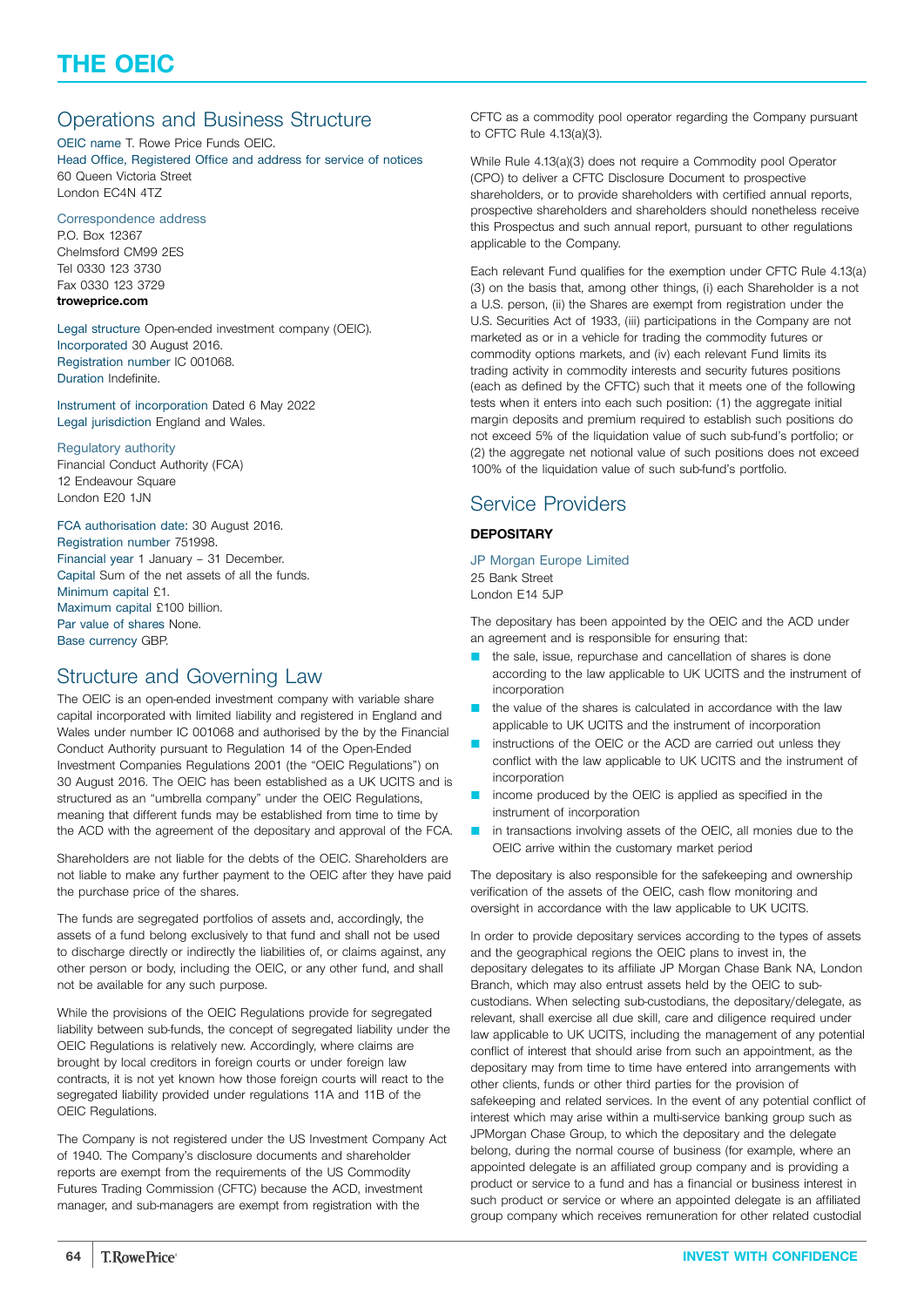products or services it provides to the funds, for instance foreign exchange, securities lending, pricing or valuation services), the depositary will at all times have regard to its obligations under the law applicable to UK UCITS.

The current list of sub-custodians used by the depositary/delegate is available at

**[http://www.troweprice.com/trpfundsoeic-listofdelegatesandsubde](http://www.troweprice.com/trpfundsoeic-listofdelegatesandsubdelegatesofthedepositary)[legatesofthedepositary](http://www.troweprice.com/trpfundsoeic-listofdelegatesandsubdelegatesofthedepositary)** or may be obtained by investors free of charge and upon request from the OEIC.

The depositary is liable to the OEIC for the loss of a financial instrument held in custody by the depositary, delegate or any of its subcustodians. The depositary shall; however, not be liable if it can prove that the loss has arisen as a result of an external event beyond its reasonable control, the consequences of which would have been unavoidable despite all reasonable efforts to the contrary. The depositary is also liable to the OEIC for all other losses suffered by them as a result of the depositary's negligent or intentional failure to properly fulfil its duties in accordance with the applicable law.

As part of the normal course of global custody business, the depositary/delegate, as relevant, may from time to time have entered into arrangements with other clients, funds or other third parties for the provision of safekeeping and fund administration or related services. Within a multi-service banking group such as JPMorgan Chase Group, from time to time conflicts may arise (i) from the delegation by the depository to its safekeeping delegates or (ii) generally between the interests of the depositary and those of the OEIC , its investors or the ACD; for example, where an affiliate of the depository is providing a product or service to a fund and has a financial or business interest in such product or service or receives remuneration for other related products or services it provides to the funds, for instance foreign exchange, securities lending, pricing or valuation services, fund administration or fund accounting services.

In the event of any potential conflict of interest which may arise during the normal course of business, the depositary will at all times have regard to its obligations under laws applicable to UK UCITS, as specified in the FCA Rules, including section 6.6B of the COLL Sourcebook, and the depositary shall not carry out activities with regard to the OEIC or the ACD on behalf of the OEIC that may create conflicts of interest between the OEIC, the shareholders, the ACD and itself, unless it has functionally and hierarchically separated the performance of its depositary tasks from its other potentially conflicting tasks, and the potential conflicts of interest are properly identified, managed, monitored and disclosed to the shareholders through the OEIC or the ACD.

Shareholders may obtain from the ACD on request up to date information regarding the depositary, its duties and any conflicts that may arise between the depositary and the OEIC, or shareholders or the ACD and any custodial duties delegated by the depositary together with the name of such delegate(s) and conflicts that may arise from such delegation.

# Shareholder Meetings

*General Meetings*

The ACD has elected not to hold annual general meetings for the OEIC. The ACD or the depositary may convene a general meeting at any time.

Shareholders may also requisition a general meeting. A requisition by shareholders must state the objects of the meeting, be dated and signed by the shareholders who, at the date of the requisition, are registered as holding not less than one-tenth in value of all shares then in issue. The ACD must convene a general meeting no later than eight weeks after the receipt of such a requisition at the head office of the OEIC.

### *Notice and Quorum*

Notice of the date, place and time of general meetings will be given to shareholders.

The convening and conduct of shareholders' meetings and the voting rights of shareholders at those meetings are governed by the instrument of incorporation and the COLL Sourcebook.

Shareholders will receive at least 14 days' written notice of a general meeting. They are entitled to be counted in the quorum and to vote at a meeting either in person or by proxy. The quorum for a meeting is two shareholders, present in person or by proxy. Notice convening a general meeting of shareholders will be given in accordance with the OEIC Regulations and the COLL Sourcebook.

### *Voting Rights*

At a meeting of shareholders, on a show of hands every shareholder who (being an individual) is present in person or (being a corporation) is present by its properly authorised representative shall have one vote.

On a poll vote, shareholders may vote in person or by proxy. The voting rights attaching to each share are such proportion of the voting rights attached to all shares in issue that the price of the share bears to the aggregate prices(s) of all the shares in issue. The voting rights attaching to each share in issue on the date seven days before the notice of meeting is deemed to have been served. Shareholders who are entitled to more than one vote need not use all of their votes or cast all the votes used in the same way.

Except where the COLL Sourcebook or the instrument of incorporation requires an extraordinary resolution (which needs 75% of the votes cast at the meeting to be in favour if the resolution is to be passed), any resolution required by the COLL Sourcebook will be passed by a simple majority of the votes validly cast for and against the resolution (an ordinary resolution).

The ACD may not be counted in the quorum for a general meeting, and neither the ACD nor any associate of the ACD is entitled to vote at any general meeting except in respect of shares which the ACD or associate holds on behalf of or jointly with a person who, if the registered shareholder, would be entitled to vote and from whom the ACD or associate has received voting instructions.

'Shareholders' in this context means shareholders on the date seven days before the notice of meeting is deemed to have been served, but excluding persons who are known to the ACD not to be shareholders at the time of the meeting.

### *Class Meetings*

The above provisions apply to meetings of shareholders of a fund or class as they apply to general meetings of shareholders, but by reference to the fund or class concerned.

#### *Variation of Class Rights*

The rights attached to a class of shares or a fund may not be varied without the sanction of an ordinary resolution passed at a meeting of the shareholders of that class or fund.

# ACD's Charges

### **ENTRY CHARGE**

The ACD currently makes no entry charge on a shareholder's purchase of shares.

The ACD reserves the right to make an entry charge. Before making any such charge the ACD will provide prior notice to shareholders in accordance with the COLL Sourcebook (currently 60 days).

### **REDEMPTION CHARGE**

The ACD currently makes no redemption charge on a shareholder's redemption of shares.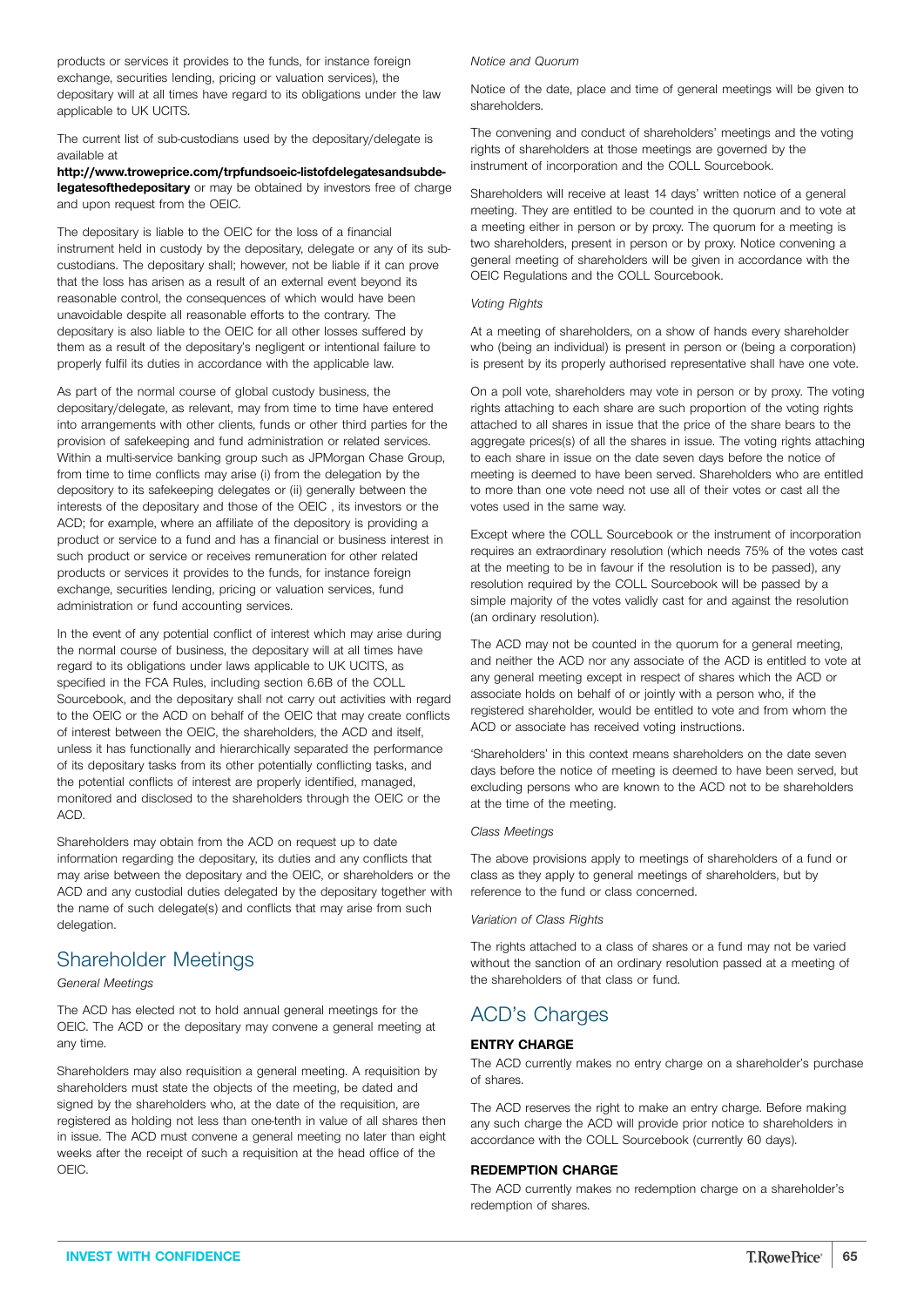The ACD reserves the right to make a redemption charge, which would be deducted from the redemption price of the shares. Before making any such charge the ACD will provide prior notice to shareholders in accordance with the COLL Sourcebook (currently 60 days).

### **SWITCHING/CONVERSION CHARGE**

The ACD currently makes no charge on a shareholder's switching/ conversion of shares.

The ACD reserves the right to make a switching/conversion charge. Before making any such charge the ACD will provide prior notice to shareholders in accordance with the COLL Sourcebook (currently 60 days) which includes details of how the charge will apply to the purchase and redemption sides of the switch/conversion transaction.

### **ACD FEE**

The ACD is entitled to charge a periodic ACD Fee (plus value added tax, if any) calculated at an annual percentage rate based upon the value of the property of each fund. The amount applicable to each class is set out for each fund in "Fund [Descriptions"](#page-3-0).

The ACD reserves the right to increase or decrease the ACD Fee. Before making any increase in such charge the ACD will provide prior notice to shareholders in accordance with the COLL Sourcebook (currently 60 days).

The periodic ACD Fee shall accrue daily and will be determined by reference to the value of each Fund on each business day and shall be deducted and paid at the end of each month.

The ACD shall pay the fees and expenses payable to the Investment Manager out of its remuneration as described above.

# **Expenses**

### **OPERATING AND ADMINISTRATIVE EXPENSES**

The OEIC may, so far as the COLL Sourcebook allows, pay out of scheme property (i.e. out of shareholder assets) all relevant costs, charges, fees and expenses, including the following operating and administrative expenses:

- **E** fees associated with the maintenance of the register of shareholders
- fees of the administration agent, which are 0.01% of OEIC assets or USD40,000 per fund, whichever is higher
- fees of the auditors and the tax, legal and other professional advisers to the OEIC, the ACD and the depositary
- fees of the depositary, which vary with the amount of assets in a fund: 0.0075% on fund's assets up to USD 2,000,000,000 and 0.0050% on the fund's assets above USD 2,000,000,000, with a minimum of USD 25,000 per fund, whichever is higher.
- custodial fees, which vary with the amount of assets in custody: maximum 0.025%, minimum 0.001%
- Q government, regulatory, registration, and cross-border marketing expenses, including FCA fees
- costs of providing information to you, including the costs of creating, modifying, printing and distributing long reports, prospectuses and the instrument of incorporation
- costs of creating, modifying and printing KIIDs
- costs incurred in respect of meetings of shareholders or the OEIC or those of any fund or share class
- fees in respect of the publication and circulation of details of the prices and yields of shares, and any other information which the ACD is required by law to publish
- expenses incurred by the ACD, depositary, administration agent, custodian and professional advisers, including expenses associated with the maintenance of the register of shareholders.
- Any value added tax on any fees, charges or expenses will be added to such fees, charges or expenses.

Each fund and/or class pays all costs it incurs directly and also pays its pro rata share (based on net asset value) of costs not attributable to a specific fund or class.

In order to mitigate the impact of these expenses on shareholders, the ACD has agreed to limit the total amount to be borne by each share class to the levels set out in "Fund [Descriptions"](#page-3-0). Operating and administrative expenses will be calculated and accrued daily and deducted, up to the indicated limit, from each share class. Should the actual operating and administrative costs attributable to a share class exceed the expense limit, the ACD will bear the excess. However, if at any time the expenses actually incurred fall below the limit, only those actual expenses will be deducted and thus the benefit of any reduction in these costs will be to the advantage of the shareholders.

The operating and administrative expense limits for each class will be reviewed should there be a material change in the fees charged by service providers to the OEIC or in the other expenses it incurs. In any event, expense limits for each class will be reviewed annually to ensure that they remain appropriate and fair to shareholders. Any decision to increase the operating and administrative expense limits will be notified to shareholders at least 60 days before the change is implemented.

### **OTHER PORTFOLIO EXPENSES REFLECTED IN THE NAV**

In addition to the operating and administrative expenses noted above, the OEIC may, so far as the COLL Sourcebook allows, pay out of scheme property (i.e. out of shareholder assets) other relevant costs, charges, fees and expenses, including the following:

- broker's commission, fiscal charges and any other disbursements which are necessarily incurred in effecting transactions for the OEIC. This will include expenses incurred in acquiring and disposing of investments including legal fees and expenses, whether or not the acquisition or disposal is carried out
- interest on borrowings permitted under the instrument of incorporation or the prospectus and charges incurred in effecting or terminating such borrowings or in negotiating or varying the terms of such borrowings
- **L** taxation and duties payable in respect of the scheme property
- value added tax payable on expenses where appropriate
- all other permissible costs associated with operation

### **ACQUIRING UNITS IN A SECOND SCHEME**

If a fund acquires units in a second scheme that is managed directly or indirectly by the ACD or by a company with which the ACD is linked by way of common management or control, or by way of a direct or indirect holding of more than 10% of the issued or voting share capital of such company, no additional management charge will be charged by the ACD against the amount invested in such second scheme. Moreover, the OEIC will not charge any subscription or redemption charge(s) payable in respect of any units that it may acquire or redeem in any such second scheme.

### **FEES AND EXPENSES DEDUCTED FROM INCOME AND/OR CAPITAL**

The ACD fee and the other operating and administrative expenses may be deducted from the income that a fund generates and/or from the fund's capital.

Currently Responsible UK Equity Fund, and Global Impact Credit Fund deduct the ACD fee and the other operating and administrative expenses from capital. The reason for charging these expenses against capital is to seek to increase the amount of distributable income. However, this may impact future capital growth and reduce the capital value of your investment. Therefore, on redemptions of holdings, investors may not receive back the full amount invested. While this will increase the amount of income (which may be taxable) available for distribution to holders of the shares, investors should be aware that such charging to capital amounts to a return, or withdrawal, of part of an investor's original investment, or from any capital gains attributable to that original investment, this could erode capital and constrain future growth. Furthermore, where fees and expenses are deducted from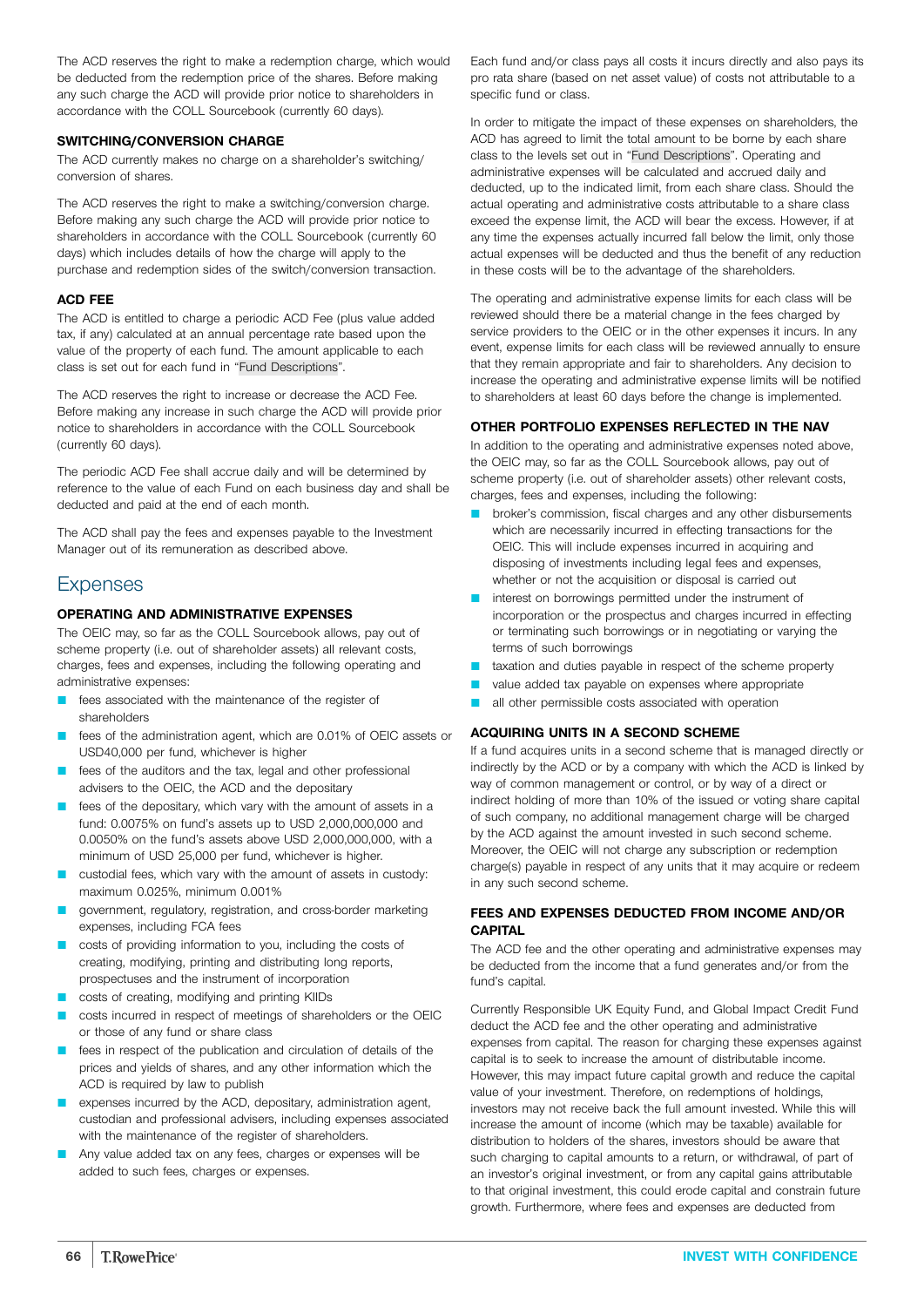capital and gross income is distributed, this may have tax implications for investors, especially those for whom income and capital gains are subject to different treatment and personal tax rates.

All the other funds deduct the ACD fee and the other operating and administrative expenses from the income that a fund generates. All expenses will be charged first against current income, then against realised capital gains, and lastly against capital. If deductions are made from capital, this will result in capital erosion and will constrain growth.

The fees and expenses are allocated between capital and income in accordance with the COLL Sourcebook.

### Dealing Commissions and Investment Research

In choosing broker-dealers to execute trades involving portfolio securities, the investment manager and the OEIC have fiduciary and regulatory requirements to seek broker-dealers that offer "best execution".

Because price is not the only factor to be assessed when determining which firm offers "best execution", the investment manager may choose a broker-dealer who charges a higher commission on trades if the investment manager determines, in good faith, that the commission paid is reasonable in relation to the value of the brokerage services provided.

The investment manager and investment sub-managers may acquire equity and fixed income research designed to assist in the investment decision-making process from independent providers and brokerdealers (i.e., "third party research").

Third party research utilised by the equity and fixed income investment staff of the investment manager and investment sub-managers will be borne by the investment manager or the relevant investment submanager. The funds will not pay for third party research.

For more details on dealing commissions and investment research, please contact the OEIC.

## Notices and Publications

### **NOTICES**

Any notice or other document required to be given to shareholders in the OEIC or in any of its funds (including, for example, notice of a notifiable change) will be duly served if mailed to you at the address of record appearing in the register of shareholders. Any notice or document served by post is deemed to have been served on the second business day following the day on which it is posted. Any document left at a registered address or delivered other than by post is deemed to have been served on that day.

NAVs and notices of dividends for all existing share classes of all funds are available at **[troweprice.com,](http://www.troweprice.com)** from the registered office, and through Reuters, Bloomberg, and other financial and media outlets in jurisdictions where the OEIC is registered.

For the three sub-funds that are newly formed, no historical performance is currently available. When available, information on past performance will appear in this prospectus in the Past [Performance](#page-72-0) section at the end, in the KIID for each fund, by share class, and in the long reports. The performance history of any newly formed sub-funds may not appear in this prospectus, the KIIDs or in the long reports. Performance history will begin to appear in those documents when it becomes available.

The annual accounting period of the OEIC ends each year on 31 December (with the first annual accounting period ending on 31 December and the interim accounting period ends on 30 June of each year).

A full annual and half yearly long report of the OEIC and each fund for each period will be available to shareholders, free of charge, on request.

Copies of long reports are available at **[troweprice.com](http://www.troweprice.com)** and at the registered office.

### **COPIES OF DOCUMENTS**

You can access various documents about the OEIC at

**[www.troweprice.com](http://www.troweprice.com)** or at the registered office, including:

- **C** KIIDs
- $\blacksquare$  the most recent annual and half yearly short reports
- notices to shareholders
- **Q** application form
- the prospectus

Also at the registered office, you can read or get copies of all of the above documents as well as the instrument of incorporation (and any amending instrument) and the ACD Agreement.

### **Material Contracts**

The following contracts, not being contracts entered into in the ordinary course of business, have been entered into by the OEIC and are, or may be, material:

- (a) the ACD Agreement dated 26 February 2019 between the OEIC and the ACD, as amended from time to time; and
- (b) the Depositary Agreement dated 19 September 2016 between the OEIC, the ACD and the depositary, as amended or novated from time to time; and
- (c) the Investment Management Agreement dated 26 February 2019 between the ACD and the investment manager, as amended from time to time.

Details of the above contracts are given in the sections of the prospectus headed "The [Authorised](#page-68-0) Corporate Director", ["Depositary](#page-63-0)" and "Investment Manager" respectively.

# Winding-Up, Termination, Merger and Other **Changes**

### **WINDING UP OF THE OEIC OR TERMINATION OF A FUND**

The OEIC may not be wound up except as an unregistered company under Part V of the Insolvency Act 1986 or, if the OEIC is solvent, under the OEIC Regulations and the COLL Sourcebook. A fund may only be terminated under the COLL Sourcebook.

Where the OEIC is to be wound up or a fund terminated under the COLL Sourcebook, such winding up or termination may only be commenced following approval by the FCA. The FCA will only give its approval if the ACD provides a statement (following an investigation into the affairs of the OEIC) either confirming that the OEIC will be able to meet its liabilities within 12 months of the date of the statement or stating that such confirmation cannot be given. The OEIC may not be wound up under the COLL Sourcebook if there is a vacancy in the position of authorised corporate director at the relevant time.

The OEIC may be wound up or a fund terminated under the COLL Sourcebook:

- (a) if an extraordinary resolution to that effect is passed by the shareholders; or
- (b) if an event (if any) occurs on the occurrence of which the instrument of incorporation provides that the OEIC or fund is to be wound up. For example, if any of the following is true:
- the total value of all shares of the OEIC is less than GBP30 million, or
- the total value of any fund is less than GBP20 million, or its equivalent in the base currency of the fund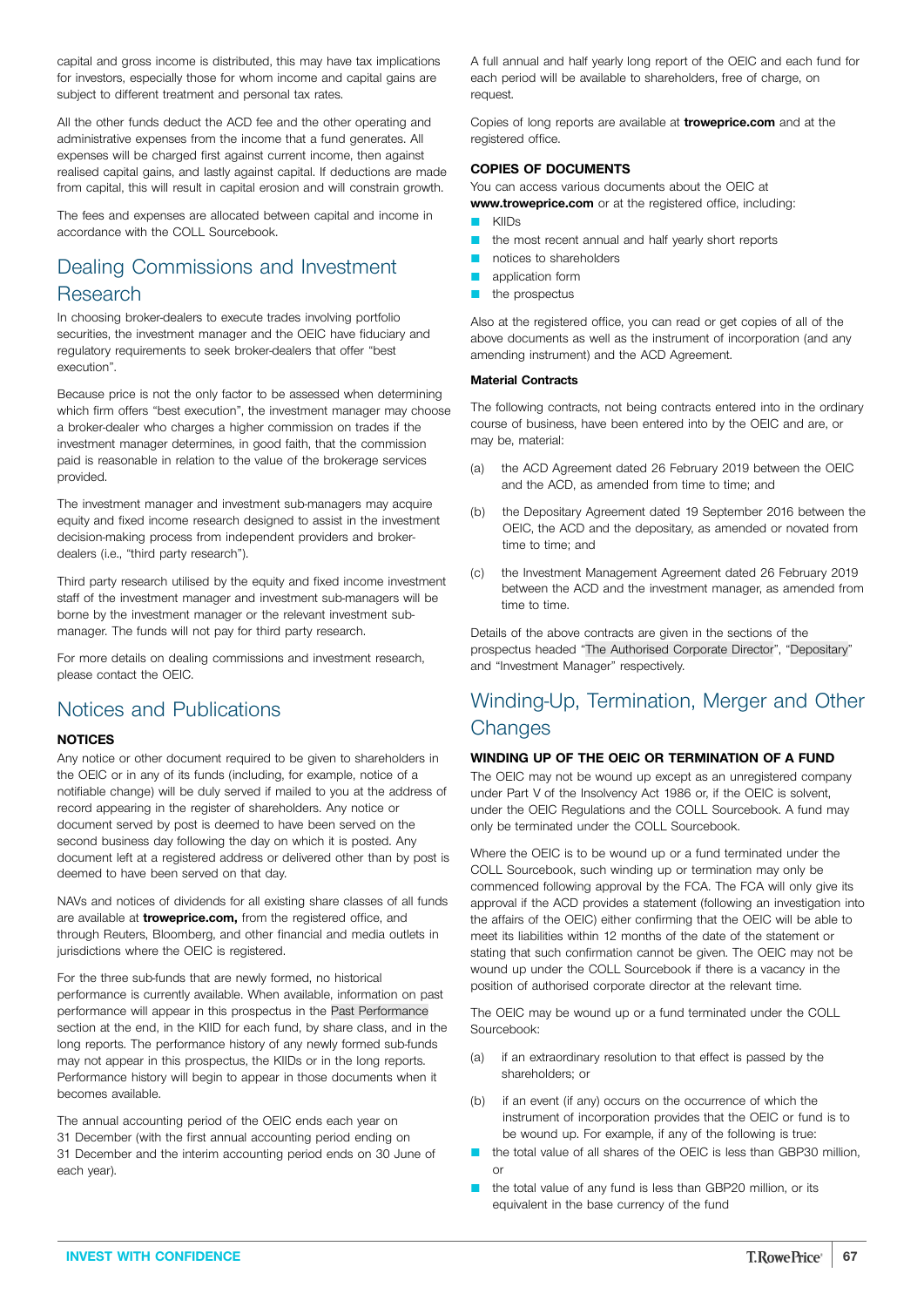- the ACD decides that it is desirable to terminate the fund, including without limitation because:
	- the ACD believes that continued operation of the OEIC, fund or share class is not economically efficient
	- the liquidation is justified by a change in economic or political situations
	- the liquidation is part of an economic rationalisation (such as an overall adjustment of fund offerings)
	- the ACD believes the liquidation would be in the best interests of shareholders
- (c) on the effective date of an agreement by the FCA in response to a request by the ACD for the winding up of the OEIC or the termination of the fund; or
- (d) on the effective date of a duly approved scheme of arrangement which is to result in the OEIC ceasing to hold any scheme property; or
- (e) in the case of a fund, on the effective date of a duly approved scheme of arrangement which is to result in the fund ceasing to hold any Scheme Property; or
- on the date on which all of the funds fall within (e) or have otherwise ceased to hold any scheme property, notwithstanding that the OEIC may have assets and liabilities that are not attributable to any particular fund.

A fund may also be terminated in accordance with the terms of a scheme of amalgamation or reconstruction, in which case shareholders in the fund will become entitled to receive shares or units in another regulated collective investment scheme in exchange for their shares in the fund.

On the occurrence of any of the events in paragraphs (a) to (c) above, and provided the FCA has given its approval:

- (i) chapter 5 and sections 6.2 and 6.3 of the COLL Sourcebook (relating to investment and borrowing powers and pricing and dealing) will cease to apply to the OEIC or the fund;
- (ii) the OEIC will cease to issue and cancel shares in the OEIC or the fund, and the ACD shall cease to sell or redeem shares or to arrange for the OEIC to issue or cancel them;
- (iii) no transfer of a share shall be registered and no other change to the register of shareholders shall be made without the sanction of the ACD;
- (iv) where the OEIC is being wound up, the OEIC shall cease to carry on its business except for its beneficial winding up; and
- (v) the corporate status and powers of the OEIC and, subject to the provisions of paragraph (i) and (iv) above, the powers of the ACD shall remain until the OEIC is dissolved.

The ACD shall, as soon as practicable after the winding up of the OEIC or the termination of a fund has commenced, cause the scheme property to be realised and the liabilities of the OEIC or fund to be met out of the proceeds. Where sufficient liquid funds are available after making adequate provision for the expenses of the winding up or termination and the discharge of the OEIC's or the fund's remaining liabilities, the ACD may arrange for the depositary to make one or more interim distributions out of the proceeds to shareholders proportionately to the right of their shares to participate in the Scheme Property at the commencement of the winding up or termination. The ACD shall arrange for the depositary to make a final distribution to shareholders, on or prior to the date on which the final account is sent to shareholders, of any balance remaining in proportion to their holdings in the OEIC or the particular fund.

On completion of a winding up of the OEIC, the OEIC will be dissolved and any money (including unclaimed distributions) standing to the

account of the OEIC will be paid into court within one month of dissolution.

Following the completion of a winding up of the OEIC or of a termination of a fund, the depositary shall notify the FCA and at the same time the ACD or the depositary shall request the FCA to revoke the relevant authorisation order.

Following the completion of a winding up of the OEIC or of a termination of a fund, the ACD must prepare an account showing how the winding up or termination has been conducted and how the Scheme Property has been disposed of. The auditors of the OEIC shall make a report in respect of the final account or termination account, stating their opinion as to whether the final account or termination account has been properly prepared. The final account or termination account and the auditors' report must be sent to the FCA, to each relevant shareholder within two months of the date of completion of the termination or winding up.

As the OEIC is an umbrella company, any liabilities attributable or allocated to a particular fund under the COLL Sourcebook shall be met first out of the Scheme Property attributable or allocated to that fund. If the liabilities of a fund are greater than the proceeds of the realisation of the Scheme Property attributable or allocated to the fund, the deficit shall be met out of the Scheme Property attributable or allocated to other funds in a manner which is fair to shareholders in those funds.

### **MERGERS**

Within the limits of the COLL Sourcebook, any fund may merge with any other (whether within the OEIC or in a different UK authorised fund structure). The ACD will approve the merger, which must then be approved by a majority of the shares casting a vote on the matter, and will set the effective date of any merger.

Shareholders whose investments are involved in any merger will receive at least 30 days' advance notice of the merger, during which they will be able to redeem or switch their shares free of any redemption and switching charges (except disinvestment costs).

### **NOTIFICATIONS OF CHANGES TO THE OEIC AND/OR A FUND - INCLUDING CLOSURE OF A SHARE CLASS**

The ACD will notify all shareholders of the OEIC and/or the relevant fund, as applicable, of any changes to the OEIC and/or the fund. The nature of the notice given to shareholders by the ACD will depend on the nature of the changes proposed, as deemed by the ACD. Changes may be fundamental, significant or notifiable.

Where the ACD deems changes to the OEIC and/or the relevant fund to be fundamental, shareholders of the OEIC and/or the relevant fund, as applicable, will be required to approve the change by way of an extraordinary resolution prior to implementation.

Where the ACD deems changes to the OEIC and/or the relevant fund to be significant, shareholders of the OEIC and/or the relevant fund, as applicable, will be provided with at least 60 days' prior notice before implementation of the change.

Where the ACD deems changes to the OEIC and/or the relevant fund to be notifiable, shareholders of the OEIC and/or the relevant fund, as applicable, will be informed at or after the date of implementation of the change.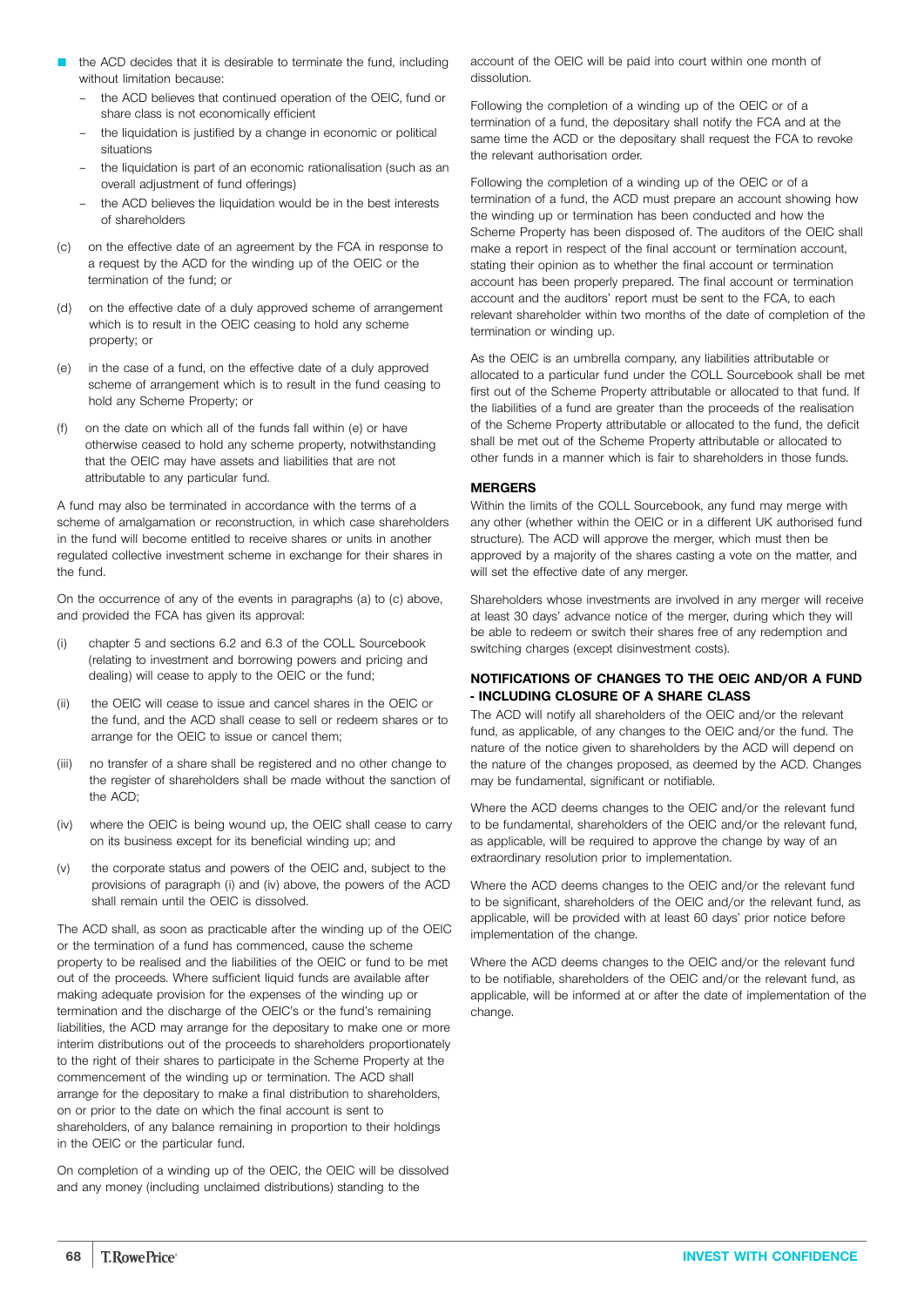# <span id="page-68-0"></span>**THE AUTHORISED CORPORATE DIRECTOR**

# Operations and Business Structure

Authorised corporate director name T. Rowe Price UK Limited

### Registered office

60 Queen Victoria Street, London, United Kingdom, EC4N 4TZ

Legal form of company a private company limited by shares incorporated in England under the Companies Act 2006

Incorporated 9 March 2018

### Regulatory authority

Financial Conduct Authority 12 Endeavour Square London E20 1JN

#### Registration number 11245834

#### Authorised and issued share capital USD 1

The ACD has responsibility for investment management services, administrative services and distribution services as set out in an agreement dated 26 February 2019, as amended from time to time. The ACD is authorised and regulated by the FCA.

The ACD has the option of delegating to third parties some or all of its responsibilities, subject to applicable laws and the consent and supervision of its Directors. For example, so long as it retains control and supervision, the ACD can appoint one or more investment managers to handle the day-to-day management of fund assets, or one or more advisors to provide investment information, recommendations and research concerning prospective and existing investments. The ACD can also appoint various service providers, including those listed below.

The ACD is entitled to receive an ACD fee, out of the assets of the funds, as indicated for each fund in "Fund [Descriptions](#page-3-0)". This fee is calculated based on each fund's daily net assets and is paid monthly in arrears. The ACD pays the investment manager out of the ACD fee. The ACD may decide to waive some or all of its fee in order to reduce the impact on performance. Such waivers may be applied to any fund or share class, for any amount of time and to any extent, as determined by the ACD.

The ACD Agreement provides that the ACD's appointment is terminable upon six months' written notice by either the ACD or the OEIC or, subject to the OEIC Regulations, the COLL Sourcebook and the FSMA, by the mutual written consent of both parties. The ACD Agreement also terminates automatically if the ACD is removed as a director of the OEIC by a resolution of shareholders of the OEIC. No termination of the ACD's appointment, on notice or otherwise, can take effect until the FCA has approved the change of the ACD as the authorised corporate director.

To the extent permitted by the OEIC Regulations, the COLL Sourcebook and the FSMA, the OEIC indemnifies the ACD in respect of liabilities incurred by the ACD by reason of the ACD's performance of its duties in accordance with the ACD Agreement, save where such liabilities arise as a direct consequence of the ACD's or, as the case may be, its directors', officers' or employees' negligence or wilful default in relation to the OEIC.

The investment manager, investment sub-managers, and all service providers typically serve for an indefinite period and the ACD can replace them periodically. Any other service provider can resign or be replaced upon 90 days' notice.

# Directors of the ACD

Chairman: Scott Keller Helen Ford Emma Beal Caron Carter Louise McDonald Nataline Terry Hugh Mullan (independent non-executive director) John McLaughlin (independent non-executive director)

No Director of the ACD is engaged in any business activity of significance to the OEIC's business that is not connected with the business of the ACD, its ultimate parent company or other affiliated companies.

### Investment Manager and Sub-Managers

### **INVESTMENT MANAGER AND DISTRIBUTOR**

T. Rowe Price International Ltd 60 Queen Victoria Street London, EC4N 4TZ, UK

#### **INVESTMENT SUB-MANAGERS**

T. Rowe Price Associates, Inc. 100 East Pratt Street Baltimore, Maryland 21202, USA

T. Rowe Price Hong Kong Limited

6/F, Chater House, 8 Connaught Road Central Hong Kong

### T. Rowe Price Investment Management, Inc.

c/o T. Rowe Price Investment Management, Inc. 100 East Pratt Street

Baltimore, Maryland 21202, USA

T. Rowe Price Japan, Inc. 1-9-2, Marunouchi, Chiyoda-ku Tokyo, Japan

### T. Rowe Price Singapore Private Ltd

501 Orchard Road #10-02 Wheelock Place Singapore (238880)

The investment manager is responsible for day-to-day management of the funds. The investment manager is authorised and regulated by the FCA. The investment manager currently provides investment management, investment advisory and distribution services to proprietary collective investment schemes domiciled in Australia, Canada, Cayman Islands, Luxembourg and the United States of America and to other professional clients.

The investment manager provides its services under the terms of an investment management agreement between the ACD and the investment manager, as amended from time to time (the "Investment Management Agreement"). The Investment Management Agreement provides that the investment manager will manage each fund within the investment objectives, investment policy and any restrictions set out in the instrument of incorporation, this prospectus, the OEIC Regulations and the FSMA. The investment manager can be terminated immediately upon a decision of the ACD, and can resign effective 30 days from when the ACD receives a notice of resignation.

Under the Investment Management Agreement, upon request of the ACD, the investment manager may provide other advice and assistance to the ACD in setting investment policy and in determining related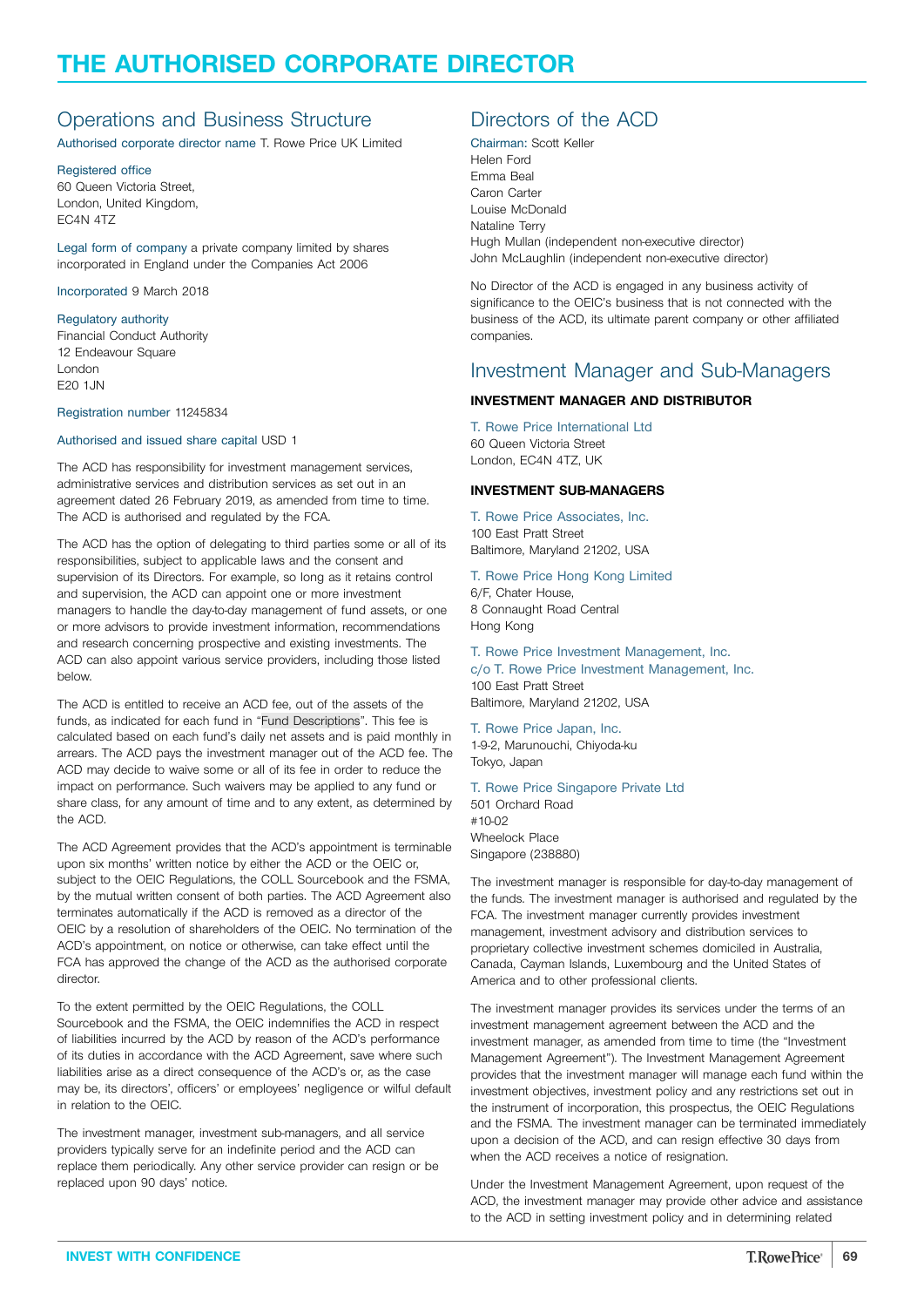matters for the OEIC or for any fund. The investment manager has also been appointed under the Investment Management Agreement to handle the OEIC's promotional, marketing and distribution activities, including the appointment of distributors (meaning sales agents, marketing agents, distribution agents and other financial intermediaries).

The investment manager has the option of delegating to investment sub-managers, at its own expense and responsibility and with the approval of the ACD and the FCA, any or all of its investment management and advisory duties.

For example, so long as it retains control and supervision, the ACD can appoint one or more investment sub-managers to handle the day-to-day management of fund assets, or one or more advisors to provide investment information, recommendations and research concerning prospective and existing investments. The investment sub-managers currently provide investment management, investment advisory and distribution services to proprietary collective investment schemes domiciled in Australia, Canada, Cayman Islands, Luxembourg and the United States of America and to other professional clients.

The investment manager also has the option of making, as allowed by the FCA Rules and other applicable law and regulation and at its own expense, so-called retrocession payments to intermediaries, platforms and other investors, including its own staff and its affiliates.

The investment manager may further, at its own initiative and expense, organise client events or host conferences and pay for transportation, accommodation, meals, beverages and entertainment in respect of the invited intermediaries, distributors or other clients.

The investment manager or an affiliate may, from time to time, invest corporate money to seed certain proprietary funds. Such entity's ownership percentage may be significant for an unspecified period. A fund may, from time to time, invest in such proprietary funds. The investment manager or its affiliate may elect to redeem all or a portion of its investment at any time.

# Service Providers Engaged by the ACD

### JP Morgan Chase Bank, N.A., London Branch

25 Bank Street, London E14 5JP has been appointed as administration agent, responsible for fund accounting, including pricing and valuation.

### SS&C Financial Services Europe Limited,

St Nicholas Lane, Basildon, Essex, SS15 5FS is responsible for processing requests to buy and redeem fund shares and for maintaining the register of shareholders.

The register of shareholders will be maintained at SS&C Financial Services Europe Limited's address and may be inspected at that address during normal business hours by any shareholder or any shareholder's duly authorised agent.

### PricewaterhouseCoopers LLP,

No 1 Spinningfields, Hardman Square, Manchester M3 3EB has been appointed as auditor and provides independent review of the financial statements of the OEIC and all funds once a year.

### Eversheds Sutherland (International) LLP,

1 Wood Street, London EC2V 7WS provides independent legal advice on business, regulatory, tax, and other matters, as requested.

### Remuneration Policy

The ACD has established a remuneration policy statement which sets out the policies, practices and procedures followed by the ACD in order to comply with applicable law.

The remuneration policy statement is consistent with and promotes sound and effective risk management and does not encourage risk taking which is inconsistent with the risk profiles, rules or instruments of incorporation of the UK UCITS that the ACD manages.

The remuneration policy statement is further in line with the business strategy, objectives, values and interests of the ACD and the UK UCITS that it manages. In order to educate associates, protect the firm's reputation, and ensure that the firm's integrity remains as a principle by which business is conducted, the ACD has adopted the Code of Ethics and Conduct ("Code") of T. Rowe Price Group, Inc. The Code establishes standards of conduct which the ACD expects each associate to fully understand and agree to adopt, including the appropriate management of conflicts of interest. Any identified regulatory or Code breaches by an associate are reported to the associate's line manager and are be taken into consideration when assessing an individual associate's performance, and ultimately therefore impacting their compensation.

The assessment of an individual's performance covers progress on both short and long term goals and is evaluated through a range of financial and non-financial factors, including risk reduction/mitigation, customer satisfaction, operational effectiveness, process enhancements, levels of cooperation, developments to the firm's reputation and the individual's compliance with business policies and procedures, including but not limited to the Code.

The compensation programs of the ACD are designed to reward executives and other officers for building and strengthening the very core of the company's long-term viability, which contributes to long-term value creation for all clients, including the OEIC and its shareholders. This is accomplished through a balance of short-term fixed and variable cash compensation, and long-term equity-based incentives. The fixed element of each associate's compensation is sufficiently high to allow for a fully flexible policy on the variable component.

The details of the up-to-date remuneration policy statement setting out the key remuneration elements, including, but not limited to, a description of how remuneration and benefits are calculated, the identity of persons responsible for awarding the remuneration and benefits, including the composition of the remuneration committee, are available on the website **[www.troweprice.com.](http://www.troweprice.com)** A paper copy of the remuneration policy statement is available at the registered office of the ACD.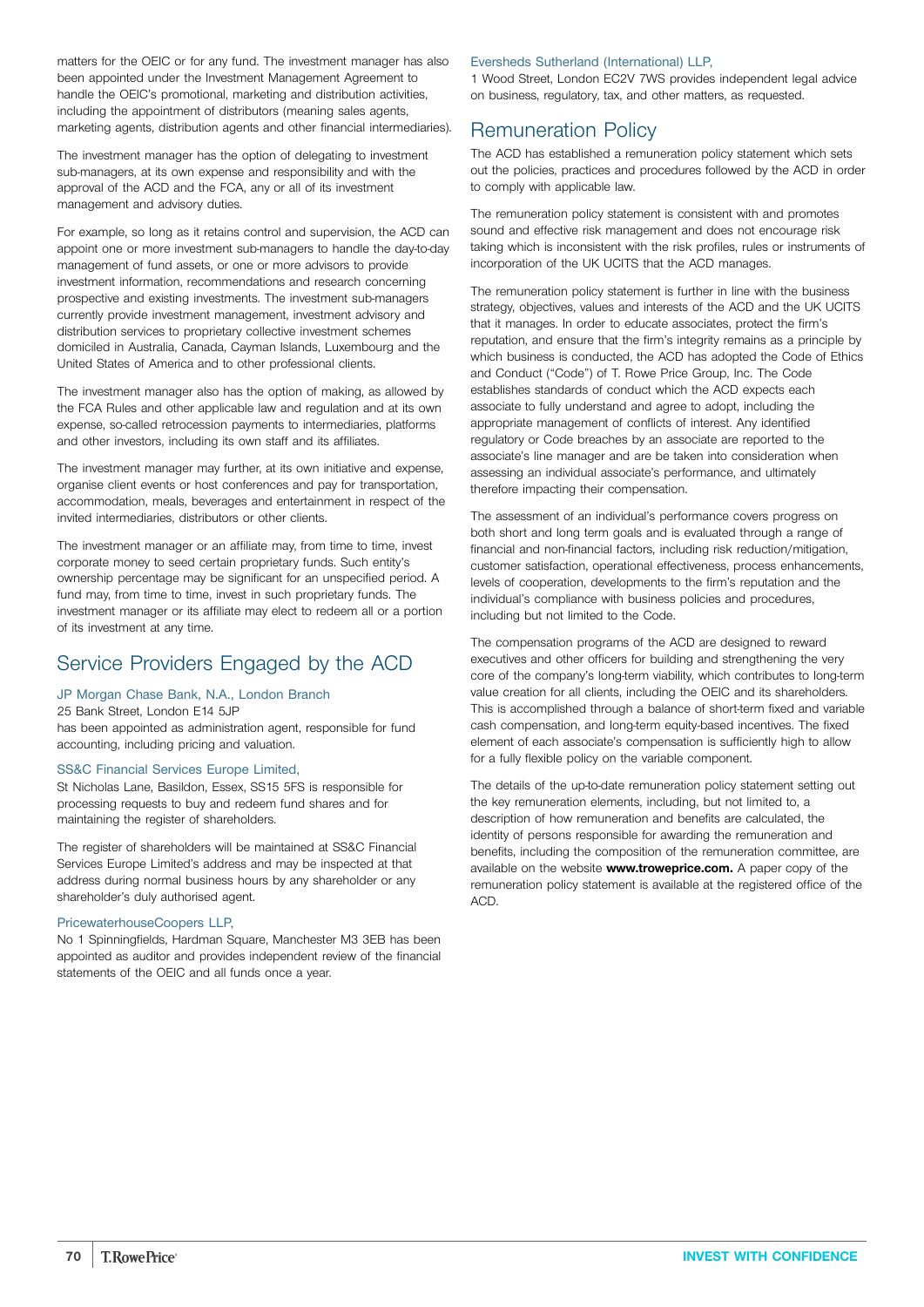### TERMS WITH SPECIFIC MEANINGS

The following terms have these specific meanings within this document. All references to laws and documents apply to those laws and documents as they may be amended from time to time.

ACD The authorised corporate director of the OEIC.

Actively managed In an actively managed fund, the investment manager has complete discretion over the composition of its portfolio, subject to the stated investment objectives and policy, and has freedom to deviate from the constituent holdings, country or sector weightings of any benchmark index.

Asset backed security A security whose income payments and capital value are derived from and secured against a specified pool of underlying assets.

Base currency The base currency of the Company and each fund is Pounds Sterling.

Blue chip company A company with a national reputation for quality, reliability and the expected ability to operate profitably in all economic conditions.

Dealing day Monday to Friday except any bank holiday in England and Wales. Provided that the ACD may at its discretion decide that any day shall be an additional dealing day and that the ACD may in respect of a Fund elect to treat a day as not being a dealing day where a market associated with a substantial portion of the fund's investments is closed.

CCP has the meaning ascribed to it in the glossary of definitions to the FCA Handbook of Rules and Guidance.

COLL Sourcebook The rules contained in the Collective Investment Schemes Sourcebook, as amended from time to time, issued by the FCA as part of the FCA Handbook, which shall, for the avoidance of doubt, not include guidance or evidential requirements contained in the said sourcebook.

Commodity A basic good or material, for example oil or gold.

Common stock Shares representing ownership in a company, often entitling the holder to a variable dividend.

Convertible bond A bond issued by a company that can be converted into shares in the issuing company at the option of the holder.

Credit index An index made up of credit securities issued by companies.

Debt security A financial instrument, such as a government or corporate bond, that can be bought and sold between two parties and has basic terms defined, such as amount borrowed, interest rate and maturity.

Defensive A conservative method of investment allocation that emphases capital preservation, for example by holding more cash or money market securities.

The depositary J.P. Morgan Europe Limited.

Depository receipt A negotiable certificate issued by a bank traded on a local stock exchange representing shares in a foreign company.

Distressed/defaulted bond A bond issued by a company that is near to or currently going through bankruptcy or is otherwise in financial difficulty.

EEA The European Economic Area.

EEA UCITS A collective investment scheme established in accordance with the UCITS Directive in an EEA State.

EEA state A member state of the EEA.

EMIR The UK version of Regulation (EU) No 648/2012 on OTC derivatives, central counterparties and trade repositories, which is part of UK law by virtue of the EUWA, sometimes referred to as the "European Markets Infrastructure Regulation" as amended by Regulation (EU) 2019/ 834 pf the European Parliament and of the Council of 20 May 2019.

EUWA The European Union (Withdrawal) Act 2018.

Equity Ownership in a company via common stock or preferred stock.

FCA The Financial Conduct Authority or any successor body thereto.

FCA Rules The rules continued in the Collective Investment Schemes Sourcebook, published by the FCA as part of the FCA Handbook, as amended from time to time.

Floating rate bond A bond providing variable income, usually tied to a reference benchmark.

Fractional shares Smaller denomination shares of a fund.

the FSMA The Financial Services and Markets Act 2000 as amended from time to time.

Fund Any sub-fund of the OEIC.

Growth securities: securities that the investment manager believes have the potential to outperform the overall market over time because of their future potential. Growth companies tend to have very profitable reinvestment opportunities for their own retained earnings. Thus, they typically pay little to no dividends to stockholders, opting instead to put most or all of their profits back into its expanding business. A growth security can generally be contrasted with a value security.

Initial issue price The price at which shares may be subscribed to during the initial offer period.

Initial offer period The period set by the ACD in relation to any fund or share class as the period during which shares are initially on offer and may be subscribed at the initial issue price.

Instrument of incorporation The Instrument of Incorporation of the OEIC.

ISA (Individual Saving Account) a class of retail investment arrangement available to residents of the United Kingdom. First introduced in 1999, the accounts have favourable tax status. Payments into the account are made from after-tax income, then the account is exempt from income tax and capital gains tax on the investment returns, and no tax is payable on money withdrawn from the scheme.

KIID Key investor information document.

Listed company A company whose shares are listed (quoted) on a stock exchange for public trading.

Long reports Annual and half-yearly long reports of the OEIC.

Market capitalisation The total combined market value of a publicly traded company's outstanding shares.

Money market security A short term investment, typically a bond, lasting one year or less.

Mortgage backed security A type of asset backed security that is secured against a mortgage or collection of mortgages.

NAV Net asset value per share.

The OEIC T. Rowe Price Funds OEIC.

The OEIC Regulations The Open-Ended Investment Companies Regulations 2001, as amended or re-enacted from time to time.

PRA The Prudential Regulation Authority or any successor body thereto.

Preferred stock Shares representing ownership in a company, often entitling the holder to a fixed dividend whose payment takes priority over common stock.

The prospectus This document.

Sector An area of the economy that relates to similar products or services.

Security A tradeable financial asset such as an equity (or share) or a bond.

Share A unit of ownership in a company or fund.

Shareholder Any registered owner of shares of a company or fund.

Short sale The sale of a financial instrument that the seller does not own, usually in the belief the instrument will depreciate in value.

Swap A derivative contract through which two parties exchange cash flows or liabilities in exchange for exposure to a specified financial instrument.

Synthetic short An investment strategy whereby a trader uses synthetic instruments, such as total return swaps and index futures, to replicate the risk/reward profile of a short sale.

UCIs Undertakings for collective investment qualifying as collective investment schemes under the FSMA.

UCITS An Undertaking for Collective Investment in Transferable Securities which is a UK UCITS or an EEA UCITS scheme.

UK UCITS means, in accordance with sections 236A and 237 of the FSMA, a collective investment scheme which may consist of several subfunds, which is either an authorised unit trust scheme, and authorised contractual scheme, or an authorised open-ended investment company, with the sole object of collective investment of capital raised from the public in transferable securities or other liquid financial assets, operating on the principle of risk-spreading, with units which are, at the request of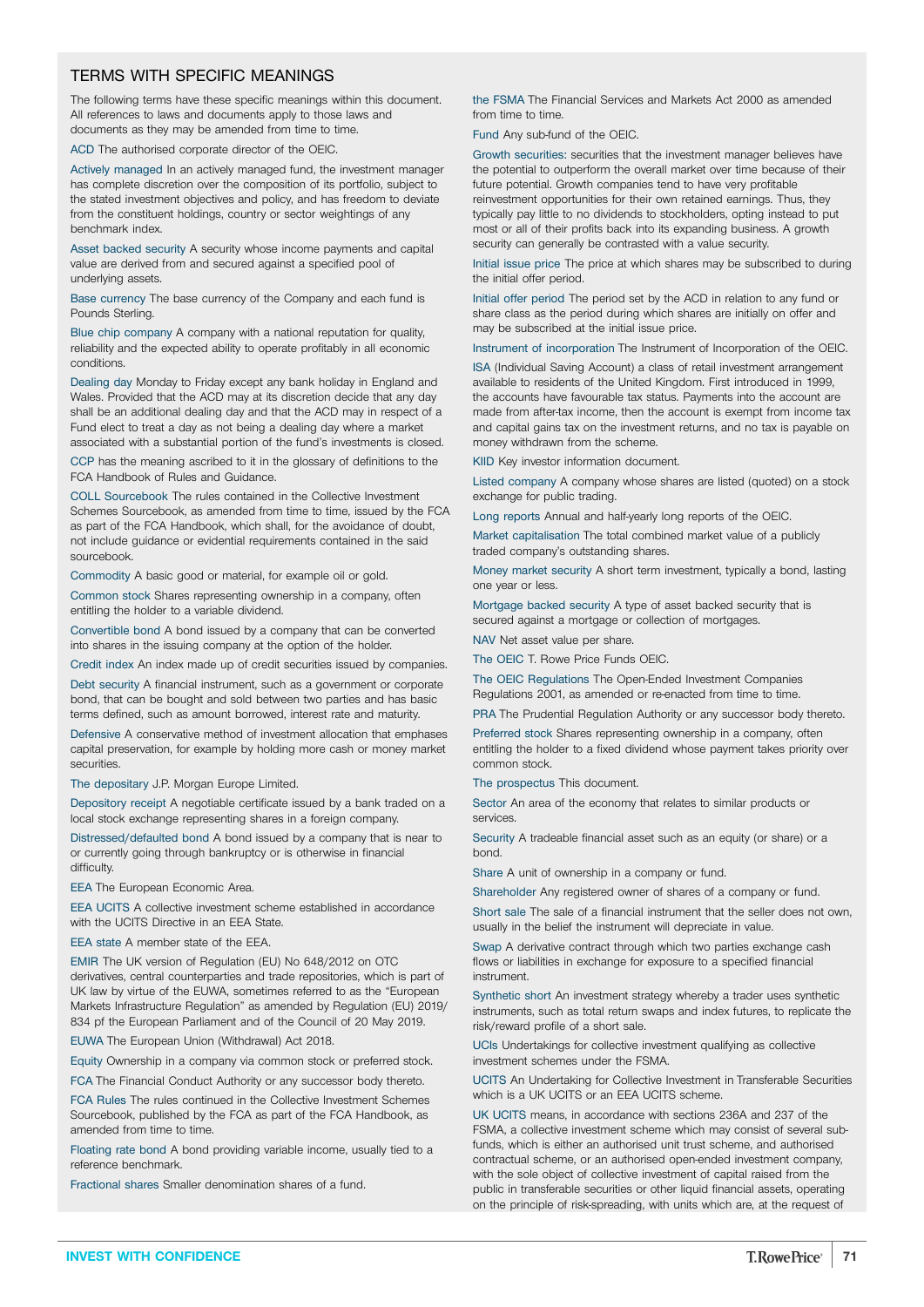holders, repurchased or redeemed, directly or indirectly, out of those undertakings' assets, and which has identified itself as a UCITS in its prospectus and has been authorised accordingly by the FCA.

UCITS Directive The European Parliament and Council Directive of 13 July 2009 on the coordination of laws, regulations and administrative provisions relating to undertakings for collective investment in transferable securities ("UCITS") (No 2009/65/EC), as amended.

US person Any of the following:

- a "United States person" per the U.S. Internal Revenue Code of 1986
- a "U.S. person" per Rule 902 under the U.S. Securities Act of 1933
- **L** a person who is not a "Non-United States person" per Section 4.7 of the U.S. Commodity Exchange Act
- a "U.S. Person" per the CFTC's "Interpretive Guidance and Policy Statement Regarding Compliance with Certain Swap Regulations," July 26, 2013

Second scheme A collective investment scheme which, for the avoidance of doubt, may include other funds in the Company and/or sub-funds of another umbrella collective investment scheme managed by the ACD or its associates, unless stated otherwise.

Valuation day Any day on which a fund calculates the NAV of each share class for the purpose of determining the price at which shares of a share class may be issued, cancelled, sold or redeemed. The ACD may, in consideration of prevailing market conditions or other relevant factors, decide that a particular day will not be a valuation day.

Valuation point at 12 noon (UK time) on each Valuation Day.

Value securities: securities that the investment manager believes have been undervalued by the market. A value security appears to trade at a lower price relative to its fundamentals, such as dividends, earnings, or sales, making it appealing to value investors. A value security can generally be contrasted with a growth security.

Warrant A security issued by a company that gives the holder the right but not the obligation to buy or sell a security (usually an equity) at a particular price within a defined time period.

We, us The OEIC, acting through the ACD or through its service providers

You Any past, current or prospective shareholder, or an agent for the same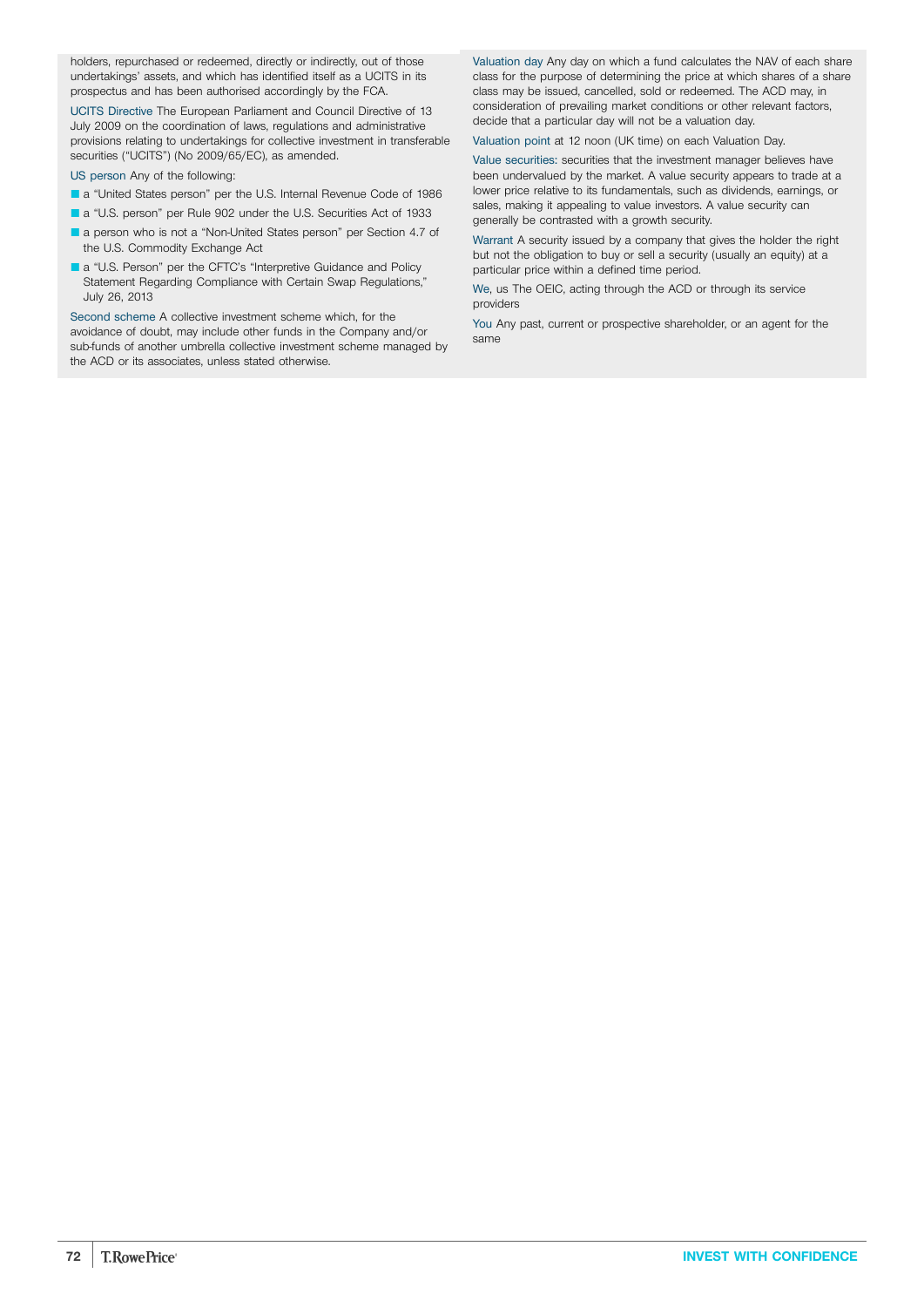## **PAST PERFORMANCE**

| <b>Share Class</b>                                                 | <b>Launch Date</b> | Calendar<br>Year<br>to<br>31/12/2021 (%) | Calendar<br>Year<br>to<br>31/12/2020 (%) | Calendar<br>Year<br>to<br>31/12/2019 (%) | Calendar<br>Year<br>to<br>31/12/2018 (%) | Calendar<br>Year<br>to<br>31/12/2017 (%) |
|--------------------------------------------------------------------|--------------------|------------------------------------------|------------------------------------------|------------------------------------------|------------------------------------------|------------------------------------------|
| Asian Opportunities<br>Equity Fund C Acc                           | 16/10/2017         | $-2.9$                                   | 21.0                                     | 20.97                                    | $-5.7$                                   | n/a                                      |
| Asian Opportunities<br>Equity Fund C Acc 9                         | 19/10/2020         | $-2.8$                                   | n/a                                      | n/a                                      | n/a                                      | n/a                                      |
| Asian Opportunities<br>Equity Fund C Inc S<br>0                    | 29/01/2021         | n/a                                      | n/a                                      | n/a                                      | n/a                                      | n/a                                      |
| China Evolution<br>Equity Fund C Acc                               | 10/12/2021         | n/a                                      | n/a                                      | n/a                                      | n/a                                      | n/a                                      |
| China Evolution<br>Equity Fund C Acc 9                             | 10/12/2021         | n/a                                      | n/a                                      | n/a                                      | n/a                                      | n/a                                      |
| Continental<br>European Equity<br>Fund C Acc                       | 26/09/2016         | 15.1                                     | 13.7                                     | 23.3                                     | $-7.4$                                   | 18.4                                     |
| Continental<br>European Equity<br>Fund C Acc 9                     | 05/04/2019         | 15.4                                     | 14.0                                     | n/a                                      | n/a                                      | n/a                                      |
| Dynamic Global<br>Bond Fund C Acc                                  | 12/12/2016         | $-0.1$                                   | 9.7                                      | $-2.1$                                   | $-0.8$                                   | $-2.8$                                   |
| Dynamic Global<br>Bond Fund C Acc 9                                | 05/01/2017         | 0.1                                      | 9.9                                      | $-1.9$                                   | $-0.6$                                   | n/a                                      |
| Dynamic Global<br>Bond Fund C Acc<br>10 <sup>1</sup>               | 24/02/2017         | 0.2                                      | 10.0                                     | $-1.9$                                   | $-0.5$                                   | n/a                                      |
| <b>Emerging Markets</b><br><b>Discovery Equity</b><br>Fund C Acc   | 25/06/2019         | 6.6                                      | 4.6                                      | n/a                                      | n/a                                      | n/a                                      |
| <b>Emerging Markets</b><br><b>Discovery Equity</b><br>Fund C Acc 9 | 25/06/2019         | 6.9                                      | 4.8                                      | n/a                                      | n/a                                      | n/a                                      |
| Global Focused<br>Growth Equity Fund<br>C Acc                      | 30/05/2017         | 10.3                                     | 46.8                                     | 30.0                                     | $-0.0$                                   | n/a                                      |
| Global Focused<br>Growth Equity Fund<br>C Acc 9                    | 30/05/2017         | 10.6                                     | 47.2                                     | 30.3                                     | 0.2                                      | n/a                                      |
| Global Focused<br>Growth Equity Fund<br>C Acc h(GBP) 9             | 29/01/2021         | n/a                                      | n/a                                      | n/a                                      | n/a                                      | n/a                                      |
| Global Impact Credit<br>Fund C Acc                                 | 14/12/2021         | n/a                                      | n/a                                      | n/a                                      | n/a                                      | n/a                                      |
| Global Impact Credit<br>Fund C Acc 9                               | 14/12/2021         | n/a                                      | n/a                                      | n/a                                      | n/a                                      | n/a                                      |
| Global Impact Equity<br>Fund C Acc                                 | 10/12/2021         | n/a                                      | n/a                                      | n/a                                      | n/a                                      | n/a                                      |
| Global Impact Equity<br>Fund C Acc 9                               | 10/12/2021         | n/a                                      | n/a                                      | n/a                                      | n/a                                      | n/a                                      |
| Global Natural<br><b>Resources Equity</b><br>Fund C Acc            | 27/03/2017         | 25.2                                     | $-4.8$                                   | 12.2                                     | $-12.7$                                  | n/a                                      |
| Global Natural<br>Resources Equity<br>Fund C Acc 9                 | 27/03/2017         | 25.4                                     | $-4.6$                                   | 12.4                                     | $-12.5$                                  | n/a                                      |
| Global Technology<br>Equity Fund C Acc                             | 27/03/2017         | 7.1                                      | 68.9                                     | 28.5                                     | $-4.8$                                   | n/a                                      |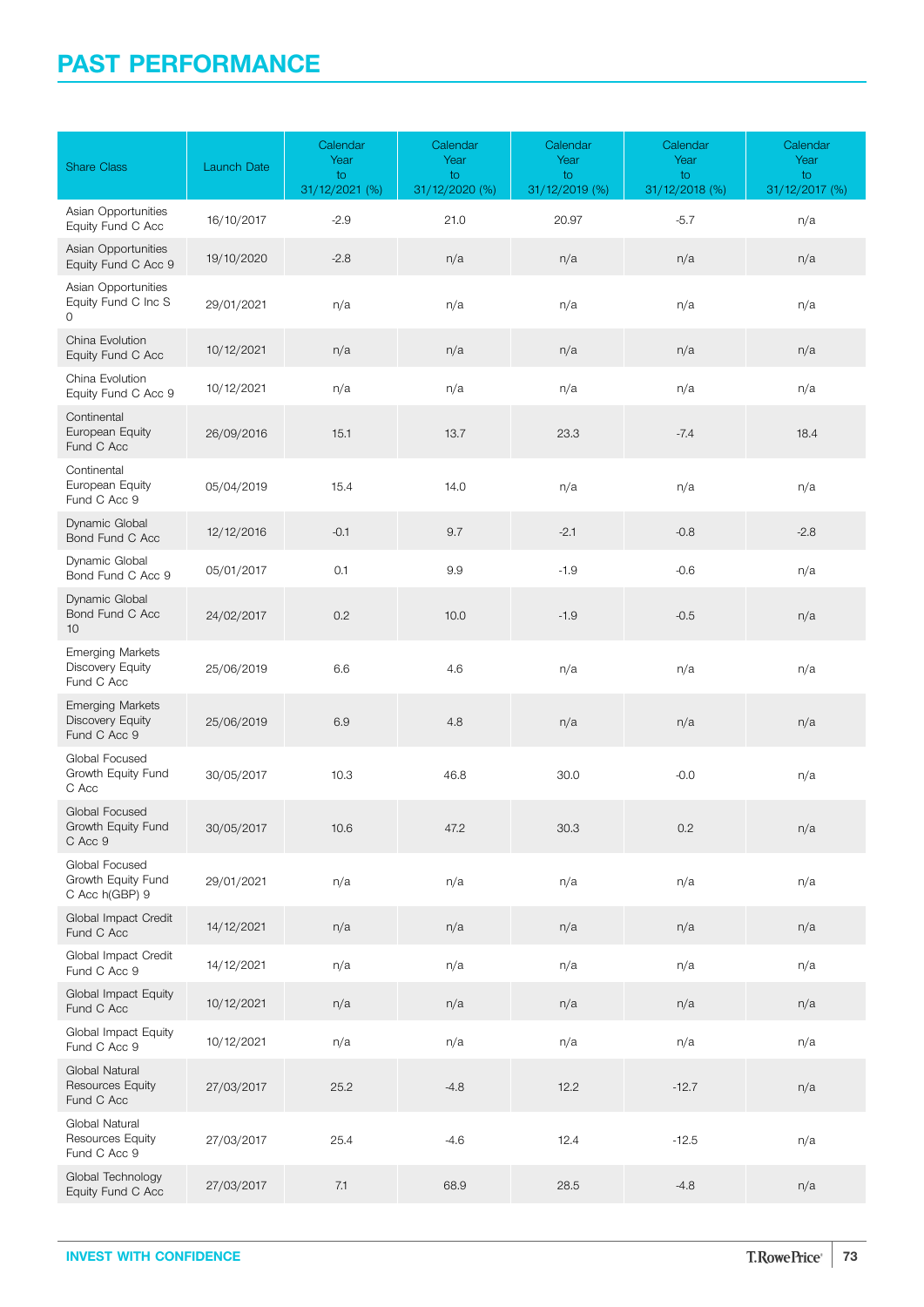| <b>Share Class</b>                                         | Launch Date | Calendar<br>Year<br>to<br>31/12/2021 (%) | Calendar<br>Year<br>to<br>31/12/2020 (%) | Calendar<br>Year<br>to<br>31/12/2019 (%) | Calendar<br>Year<br>to<br>31/12/2018 (%) | Calendar<br>Year<br>to<br>31/12/2017 (%) |
|------------------------------------------------------------|-------------|------------------------------------------|------------------------------------------|------------------------------------------|------------------------------------------|------------------------------------------|
| Global Technology<br>Equity Fund C Acc 9                   | 27/03/2017  | 7.5                                      | 69.2                                     | 28.9                                     | $-4.6$                                   | n/a                                      |
| Global Technology<br>Equity Fund C Acc 0                   | 14/08/2020  | 7.5                                      | n/a                                      | n/a                                      | n/a                                      | n/a                                      |
| Japanese Equity<br>Fund C Acc                              | 13/03/2017  | $-10.4$                                  | 31.8                                     | 21.6                                     | $-8.3$                                   | n/a                                      |
| Japanese Equity<br>Fund C Acc 9                            | 13/03/2017  | $-10.1$                                  | 32.3                                     | 21.9                                     | $-8.0$                                   | n/a                                      |
| Japanese Equity<br>Fund C Acc h(GBP)<br>9                  | 12/02/2018  | $-1.4$                                   | 22.7                                     | 25.4                                     | n/a                                      | n/a                                      |
| Japanese Equity<br>Fund C Inc 9                            | 18/02/2019  | $-9.9$                                   | 31.9                                     | n/a                                      | n/a                                      | n/a                                      |
| Japanese Equity<br>Fund C Acc 10                           | 04/05/2020  | $-10.1$                                  | n/a                                      | n/a                                      | n/a                                      | n/a                                      |
| Responsible UK<br>Equity Fund C Acc                        | 15/01/2021  | n/a                                      | n/a                                      | n/a                                      | n/a                                      | n/a                                      |
| Responsible UK<br>Equity Fund C Acc 9                      | 15/01/2021  | n/a                                      | n/a                                      | n/a                                      | n/a                                      | n/a                                      |
| US Equity Fund C<br>Acc                                    | 31/10/2016  | 27.8                                     | 10.9                                     | 25.2                                     | 0.7                                      | 9.8                                      |
| US Equity Fund C<br>Acc 9                                  | 07/11/2016  | 28.2                                     | 11.2                                     | 25.5                                     | 1.0                                      | 10.1                                     |
| US Large Cap<br>Growth Equity Fund<br>C Acc                | 29/05/2018  | 19.7                                     | 34.2                                     | 24.3                                     | n/a                                      | n/a                                      |
| US Large Cap<br>Growth Equity Fund<br>C Acc 9              | 29/05/2018  | 20.0                                     | 34.5                                     | 24.6                                     | n/a                                      | n/a                                      |
| US Large Cap Value<br>Equity Fund C Acc                    | 13/03/2017  | 27.3                                     | 1.7                                      | 21.5                                     | $-5.2$                                   | n/a                                      |
| US Large Cap Value<br>Equity Fund C Inc Q<br>9             | 16/01/2018  | 27.7                                     | 2.0                                      | 21.9                                     | n/a                                      | n/a                                      |
| <b>US Smaller</b><br><b>Companies Equity</b><br>Fund C Acc | 13/03/2017  | 16.8                                     | 25.7                                     | 32.8                                     | $-0.6$                                   | n/a                                      |
| <b>US Smaller</b><br>Companies Equity<br>Fund C Acc h(GBP) | 08/03/2021  | n/a                                      | n/a                                      | n/a                                      | n/a                                      | n/a                                      |

The following Funds were launched in 2021 and do not have a full calendar year of performance, and therefore their past performance information is not shown:

Responsible UK Equity Fund

China Evolution Equity Fund

Global Impact Equity Fund

Global Impact Credit Fund

Past performance figures are calculated using the official NAV of each of the funds, with distributions reinvested (if any). Sales charges, taxes and other locally applied costs have not been deducted and, if applicable, they will reduce the performance figures. Past performance is not a reliable indicator of future performance.